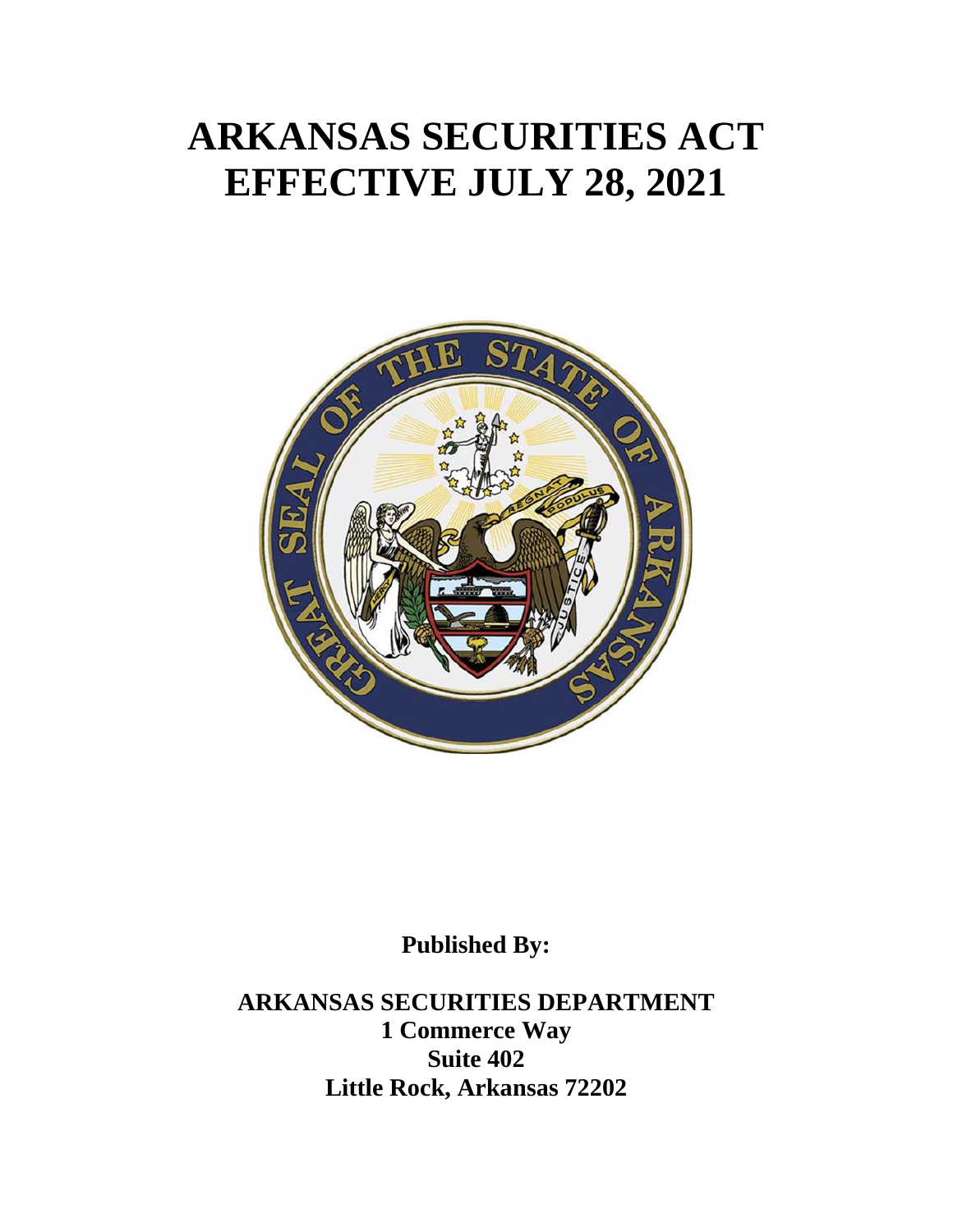# **Arkansas Securities Act Table of Contents**

**Subchapter 1 General Provisions p. 1**

| 23-42-101.        | Title.                                   |
|-------------------|------------------------------------------|
| 23-42-102.        | Definitions.                             |
| 23-42-103.        | Applicability.                           |
| 23-42-104.        | Criminal penalties.                      |
| $23 - 42 - 105$ . | Prosecution of criminal offenses.        |
| 23-42-106.        | Civil liability $-$ Definitions.         |
| 23-42-107.        | Consent to service of process.           |
| 23-42-108.        | Rights and remedies cumulative.          |
| 23-42-109.        | Waiver of compliance void.               |
| 23-42-110.        | False or misleading statements unlawful. |

#### **Subchapter 2 Administration p. 23**

- 23-42-201. Administration by Securities Commissioner Conflicts of interest.
- 23-42-202. Delegation of authority by Securities Commissioner.
- 23-42-203. Confidentiality of information or proceedings generally.
- 23-42-204. Rules, forms, and orders of Securities Commissioner.
- 23-42-205. Investigations.
- 23-42-206. Records of Securities Commissioner generally Interpretive opinions.
- 23-42-207. Public inspection of records Exceptions.
- 23-42-208. Cooperation with other regulatory agencies.
- 23-42-209. Injunction, mandamus, or other ancillary relief.
- 23-42-210. Judicial review.
- 23-42-211. Disposition of fees.
- 23-42-212. Registration or availability of exemption not construed as approval by Securities Commissioner — Inconsistent representation.
- 23-42-213. Disposition of fines Investor Education Fund.

**Subchapter 3 Broker-Dealers, Agents, and Investment Advisers p. 37**

- 23-42-301. Registration required Unlawful acts Supervision requirements.
- 23-42-302. Registration procedure.
- 23-42-303. Minimum net capital requirement.
- 23-42-304. Filing fees Rules.
- 23-42-305. Corporate surety bonds Alternatives.
- 23-42-306. Records and reports Examinations.
- 23-42-307. Unlawful acts by investment advisers.
- 23-42-308. Denial, suspension, revocation, or withdrawal of registration, and other penalties.
- 23-42-309. Protection of vulnerable adults from financial exploitation Definitions.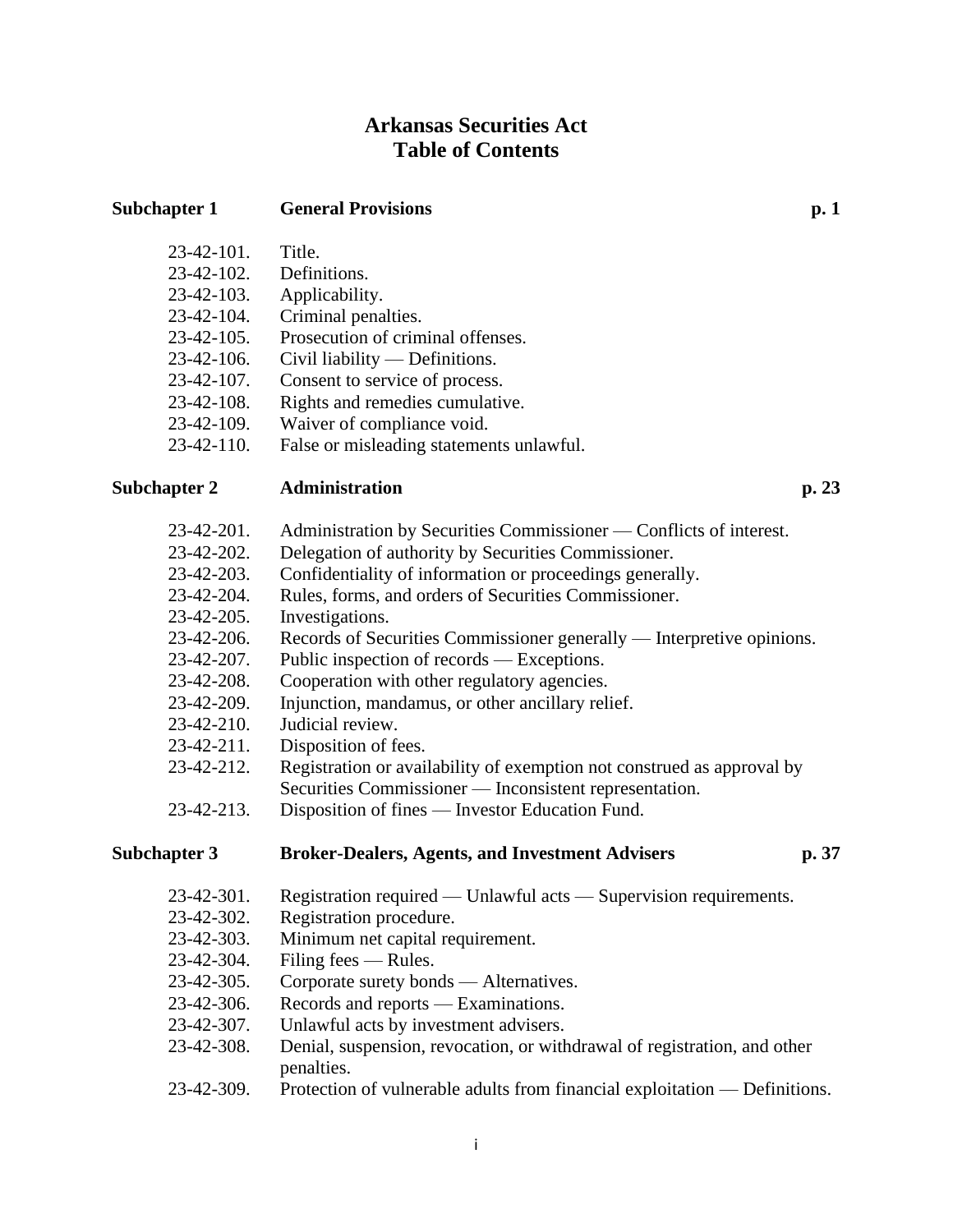## **Subchapter 4 Registration of Securities p. 55**

| $23 - 42 - 401$ . | Registration by notification.                                       |
|-------------------|---------------------------------------------------------------------|
| 23-42-402.        | Registration by coordination.                                       |
| $23 - 42 - 403$ . | Registration by qualification.                                      |
| 23-42-404.        | Registration statements generally.                                  |
| $23 - 42 - 405$ . | Stop order denying, suspending, or revoking registration statement. |
|                   |                                                                     |

## **Subchapter 5 Registration of Transactions p. 70**

| 23-42-501.        | Sale of unregistered nonexempt securities.                                 |
|-------------------|----------------------------------------------------------------------------|
| 23-42-502.        | Filing of prospectus, sales literature, etc.                               |
| 23-42-503.        | Exempted securities.                                                       |
| 23-42-504.        | Exempted transactions.                                                     |
| $23 - 42 - 505$ . | Denial or revocation of exemption.                                         |
| 23-42-506.        | Burden of proof of exemption.                                              |
| $23 - 42 - 507$ . | Fraud or deceit in connection with offer, sale, or purchase of securities. |
| 23-42-508.        | Market manipulation.                                                       |
| 23-42-509.        | Covered securities                                                         |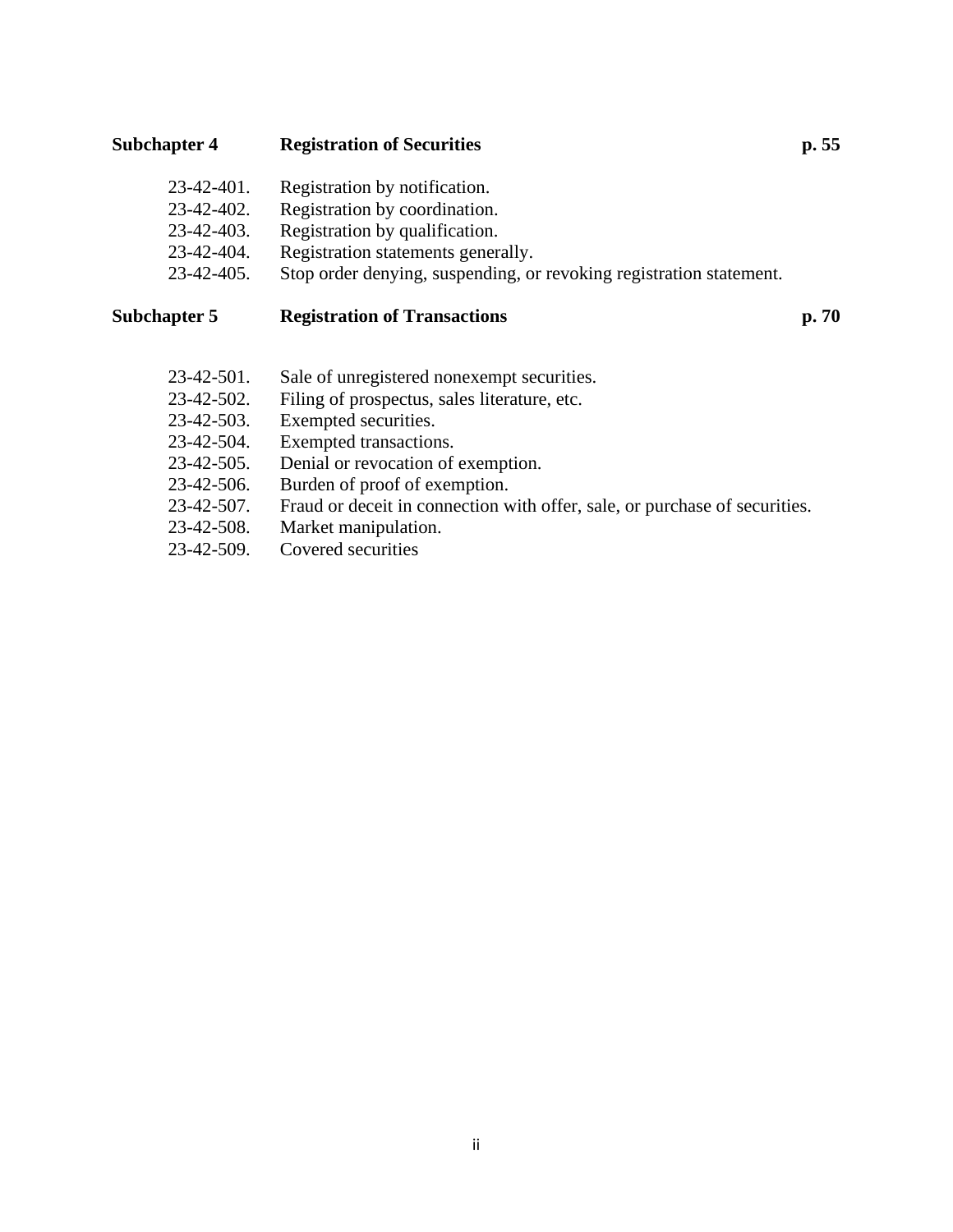## **Subchapter 1 – General Provisions**

| 23-42-101.        | Title.                                   |
|-------------------|------------------------------------------|
| $23 - 42 - 102$ . | Definitions.                             |
| 23-42-103.        | Applicability.                           |
| 23-42-104.        | Criminal penalties.                      |
| $23 - 42 - 105$ . | Prosecution of criminal offenses.        |
| $23-42-106.$      | Civil liability $-$ Definitions.         |
| $23-42-107$ .     | Consent to service of process.           |
| $23-42-108$ .     | Rights and remedies cumulative.          |
| 23-42-109.        | Waiver of compliance void.               |
| $23-42-110$ .     | False or misleading statements unlawful. |

#### **23-42-101. Title.**

This chapter may be cited as the "Arkansas Securities Act".

**History**. Acts 1959, No. 254, § 27; A.S.A. 1947, § 67-1261.

#### **23-42-102. Definitions.**

As used in this chapter, unless the context otherwise requires:

- **(1) (A)** "Agent" means an individual, other than a broker-dealer, who:
	- **(i)** Represents a broker-dealer or issuer in effecting or attempting to effect purchases or sales of securities; or
	- **(ii)** Supervises individuals who effect or attempt to effect purchases or sales of securities for a broker-dealer.
	- **(B)** "Agent" does not include an individual who represents:
		- **(i)** An issuer in:
			- **(a)** Effecting transactions in a security exempted by § 23-42-  $503(a)(1)-(4)$  or  $(a)(8)$  and any other transactions in a security exempted by other subdivisions or subsections of § 23-42-503 which the Securities Commissioner may by rule or order prescribe;
			- **(b)** Effecting transactions exempted by § 23-42-504 unless otherwise required by § 23-42-504;
			- **(c)** Effecting transactions in covered securities exempted by: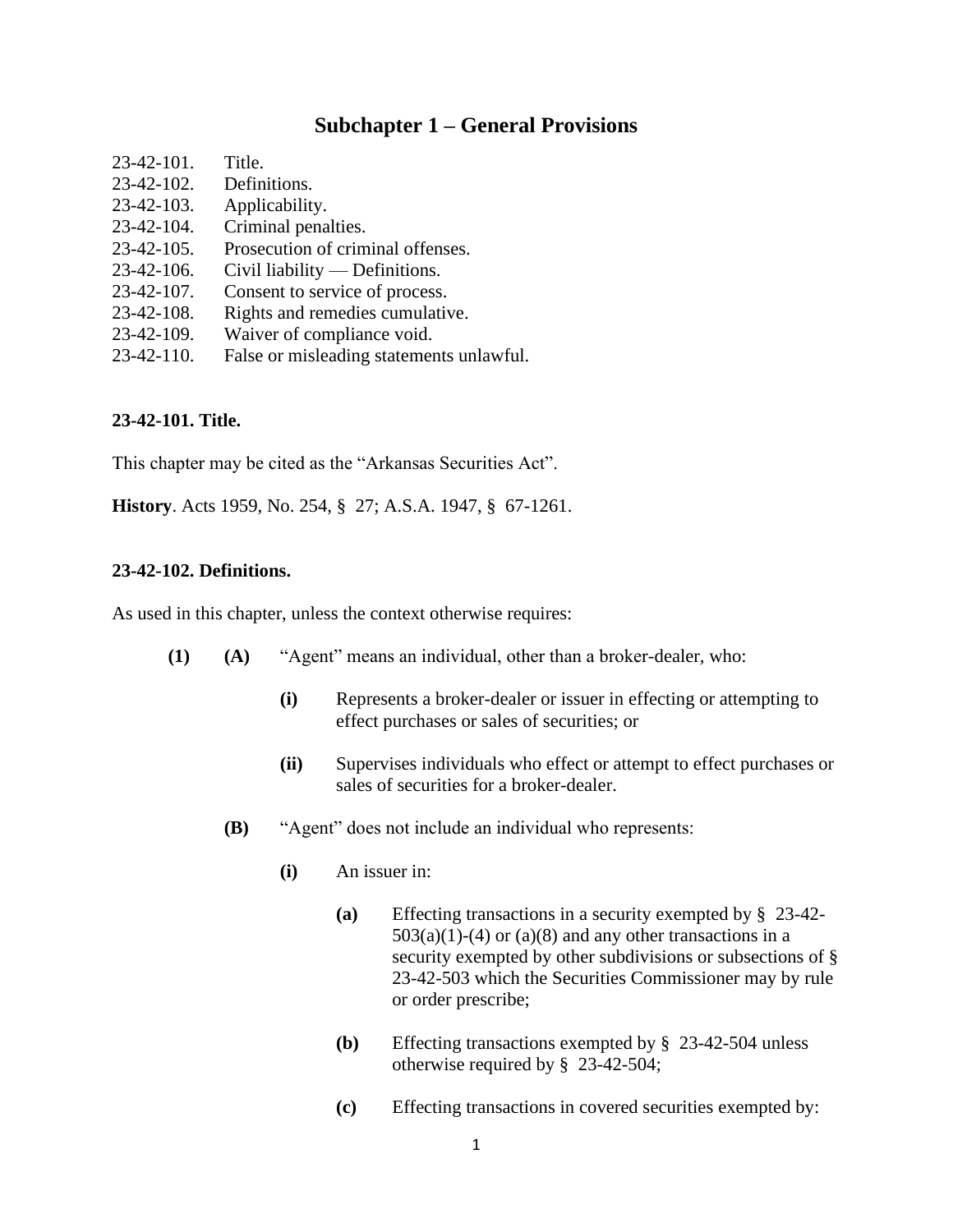- *(1)* Section 18(b)(3) of the Securities Act of 1933, 15 U.S.C. § 77r(b)(3), concerning sales to qualified purchasers;
- *(2)* Section 18(b)(4)(E) of the Securities Act of 1933, 15 U.S.C. § 77r(b)(4)(E), concerning sales of securities exempt under section 3(a) of the Securities Act of 1933, 15 U.S.C. § 77c(a); or
- *(3)* Rule or order of the commissioner;
- **(d)** Effecting transactions with existing employees, partners, or directors of the issuer if no commission or other remuneration is paid or given directly or indirectly for soliciting any person in this state; or
- **(e)** Effecting transactions involving a reorganization or any other individual assisting the issuer or any other constituent party in the process of the reorganization, so long as the individual is not employed for the primary purpose of obtaining or soliciting proxies, consents, or other required means of approval from the security holders of the issuer or any other constituent party to the reorganization and receives no compensation other than his or her regular salary and reimbursement for actual expenses, if any, incurred in good faith in the course of such duties or activities;
- **(ii)** A broker-dealer in effecting a transaction for a customer in this state if:
	- **(a)** Such a transaction is effected on behalf of a customer that, for thirty (30) days prior to the day of the transaction, maintained an account with the broker-dealer;
	- **(b)** The individual is not ineligible to register with this state for any reason;
	- **(c)** The individual is registered with a registered securities association and at least one (1) state;
	- **(d)** The broker-dealer with which the individual is associated is registered with this state;
	- **(e)** *(1)* The transaction is effected by the individual: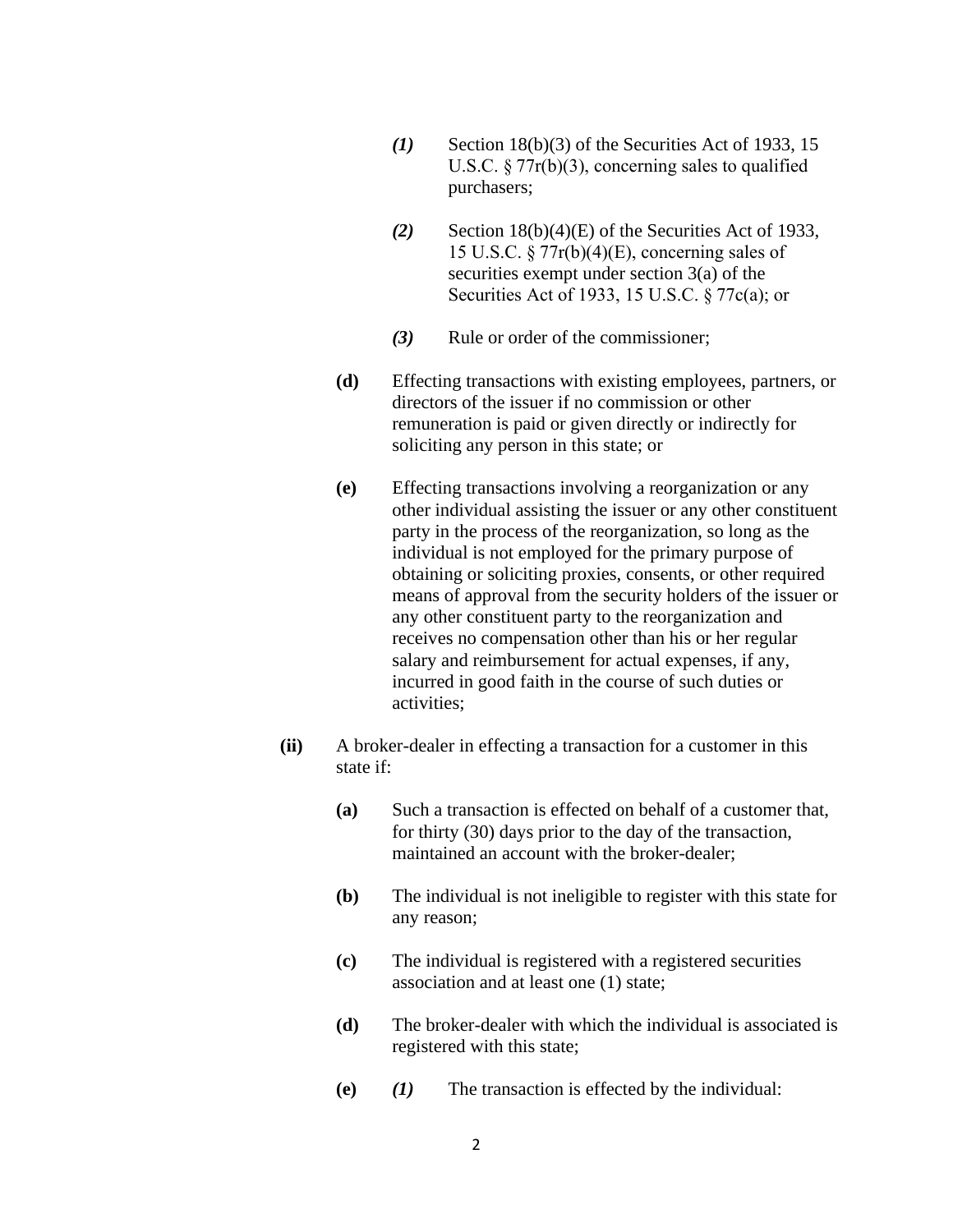- *(A)* To which the customer was assigned for fourteen (14) days prior to the day of the transaction; and
- *(B)* Who is registered with a state in which the customer was a resident or was present for at least thirty (30) consecutive days during the one-year period prior to the transaction. Except that, if the customer is present in this state for thirty (30) or more consecutive days or has permanently changed his or her residence to this state, this subdivision  $(1)(B)(ii)$  shall not be applicable unless the individual files with the commissioner an application for registration within ten (10) calendar days of the later of the date of the transaction or the date of the discovery of the presence of the customer in this state for thirty (30) or more consecutive days or the change in the customer's residence.
- (2) For purposes of subdivision  $(1)(B)(ii)(e)(1)(B)$  of this section, each of up to three (3) individuals who are designated to effect transactions during the absence or unavailability of the assigned individual for a customer may be treated as such an assigned individual; and
- **(f)** The transaction is effected within the period beginning on the date on which the individual files with the commissioner an application for registration and ending on the earlier of:
	- *(1)* Sixty (60) days after the date the application is filed; or
	- *(2)* The time at which the commissioner notifies the individual that he or she has denied the application for registration or has stayed the pendency of the application for cause; or
- **(iii)** A person who is a registered broker-dealer in a state other than Arkansas who does not:
	- **(a)** Have a place of business in this state; and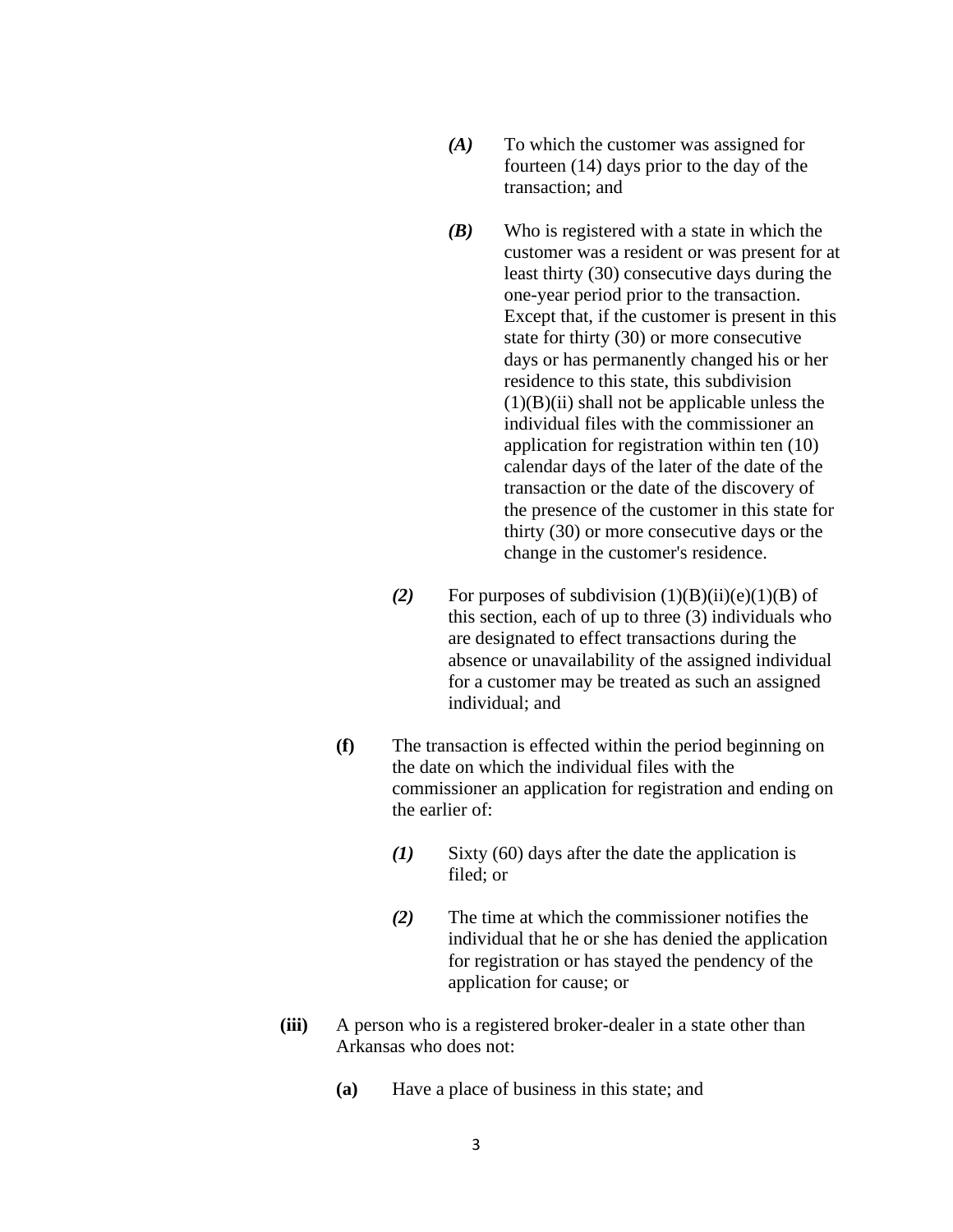- **(b)** Effect securities transactions with more than three (3) persons in this state during any period of twelve (12) consecutive months as described in subdivision  $(3)(B)(iv)$ of this section.
- **(C)** A partner, officer, or director of a broker-dealer or issuer, or a person occupying a similar status or performing similar functions, is an agent only if he or she otherwise comes within this definition;
- **(2) (A)** "Branch office" means any location other than the main office of a brokerdealer or investment adviser where an agent or representative regularly conducts business on behalf of the broker-dealer or investment adviser.
	- **(B)** "Branch office" includes a location that is held out as an office where an agent or representative regularly conducts business on behalf of a brokerdealer or investment advisor.
	- **(C)** "Branch office" does not include:
		- **(i)** A location that is established solely for customer service or backoffice-type functions where no sales activities are conducted and that is not held out to the public as a branch office;
		- **(ii)** A location that is the primary residence of the agent or representative if:
			- **(a)** Only agents or representatives who reside at the location and are members of the same immediate family conduct business at the location;
			- **(b)** The location is not held out to the public as an office and the agent or representative does not meet with customers at the location;
			- **(c)** Neither customer funds nor securities are handled at the location;
			- **(d)** The agent or representative is assigned to a designated branch office and the designated branch office is reflected on all business cards, stationery, advertisements, and other communications to the public by the agent or representative;
			- **(e)** The correspondence of the agent or representative and communications with the public are subject to the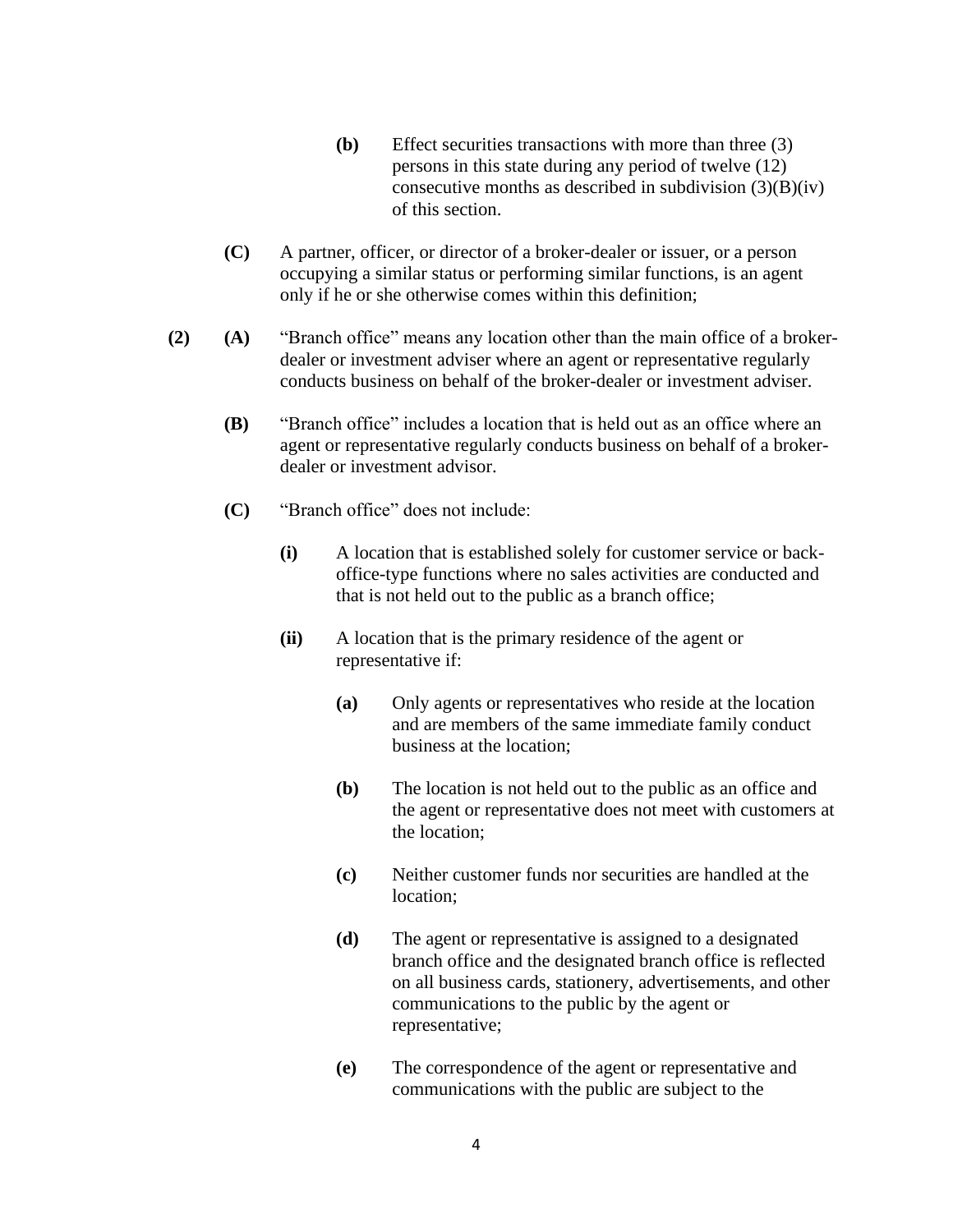supervision of the broker-dealer or investment adviser with which the agent or representative is associated;

- **(f)** Electronic communications, including email, are made through the electronic system of the broker-dealer or investment adviser;
- **(g)** All orders for securities are entered through the designated branch office or an electronic system established by a broker-dealer that is reviewable at the branch office;
- **(h)** Written supervisory procedures pertaining to supervision of activities conducted at the residence are maintained by the broker-dealer or investment adviser; and
- **(i)** A list of the residence locations is maintained by the broker-dealer or investment adviser;
- **(iii) (a)** A location other than a primary residence that:
	- *(1)* Is used for a securities or investment advisory business for less than thirty (30) business days in any one (1) calendar year; and
	- *(2)* Satisfies the requirements of subdivisions  $(2)(C)(ii)(b)-(h)$  of this section.
	- **(b)** As used in this subdivision  $(2)(C)(iii)$ , "business day" does not include a day in which the agent or representative spends at least four (4) hours at the designated branch office of the agent or representative during the hours that the designated branch office is normally open for business;
- **(iv)** An office of convenience that is not held out to the public as an office where associated persons occasionally and exclusively by appointment meet with customers;
- **(v)** A location that is used primarily to engage in nonsecurities activities and from which the agent or representative effects no more than twenty-five (25) securities transactions in any one (1) calendar year, if any advertisement or sales literature identifying the location also provides the address and telephone number of another location from which the agent or representative conducting business at the location is directly supervised;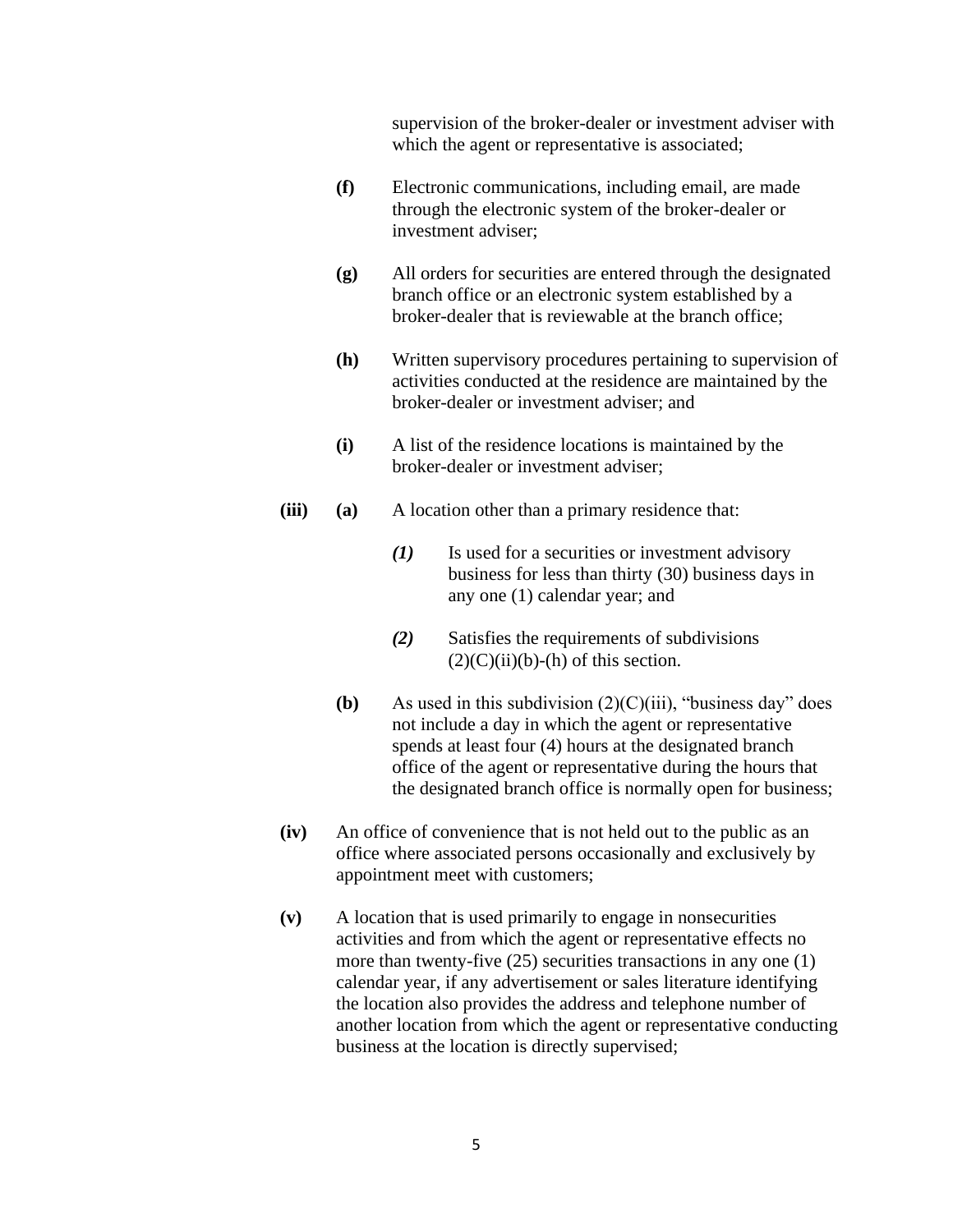- **(vi)** The floor of a registered national securities exchange where a broker-dealer conducts a direct access business with public customers; or
- **(vii)** A temporary location established in response to the implementation of a business continuity plan;
- **(3) (A)** "Broker-dealer" means a person engaged in the business of effecting transactions in securities for the account of others or for his or her own account.
	- **(B)** "Broker-dealer" does not include:
		- **(i)** An agent;
		- **(ii)** An issuer;
		- **(iii)** A bank, savings institution, savings and loan association, or trust company;
		- **(iv)** A person that has no place of business in this state if:
			- *(a)* The person effects transactions in this state exclusively with or through:
				- *(1)* The issuers of the securities involved in the transactions;
				- *(2)* Other broker-dealers; or
				- *(3)* Banks, savings institutions, savings and loan associations, trust companies, insurance companies, investment companies as defined in the Investment Company Act of 1940, pension or profit-sharing trusts, or other financial institutions or institutional buyers, whether acting for themselves or as trustees; or
			- *(b)* The person:
				- *(1)* Is registered under the securities law of the state in which it has a principal place of business;
				- *(2)* Is registered or not required to be registered as a broker-dealer under the Securities Exchange Act of 1934; and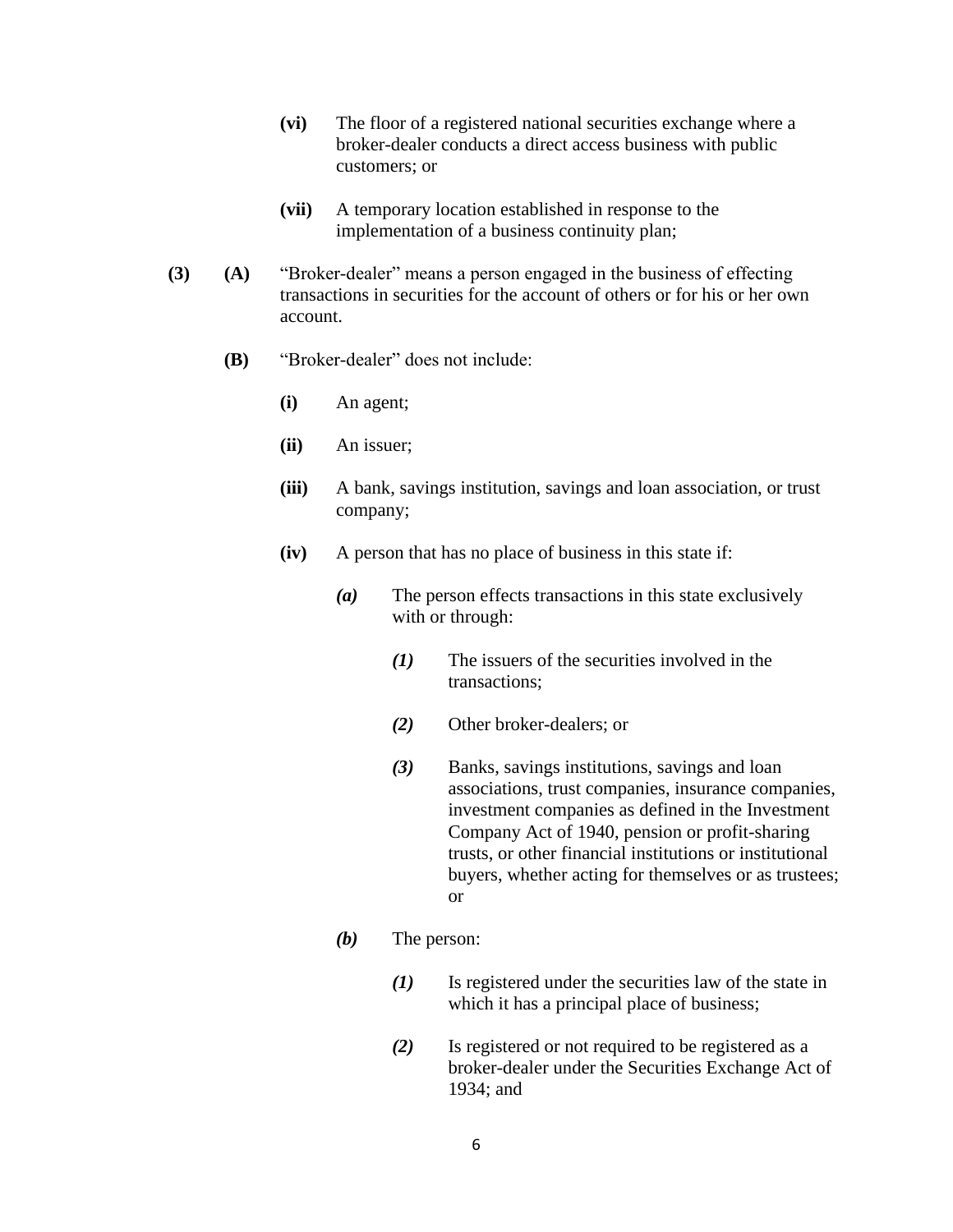- *(3)* Does not effect transactions with more than three (3) persons in this state during any period of twelve (12) consecutive months other than transactions with:
	- *(A)* The issuer of a security involved in the transaction;
	- *(B)* Another broker-dealer; or
	- *(C)* A bank, a savings institution, a savings and loan association, a trust company, an insurance company, an investment company as defined in the Investment Company Act of 1940, a pension or profit-sharing trust, or another financial institution or institutional buyer, whether acting for itself or as a trustee; and
- **(v)** A person that is a resident of Canada and has no office or other physical presence in this state, if the person:
	- *(a)* Only effects or attempts to effect transactions in securities:
		- *(1)* With or through the issuers of the securities involved in the transactions, broker-dealers, banks, savings institutions, trust companies, insurance companies, qualified purchasers as defined by the United States Securities and Exchange Commission, investment companies as defined in the Investment Company Act of 1940, pension or profit-sharing trusts, or other financial institutions or institutional buyers, whether acting for themselves or as trustees;
		- *(2)* With or for a person from Canada that is temporarily present in this state if the person and the person from Canada had a bona fide businessclient relationship before the person from Canada entered this state; or
		- *(3)* With or for a person from Canada that is present in this state and has transactions that are in a selfdirected tax advantaged retirement plan in Canada of which the person is the holder or contributor;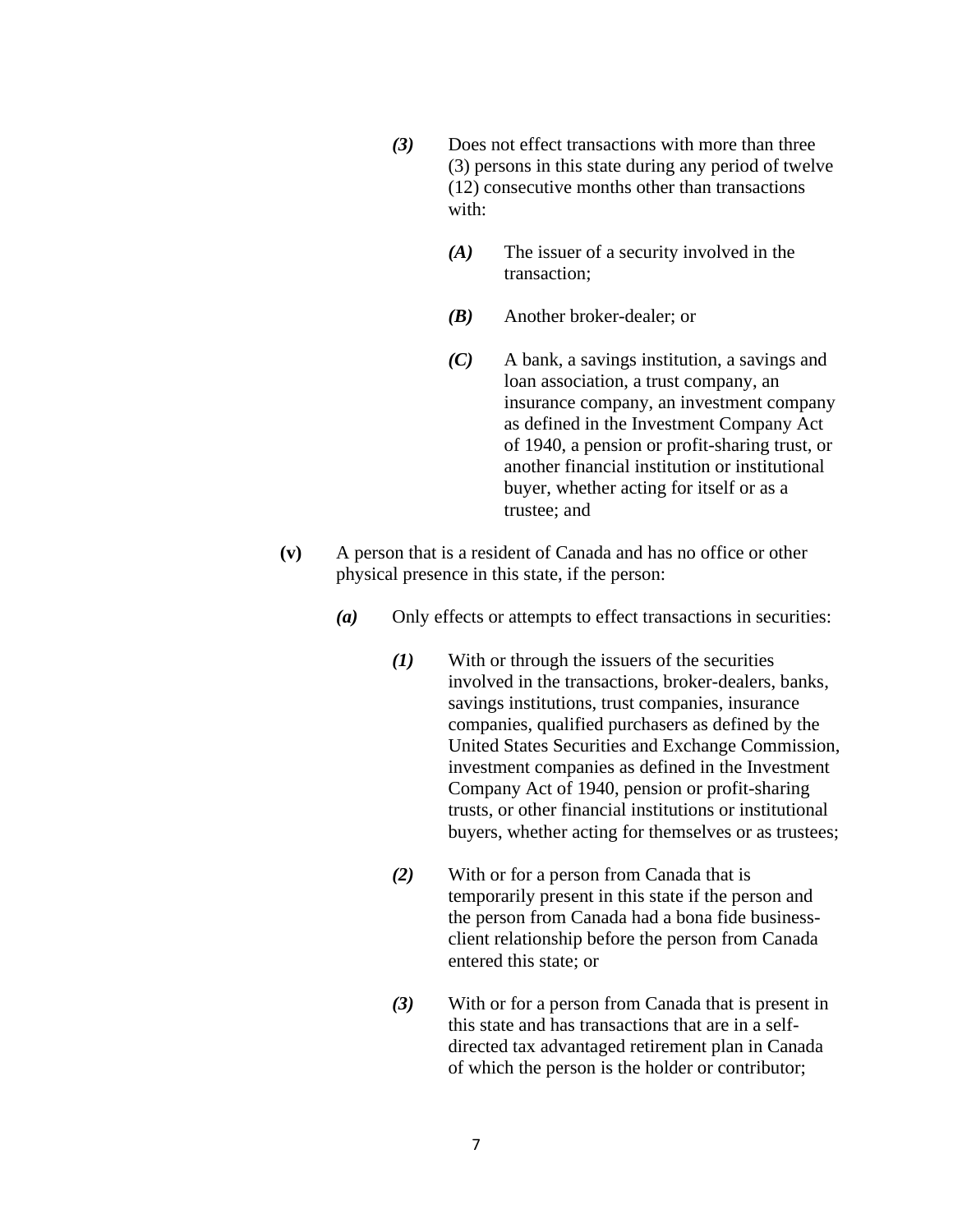- *(b)* Files a notice in the form of the person's current application required by the jurisdiction in which the person's main office is located and a consent to service of process;
- *(c)* Is a member of a self-regulatory organization or stock exchange in Canada;
- *(d)* Maintains the person's provincial or territorial registration and the person's membership in good standing in a selfregulatory organization or stock exchange;
- *(e)* Discloses to the person's clients in this state that the person is not subject to the full regulatory requirements of this chapter; and
- *(f)* Is not in violation of § 23-42-507;
- **(4)** "Commissioner" means the Securities Commissioner;
- **(5)** "Covered security" means any security described as a covered security in section 18(b) of the Securities Act of 1933;
- **(6)** [Repealed.]
- **(7)** "Fraud", "deceit", and "defraud" are not limited to common-law deceit;
- **(8)** "Guaranteed" means guaranteed as to payment of principal, interest, or dividends;
- **(9) (A)** "Investment adviser" means any person that, for compensation, engages in the business of advising others, either directly or through publications or writings, as to the value of securities or as to the advisability of investing in, purchasing, or selling securities, or that, for compensation and as part of a regular business, issues or promulgates analyses or reports concerning securities.
	- **(B)** "Investment adviser" includes a financial planner or other person that, as an integral component of other financially related services, provides or holds himself, herself, or itself out as providing investment advice to others for compensation and as part of a business.
	- **(C)** "Investment adviser" does not include:
		- **(i)** A bank, savings and loan association, credit union, or trust company;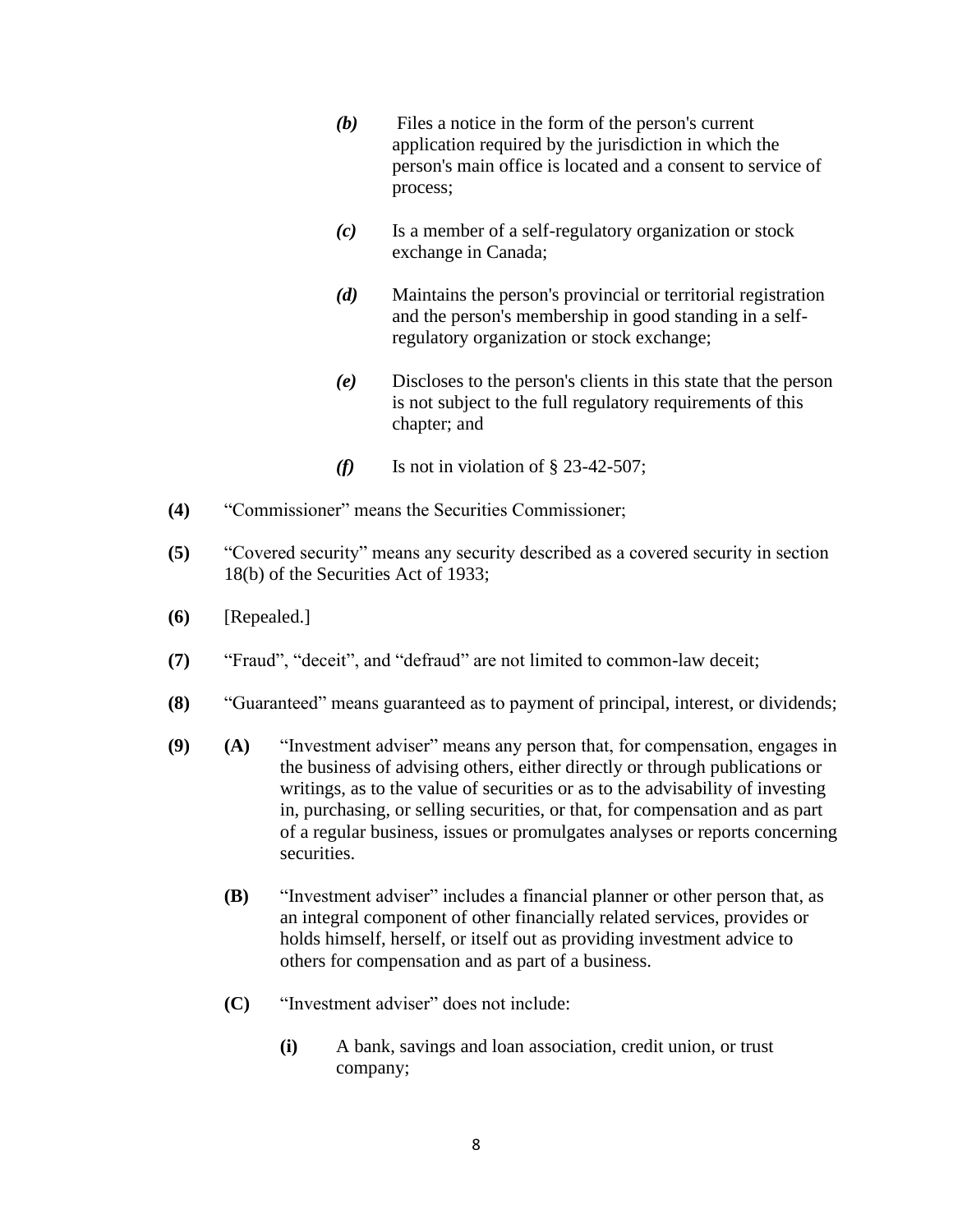- **(ii)** A lawyer, accountant, engineer, or teacher whose performance of these services is solely incidental to the practice of his or her profession;
- **(iii)** A broker-dealer whose performance of these services is solely incidental to the conduct of his or her business as a broker-dealer and who receives no special compensation for them;
- **(iv)** A publisher of any bona fide newspaper, news column, newsletter, news magazine, or business or financial publication or service of general, regular, and paid circulation, whether communicated in hard copy form, by electronic means, or otherwise, that does not consist of the rendering of advice on the basis of the specific investment situation of each client;
- **(v)** A person who has no place of business in this state if:
	- **(a)** His or her only clients in this state are other investment advisers, broker-dealers, banks, savings institutions, trust companies, insurance companies, investment companies as defined in the Investment Company Act of 1940, pension or profit-sharing trusts, or other financial institutions or institutional buyers, whether acting for themselves or as trustees; or
	- **(b)** During the preceding twelve-month period he or she has had fewer than six (6) clients who are residents of this state, other than those persons specified in subdivision  $(9)(C)(v)(a)$  of this section; or
- **(vi)** Any person not within the intent of this subdivision (9) as the commissioner may by rule or order designate;
- **(10)** "Issuer" means every person who issues or proposes to issue any security, except that:
	- **(A)** With respect to certificates of deposit, voting-trust certificates, or collateral-trust certificates, or with respect to certificates of interest or shares in an unincorporated investment trust not having a board of directors or persons performing similar functions or of the fixed, restricted management, or unit type, the term "issuer" means the persons performing the acts and assuming the duties of depositor or manager pursuant to the provisions of the trust or other agreement or instrument under which the securities are issued;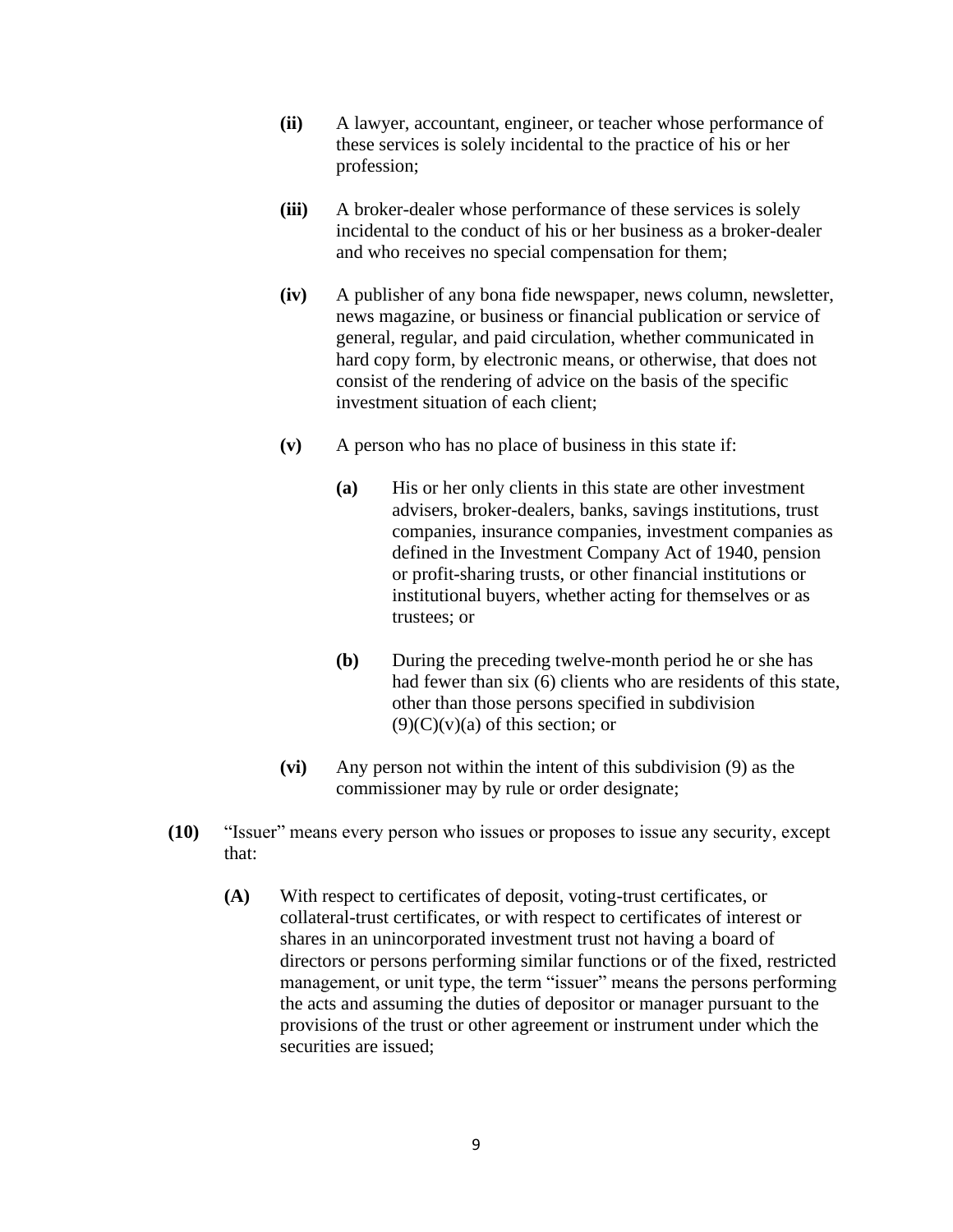- **(B)** In the case of an unincorporated association which provides by its articles for limited liability of any or all of its members, or in the case of a trust, committee, or other legal entity, the trustees or members thereof shall not be individually liable as issuers of any security issued by the association, trust, committee, or other legal entity;
- **(C)** With respect to equipment-trust certificates or like securities, the term "issuer" means the person by whom the equipment or property is used or is to be used;
- **(D)** With respect to fractional undivided interests in oil, gas, or other mineral rights, the term "issuer" means the owner of the right or of any whole or fractional interest in the right who creates fractional interests therein for the purpose of the offering; and
- **(E)** For life settlement contracts, "issuer" means:
	- **(i)** For a fractional or pooled interest in a life settlement contract, the person that creates for the purpose of sale the fractional or pooled interest; and
	- **(ii)** For a life settlement contract that is not fractionalized or pooled, the person effecting the transaction with the investor in the contract, but does not include a broker-dealer or agent of a brokerdealer;
- **(11)** "Main office" means the principal place of business of a broker-dealer or an investment adviser from which the officers, partners, or managers of the brokerdealer or investment adviser direct, control, and coordinate the activities of the broker-dealer or investment adviser;
- **(12)** "Nonissuer" means not directly or indirectly for the benefit of the issuer;
- **(13)** "Person" means an individual, a corporation, a limited liability company, a partnership, an association, a joint-stock company, a trust where the interests of the beneficiaries are evidenced by a security, an unincorporated organization, a government, or a political subdivision of a government;
- **(14)** "Representative" means any partner, officer, director of an investment adviser, or a person occupying a similar status or performing similar functions, or other individual employed by or associated with an investment adviser, except clerical or ministerial personnel, who for compensation:
	- **(A)** Makes any recommendation or otherwise renders advice regarding securities;
	- **(B)** Manages accounts or portfolios of clients;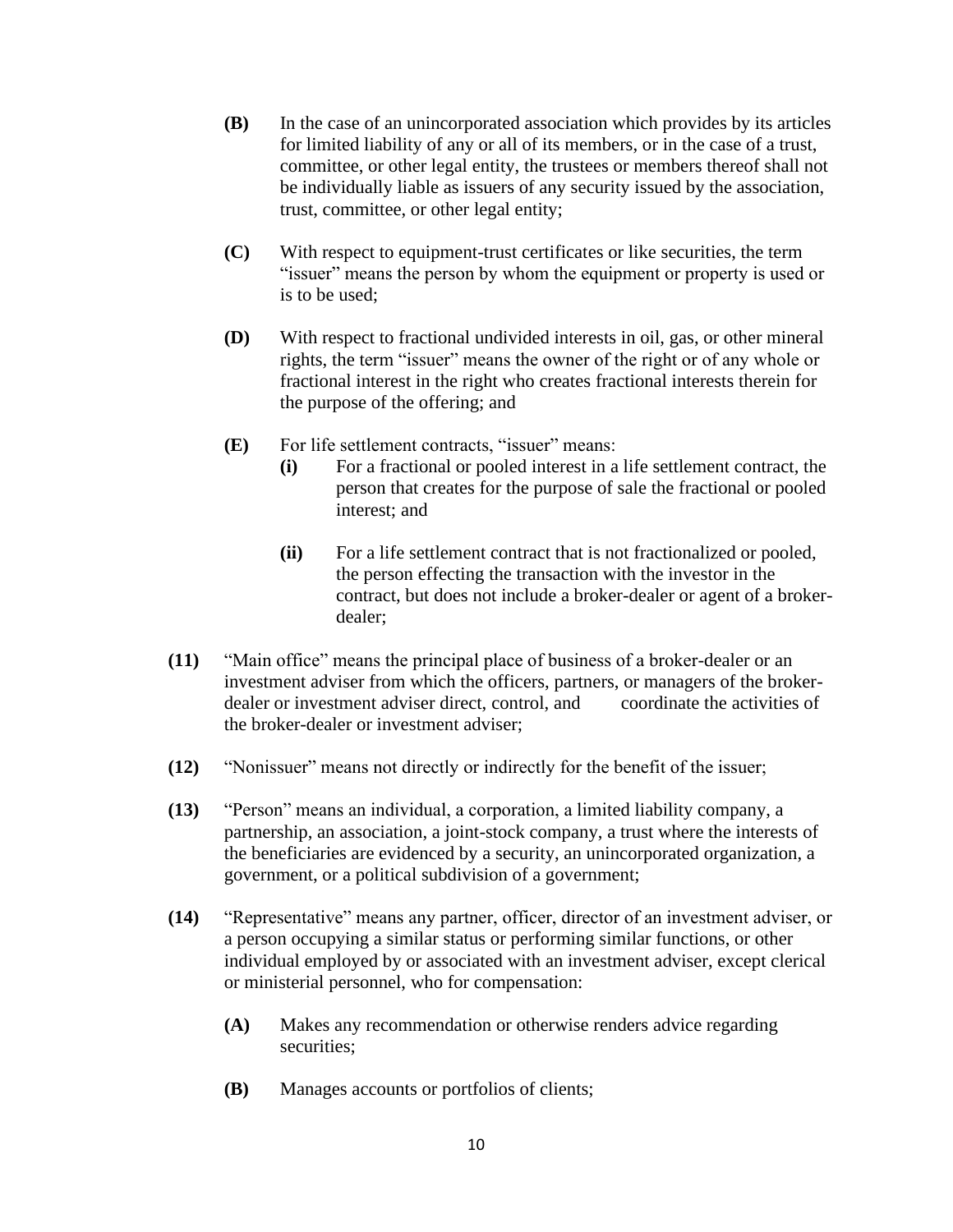- **(C)** Determines which recommendation or advice regarding securities should be given; or
- **(D)** Supervises employees who perform any of the foregoing;
- **(15) (A) (i)** "Sale" or "sell" includes every contract of sale of, contract to sell, or disposition of, a security or interest in a security for value.
	- **(ii)** "Offer" or "offer to sell" includes every attempt or offer to dispose of, or solicitation of an offer to buy, a security or interest in a security for value.
	- **(iii)** Any security given or delivered with, or given as a bonus on account of, any purchase of securities or any other thing is considered to constitute part of the subject of the purchase and to have been offered and sold for value.
	- **(iv)** A purported gift of assessable stock is considered to involve an offer and sale.
	- **(v)** Every other sale or offer of a warrant or right to purchase or subscribe to another security of the same or another issuer, as well as every sale or offer of a security which gives the holder a present or future right or privilege to convert into another security of the same or another issuer, is considered to include an offer of the other security.
	- **(B)** The terms defined in this subdivision (15) do not include:
		- **(i)** Any bona fide pledge or loan;
		- **(ii)** Any stock dividend, whether the corporation distributing the dividend is the issuer of the stock or not, if nothing of value is given by stockholders for the dividend other than the surrender of a right to a cash or property dividend when each stockholder may elect to take the dividend in cash or property or in stock;
		- **(iii)** Any stock split, reverse stock split, or change in par value which involves the substitution of a security of an issuer for another security of the same issuer; or
		- **(iv)** Any act incident to a judicially approved reorganization in which a security is issued in exchange for one  $(1)$  or more outstanding securities, claims, or property interests, or partly in such an exchange and partly for cash;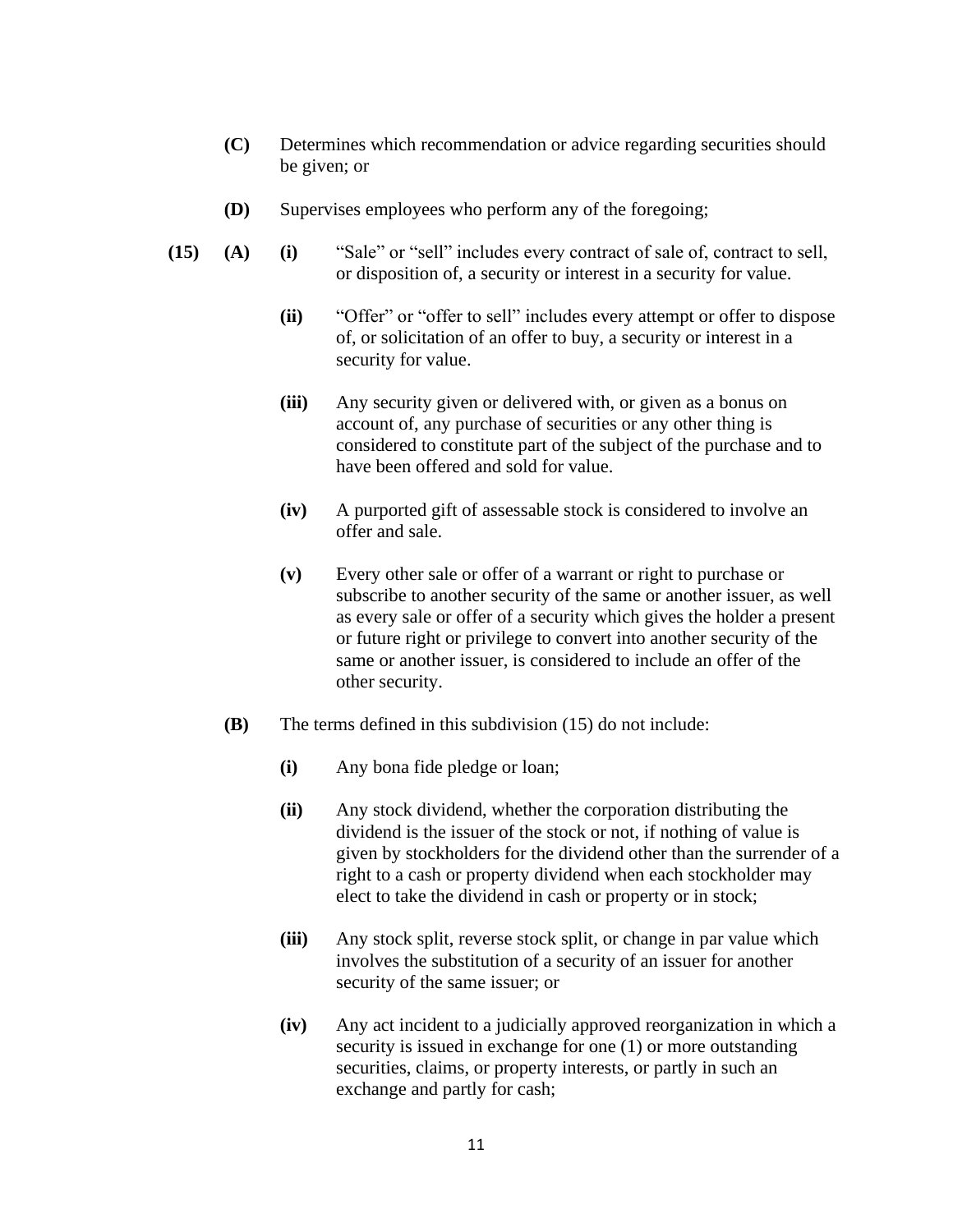- **(16)** "Securities Act of 1933", "Securities Exchange Act of 1934", "Public Utility Holding Company Act of 1935", "Investment Advisers Act of 1940", and "Investment Company Act of 1940" mean the federal statutes of those names, as amended;
- **(17) (A)** "Security" means any:
	- **(i)** Note;
	- **(ii)** Stock;
	- **(iii)** Treasury stock;
	- **(iv)** Bond;
	- **(v)** Debenture;
	- **(vi)** Evidence of indebtedness;
	- **(vii)** Certificate of interest or participation in any profit-sharing agreement;
	- **(viii)** Collateral-trust certificate;
	- **(ix)** Preorganization certificate or subscription;
	- **(x)** Transferable share;
	- **(xi)** Investment contract;
	- **(xii)** Variable annuity contract;
	- **(xiii)** Life settlement contract or fractionalized or pooled interest in a life settlement contract;
	- **(xiv)** Voting-trust certificate;
	- **(xv)** Certificate of deposit for a security;
	- **(xvi)** Certificate of interest or participation in an oil, gas, or mining title or lease or in payments out of production under such a title or lease; or
	- **(xvii)** In general, any interest or instrument commonly known as a "security" or any certificate of interest or participation in,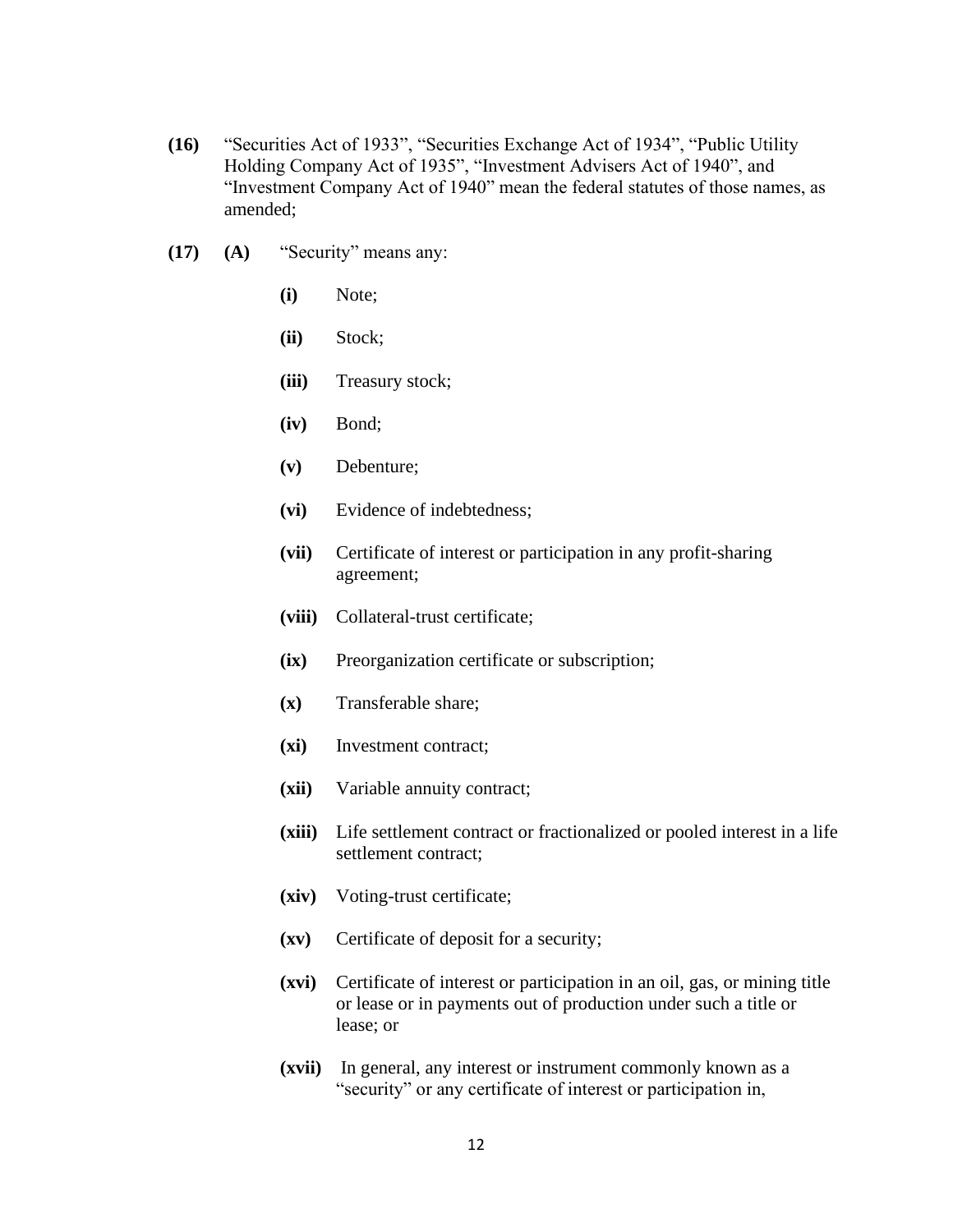temporary or interim certificate for, guarantee of, or warrant or right to subscribe to or purchase, any of the foregoing.

- **(B)** Except as set forth in subdivision (17)(A)(xiii) of this section, "security" does not include any insurance or endowment policy or annuity contract or variable annuity contract issued by any insurance company; and
- **(18)** "State" means any state, territory, or possession of the United States, the District of Columbia, and the Commonwealth of Puerto Rico.

**History**. Acts 1959, No. 254, § 13; 1961, No. 248, § 6; 1963, No. 479, § 2; 1973, No. 47, §§ 10, 11; 1975, No. 697, § 2; 1975, No. 844, § 6; 1977, No. 493, §§ 4, 5; 1977, No. 806, § 24A; 1983, No. 836, §§ 13, 26; 1983, No. 885, § 1; A.S.A. 1947, § 67-1247; Acts 1987, No. 776, § 1; 1993, No. 1147, § 1802; 1995, No. 845, § 1; 1997, No. 173, § 1; 2001, No. 468, §§ 1, 2; 2009, No. 534, § 1; 2011, No. 338, § 1; 2011, No. 339, §§ 1-3; 2013, No. 460, §§ 1-3; 2017, No. 668, §§ 4-6; 2019, No. 110, § 1.

#### **23-42-103. Applicability.**

- **(a) (1)** Sections 23-42-106, 23-42-108, 23-42-109, 23-42-212, 23-42-301(a), 23- 42-501, and 23-42-507 apply to persons who sell or offer to sell when:
	- **(A)** An offer to sell is made in this state; or
	- **(B)** An offer to buy is made and accepted in this state.
	- **(2)** Sections 23-42-212, 23-42-301(a), and 23-42-507 apply to persons who buy or offer to buy when:
		- **(A)** An offer to buy is made in this state; or
		- **(B)** An offer to sell is made and accepted in this state.
	- **(3)** For the purpose of this section, an offer to sell or to buy is made in this state, whether or not either party is then present in this state, when the offer:
		- **(A)** Originates from this state; or
		- **(B)** Is directed by the offeror to this state and received at the place to which it is directed or at any post office in this state in the case of a mailed offer.
	- **(4) (A)** For the purpose of this section, an offer to buy or to sell is accepted in this state when acceptance: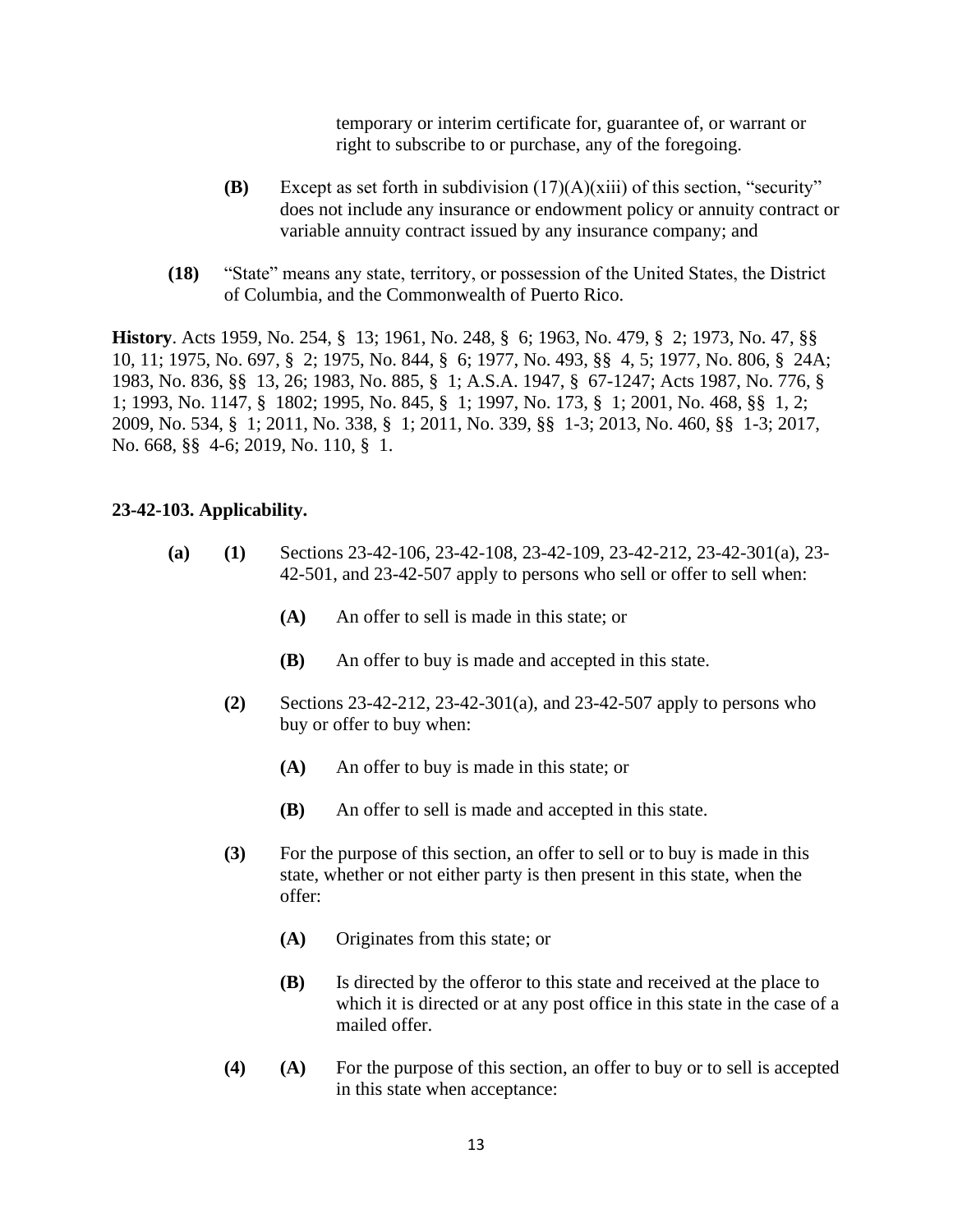- **(i)** Is communicated to the offeror in this state; and
- **(ii)** Has not previously been communicated to the offeror, orally or in writing, outside this state.
- **(B)** Acceptance is communicated to the offeror in this state, whether or not either party is then present in this state, when the offeree directs it to the offeror in this state reasonably believing the offeror to be in this state and it is received at the place to which it is directed or at any post office in this state in the case of a mailed acceptance.
- **(5)** An offer to sell or to buy is not made in this state when:
	- **(A)** The publisher circulates, or there is circulated on his or her behalf, in this state any bona fide newspaper or other publication of general, regular, and paid circulation which is not published in this state, or which is published in this state but has had more than twothirds  $(%)$  of its circulation outside this state during the past twelve (12) months; or
	- **(B)** A radio or television program originating outside this state is received in this state.
- **(b)** Sections 23-42-307, 23-42-301(c), as well as § 23-42-212, so far as investment advisers are concerned, apply when any act instrumental in effecting prohibited conduct is done in this state, whether or not either party is then present in this state.

**History**. Acts 1959, No. 254, § 26; 1983, No. 836, § 21; A.S.A. 1947, § 67-1260; Acts 1999, No. 363, § 1.

### **23-42-104. Criminal penalties.**

- **(a)** Any person who knowingly violates § 23-42-507 shall be guilty of the offense of "securities fraud". Securities fraud is a Class B felony.
- **(b)** Any person who knowingly violates § 23-42-501 shall be guilty of the offense of "felony offer or sale of unregistered and nonexempt securities". Felony offer or sale of unregistered and nonexempt securities is a Class D felony.
- **(c)** Any person who negligently violates § 23-42-501 shall be guilty of the offense of "offer or sale of unregistered and nonexempt securities". Offer or sale of unregistered and nonexempt securities is a Class A misdemeanor.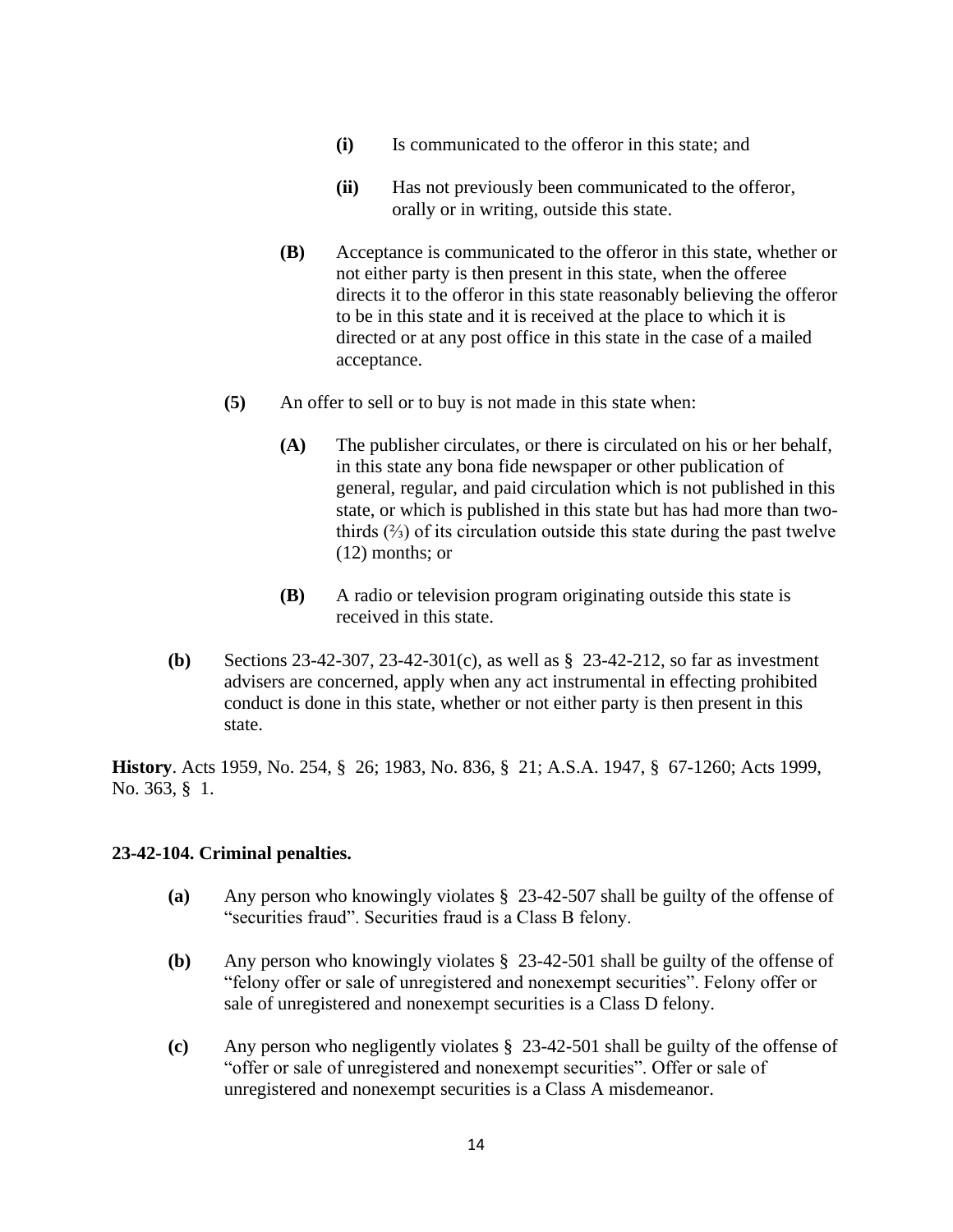- **(d)** Any person who knowingly violates any rule or order of the Securities Commissioner shall be guilty of a Class B misdemeanor. No person may be imprisoned for a violation of any rule or order of which that person did not have actual knowledge.
- **(e)** Any person who knowingly engages in any unlawful conduct prohibited by this chapter, except as provided in subsection (a), subsection (b), subsection (c), or subsection (d) of this section, shall be guilty of a Class D felony.
- **(f)** "Purposely", "knowingly", "recklessly", "negligently", and the classes of felonies and misdemeanors set forth in this section shall be as defined and have such penalties as set forth in the Arkansas Criminal Code.
- **(g)** Nothing in this chapter limits the power of the state to punish any person for any conduct which constitutes a crime by statute or common law.
- **(h)** The provisions of subsection (e) of this section shall not apply to any violation of § 23-42-509.

**History**. Acts 1959, No. 254, § 21; 1961, No. 248, § 8; 1971, No. 131, § 5; 1973, No. 47, § 16; 1977, No. 493, § 12; 1979, No. 754, § 7; A.S.A. 1947, § 67-1255; Acts 1997, No. 173, § 3.

### **23-42-105. Prosecution of criminal offenses.**

- **(a) (1)** Prosecutions for offenses described in § 23-42-104 must be commenced within the following periods of limitation:
	- **(A)** Felonies five (5) years from the date of the occurrence; and
	- **(B)** Misdemeanors one (1) year from the date of the occurrence.
	- **(2)** The five-year felony and one-year misdemeanor period of limitation does not begin to run until after the commission of the last overt act in the furtherance of a scheme or course of conduct.
- **(b)** For the purposes of venue for any civil or criminal action under this chapter, any violation of this chapter or of any rule or order promulgated hereunder shall be considered to have been committed in:
	- **(1)** Any county in which any act was performed in furtherance of the transaction which violated this chapter;
	- **(2)** Any county in which the principal or an aider or abettor initiated or acted in furtherance of a course of conduct;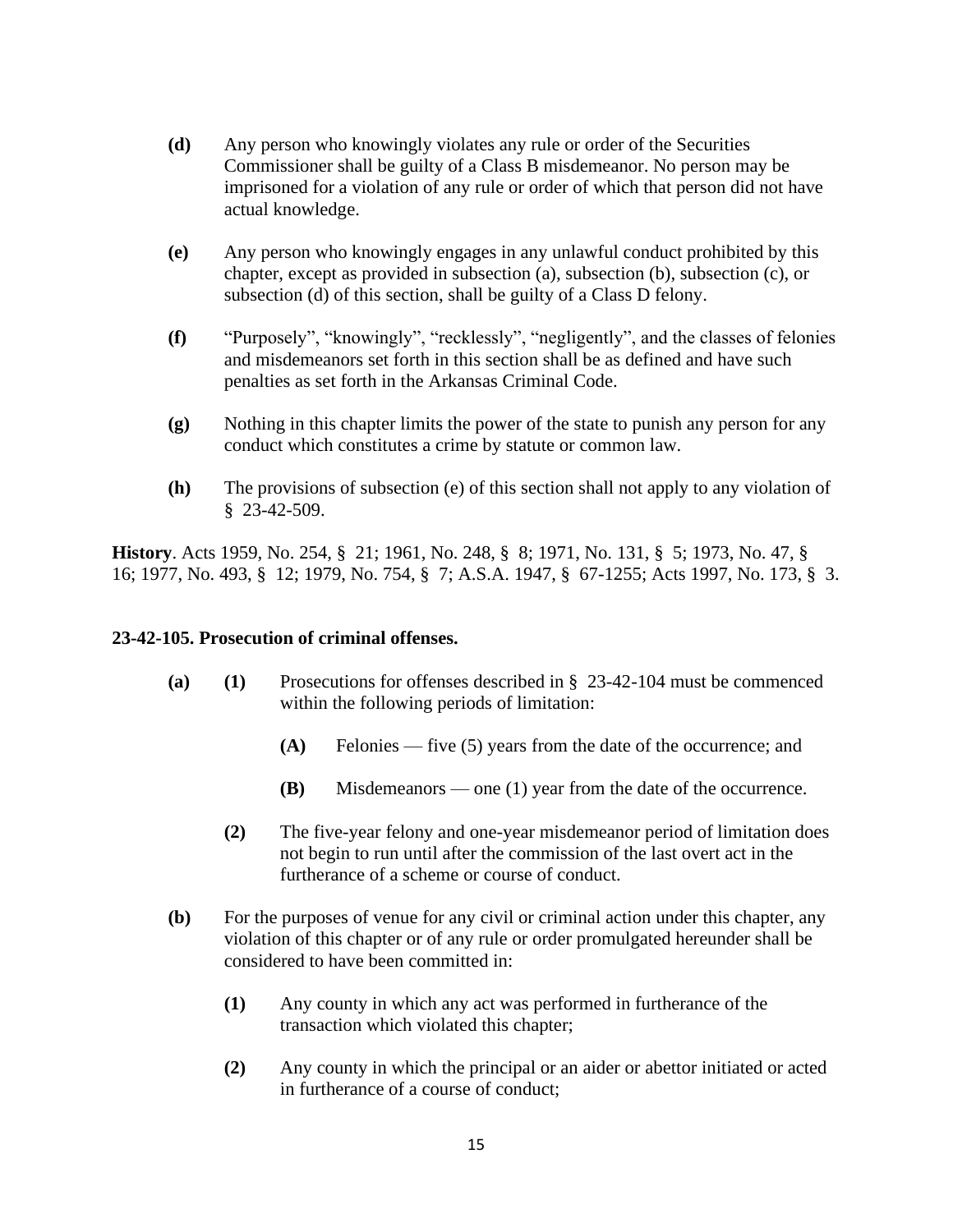- **(3)** Any county from which any violator gained control or possession of any proceeds of the violation or of any books, records, documents, or other material or objects which were used in furtherance of the violation; or
- **(4)** Any county from which or into which the violator directed any postal, telephonic, electronic, or other communication in furtherance of the violation.
- **(c)** The Securities Commissioner may refer such evidence as is available concerning violations of this chapter or any rule or order hereunder to any appropriate prosecuting authority.

**History**. Acts 1959, No. 245, § 21; 1961, No. 248, § 8; 1977, No. 493, § 13; 1979, No. 754, § 7; A.S.A. 1947, § 67-1255; Acts 2019, No. 315, § 2511.

### **23-42-106. Civil liability — Definitions.**

- **(a) (1)** A person is liable to a buyer of a security if the person offers or sells the security:
	- **(A)** In violation of § 23-42-212(b), § 23-42-301, or § 23-42-501(1) or (2), a rule or order of the Securities Commissioner under § 23-42- 502 which requires the affirmative approval of sales literature before it is used, or any condition imposed under § 23-42-403(d), § 23-42-404(g), or § 23-42-404(i); or
	- **(B)** By means of an untrue statement of a material fact or a failure to state a material fact necessary in order to make the statement made, in the light of circumstances under which it is made, not misleading, the buyer not knowing of the untruth or omission, and the seller not sustaining the burden of proof that the seller did not know, and in the exercise of reasonable care could not have known, of the untruth or omission.
	- **(2)** In a successful action under subdivision  $(a)(1)$  of this section, the buyer may recover costs and reasonable attorney's fees plus:
		- **(A)** Upon tender of the security, the consideration paid for the security and interest at six percent (6%) per year from the date of payment, less the amount of any income received from owning the security; or
		- **(B) (i)** Damages if the buyer no longer owns the security.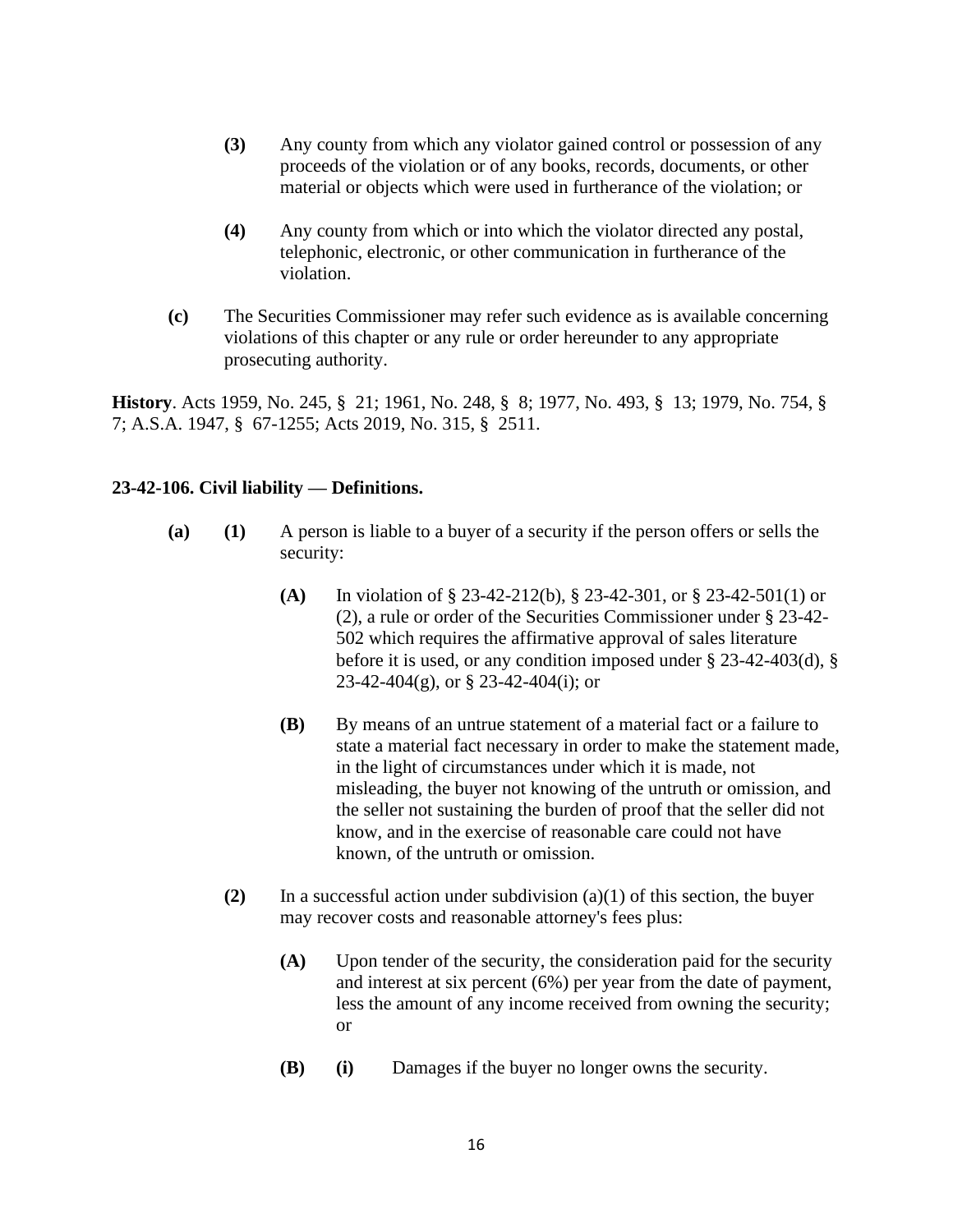- **(ii)** Damages are the amount that would be recoverable upon a tender of the security less the value of the security when the buyer disposed of the security plus interest at six percent (6%) per year from the date of disposition of the security.
- **(b) (1)** A person is liable to a seller of a security if the person buys the security:
	- **(A)** In violation of § 23-42-301, § 23-42-307, § 23-42-507, or § 23-42- 508; or
	- **(B)** By means of an untrue statement of a material fact or a failure to state a material fact necessary in order to make the statement made, in light of the circumstances under which it is made, not misleading, the seller not knowing of the untruth or omission, and the buyer not sustaining the burden of proof that the buyer did not know, and in the exercise of reasonable care could not have known, of the untruth or omission.
	- **(2) (A)** In a successful action under subdivision (b)(1) of this section, the seller may recover costs and reasonable attorney's fees plus:
		- **(i)** Upon tender of the consideration the seller received in a transaction under subdivision (b)(1) of this section:
			- *(a)* The security; or
			- *(b)* The security plus any income or other distributions in cash or other property received directly or indirectly by the purchaser; or
		- **(ii)** *(a)* Damages together with interest at six percent (6%) per year from the date of purchase.
			- *(b)* Damages may include out-of-pocket losses or losses for the benefit of the bargain.
		- **(B)** A tender made under subdivision (b)(2)(A)(i) of this section only requires notice in writing of the present ability to pay the amount tendered and willingness to take the security for the amount specified.
- **(c) (1)** A person that directly or indirectly receives consideration for providing investment advice to another party:
	- **(A)** In violation of § 23-42-301 is liable to the other party for: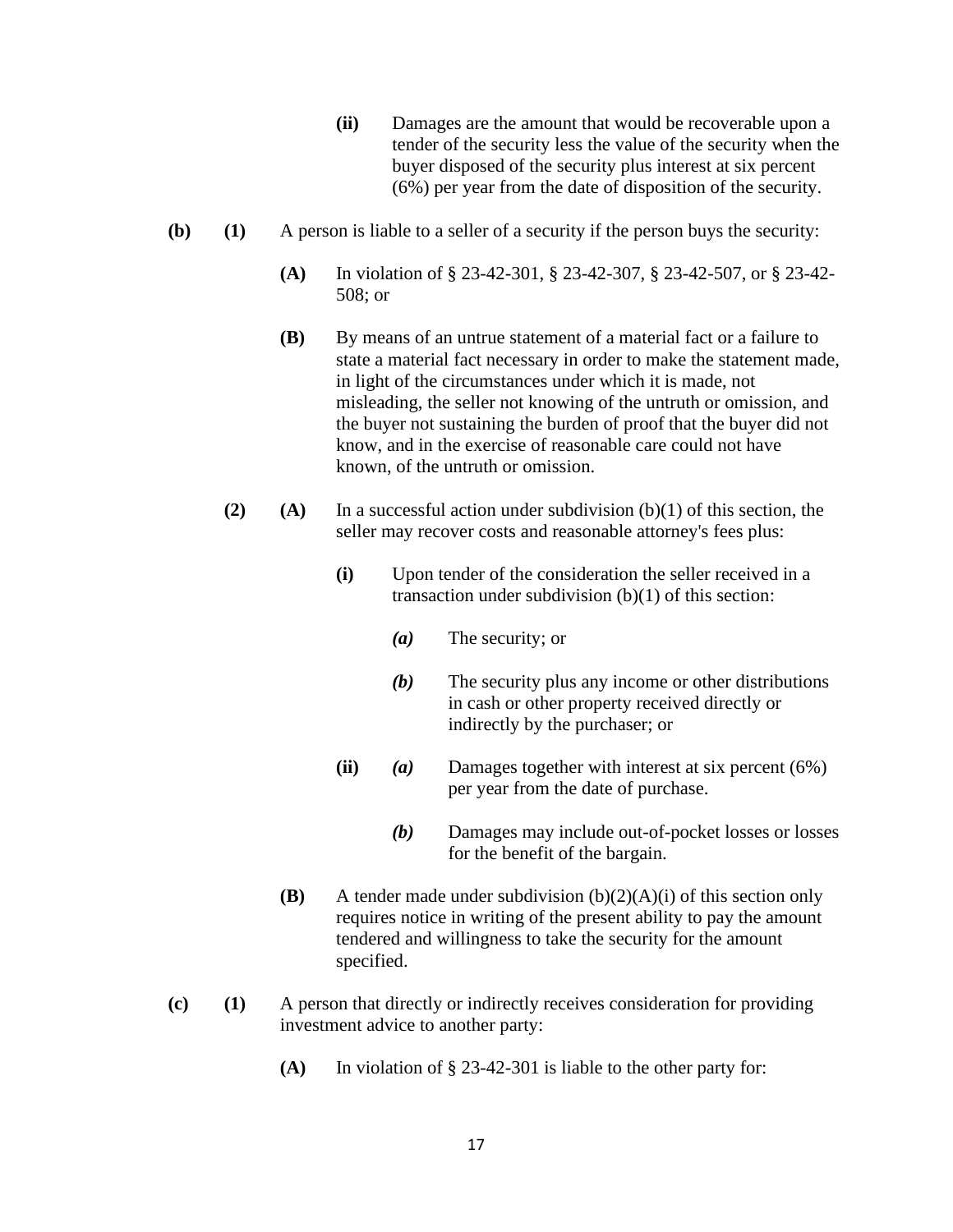- **(i)** The consideration paid for the advice;
- **(ii)** Interest at the rate of six percent (6%) per year from the date of payment;
- **(iii)** Costs; and
- **(iv)** Reasonable attorney's fees; or
- **(B)** By employing a device, scheme, or artifice to defraud the other party or by engaging in an act, practice, or course of business that operates or would operate as a fraud or deceit upon the other party is liable to the other party for:
	- **(i)** The consideration paid for the advice plus interest at the rate of six percent (6%) per year from the date of payment;
	- **(ii)** Damages caused by the fraudulent or deceitful conduct less the amount of any income received as a result of the fraudulent or deceitful conduct;
	- **(iii)** Costs; and
	- **(iv)** Reasonable attorney's fees.
- **(2)** Subdivision (c)(1) of this section does not apply to a broker-dealer or its agents if:
	- **(A)** The investment advice provided is solely incidental to transacting business as a broker-dealer; and
	- **(B)** Special compensation is not paid for the investment advice.
- **(d) (1)** A secondary offender has joint and several liability with a right of contribution for the actions of a primary offender unless the secondary offender satisfies the burden of proving that the secondary offender did not know, and in the exercise of reasonable care could not have known, of the existence of the actions of the primary offender that give rise to liability under this section.
	- **(2)** As used in subdivision (d)(1) of this section:
		- **(A)** "Primary offender" means a person that is liable under subsection (a), subsection (b), or subsection (c) of this section; and
		- **(B)** "Secondary offender" means: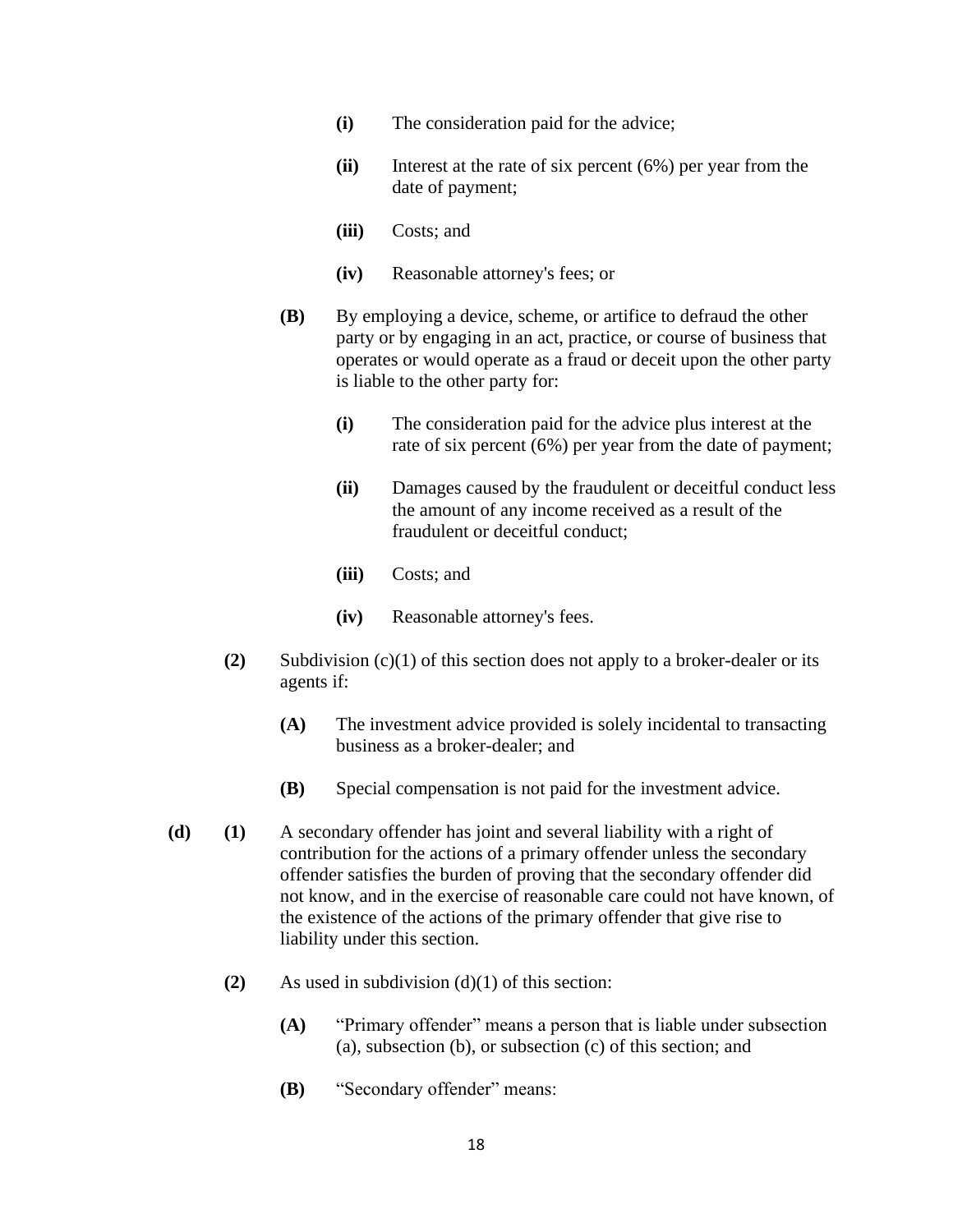- **(i)** A person that controls a primary offender;
- **(ii)** A partner, officer, or director of a primary offender and any other person occupying a similar status or performing a similar function with respect to the primary offender;
- **(iii)** An employee of a primary offender who materially aids in the actions of a primary offender that give rise to liability under this section; and
- **(iv)** A broker-dealer, agent, investment adviser, or investment adviser representative that materially aids in the actions of a primary offender that give rise to liability under this section.
- **(e)** A tender required by this section may be made at any time before entry of judgment.
- **(f)** Every cause of action under this section survives the death of a person who might have been a plaintiff or defendant.
- **(g)** A person may not sue under this section unless the action is instituted within three (3) years after the violation occurred.
- **(h)** A buyer shall not sue under this section:
	- **(1)** If the buyer received a written offer, before suit and at a time when the buyer owned the security, to refund the consideration paid together with interest at six percent (6%) per year from the date of payment less the amount of any income received on the security, and the buyer failed to accept the offer within thirty (30) days of its receipt; or
	- **(2)** If the buyer received such an offer before suit and at a time when the buyer did not own the security unless the buyer rejected the offer in writing within thirty (30) days of its receipt.
- **(i)** A person who has made or engaged in the performance of a contract in violation of this chapter or any rule or order of the commissioner, or who has acquired any purported right under the contract with knowledge of the facts by reason of which its making or performance was in violation may not sue on the contract.

**History**. Acts 1959, No. 254, § 22; 1971, No. 131, § 6; 1973, No. 47, § 17; 1977, No. 493, §§ 14, 16; A.S.A. 1947, § 67-1256; Acts 1995, No. 845, § 2; 1997, No. 173, § 2; 1999, No. 1225, § 1; 2013, No. 460, § 4; 2017, No. 668, §§ 7-11.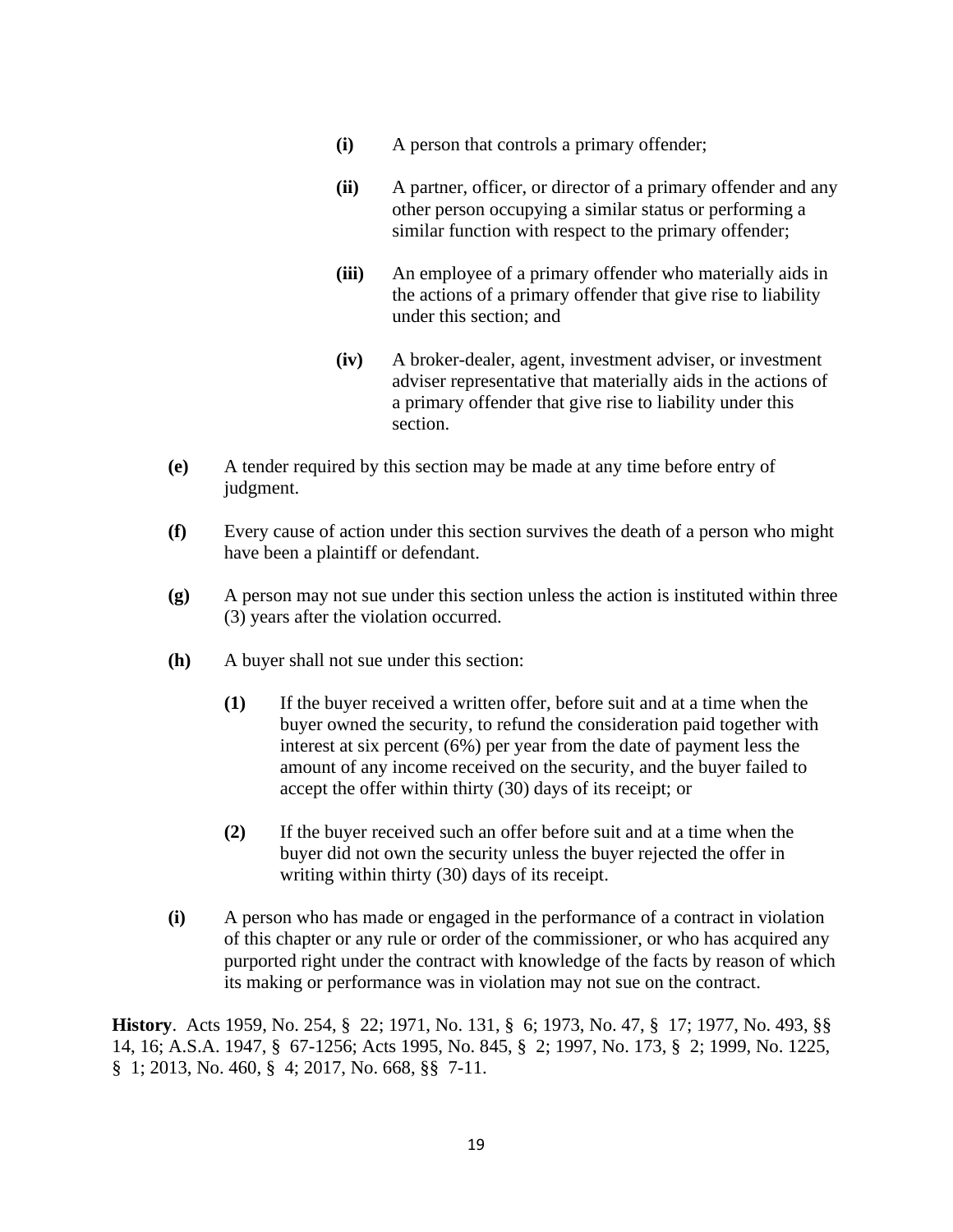#### **23-42-107. Consent to service of process.**

- **(a) (1) (A)** Every applicant for registration under this chapter, every person making a notice filing, and every issuer for whom a registration, exemption from registration, or notice filing is required under this chapter, shall file with the Securities Commissioner, in the form which he or she prescribes by rule, an irrevocable consent appointing the commissioner or his or her successor in office to be his or her attorney to receive service of any lawful process in any noncriminal suit, action, or proceeding against him or her or his or her successor, executor, or administrator which arises under this chapter or any rule or order hereunder after the consent has been filed, with the same force and validity as if served personally on the person filing the consent.
	- **(B)** However, this shall not apply to applicants, persons making notice filings, and issuers who have a place of business in Arkansas, have qualified to do business in Arkansas with the Secretary of State, and have either an agent for service of process or have executed a consent appointing the Secretary of State agent for service of process, or who may otherwise be subject to service of process.
	- **(2)** A person who has filed a consent appointing the commissioner in connection with a previous registration or notice filing need not file another when renewing a registration or notice filing.
	- **(3)** Service may be made by leaving a copy of the process in the office of the commissioner, but it is not effective unless:
		- **(A)** The plaintiff, who may be the commissioner in a suit, action, or proceeding instituted by him or her, immediately sends notice of the service and a copy of the process by mail with proof of service to the defendant or respondent at his or her last address on file with the commissioner; and
		- **(B)** The plaintiff's affidavit of compliance with this subsection is filed in the case on or before the return day of the process, if any, or within such further time as the court allows.
- **(b) (1)** When any person, including any nonresident of this state, engages in conduct prohibited or made actionable by this chapter or any rule or order hereunder and he or she has not filed a consent to service of process under subsection (a) of this section, and personal jurisdiction over him or her cannot otherwise be obtained in this state, that conduct shall be considered equivalent to his or her appointment of the commissioner or his or her successor in office to be his or her attorney to receive service of any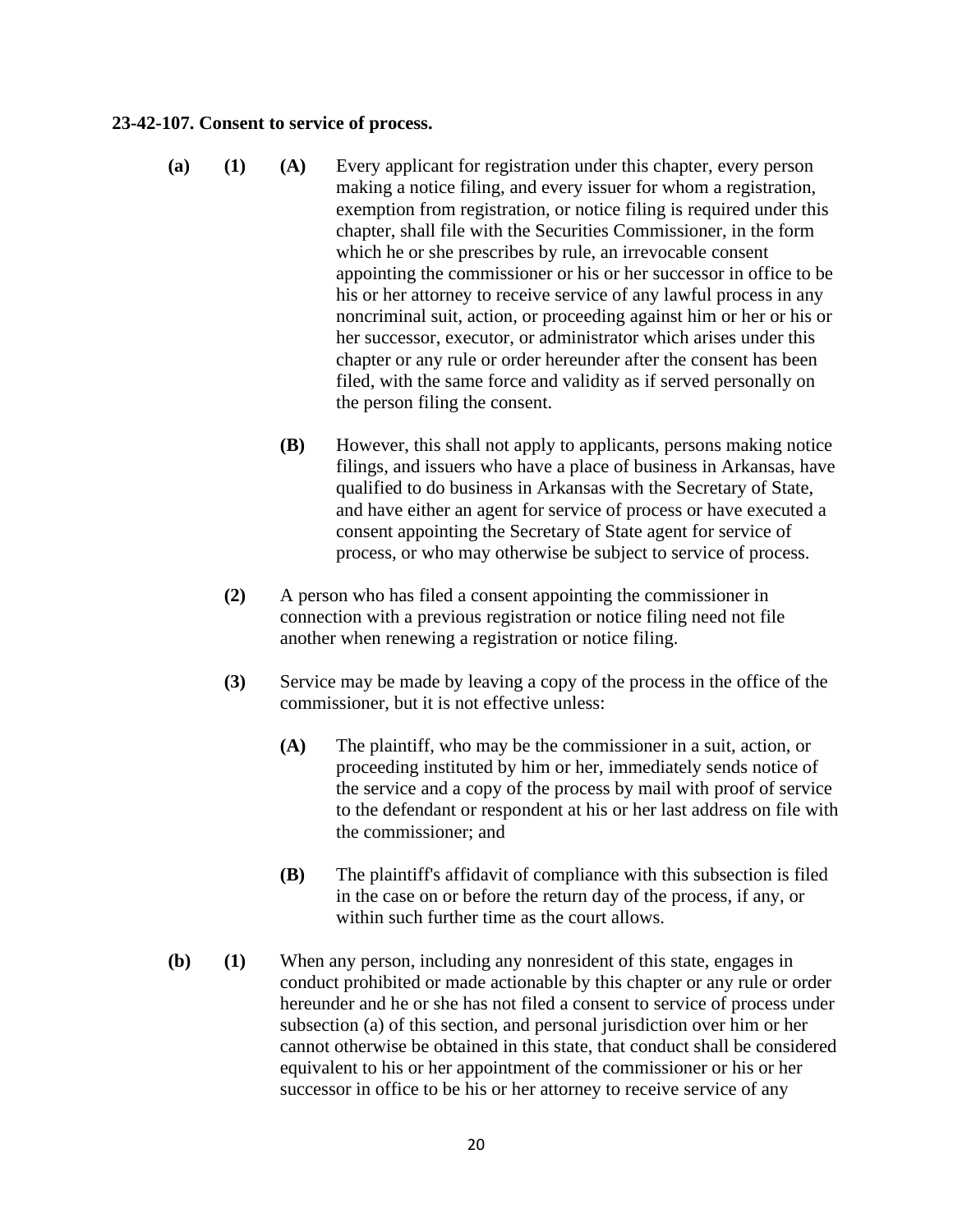lawful process in any noncriminal suit, action, or proceeding against him or her or his or her successor executor or administrator which grows out of that conduct and which is brought under this chapter or any rule or order hereunder, with the same force and validity as if served on him or her personally.

- **(2)** Service may be made by leaving a copy of the process in the office of the commissioner, and it is not effective unless:
	- **(A)** The plaintiff, who may be the commissioner in a suit, action, or proceeding instituted by him or her, forthwith sends notice of the service and a copy of the process by mail with proof of service to the defendant or respondent at his or her last known address or takes other steps which are reasonably calculated to give actual notice; and
	- **(B)** The plaintiff's affidavit of compliance with this subsection is filed in the case on or before the return day of the process, if any, or within such further time as the court allows.
- **(c)** When process is served under this section, the court, or the commissioner in a proceeding before him or her, shall order such continuance as may be necessary to afford the defendant or respondent reasonable opportunity to defend.

**History**. Acts 1959, No. 254, § 26; 1963, No. 479, § 5; 1983, No. 836, §§ 18, 19; A.S.A. 1947, § 67-1260; Acts 1997, No. 173, § 4.

### **23-42-108. Rights and remedies cumulative.**

The rights and remedies provided by this chapter are in addition to any other rights that may exist at law or in equity.

**History**. Acts 1959, No. 254, § 22; 1977, No. 493, § 15; A.S.A. 1947, § 67-1256.

### **23-42-109. Waiver of compliance void.**

Any condition, stipulation, or provision binding any person acquiring any security to waive compliance with any provision of this chapter or any rule or order under this chapter is void.

**History**. Acts 1959, No. 254, § 22; A.S.A. 1947, § 67-1256.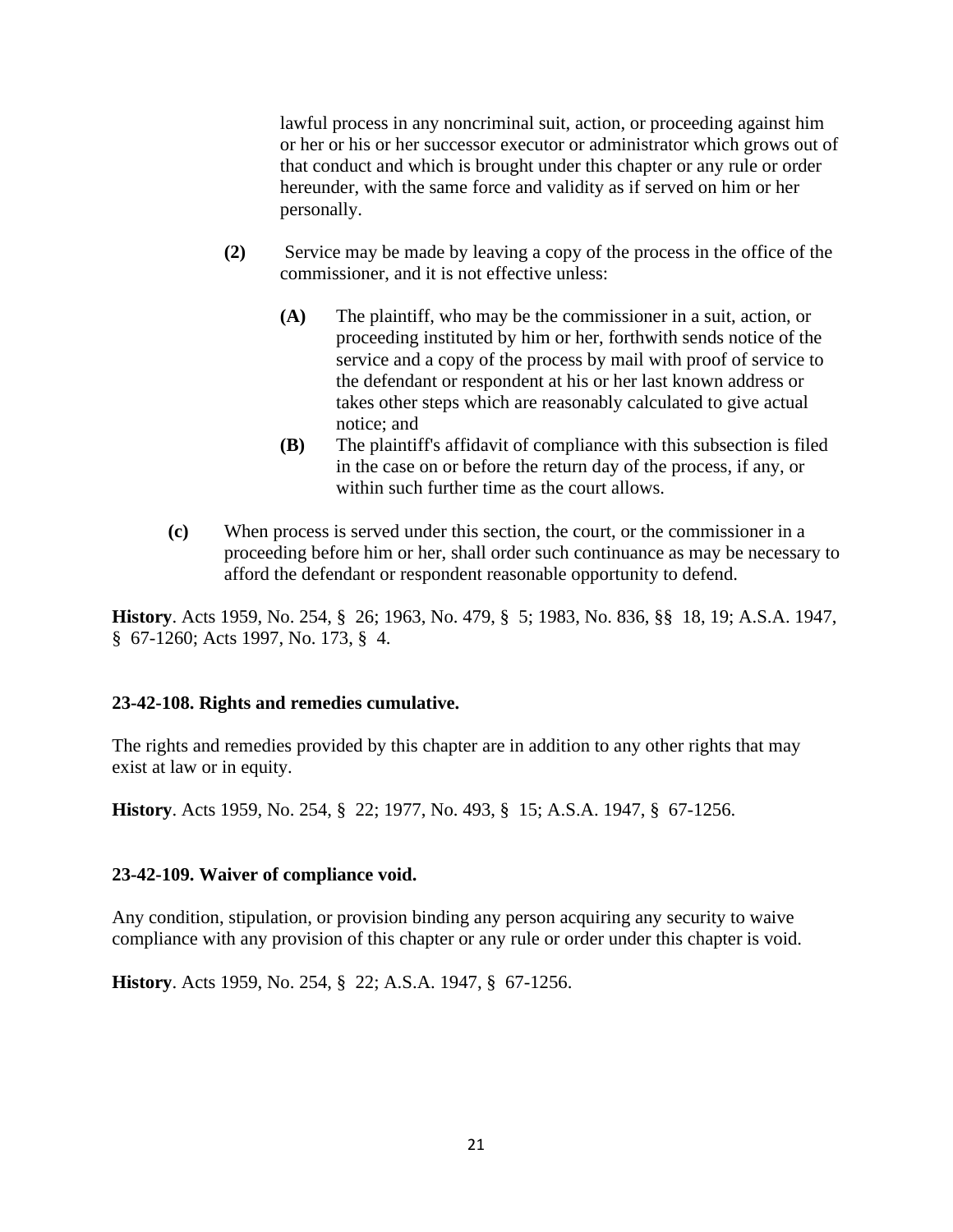## **23-42-110. False or misleading statements unlawful.**

It is unlawful for any person to make or cause to be made, in any document filed with the Securities Commissioner or the commissioner's designee or in any proceeding under this chapter, any statement which is, at the time in light of the circumstances under which it is made, false or misleading in any material respect.

**History**. Acts 1959, No. 254, § 16; 1983, No. 836, § 16; A.S.A. 1947, § 67-1250.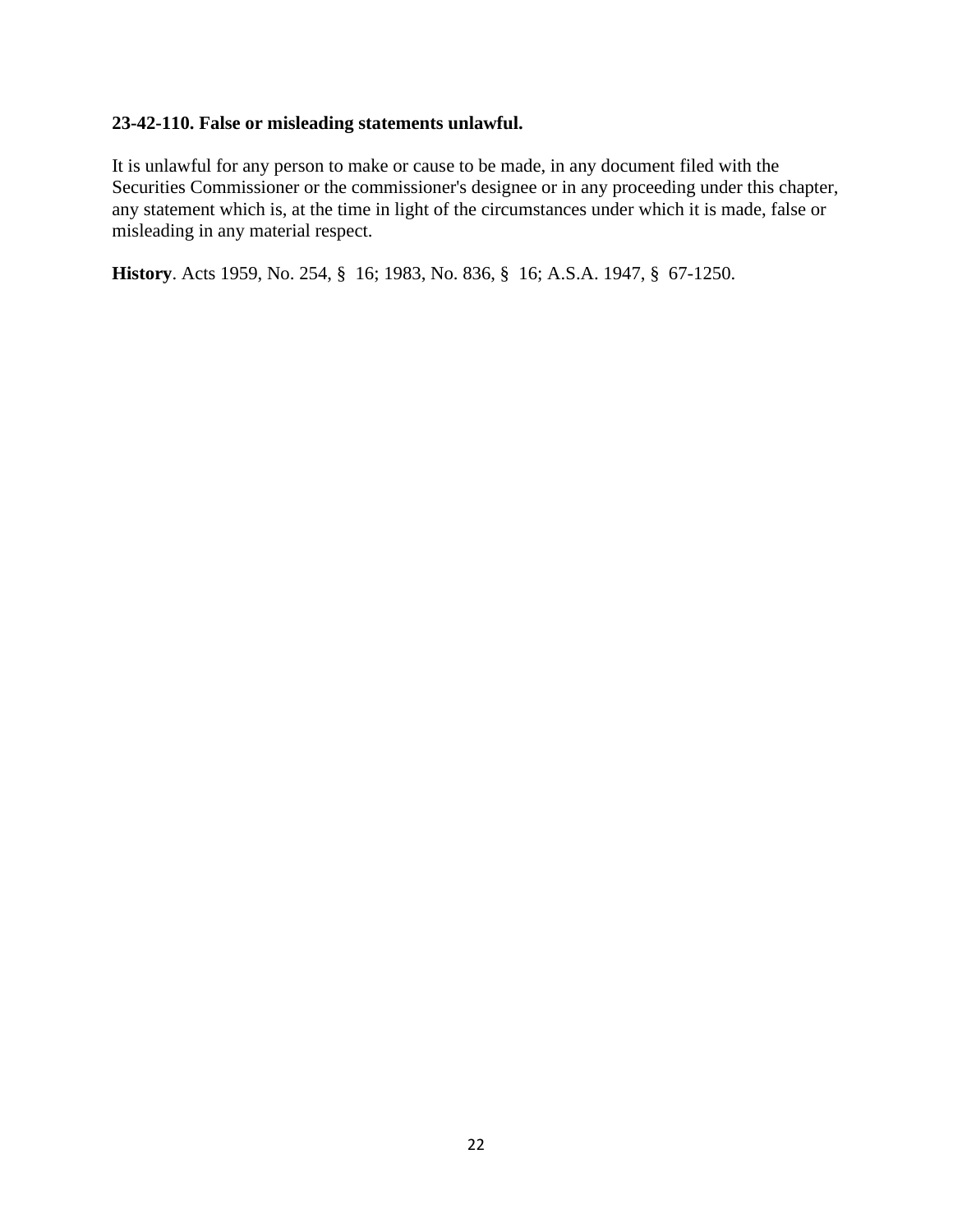# **Subchapter 2 – Administration**

- 23-42-201. Administration by Securities Commissioner Conflicts of interest.
- 23-42-202. Delegation of authority by Securities Commissioner.
- 23-42-203. Confidentiality of information or proceedings generally.
- 23-42-204. Rules, forms, and orders of Securities Commissioner.
- 23-42-205. Investigations.
- 23-42-206. Records of Securities Commissioner generally Interpretive opinions.
- 23-42-207. Public inspection of records Exceptions.
- 23-42-208. Cooperation with other regulatory agencies.
- 23-42-209. Injunction, mandamus, or other ancillary relief.
- 23-42-210. Judicial review.
- 23-42-211. Disposition of fees.
- 23-42-212. Registration or availability of exemption not construed as approval by Securities Commissioner — Inconsistent representation.
- 23-42-213. Disposition of fines Investor Education Fund.

#### **23-42-201. Administration by Securities Commissioner — Conflicts of interest.**

- **(a) (1)** This chapter shall be administered by the Securities Commissioner, who shall be appointed by the Governor and who shall serve at the pleasure of the Governor.
	- **(2)** The commissioner shall report to the Secretary of the Department of Commerce.
- **(b) (1)** There is created within the Department of Commerce the State Securities Department.
	- **(2)** The State Securities Department shall have all the powers and duties assigned pursuant to Acts 1983, No. 691, and all subsequent delegations of authority.
- **(c)** No person shall serve in the State Securities Department or in the Department of Commerce working for the State Securities Department in any capacity who engages in any activities regulated under the provisions of this chapter.

**History**. Acts 1959, No. 254, §§ 18, 30; 1961, No. 248, § 10; 1973, No. 471, § 2; A.S.A. 1947, §§ 67-1252, 67-1262; Acts 2019, No. 910, § 575.

### **23-42-202. Delegation of authority by Securities Commissioner.**

**(a)** The Securities Commissioner may delegate to any person under any conditions which he or she deems appropriate any responsibilities of the commissioner as set forth in this chapter, the Credit Union Act, § 23-35-101 et seq., the Savings and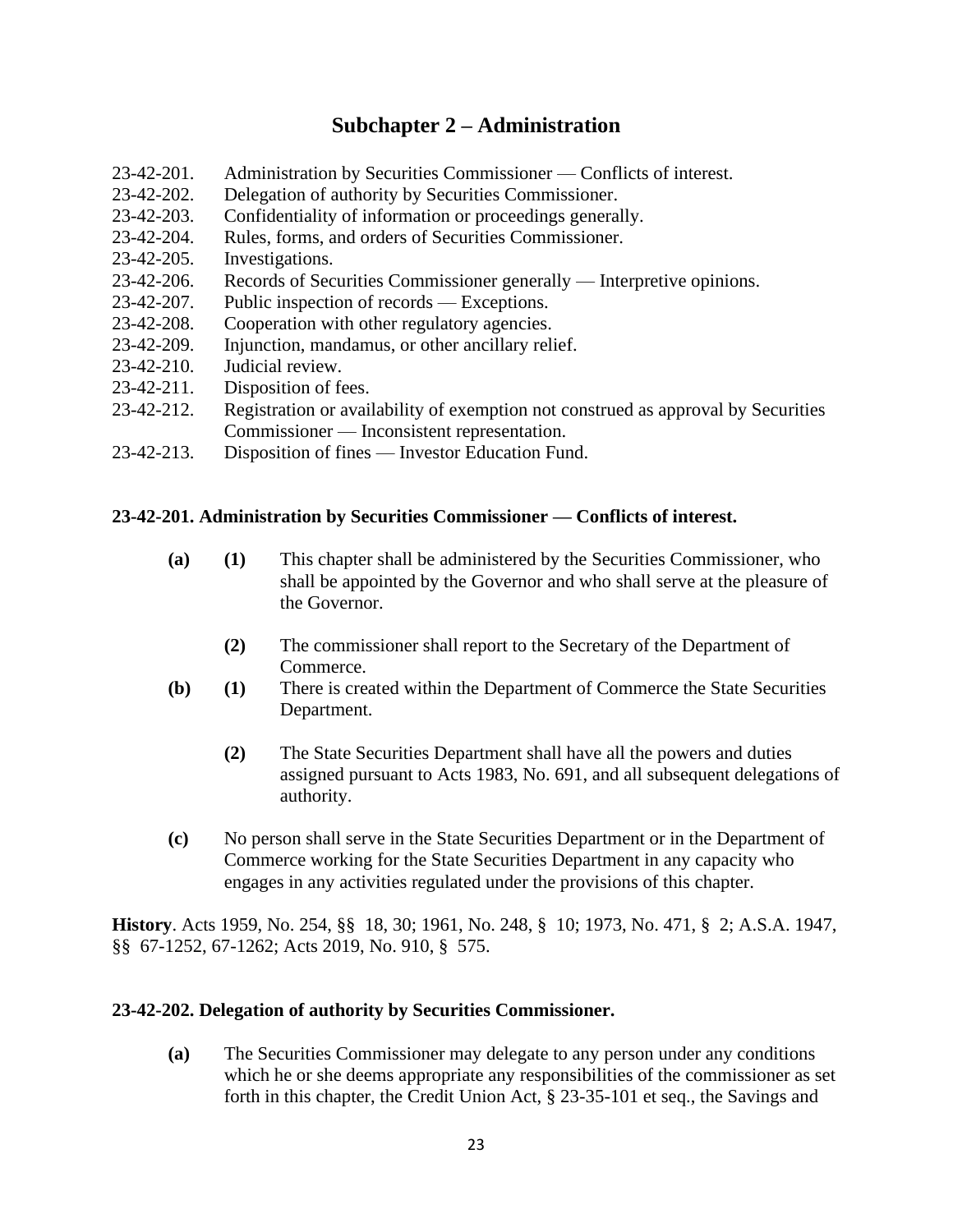Loan Act, § 23-37-101 et seq., or any other act for which the commissioner is responsible.

**(b)** The commissioner, subject to any restrictions which he or she in his or her discretion deems appropriate, may delegate to any person the exercise or discharge in the commissioner's name of any power, duty, or function, whether ministerial, discretionary, or of whatever character, vested by this chapter in the commissioner.

**History**. Acts 1959, No. 254, § 19; 1977, No. 493, § 11; 1979, No. 754, § 4; A.S.A. 1947, § 67-1253; Acts 1995, No. 845, § 3; 1997, No. 173, § 5.

### **23-42-203. Confidentiality of information or proceedings generally.**

- **(a)** It is unlawful for the Securities Commissioner or any of the officers or employees of the State Securities Department or officers or employees of the Department of Commerce working for the State Securities Department to use for personal benefit any information which is filed with or obtained by the commissioner and which is not made public.
- **(b)** Neither the commissioner nor any of the officers or employees of the State Securities Department or officers or employees of the Department of Commerce working for the State Securities Department shall disclose the information except among themselves or when necessary or appropriate in a proceeding or investigation under this chapter or in any judicial proceedings when the information is not privileged.
- **(c)** No provision of this chapter either creates or derogates from any privilege which exists at common law or otherwise when documentary or other evidence is sought under a subpoena directed to the commissioner or any of his or her officers or employees.
- **(d)** Nothing herein shall prevent the commissioner or any officers or employees of the State Securities Department or officers or employees of the Department of Commerce working for the State Securities Department from sharing with state or federal law enforcement authorities, other state or federal regulatory authorities, or self-regulatory organizations authorized by law any information which they may have or obtain in aid of the enforcement of this chapter or any other securities act or the criminal provisions of any laws.
- **(e)** The commissioner, in his or her discretion, shall determine when an administrative proceeding shall be public.

**History**. Acts 1959, No. 254, §§ 18, 24; 1963, No. 479, § 4; 1985, No. 939, § 9; A.S.A. 1947, §§ 67-1252, 67-1258; Acts 1995, No. 845, § 4; 2019, No. 910, § 576.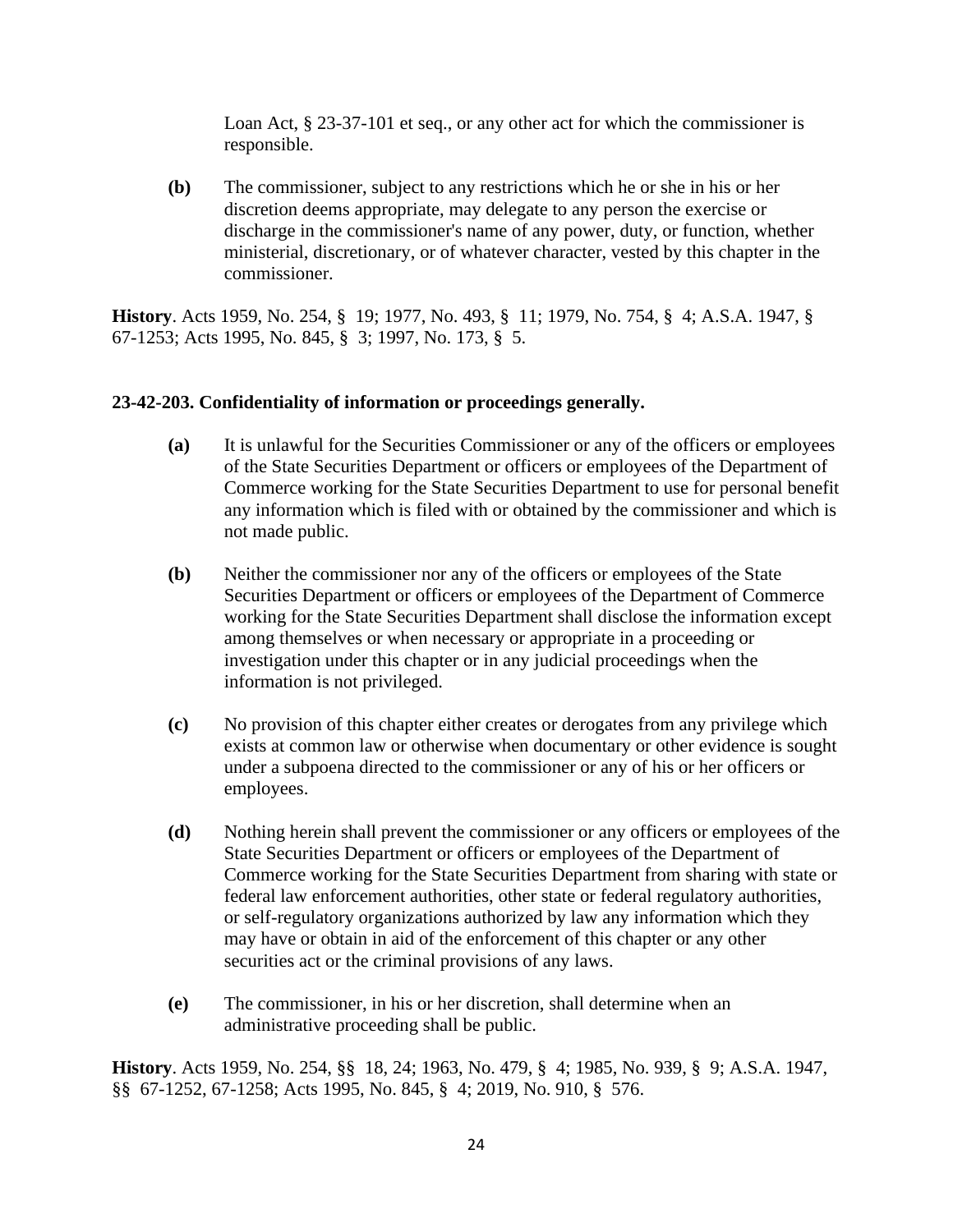#### **23-42-204. Rules, forms, and orders of Securities Commissioner.**

- **(a)** The Securities Commissioner, from time to time, may make, amend, and rescind any rules, forms, and orders which are necessary to carry out the provisions of this chapter. This includes rules and forms governing registration statements, applications, notice filings, and reports and defining any terms, whether or not used in this chapter, insofar as the definitions are not inconsistent with the provisions of this chapter. For the purpose of rules and forms, the commissioner may classify securities, persons, and matters within his or her jurisdiction and prescribe different requirements for different classes.
- **(b)** No rule, form, or order may be made, amended, or rescinded unless the commissioner finds that the action is necessary or appropriate in the public interest, or for the protection of investors, and consistent with the purposes fairly intended by the policy and provisions of this chapter.
- **(c) (1)** In prescribing rules and forms, the commissioner may cooperate with the securities administrators of the other states, individually and as a group represented by the North American Securities Administrators Association, with the Securities and Exchange Commission, and with self-regulatory organizations with a view to effectuating the policy of this chapter to achieve maximum uniformity in the form and content of registration statements, applications, rules, and reports wherever practicable.
	- **(2)** When the commissioner incorporates by reference in the rules and forms of the commissioner a form, rule, or portion thereof in accordance with this subsection, any change in that form, rule, or portion thereof shall become part of the rules and forms of the commissioner, unless the commissioner shall by order decline to accept the change within thirty (30) days of its adoption or promulgation.
- **(d) (1)** The commissioner may by rule or order prescribe:
	- **(A)** The form and content of financial statements required under this chapter;
	- **(B)** The circumstances under which consolidated financial statements shall be filed; and
	- **(C)** Whether any required financial statements shall be certified by independent or certified public accountants.
	- **(2)** All financial statements shall be prepared in accordance with generally accepted accounting practices.
- **(e)** All rules and forms of the commissioner shall be published.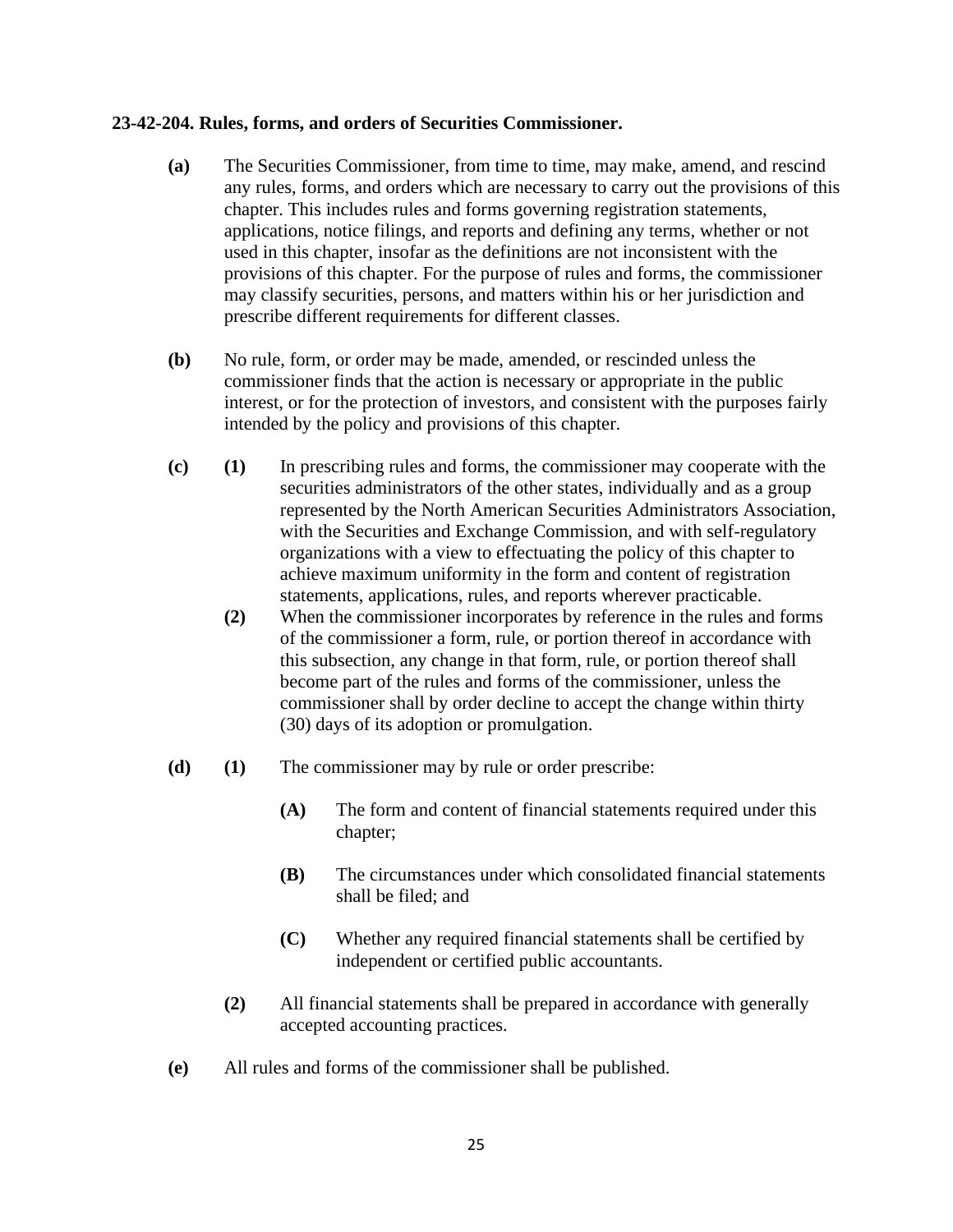- **(f)** No provision of this chapter imposing any liability applies to any act done or omitted in good faith in conformity with any rule, form, or order of the commissioner, notwithstanding that the rule, form, or order may later be amended or rescinded or be determined by judicial or other authority to be invalid for any reason.
- **(g) (1)** The commissioner may by order require an issuer, broker-dealer, or agent to obtain from the purchaser, in any initial sale of a security effected by means of a prospectus, a written statement signed by the purchaser that he or she had received a copy of the prospectus prior to his or her purchase of the security.
	- **(2)** The order may require the issuer, broker-dealer, or agent to keep a copy of the written statement at the principal office of the issuer, broker-dealer, or agent, subject to inspection by the commissioner or his or her agent for a period not to exceed two (2) years.
	- **(3)** This subsection shall not be applicable to the subsequent sale of the same securities to the same purchaser.

**History**. Acts 1959, No. 254, § 24; 1963, No. 479, § 4; A.S.A. 1947, § 67-1258; Acts 1995, No. 845, § 5; 1997, No. 173, § 6.

## **23-42-205. Investigations.**

- **(a)** The Securities Commissioner, in his or her discretion, may:
	- **(1)** Make any public or private investigations within or outside of this state which he or she deems necessary to determine whether any person has violated or is about to violate any provision of this chapter or any rule or order under this chapter, or to aid in the enforcement of this chapter or in the prescribing of rules and forms under this chapter;
	- **(2)** Require or permit any person to file a statement in writing, under oath, or otherwise as the commissioner determines, as to all the facts and circumstances concerning the matter to be investigated; and
	- **(3)** Publish information concerning any violation of this chapter or any rule or order hereunder.
- **(b)** For the purpose of any investigation or proceeding under this chapter, the commissioner or any officer designated by him or her may administer oaths and affirmations, subpoena witnesses, compel their attendance, take evidence, and require the production of any books, papers, correspondence, memoranda,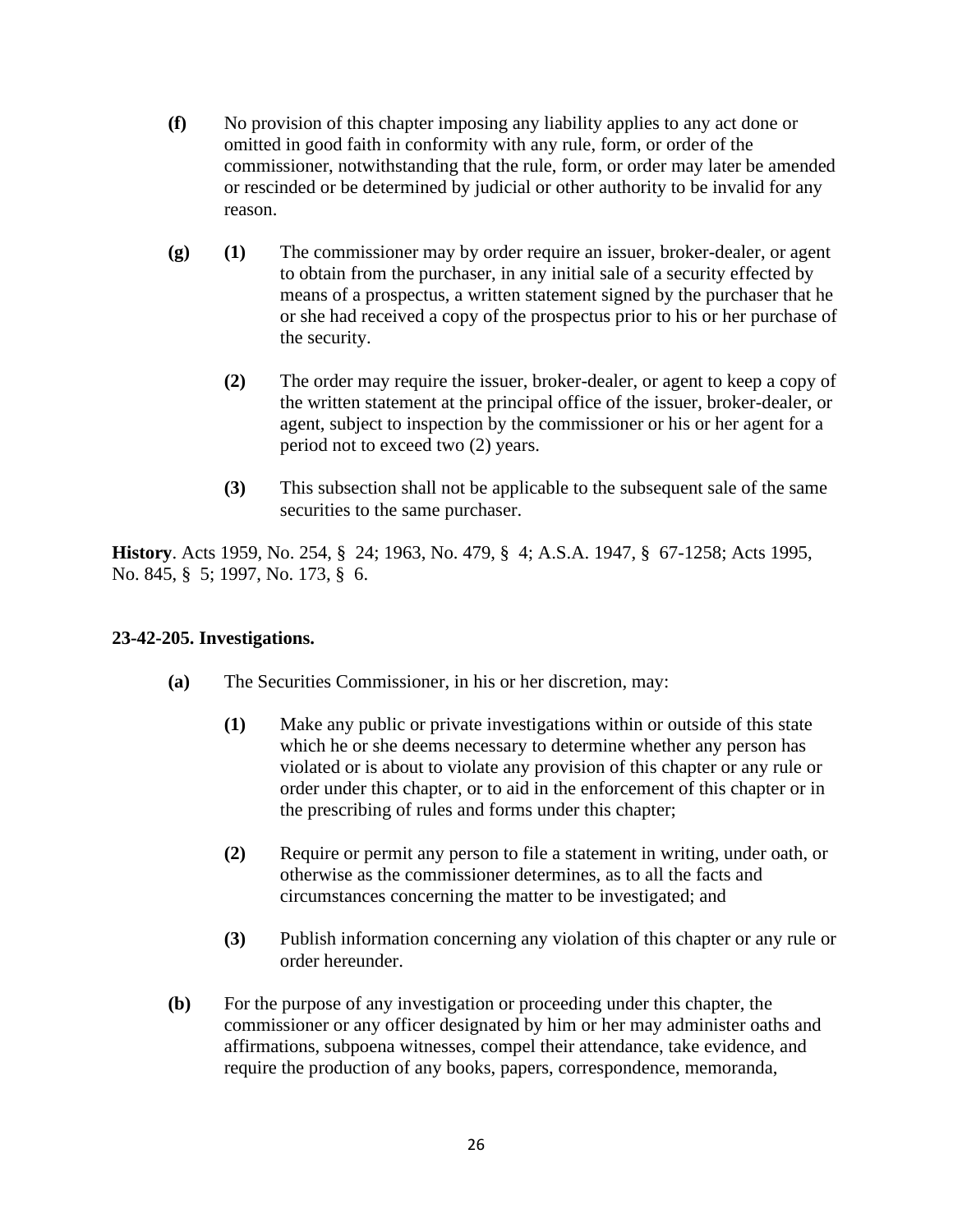agreements, or other documents or records which the commissioner deems relevant or material to the inquiry.

- **(c) (1)** In case of contumacy by or refusal to obey a subpoena issued to any person, the Pulaski County Circuit Court, upon application by the commissioner, may order the person to appear before the commissioner or the officer designated by the commissioner to produce evidence or testify concerning the matter under investigation or in question.
	- **(2)** Failure to obey the order may be punished as contempt of court.
- **(d) (1)** No person is excused from attending and testifying, or from producing any document or record, before the commissioner, or in obedience to the subpoena of the commissioner or any officer designated by him or her, or in any proceeding instituted by the commissioner, on the ground that the testimony or evidence, documentary or otherwise, required of him or her may tend to incriminate him or her or subject him or her to a penalty or forfeiture. However, no individual may be prosecuted or subjected to any penalty or forfeiture for or on account of any transaction, matter, or thing concerning which he or she is compelled, after claiming his or her privilege against self-incrimination, to testify or produce evidence, documentary or otherwise, except that the individual testifying is not exempt from prosecution and punishment for perjury or contempt committed in testifying.
	- **(2)** However, no provision of this chapter shall be construed to require, or to authorize the commissioner to require, any investment adviser engaged in rendering investment advisory services to disclose the identity, investments, or affairs of any client of the investment adviser, except insofar as the disclosure may be necessary or appropriate in a particular proceeding or investigation having as its objective the enforcement of a provision of this chapter.

**History**. Acts 1959, No. 254, § 19; A.S.A. 1947, § 67-1253; Acts 2009, No. 462, § 1.

### **23-42-206. Records of Securities Commissioner generally — Interpretive opinions.**

- **(a) (1)** A document is filed when it is received by the Securities Commissioner or when the commissioner receives notice from his or her designee that a document was received by the designee.
	- **(2)** The disposition of any document received by the commissioner shall be in accordance with the Arkansas State Records Management and Archives Act of 1995, § 13-4-101 et seq. [repealed].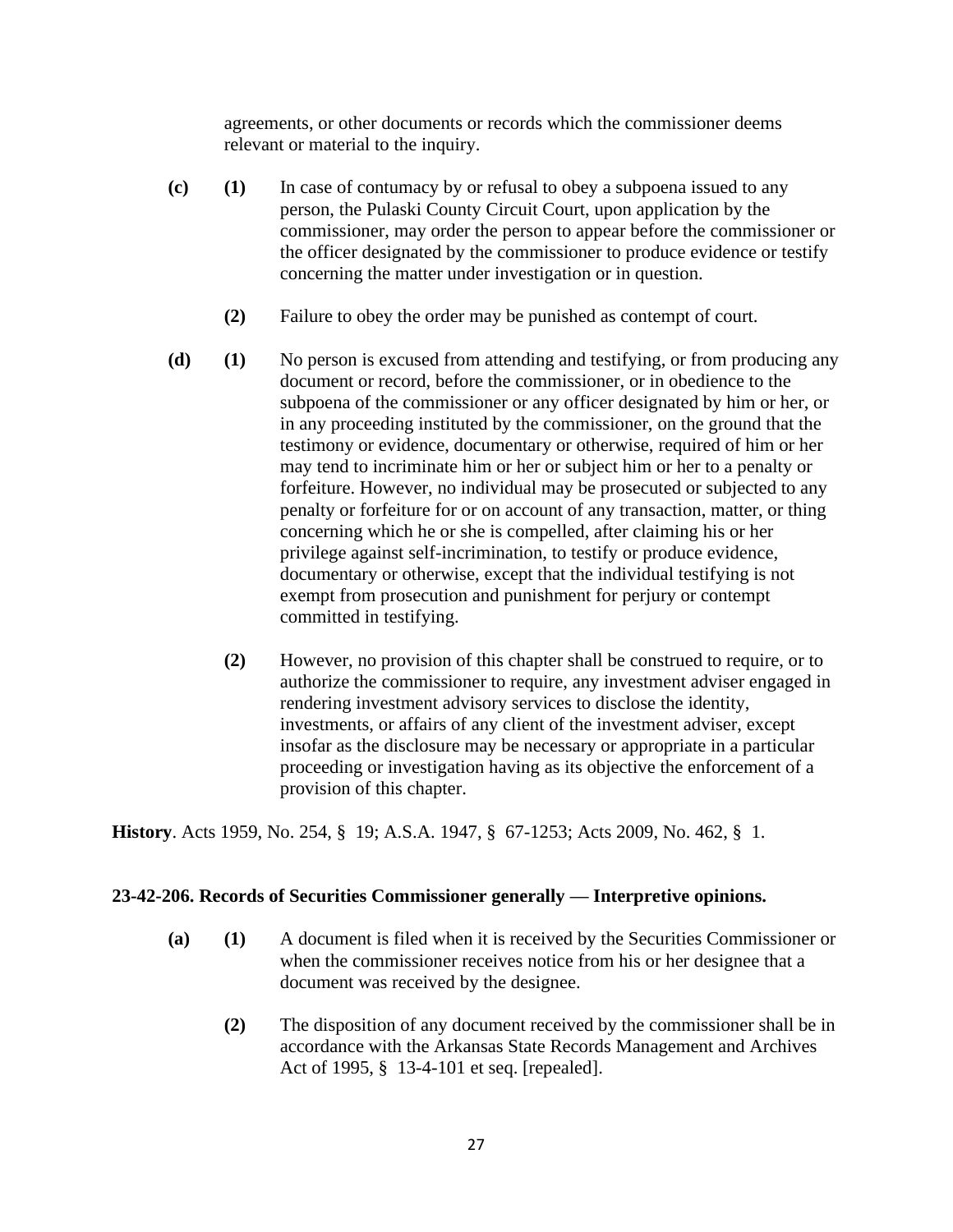- **(3)** A document received by the commissioner's designee may be:
	- **(A)** Destroyed after the reproduction of the document by photograph, microphotograph, or electronic means of a permanent nature;
	- **(B)** Transferred to a permanent storage location maintained by the Central Registration Depository with the Financial Industry Regulatory Authority, the Securities Registration Depository with the North American Securities Administrators Association, or such other central depository system as may be determined by the commissioner; or
	- **(C)** Transferred to the commissioner to be disposed of in the manner of a document received by the commissioner.
- **(b)** The commissioner shall keep a register of all notice filings, applications for registration, and registration statements which are, or have ever been, effective under this chapter and all denial, suspension, or revocation orders which have ever been entered under this chapter. The register shall be open for public inspection.
- **(c)** The commissioner may rely upon and coordinate with the Securities and Exchange Commission, the Financial Industry Regulatory Authority, the Municipal Securities Rulemaking Board, the North American Securities Administrators Association, and any other securities regulatory agencies for the proper maintenance of certain common registrations, records, and other documents maintained by the other regulatory agencies.
- **(d)** Upon request, and at reasonable charges which he or she prescribes, the commissioner shall furnish to any person photostatic or other copies, certified under his or her seal of office if requested, of any entry in the register or any document which is a matter of public record. In any proceeding or prosecution under this chapter, any copy so certified is prima facie evidence of the contents of the entry or document certified.
- **(e)** The commissioner in his or her discretion may honor requests from interested persons for interpretative opinions.

**History**. Acts 1959, No. 254, § 25; 1975, No. 844, § 13; 1977, No. 493, §§ 17, 18; 1983, No. 836, § 17; A.S.A. 1947, § 67-1259; Acts 1995, No. 845, §§ 6, 7; 1997, No. 173, § 7; 2009, No. 462, §§ 2, 3.

### **23-42-207. Public inspection of records — Exceptions.**

**(a) (1)** Unless otherwise specified below, all information filed with the Securities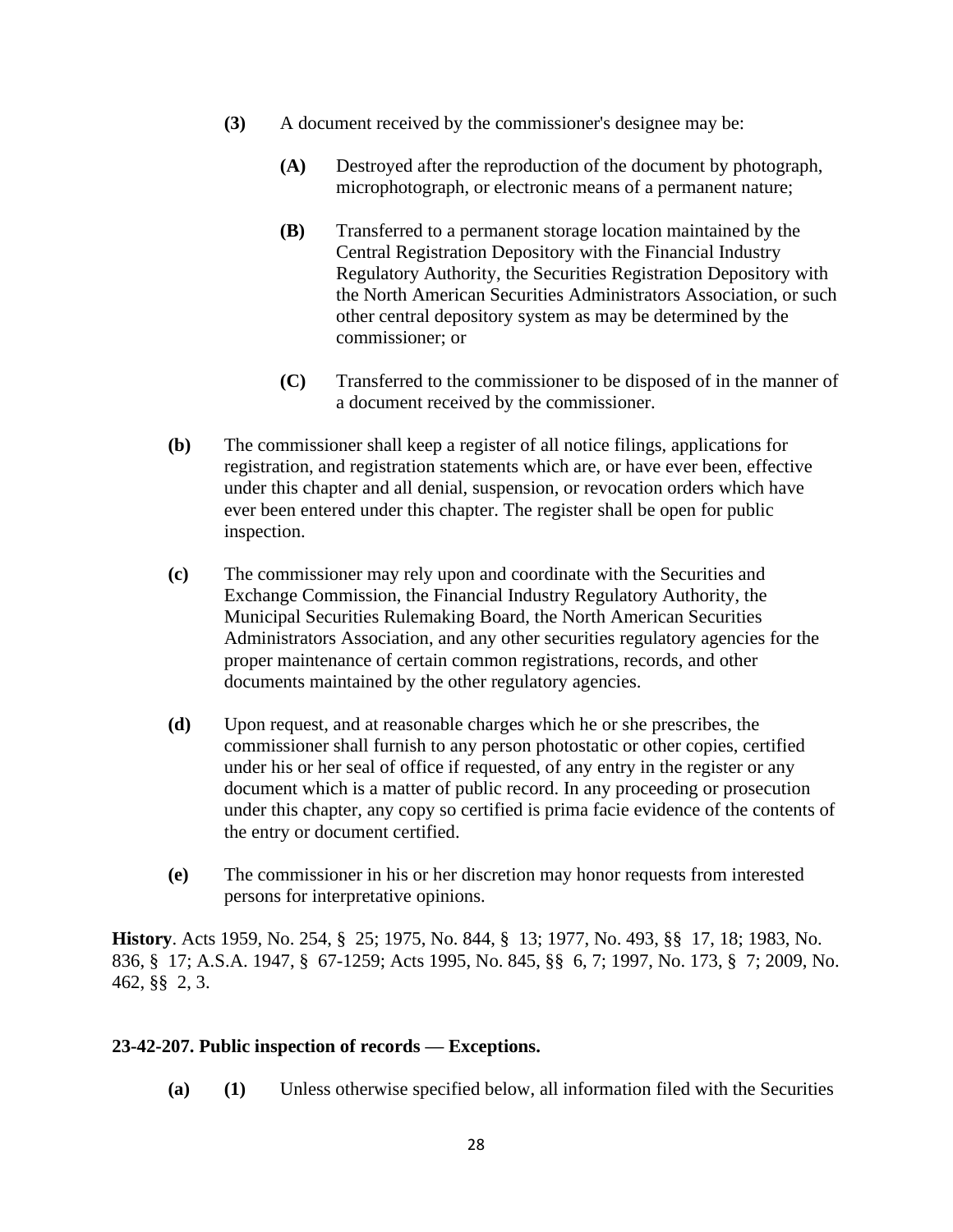Commissioner shall be available for public inspection.

- **(2)** The information contained in or filed with any registration statement, notice filing, application, or report may be made available to the public under any rules which the commissioner prescribes.
- **(b)** Except for reasonable segregable portions which are public information, the commissioner shall not publish or make available the following information:
	- **(1)** Information contained in reports, summaries, analyses, letters, or memoranda arising out of, in anticipation of, or in connection with an examination or inspection of the books and records of any person or any other investigation;
	- **(2)** Interagency or intraagency memoranda or letters, including generally records which reflect discussions between or consideration by the commissioner or members of his or her staff, or both, of any action taken or proposed to be taken by the commissioner or by any members of his or her staff, and, specifically, reports, summaries, analyses, conclusions, or any other work product of the commissioner or of attorneys, accountants, analysts, or other members of the commissioner's staff, prepared in the course of an inspection of the books or records of any person whose affairs are regulated by the commissioner, or prepared otherwise in the course of an examination or investigation or related litigation conducted by or on behalf of the commissioner, except those which by law would routinely be made to a party other than an agency in litigation with the commissioner;
	- **(3)** Personnel and medical files and similar files the disclosure of which would constitute a clearly unwarranted invasion of personal privacy, including those concerning employees of the State Securities Department or employees of the Department of Commerce working for the State Securities Department and those concerning persons subject to regulation by employees of broker-dealers reported to the commissioner pursuant to the State Securities Department's rules concerning registration of brokerdealers and agents;
	- **(4) (A)** Investigatory records compiled for law enforcement purposes to the extent that production of the records would interfere with enforcement proceedings, deprive a person of a right to a fair trial or an impartial adjudication, or disclose the identity of a confidential source.
		- **(B)** In a particular case the commissioner may also withhold investigatory records that would constitute an unwarranted invasion of personal privacy, disclose investigative techniques and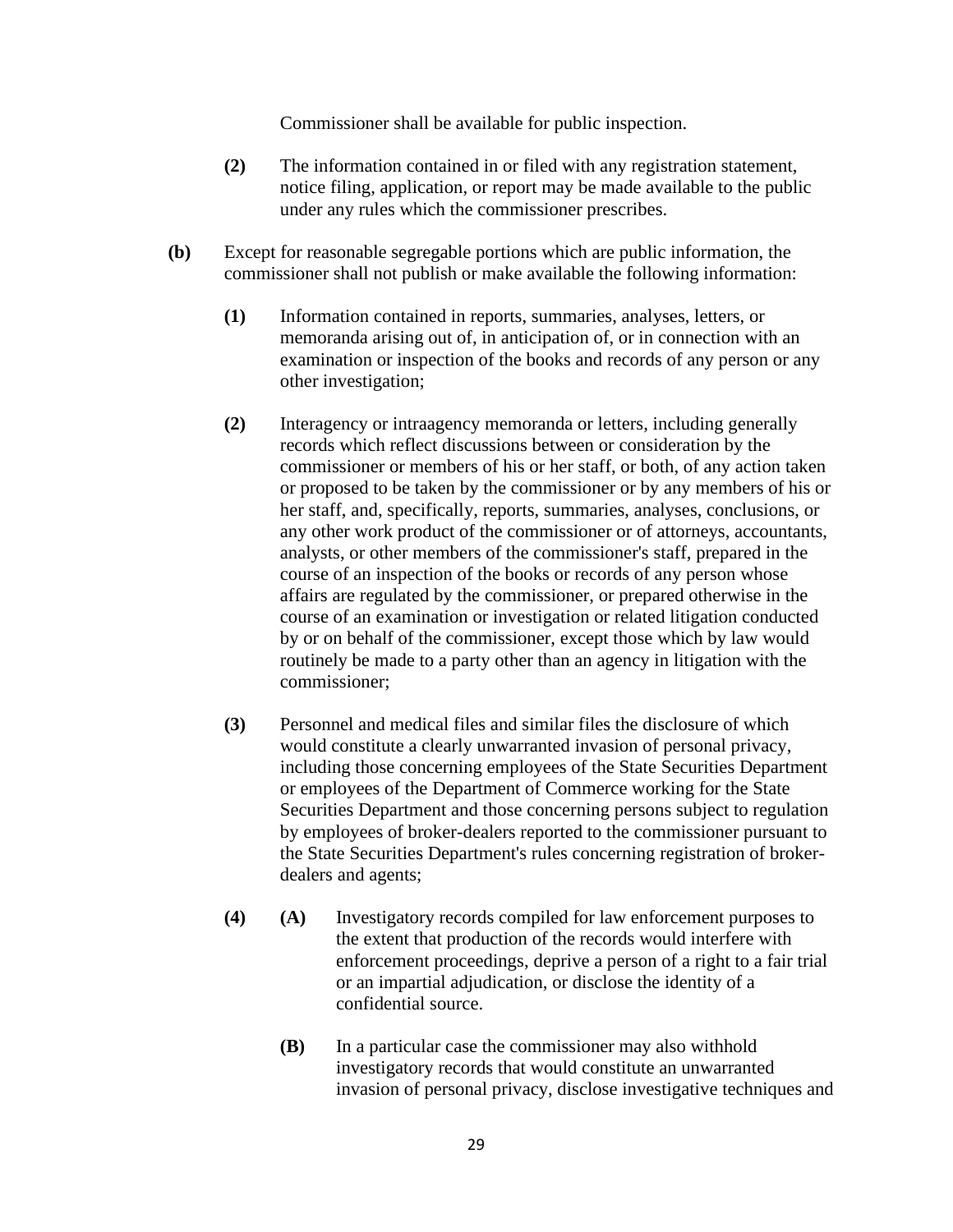procedures, or endanger the life or physical safety of law enforcement personnel.

- **(C)** Investigatory records include all documents, records, transcripts, correspondence, and related memoranda and work product concerning examinations and other investigations and related litigation as authorized by law, which pertain to or may disclose the possible violations by any person of any provision of any of the statutes or rules administered by the commissioner, and all written communications from or to any person confidentially complaining or otherwise furnishing information respecting the possible violations, as well as all correspondence and memoranda in connection with the confidential complaints or information;
- **(5)** Information contained in or related to examinations, operating, or condition reports prepared by, on behalf of, or for the use of any agency responsible for the regulation or supervision of financial institutions;
- **(6) (A)** Financial records of broker-dealers, investment advisers, agents, or representatives obtained during or as a result of an examination by the State Securities Department.
	- **(B)** However, when those records are required by this chapter to be filed with the State Securities Department as part of a notice filing, registration, annual renewal, or otherwise, the records, including financial statements prepared by certified public accountants, shall be public unless sections of the information are bound separately and marked privileged and confidential by the broker-dealer, investment adviser, agent, or representative upon its submission, in which case it shall be deemed nonpublic until ten (10) days after the commissioner has given the broker-dealer, investment adviser, agent, or representative notice that an order will be entered deeming the material public.
	- **(C)** If the broker-dealer, investment adviser, agent, or representative believes the commissioner's order is incorrect, the broker-dealer, investment adviser, agent, or representative may seek an injunction from the Pulaski County Circuit Court ordering the State Securities Department to hold the information as nonpublic pending a final order of a court of competent jurisdiction if the order of the commissioner is appealed pursuant to applicable law;
- **(7)** Trade secrets obtained from any person; and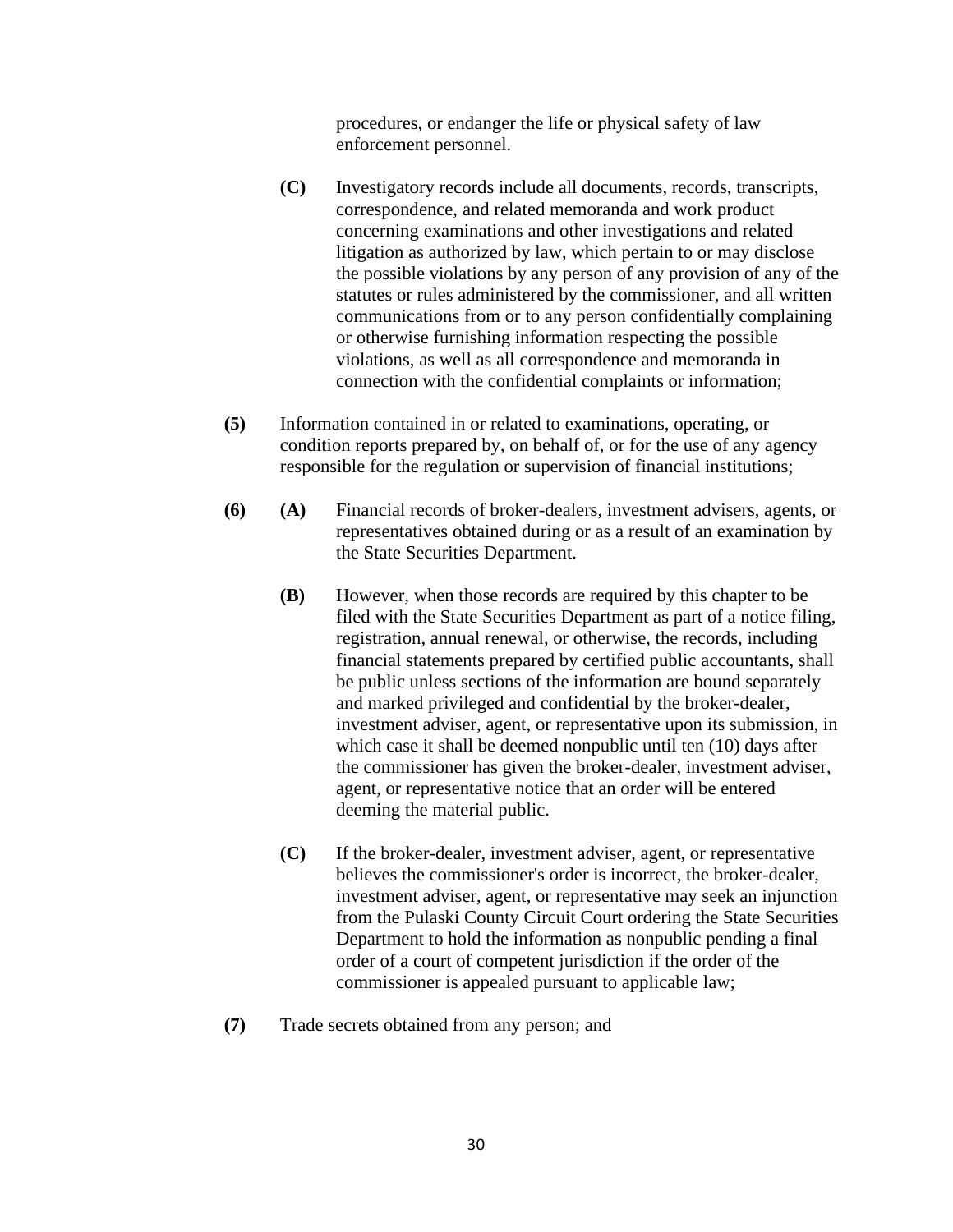**(8)** Any other records which under the Freedom of Information Act of 1967, § 25-19-101 et seq., or other laws are required to be closed to the public and are not deemed open to the public inspection.

**History**. Acts 1959, No. 254, § 25; 1985, No. 939, § 10; A.S.A. 1947, § 67-1259; Acts 1995, No. 845, § 8; 1997, No. 173, § 8; 2009, No. 462, § 4; 2019, No. 315, § 2512; 2019, No. 910, § 577.

#### **23-42-208. Cooperation with other regulatory agencies.**

- **(a)** The Securities Commissioner may enter into an arrangement, agreement, or other working relationship with federal, other state, and self-regulatory authorities whereby documents may be filed and maintained in the Central Registration Depository with the Financial Industry Regulatory Authority, the Securities Registration Depository with the North American Securities Administrators Association, such other central depository system as determined by the commissioner, or the other agencies or authorities.
- **(b)** It is the intent of this section that the commissioner be provided the authority to reduce duplication of filings, reduce administrative costs, and establish uniform procedures, forms, and administration with the states and federal authorities.
- **(c)** The commissioner may permit initial and renewal registration filings required under this chapter to be filed with the Securities and Exchange Commission, the Financial Industry Regulatory Authority, the North American Securities Administrators Association, or other similar authorities.
- **(d)** The commissioner may accept uniform securities examinations or other procedures designed to implement a uniform national securities regulatory system or facilitate common practices and procedures among the states.

**History**. Acts 1959, No. 254, § 4; 1979, No. 754, § 5; 1983, No. 836, § 8; A.S.A. § 67-1238; Acts 1995, No. 845, § 9; 2009, No. 462, §§ 5, 6.

### **23-42-209. Injunction, mandamus, or other ancillary relief.**

**(a) (1) (A)** Whenever it appears to the Securities Commissioner, upon sufficient grounds or evidence satisfactory to the commissioner, that any person has engaged or is about to engage in any act or practice constituting a violation of any provision of this chapter, except the provisions of § 23-42-509, or any rule or order under this chapter, including any order issued under § 23-42-509, the commissioner may summarily order the person to cease and desist from the act or practice.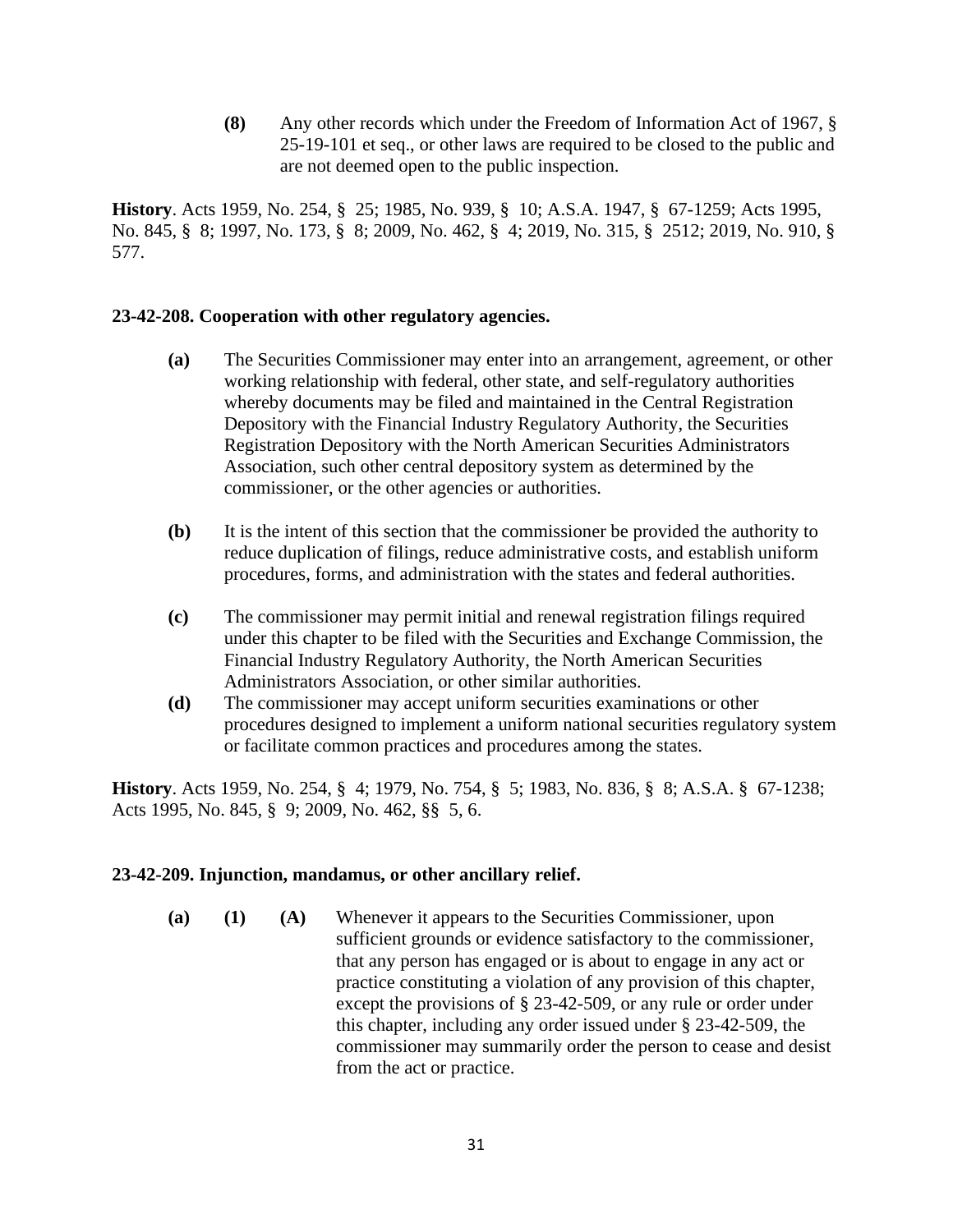- **(B)** Upon the entry of the order, the commissioner shall promptly notify the person that the order has been entered, of the reasons therefor, and of his or her right to a hearing on the order.
- **(2) (A)** A hearing shall be held on the written request of the person aggrieved by the order if the request is received by the commissioner within thirty (30) days of the date of the entry of the order, or if ordered by the commissioner.
	- **(B)** If a hearing is not requested and none is ordered by the commissioner, the order will remain in effect until it is modified or vacated by the commissioner.
	- **(C)** After notice and an opportunity for a hearing, the commissioner may:
		- **(i)** Affirm, modify, or vacate the cease and desist order under subdivision  $(a)(1)(A)$  of this section; and
		- **(ii)** For a violation of this chapter other than a violation of § 23-42-509, by order, levy a fine not to exceed:
			- *(a)* Ten thousand dollars (\$10,000) for each violation or an amount equal to the total amount of money received in connection with each violation; or
			- *(b)* If a victim of a violation is sixty-five (65) years of age or older:
				- *(1)* Twenty thousand dollars (\$20,000) for each violation; or
				- *(2)* Two (2) times the amount of money received in connection with each violation.
- **(b) (1)** The commissioner may apply to the Pulaski County Circuit Court to temporarily or permanently enjoin an act or practice that violates this chapter and to enforce compliance with this chapter or any rule or order under this chapter:
	- **(A)** After an order is issued under subdivision (a)(1) or subdivision (a)(2) of this section; or
	- **(B)** Without issuing an order under subdivision (a)(1) or subdivision (a)(2) of this section.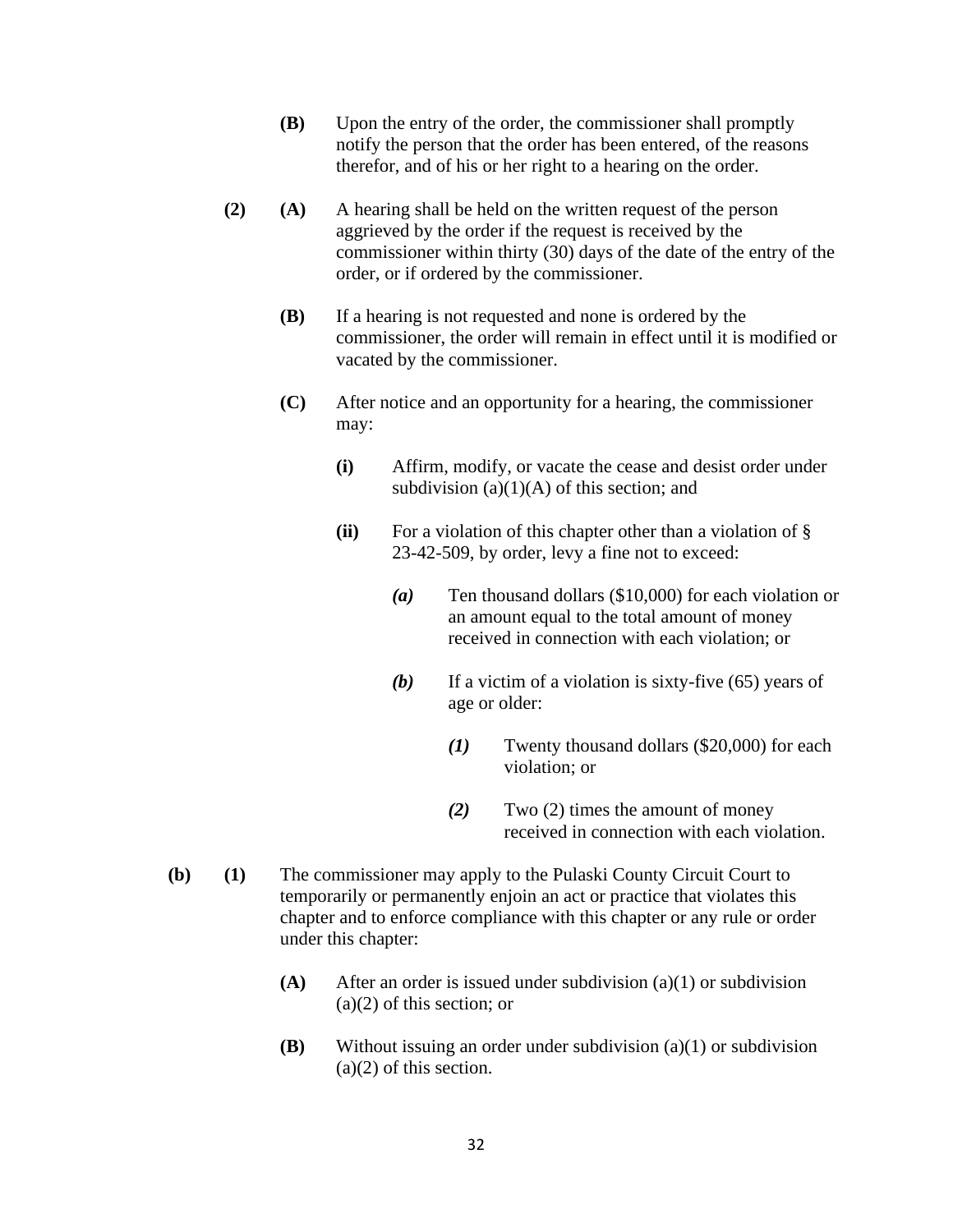- **(2)** Upon a proper showing, a permanent or temporary injunction, restraining order, or writ of mandamus shall be granted.
- **(3)** The court shall not require the commissioner to post a bond.
- **(4)** The commissioner may also obtain upon proper showing any other ancillary relief in the public interest, including without limitation:
	- **(A)** The appointment of a receiver, temporary receiver, or conservator;
	- **(B)** A declaratory judgment;
	- **(C)** An accounting;
	- **(D)** Disgorgement of profits;
	- **(E)** Restitution; or
	- **(F)** The assessment of a fine in an amount of not more than the total amount of money received in connection with a violation of this chapter.
- **(c)** This chapter does not prohibit or restrict the informal disposition of a proceeding or allegations which might give rise to a proceeding by stipulation, settlement, consent, or default, in lieu of a formal or informal hearing on the allegations or in lieu of the sanctions authorized by this section.

**History**. Acts 1959, No. 254, § 20; 1963, No. 479, § 3; 1979, No. 754, § 6; A.S.A. 1947, § 67- 1254; Acts 1995, No. 845, § 10; 1997, No. 173, § 9; 2009, No. 462, § 7; 2009, No. 534, § 2; 2011, No. 339, § 4; 2017, No. 668, § 12.

### **23-42-210. Judicial review.**

- **(a) (1)** A person aggrieved by a final order of the Securities Commissioner may obtain a review of the order in any state court of competent jurisdiction by filing in court, within thirty (30) days after the entry of the order, a written petition praying that the order be modified or set aside in whole or in part.
	- **(2)** A copy of the petition shall be forthwith served upon the commissioner, and thereupon the commissioner shall certify and file in court a copy of the filing and evidence upon which the order was entered. When these copies have been filed, the court has exclusive jurisdiction to affirm, modify, enforce, or set aside the order, in whole or in part.
- **(b) (1)** The findings of the commissioner as to the facts, if supported by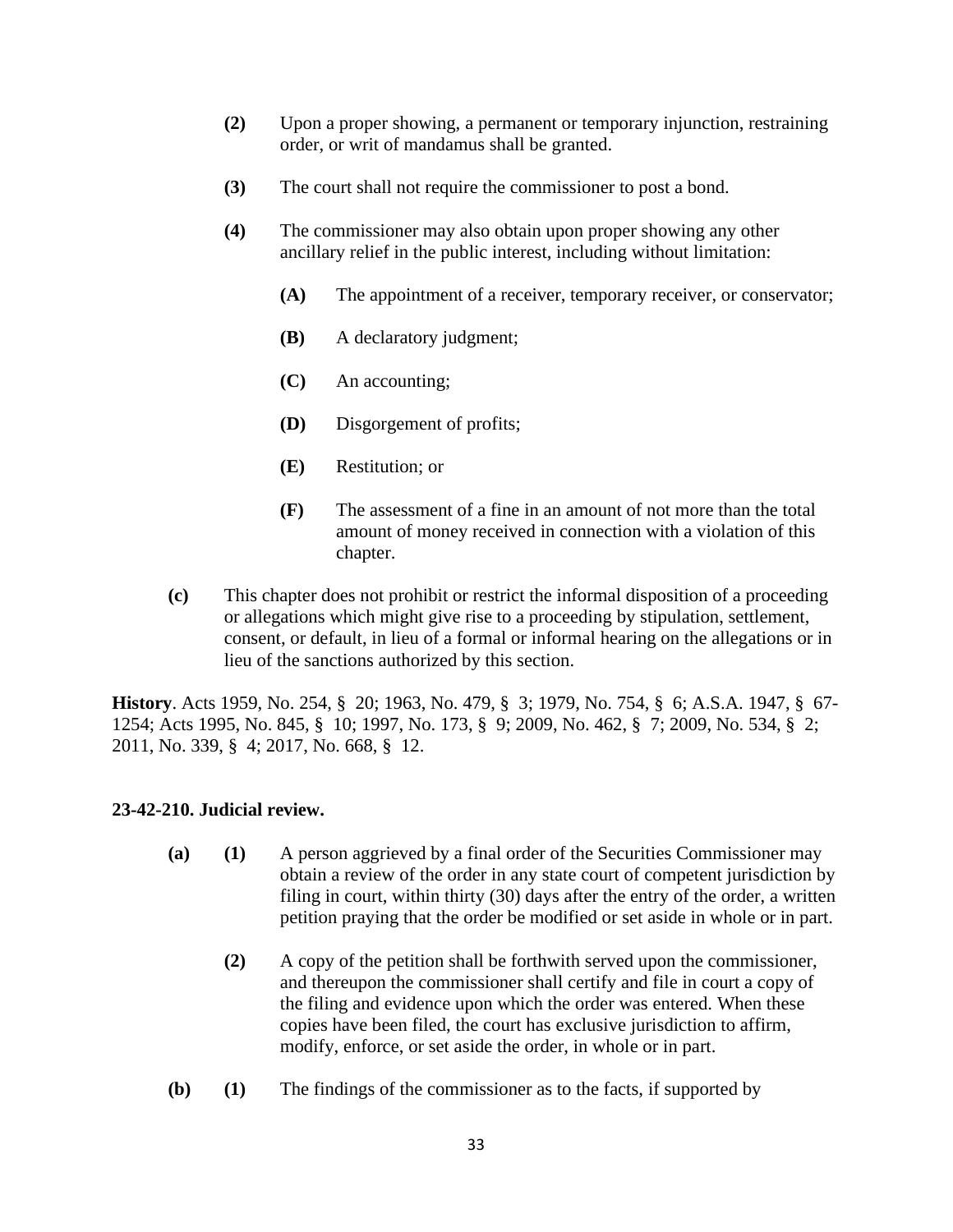competent, material, and substantial evidence, are conclusive.

- **(2)** If either party applies to the court for leave to adduce additional material evidence and shows to the satisfaction of the court that there were reasonable grounds for failure to adduce the evidence in the hearing before the commissioner, the court may order the additional evidence to be taken before the commissioner and to be adduced upon the hearing, in any manner and upon any conditions which the court considers proper. The commissioner may modify his or her findings and order by reason of the additional evidence and shall file in the court the additional evidence together with any modified or new findings or order.
- **(c)** The judgment of the court is final, subject to review by the Supreme Court.
- **(d)** The commencement of proceedings under subsection (a) of this section does not, unless specifically ordered by the court, operate as a stay of the commissioner's order.

**History**. Acts 1959, No. 254, § 23; 1961, No. 248, § 9; A.S.A. 1947, § 67-1257; Acts 2017, No. 668, § 13.

## **23-42-211. Disposition of fees.**

- **(a) (1)** There is created on the books of the Chief Fiscal Officer of the State, the Auditor of State, and the Treasurer of State a fund to be known as the "Securities Department Fund".
	- **(2)** The Securities Department Fund shall be used for the maintenance, operation, support, and improvement of the State Securities Department in carrying out its functions, powers, and duties as set out by law and by rule not inconsistent with law.
	- **(3)** The Securities Department Fund shall consist of those portions of fees designated for deposit into the Securities Department Fund under § 23-42- 304(a)(2), (a)(4), and (a)(5), § 23-42-404(b)(1), and § 23-42-509(a).
	- **(4)** Notwithstanding subdivision (a)(3) of this section, at the end of each fiscal year, the Securities Commissioner shall transfer into the General Revenue Fund Account of the State Apportionment Fund any moneys in the Securities Department Fund that exceed the amount of the department's next fiscal-year budget.
- **(b)** The department is authorized to promulgate such rules necessary to administer the fees, rates, tolls, or charges for services established by this section and is directed to prescribe and collect such fees, rates, tolls, or charges for the services by the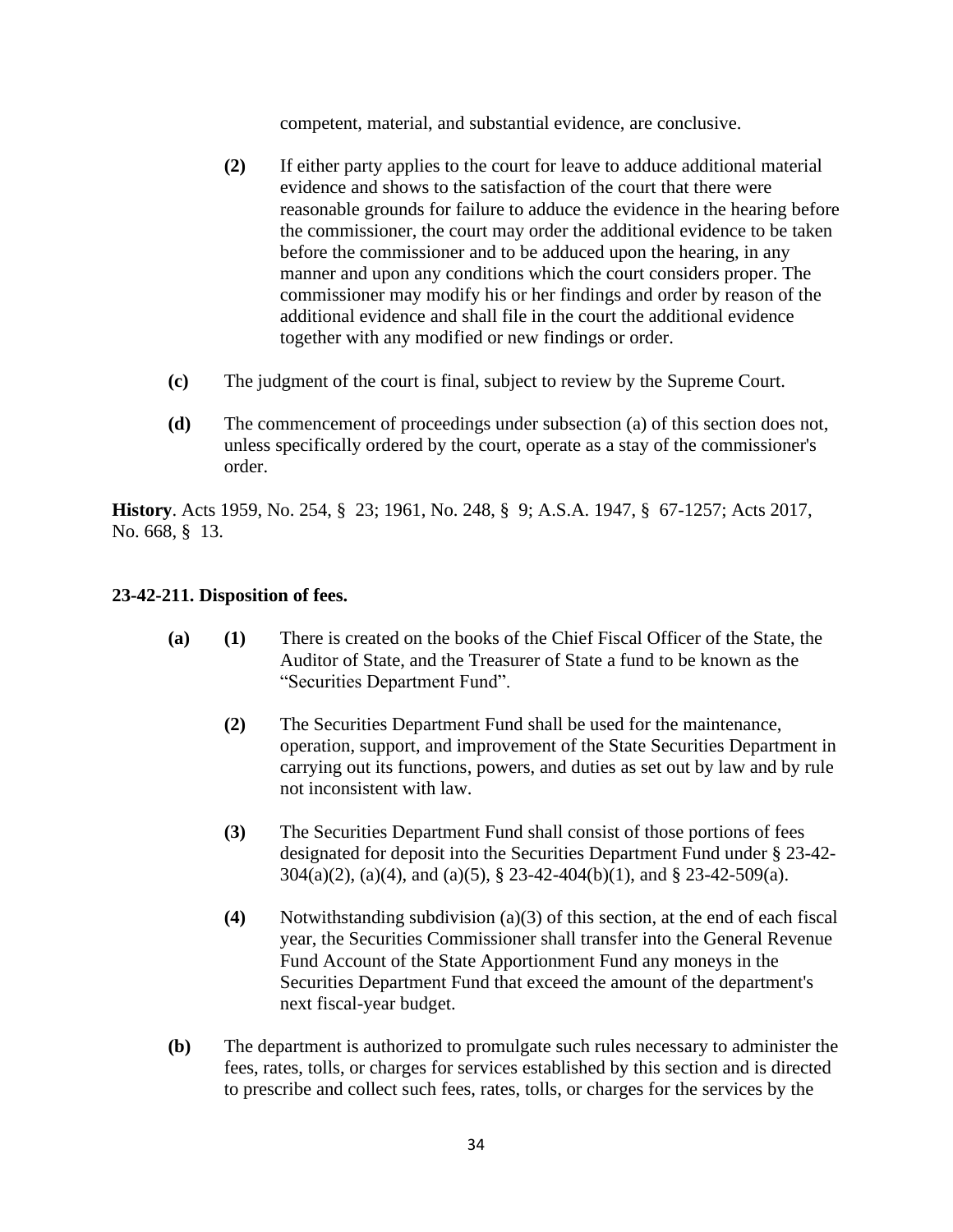department in such manner as may be necessary to support the programs of the department as directed by the Governor and the General Assembly.

**History**. Acts 1959, No. 254, § 30; 1961, No. 248, § 10; 1973, No. 471, § 3; A.S.A. 1947, § 67-1262; Acts 1993, No. 659, §§ 1, 5; 1993, No. 850, §§ 1, 5; 2003, No. 759, § 1; 2009, No. 534, § 3; 2011, No. 294, § 8; 2013, No. 438, § 2; 2017, No. 668, § 14; 2019, No. 110, § 2; 2019, No. 315, § 2513.

### **23-42-212. Registration or availability of exemption not construed as approval by Securities Commissioner — Inconsistent representation.**

- **(a) (1)** Neither the fact that an application for registration, a notice filing, or a registration statement has been filed nor the fact that a person or security is effectively registered constitutes a finding by the Securities Commissioner that any document filed under this chapter is true, complete, and not misleading.
	- **(2)** Neither any such fact nor the fact that an exemption or exception is available for a security or a transaction means that the commissioner has passed in any way upon the merits or qualifications of, or recommended or given approval to, any person, security, or transaction.
- **(b)** It is unlawful to make, or cause to be made, to any prospective purchaser, customer, or client any representation inconsistent with subsection (a) of this section.

**History**. Acts 1959, No. 254, § 17; A.S.A. 1947, § 67-1251; Acts 1997, No. 173, § 10.

#### **23-42-213. Disposition of fines — Investor Education Fund.**

- **(a)** There is created on the books of the Chief Fiscal Officer of the State, the Auditor of State, and the Treasurer of State a fund to be known as the "Investor Education Fund".
- **(b)** Except as provided by subsection (c) of this section, all fines imposed and collected under §§ 23-42-209 and 23-42-308 shall be deposited as special revenues into the State Treasury and credited to the fund, to be administered by the Securities Commissioner for the following purposes:
	- **(1)** To inform and educate the public regarding investments in securities in order to help investors and potential investors:
		- **(A)** Evaluate their investment decisions;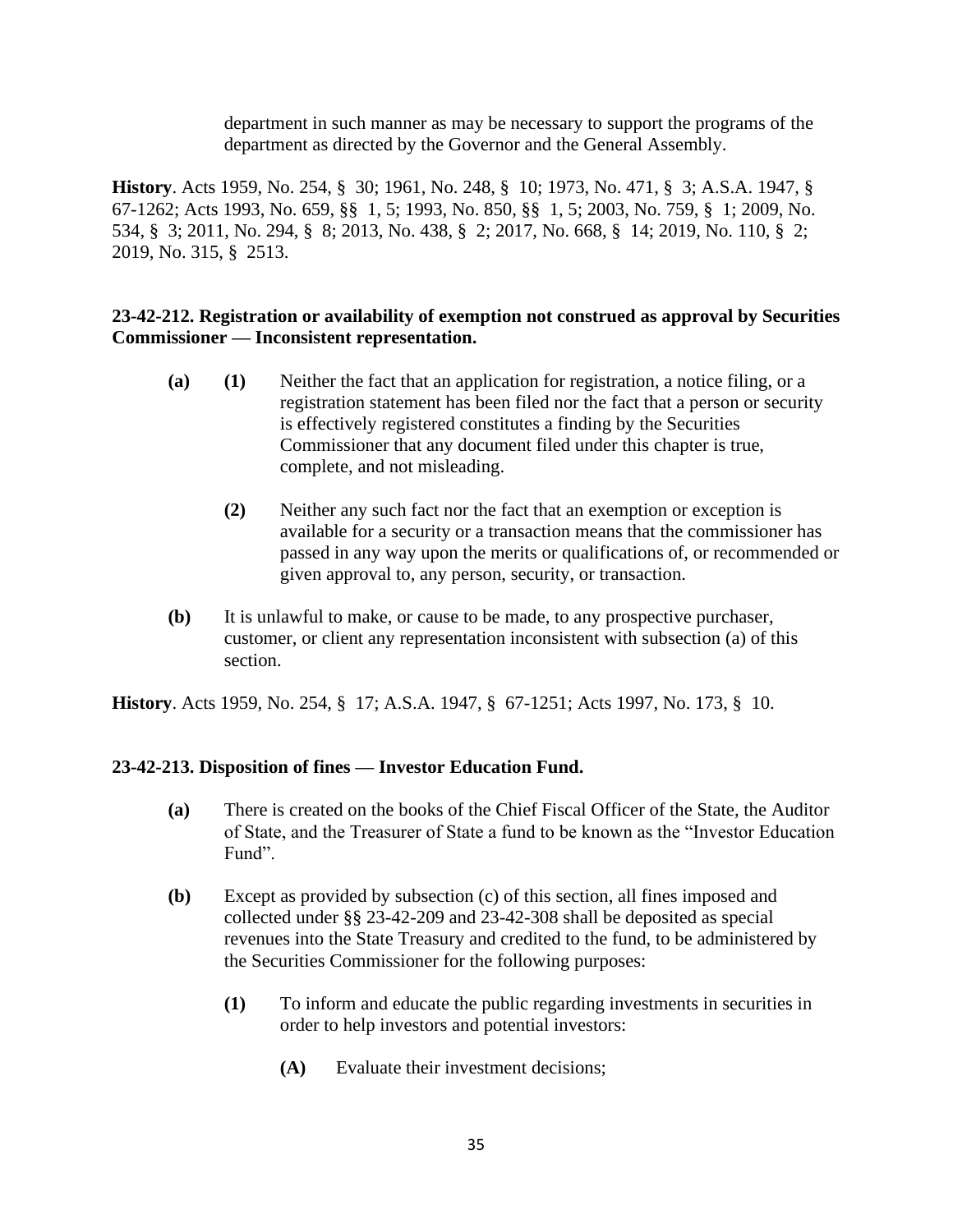- **(B)** Protect themselves from unfair, inequitable, or fraudulent offerings;
- **(C)** Choose their broker-dealers, agents, and investment advisers more carefully;
- **(D)** Be alert for false or misleading advertising or other harmful practices; and
- **(E)** Know their rights as investors; and
- **(2)** To pay for:
	- **(A)** Costs, expenses, and charges incurred by the State Securities Department in connection with the presentation and dissemination of information to the public as described in this section, including costs of printing copies of the Arkansas Securities Act, § 23-42- 101 et seq., Rules of the Arkansas Securities Commissioner, and other materials designed to inform the public as set forth in this section;
	- **(B)** Costs of advertising and promotional materials designed to accomplish the purposes of this subdivision (b)(2);
	- **(C)** Costs of equipment necessary or useful for such presentations; and
	- **(D)** Costs and expenses associated with conducting a stock market game for educational purposes in selected schools in the state's public school system.
- **(c)** Fines collected in excess of one hundred fifty thousand dollars (\$150,000) in any one (1) fiscal year shall be deposited as general revenues.

**History**. Acts 2003, No. 759, § 2; 2013, No. 460, § 5; 2017, No. 668, §§ 15, 16.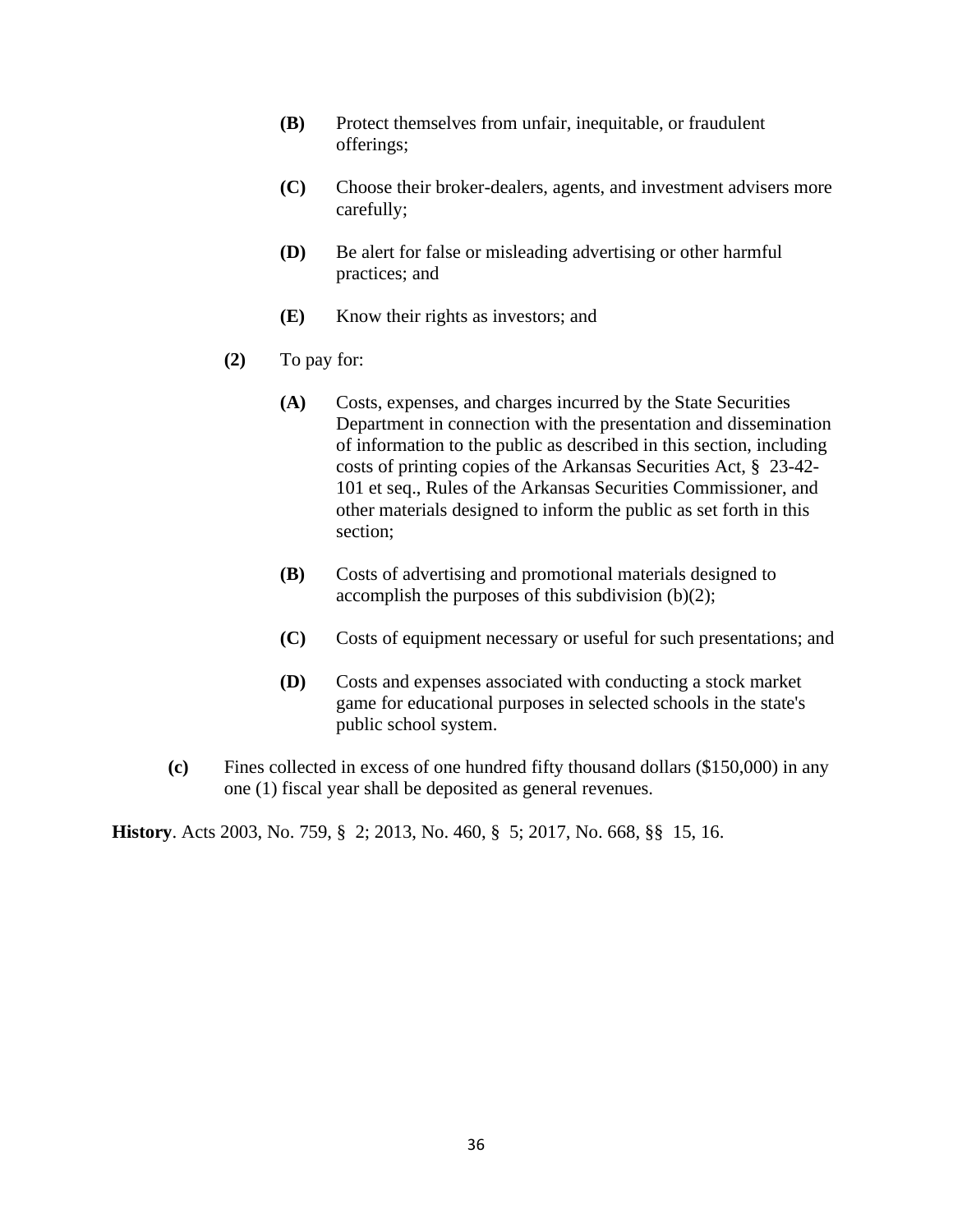# **Subchapter 3 Broker-Dealer, Agents, and Investment Advisers**

- 23-42-301. Registration required Unlawful acts Supervision requirements.
- 23-42-302. Registration procedure.
- 23-42-303. Minimum net capital requirement.
- 23-42-304. Filing fees Rules.
- 23-42-305. Corporate surety bonds Alternatives.
- 23-42-306. Records and reports Examinations.
- 23-42-307. Unlawful acts by investment advisers.
- 23-42-308. Denial, suspension, revocation, or withdrawal of registration, and other penalties.
- 23-42-309. Protection of vulnerable adults from financial exploitation Definitions.

#### **23-42-301. Registration required — Unlawful acts — Supervision requirements.**

- **(a)** It is unlawful for a person to transact business in this state as a broker-dealer or agent unless he or she is registered under this chapter.
- **(b) (1)** It is unlawful for a registered broker-dealer or issuer to employ an unregistered agent except a nonresident agent who is registered by any other state securities administrator and who effects transactions in this state exclusively with registered broker-dealers.
	- **(2)** The registration of an agent is not effective during a period when he or she is not associated with a particular:
		- **(A)** Broker-dealer registered under this chapter; or
		- **(B)** Issuer.
	- **(3) (A)** A broker-dealer or issuer shall notify promptly the Securities Commissioner or the commissioner's designee if an agent begins or terminates:
		- **(i)** An association with a broker-dealer or issuer; or
		- **(ii)** The activities that make him or her an agent of the brokerdealer or issuer.
		- **(B)** If an agent terminates or withdraws his or her registration with a broker-dealer or issuer, a subsequent application by the agent for registration is treated as:
			- **(i)** An initial registration; and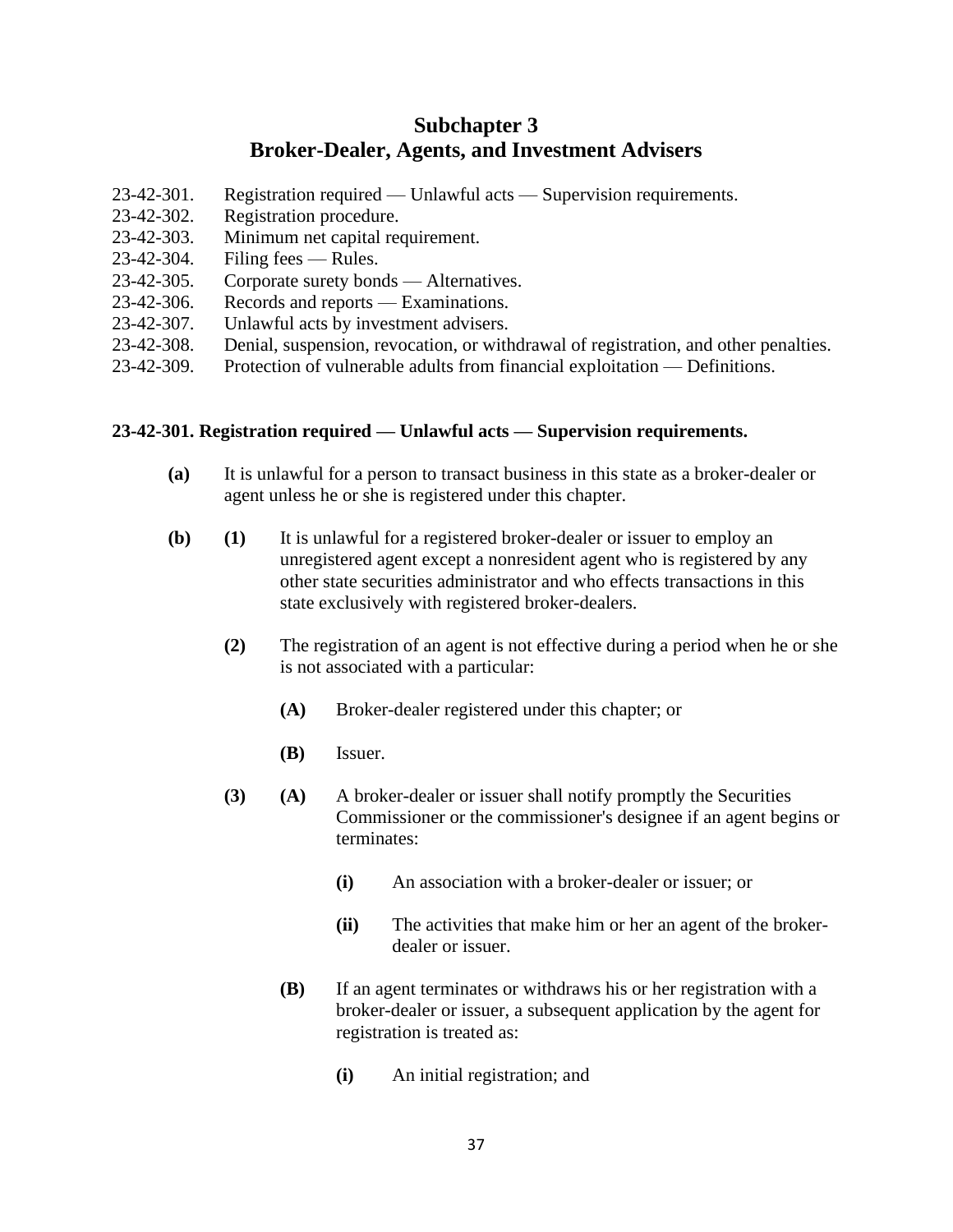- **(ii)** A notification by the agent of termination or withdrawal of the previous registration or application.
- **(4)** [Repealed.]
- **(c)** It is unlawful for a person to transact business in this state as an investment adviser or investment adviser representative without first being registered under this chapter unless the person:
	- **(1)** Is registered as an investment adviser with the United States Securities and Exchange Commission under section 203 of the Investment Advisers Act of 1940, 15 U.S.C. § 80b-1 et seq., as it existed on January 1, 2013, and has filed with the commissioner or the commissioner's designee a notice filing consisting of:
		- **(A)** A copy of documents on file with the United States Securities and Exchange Commission that the commissioner may by rule or order prescribe; and
		- **(B)** The fee set forth in § 23-42-304(a)(3);
	- **(2)** Is not registered as an investment adviser with the United States Securities and Exchange Commission under section 203 of the Investment Advisers Act of 1940, 15 U.S.C. § 80b-1 et seq., as it existed on January 1, 2013, because the person is not an investment adviser under section  $202(a)(11)$ of the Investment Advisers Act of 1940, 15 U.S.C. § 80b-1 et seq., as it existed on January 1, 2013;
	- **(3)** Is a "representative" of an investment adviser registered with the United States Securities and Exchange Commission under section 203 of the Investment Advisers Act of 1940, 15 U.S.C. § 80b-1 et seq., as it existed on January 1, 2013, and has no place of business located in this state; or
	- **(4)** Is a supervised person of an investment adviser registered with the United States Securities and Exchange Commission, but is not an investment adviser representative as defined by Rule 203A-3 of the rules and regulations of the Investment Advisers Act of 1940, 17 C.F.R. § 275, as they existed on January 1, 2013.
- **(d) (1)** A notice filing required by subdivision (c)(1) of this section becomes effective upon receipt by the commissioner or the commissioner's designee of the notice filing, consent to service of process, and the appropriate fee.
	- **(2) (A)** The registration and notice filing required by subdivision (c)(1) of this section expires December 31 of each year unless renewed.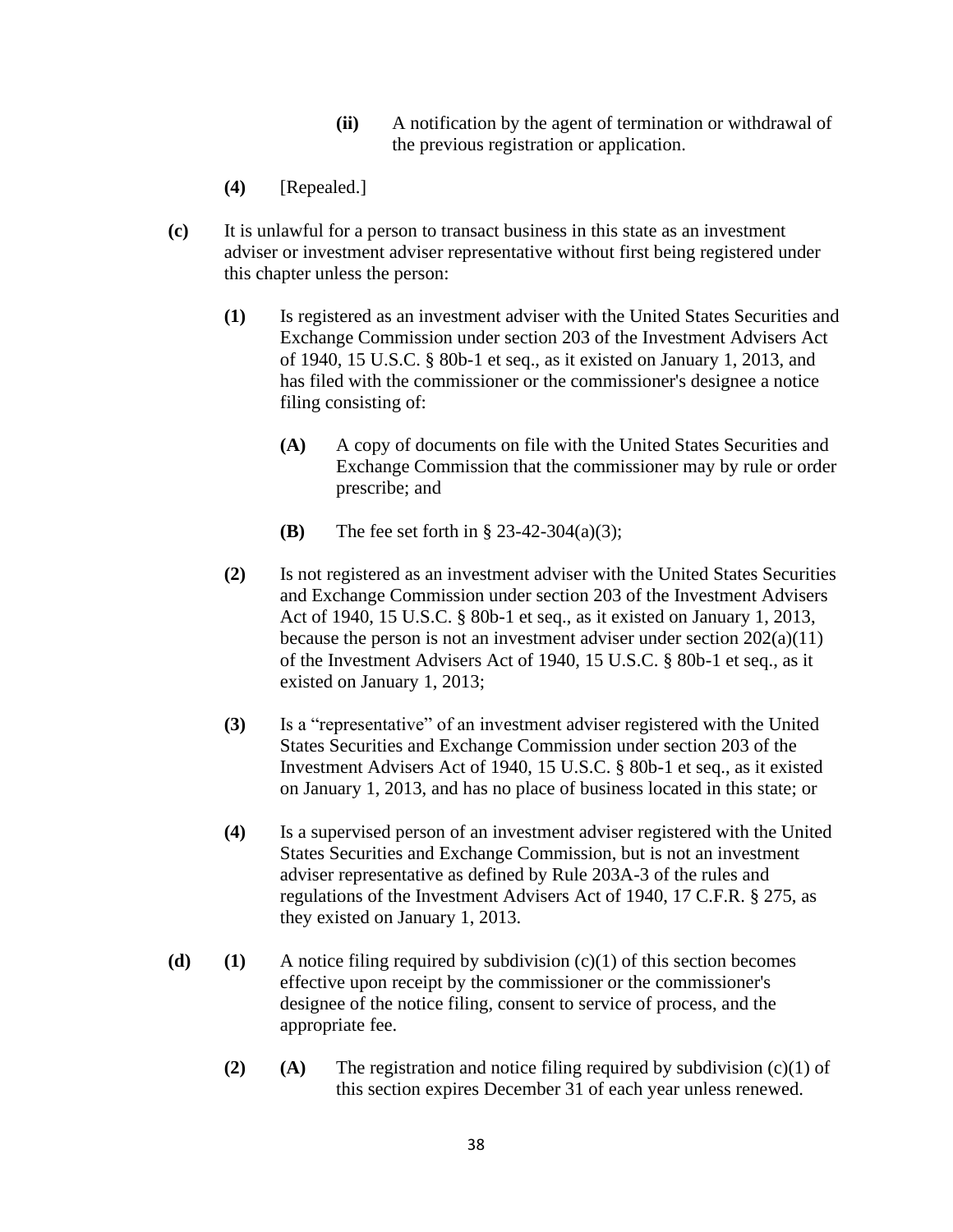- **(B)** Effective upon the commissioner's receipt of notification, an investment adviser may terminate the investment adviser's notice filing under subdivision  $(c)(1)$  of this section by providing the commissioner notification of the termination.
- **(e)** A broker-dealer or investment adviser shall not conduct business from a branch office within this state unless the branch office is registered under this chapter.
- **(f) (1)** A broker-dealer shall establish, maintain, and enforce a system to supervise the activities of its agents and employees that is reasonably designed to achieve compliance with this chapter, the rules and orders of the commissioner, all other applicable state and federal securities laws, and the rules of self-regulatory organizations.
	- **(2)** A broker-dealer's supervisory system shall include without limitation the:
		- **(A)** Establishment and maintenance of written procedures designed to achieve compliance with subdivision  $(f)(1)$  of this section; and
		- **(B)** Appointment of at least one (1) agent of the broker-dealer, who is registered in Arkansas and meets the qualifications and performs the supervisory responsibilities of the broker-dealer for activities in this state under rules established by the commissioner.
- **(g) (1)** An investment adviser shall establish, maintain, and enforce a system to supervise the activities of its representatives and employees that is reasonably designed to achieve compliance with this chapter, the rules and orders of the commissioner, all other applicable state and federal securities laws, and the rules of self-regulatory organizations.
	- **(2)** An investment adviser's supervisory system shall include without limitation the:
		- **(A)** Establishment and maintenance of written procedures designed to achieve compliance with subdivision  $(g)(1)$  of this section; and
		- **(B)** Appointment of at least one (1) representative of the investment adviser, who is registered in Arkansas and meets the qualifications and performs the supervisory responsibilities of the investment adviser for activities in this state under rules established by the commissioner.
- **(h)** The commissioner may by rule establish concurrent registration with a brokerdealer, issuer, or investment adviser or any combination of broker-dealers, issuers, and investment advisers.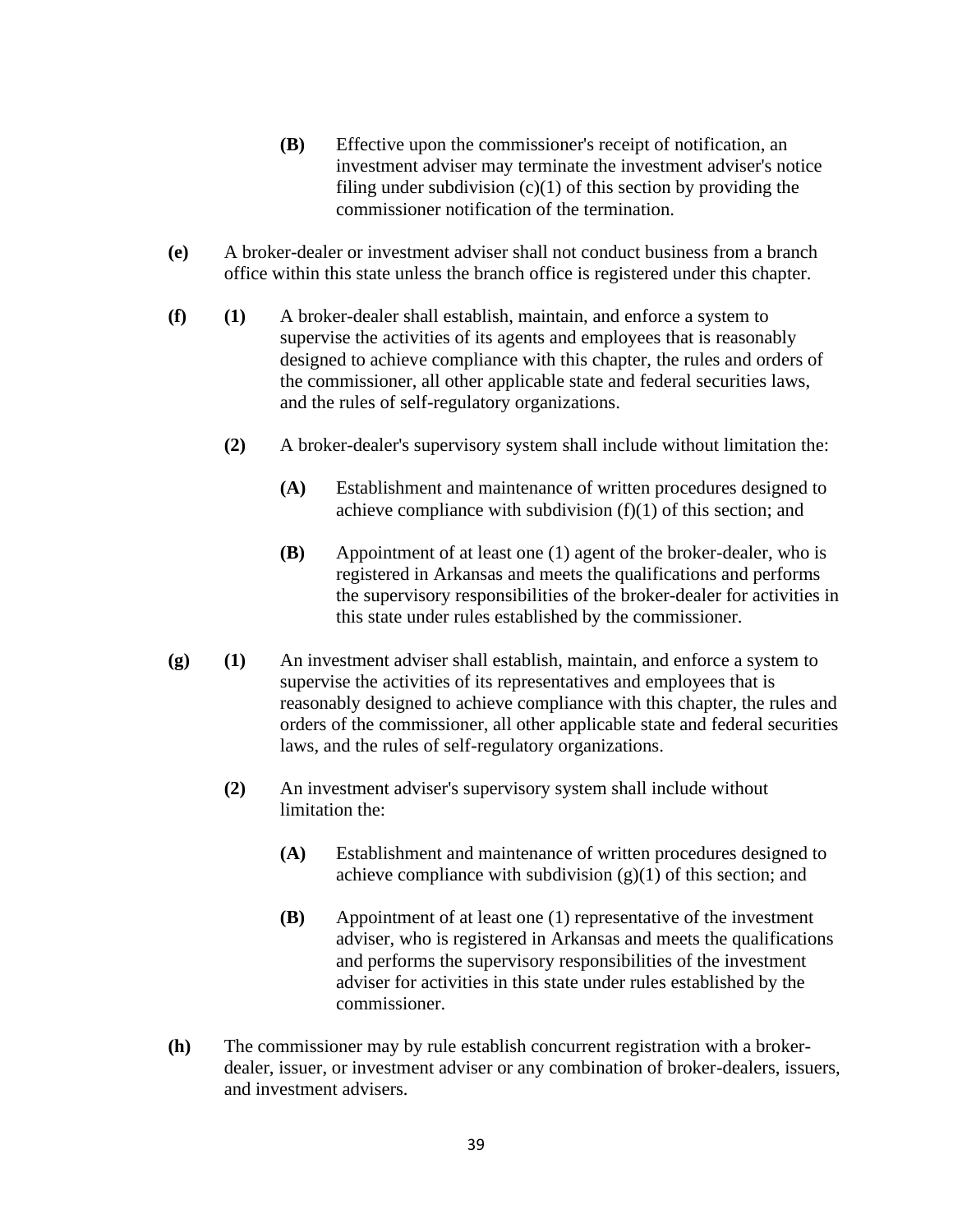**History**. Acts 1959, No. 254, § 3; 1961, No. 248, § 1; 1973, No. 47, §§ 1, 2; 1975, No. 844, §§ 1, 5; 1977, No. 493, § 1; 1977, No. 806, § 24A; 1983, No. 836, §§ 1-4; 1985, No. 939, § 1; A.S.A. 1947, § 67-1237; Acts 1995, No. 845, § 11; 1995 (1st Ex. Sess.), No. 14, § 1; 1997, No. 173, § 11; 2009, No. 462, § 8; 2009, No. 534, § 4; 2011, No. 338, § 2; 2013, No. 460, §§ 6- 10.

#### **23-42-302. Registration procedure.**

- **(a) (1)** A broker-dealer, agent, investment adviser, representative, or branch office may obtain an initial or renewal registration by filing with the Securities Commissioner or the commissioner's designee an application and fee, together with a consent to service of process under § 23-42-  $107(a)$ .
	- **(2)** The commissioner may by rule or order approve a limited registration with such limitations, qualifications, or conditions as the commissioner deems appropriate.
- **(b)** The commissioner may by rule set forth the form and content of the application and establish a procedure for renewal registration or initial registration.
- **(c)** The application shall contain whatever information the commissioner by rule requires concerning such matters as:
	- **(1)** The applicant's form and place of organization;
	- **(2)** The applicant's proposed method of doing business;
	- **(3)** The qualifications, disciplinary history, and business history of the applicant, including, in the case of a broker-dealer or investment adviser, the qualifications and history of any partner, officer, director, person occupying a similar status or performing similar functions, or any persons directly or indirectly controlling the broker-dealer or investment adviser;
	- **(4)** Any investigation, proceeding, order, injunction, arrest, or conviction of any felony or misdemeanor; and
	- **(5)** The applicant's financial condition and history.
- **(d)** The commissioner may provide for a written examination to be taken by each class of applicants to be used as one (1) of the bases in determining an applicant's qualifications to be registered.
- **(e)** The commissioner is authorized to conduct an investigation in order that he or she may determine the fitness of any applicant. Each applicant shall pay to the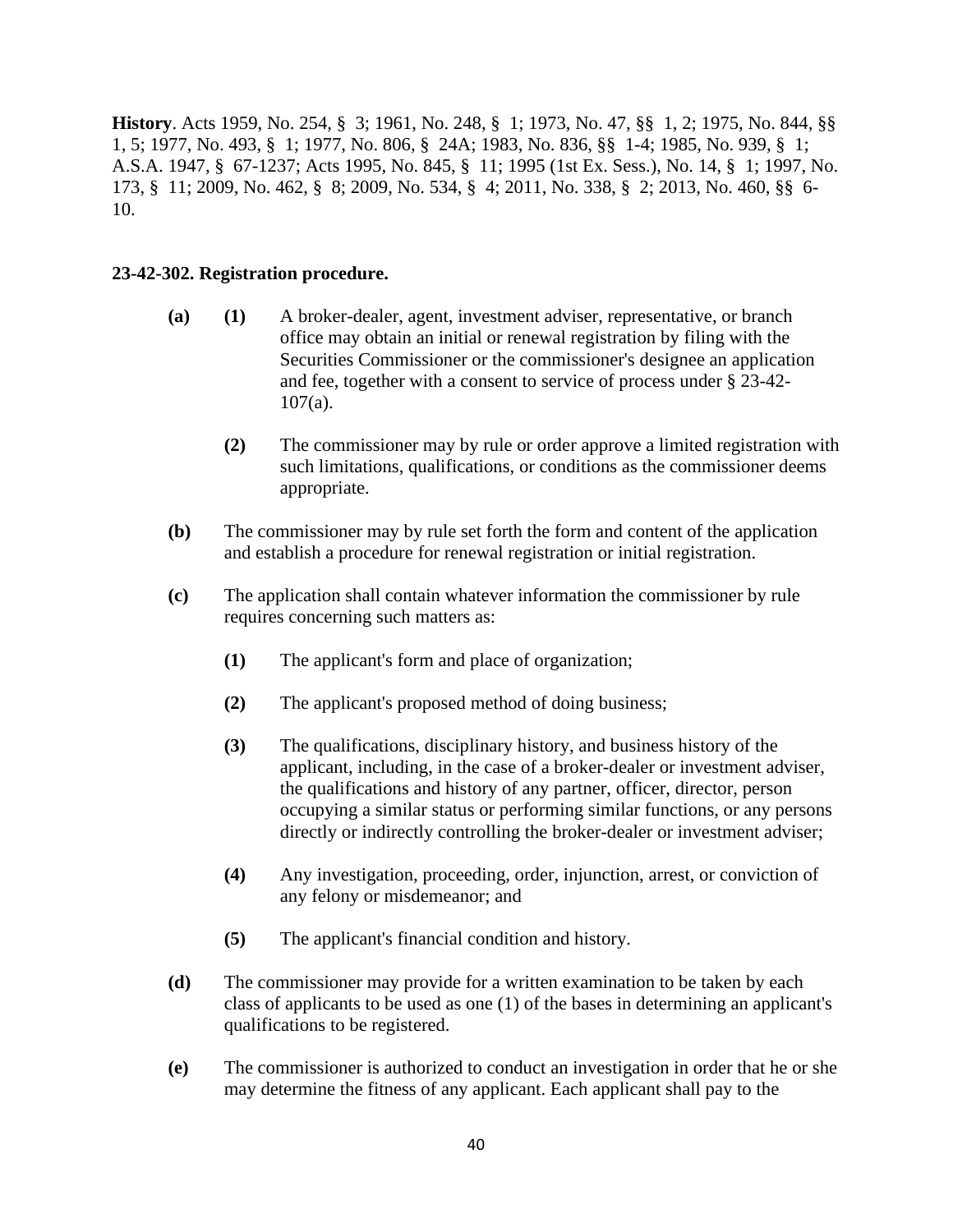commissioner an investigation fee, and the amount of each fee shall be determined on the same basis as is the examination fee required of broker-dealers under § 23-42-306(d).

- **(f)** If no denial order is in effect or no proceeding is pending under § 23-42-308, registration becomes effective on the thirtieth day after the application is completed. The commissioner may determine an earlier effective date upon review of the application.
- **(g)** Applications which have not been completed within a period of one hundred eighty (180) days after filing with the commissioner may be deemed abandoned and considered withdrawn by the applicant, provided the applicant has been notified of the deficiencies to the application and afforded a reasonable opportunity to correct such deficiencies.
- **(h)** A registered broker-dealer, investment adviser, or person required to make a notice filing pursuant to  $\S$  23-42-301(c)(1) may file an application for registration or notice filing of a successor, whether or not the successor is then in existence. The application or notice filing shall comply with the requirements for an initial application or notice filing.

**History**. Acts 1959, No. 254, § 4; 1961, No. 248, § 2; 1973, No. 47, § 8; 1975, No. 844, § 5; 1983, No. 836, §§ 5, 6; A.S.A. 1947, § 67-1238; Acts 1995, No. 845, § 12; 1997, No. 173, § 12; 2009, No. 462, § 9; 2009, No. 534, § 5; 2017, No. 668, § 17.

#### **23-42-303. Minimum net capital requirement.**

- **(a)** The Securities Commissioner shall require a minimum net capital for registered broker-dealers in such amount as he or she may by rule prescribe and for registered investment advisers in the amount of twelve thousand five hundred dollars (\$12,500).
- **(b)** However, subsection (a) of this section shall not apply to any registered investment adviser which maintains its principal place of business in a state other than Arkansas that:
	- **(1)** Is registered or licensed as such in the state in which it maintains its principal place of business; and
	- **(2)** Is in compliance with the applicable net capital requirements of the state in which it maintains its principal place of business.

**History**. Acts 1959, No. 254, § 4; 1961, No. 248, § 2; 1973, No. 47, § 3; 1975, No. 844, § 3; A.S.A. 1947, § 67-1238; Acts 1995, No. 845, § 13; 1997, No. 173, § 13.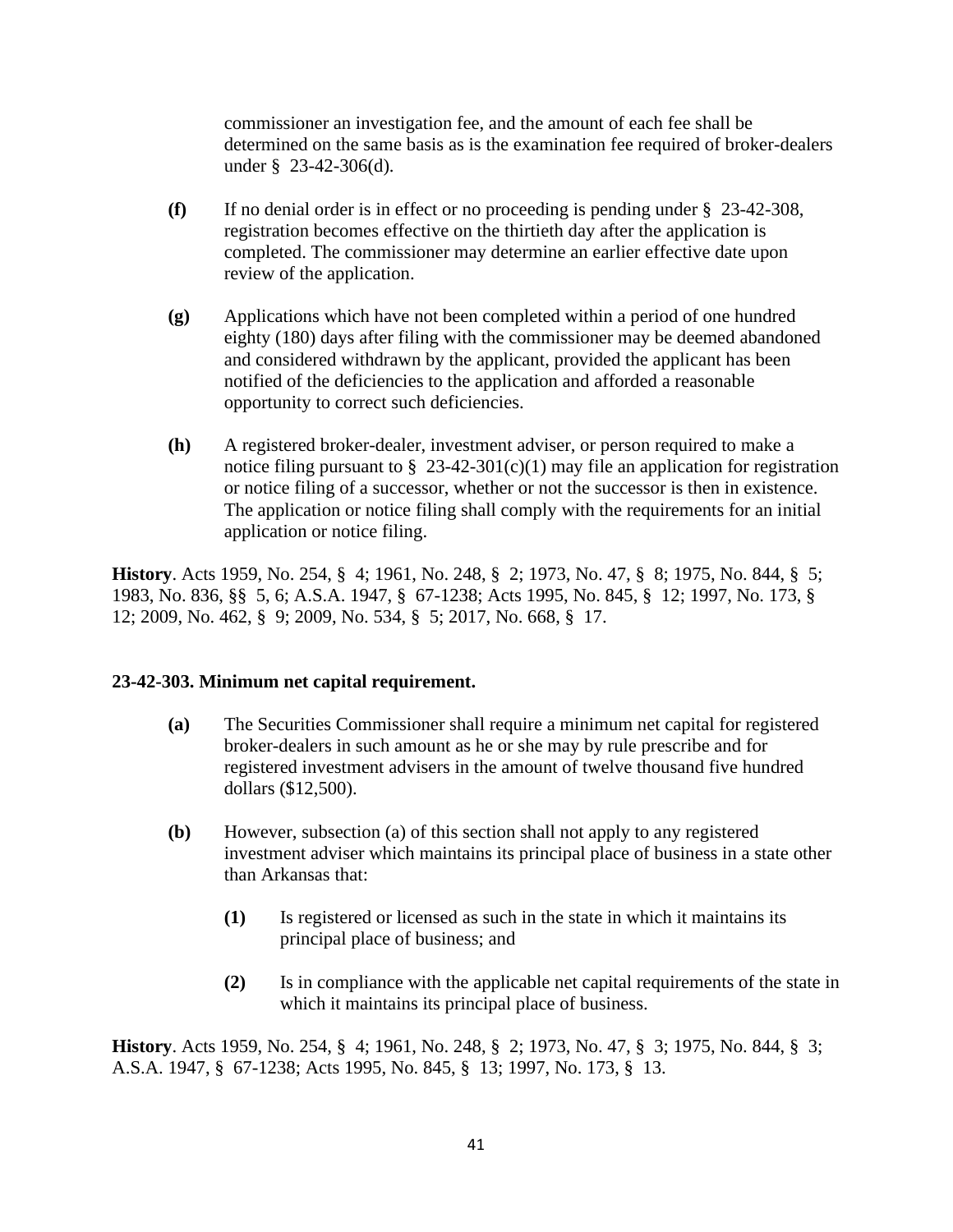#### **23-42-304. Filing fees — Rules.**

- **(a)** Every applicant for initial or renewal registration, every person making a notice filing as required by § 23-42-301, every exempt reporting adviser, and every investment adviser to a private fund shall pay a filing fee of:
	- **(1)** Three hundred dollars (\$300) in the case of a broker-dealer;
	- **(2)** Seventy-five dollars (\$75.00) in the case of an agent, of which twenty-five dollars (\$25.00) shall be designated as special revenues and shall be deposited into the Securities Department Fund;
	- **(3)** Three hundred dollars (\$300) in the case of an investment adviser;
	- **(4)** Seventy-five dollars (\$75.00) in the case of a representative, of which twenty-five dollars (\$25.00) shall be designated as special revenues and shall be deposited into the Securities Department Fund;
	- **(5)** Fifty dollars (\$50.00) in the case of a branch office, of which the entire amount shall be designated as special revenues and deposited into the Securities Department Fund; and
	- **(6)** Three hundred dollars (\$300) in the case of an exempt reporting adviser or investment adviser to a private fund that complies with exemption requirements.
- **(b)** A filing fee is nonrefundable.
- **(c)** The State Securities Department is hereby authorized to promulgate such rules necessary to administer the fees, rates, tolls, or charges for services established by this section and  $\S$  23-42-404 and is directed to prescribe and collect such fees, rates, tolls, or charges for the services by the department in such manner as may be necessary to support the programs of the department as directed by the Governor and the General Assembly.

**History**. Acts 1959, No. 254, § 4; 1961, No. 248, § 2; 1975, No. 844, § 2; 1985, No. 939, § 2; A.S.A. 1947, § 67-1238; Acts 1987, No. 449, § 1; 1993, No. 659, §§ 2, 5; 1993, No. 850, § 2, 5; 1995, No. 845, § 14; 1997, No. 173, § 14; 2009, No. 534, § 6; 2017, No. 668, § 18; 2019, No. 315, § 2514; 2021, No. 533, § 1.

#### **23-42-305. Corporate surety bonds — Alternatives.**

**(a) (1)** The Securities Commissioner shall require registered broker-dealers, investment advisers, and an agent for the issuer to maintain a bond in such form and amount as he or she may by rule prescribe.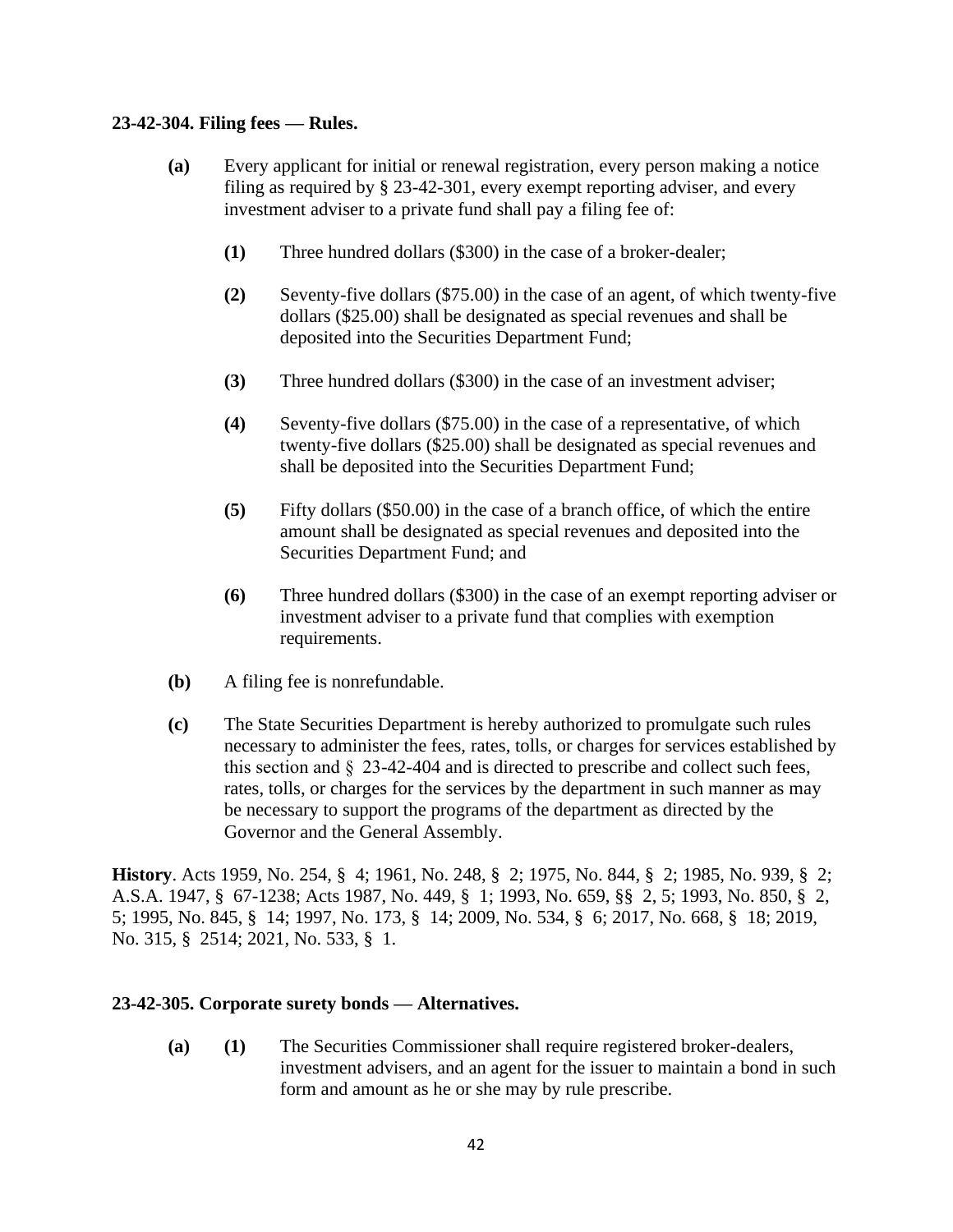- **(2)** However, this subsection does not apply to any registered investment adviser that maintains its principal place of business in a state other than Arkansas that:
	- **(A)** Is registered or licensed as such in the state in which it maintains its principal place of business; and
	- **(B)** Is in compliance with the applicable bonding requirements of the state in which it maintains its principal place of business.
- **(b)** The following apply to those bonds required to be posted with the commissioner under subsection (a) of this section:
	- **(1)** The total liability of the surety to all persons, cumulative or otherwise, shall not exceed the amounts specified in the bond;
	- **(2)** Every bond shall provide that a suit shall not be maintained to enforce any liability on the bond unless brought within five (5) years after the sale or other act upon which it is based; and
	- **(3)** Every bond shall provide for suit on the bond by any person who has a cause of action under this chapter.

**History**. Acts 1959, No. 254, § 4; 1961, No. 248, § 2; 1973, No. 47, § 4; 1977, No. 493, § 2; 1979, No. 6, §§ 2, 3; 1983, No. 836, § 7; A.S.A. 1947, §§ 67-1238, 67-1238.1; Acts 1991, No. 298, § 1; 1995, No. 845, §§ 15, 16; 1997, No. 173, § 15; 2009, No. 534, § 7.

#### **23-42-306. Records and reports — Examinations.**

- **(a)** Every applicant, registered issuer, registered broker-dealer, or registered investment adviser shall make and keep any accounts, correspondence, memoranda, papers, books, and other records which the Securities Commissioner by rule prescribes. However, this subsection shall not apply to any registered investment adviser that maintains its principal place of business in a state other than Arkansas that:
	- **(1)** Is registered or licensed as such in the state in which it maintains its principal place of business; and
	- **(2)** Is in compliance with the applicable books and record-keeping requirements of the state in which it maintains its principal place of business.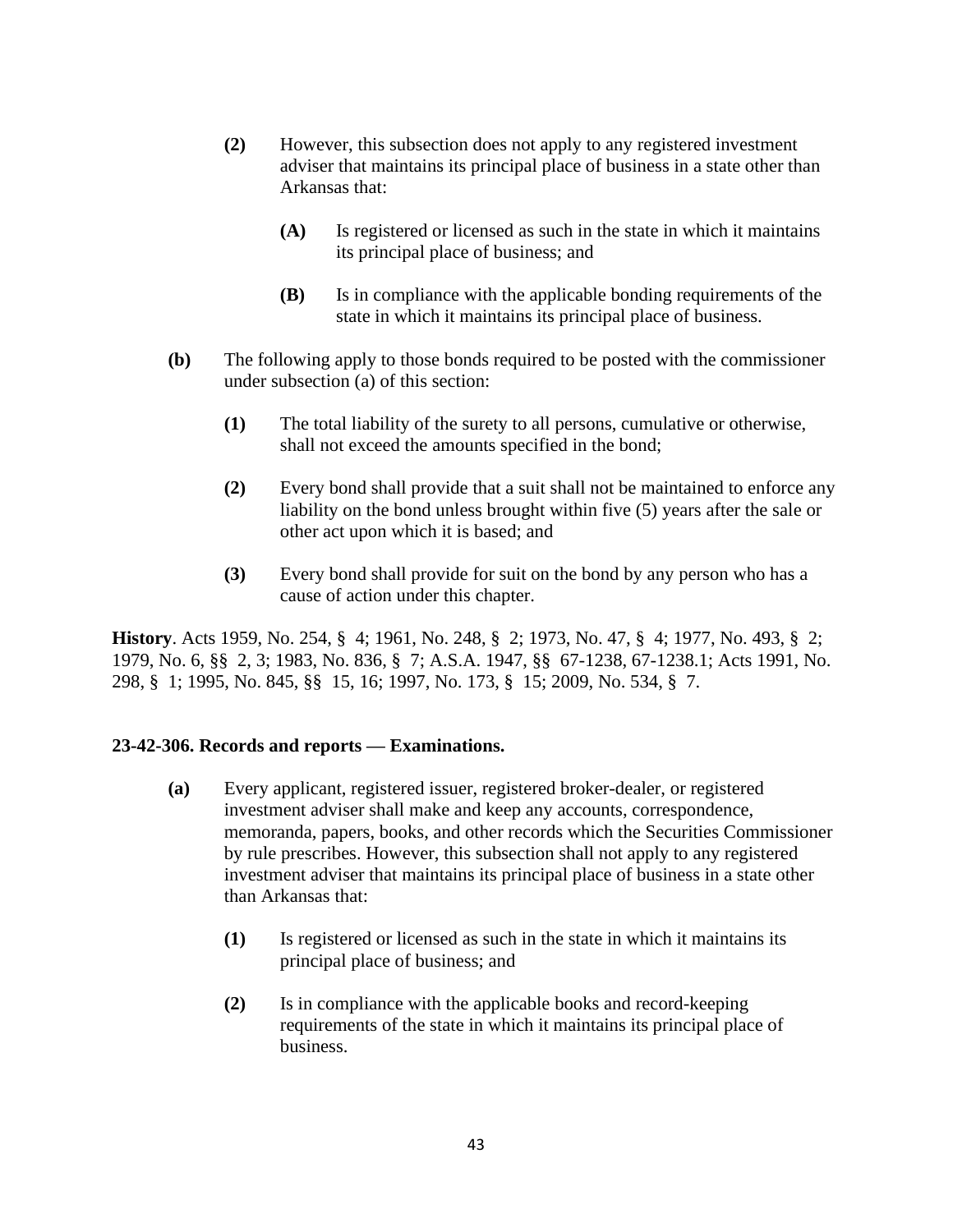- **(b)** Every registered broker-dealer, issuer, or investment adviser shall file any financial reports which the commissioner by rule prescribes.
- **(c)** If the information contained in any document filed with the commissioner or the commissioner's designee is or becomes inaccurate or incomplete in any material respect, then the registrant shall promptly file a correcting amendment.
- **(d) (1)** All the records referred to in subsection (a) of this section are subject, at any time or from time to time, to such reasonable periodic, special, or other examinations by representatives of the commissioner, within or without this state, as the commissioner deems necessary or appropriate in the public interest or for the protection of investors.
	- **(2) (A)** The applicant, issuer, broker-dealer, or investment adviser shall pay a fee for each examination, not to exceed one hundred fifty dollars (\$150) per examiner for each day or for each part of a day during which the examination is conducted.
		- **(B)** In addition to the fee, the commissioner may require the applicant, issuer, broker-dealer, or investment adviser to pay the actual hotel and traveling expenses of each authorized examiner traveling to and from the office of the commissioner while the examiner is conducting the examination.
	- **(3)** For the purpose of avoiding unnecessary duplication of examination, the commissioner, insofar as he or she deems it practicable in administering this subsection, may cooperate with the securities administrators of other states, the Securities and Exchange Commission, any national securities exchange or national securities association registered under the Securities Exchange Act of 1934, or any other jurisdiction, agency, or organization charged by law or statute with regulating or prosecuting any aspect of the securities business, and in so cooperating may share any information he or she or his or her representatives may obtain as a result of any investigation or examination. "Examination" shall include the right to reproduce copies of the records referred to in subsection (a) of this section.

**History**. Acts 1959, No. 254, § 5; 1961, No. 248, § 3; 1963, No. 479, § 1; 1973, No. 47, §§ 5- 7; 1975, No. 844, § 4; 1983, No. 836, § 9; 1985, No. 939, § 3; A.S.A. 1947, § 67-1239; Acts 1995, No. 845, § 17; 1997, No. 173, § 16; 1999, No. 363, § 2; 2009, No. 534, § 8; 2011, No. 339, § 5; 2021, No. 533, § 2.

#### **23-42-307. Unlawful acts by investment advisers.**

**(a)** It is unlawful for any investment adviser or representative: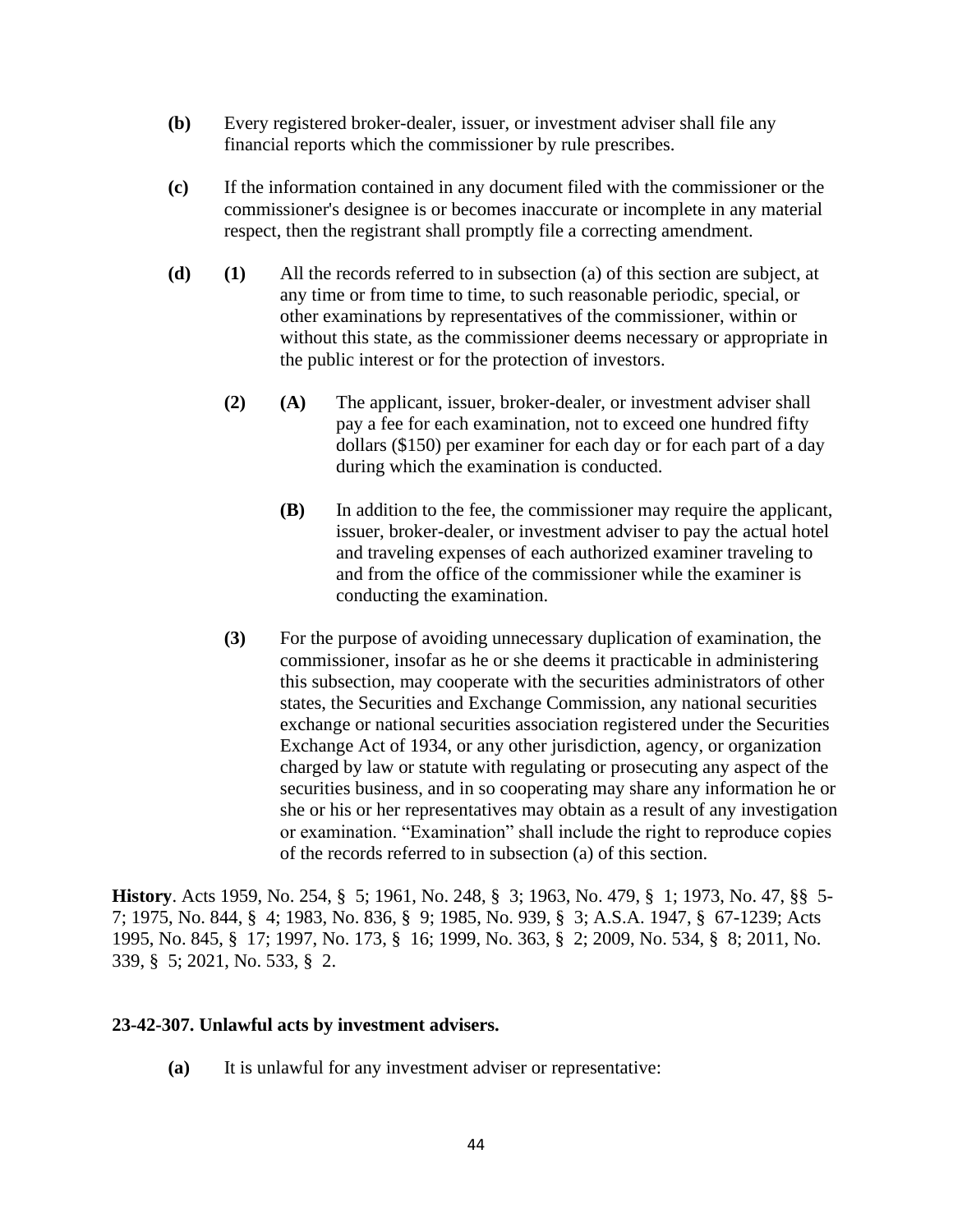- **(1)** To employ any device, scheme, or artifice to defraud the other person;
- **(2)** To engage in any act, practice, or course of business which operates or would operate as a fraud or deceit upon the other person; or
- **(3)** To make any untrue statement of a material fact or omit to state a material fact necessary in order to make the statement made, in light of the circumstances under which it is made, not misleading.
- **(b)** It is unlawful for any investment adviser to enter into, extend, or renew any investment advisory contract unless it provides in writing that:
	- **(1)** Except as may be permitted by rule or order of the Securities Commissioner, the investment adviser shall not be compensated on the basis of a share of capital gains upon, or capital appreciation of, the funds or any portion of the funds of the client. This subdivision (b)(1) does not prohibit an investment advisory contract which provides for compensation based upon the total value of a fund averaged over a definite period, or as of definite dates, or taken as of a definite date;
	- **(2) (A)** No assignment of the contract may be made by the investment adviser without the consent of the other party to the contract.
		- **(B)** "Assignment", as used in this subdivision (b)(2), includes any direct or indirect transfer or hypothecation of an investment advisory contract by the assignor, or of a controlling block of the assignor's outstanding voting securities, by a security holder of the assignor.
		- **(C)** However, if the investment adviser is a partnership, no assignment of an investment advisory contract is considered to result from the death or withdrawal of a minority of the members of the investment adviser having only a minority interest in the business of the investment adviser, or from the admission to the investment adviser of one (1) or more members who, after admission, will be only a minority of the members and will have only a minority interest in the business; and
	- **(3)** The investment adviser, if a partnership, shall notify the other party to the contract of any change in the membership of the partnership within a reasonable time after the change.
- **(c)** It is unlawful for any investment adviser to take or have custody of any securities or funds of any client if:
	- **(1)** The commissioner by rule prohibits custody; or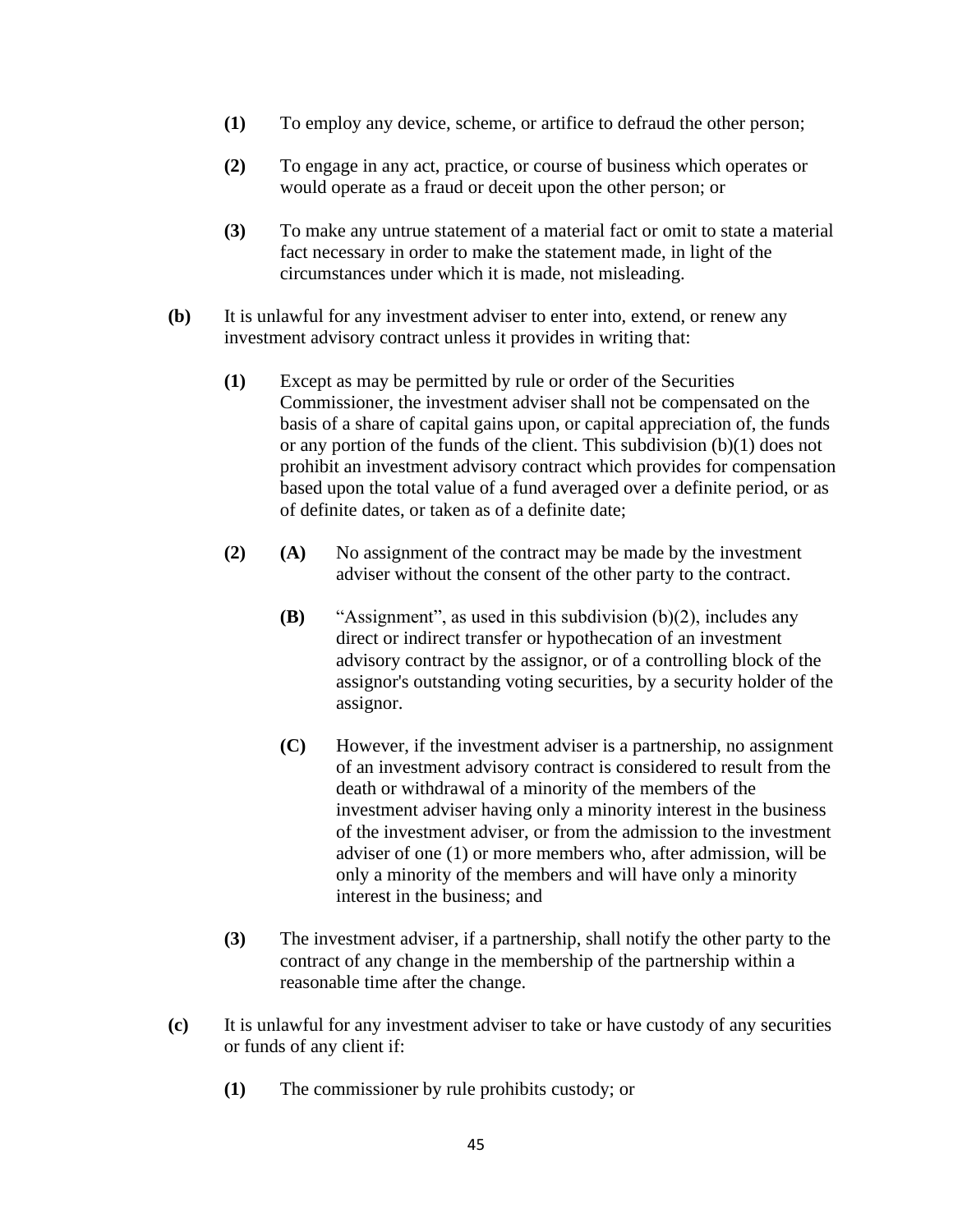**(2)** In the absence of rule, the investment adviser fails to notify the commissioner that he or she has or may have custody.

**History**. Acts 1959, No. 254, § 2; A.S.A. 1947, § 67-1236; Acts 1993, No. 566, § 1; 1995, No. 845, § 18; 2009, No. 462, § 10.

# **23-42-308. Denial, suspension, revocation, or withdrawal of registration, and other penalties.**

- **(a)** The Securities Commissioner may by order deny, suspend, make conditional or probationary, or revoke any registration if he or she finds that:
	- **(1)** The order is in the public interest; and
	- **(2)** The applicant or registrant or, in the case of a broker-dealer or investment adviser, any partner, officer, or director; any person occupying a similar status or performing similar functions; or any person directly or indirectly controlling the broker-dealer or investment adviser:
		- **(A)** Has filed an application for registration, which as of its effective date, or as of any date after filing in the case of an order denying effectiveness, was incomplete in any material respect or contained any statement which was, in light of the circumstances under which it was made, false or misleading with respect to any material fact;
		- **(B)** Has willfully violated or willfully failed to comply with any provision of this chapter or a predecessor act or any rule or order under this chapter or a predecessor act;
		- **(C)** Has:
			- **(i)** Been convicted of:
				- *(a)* A felony; or
				- *(b)* Within the previous ten (10) years, a misdemeanor involving a security, a commodity future or option contract, or any aspect of a business involving securities, commodities, investments, franchises, insurance, banking, or finance; or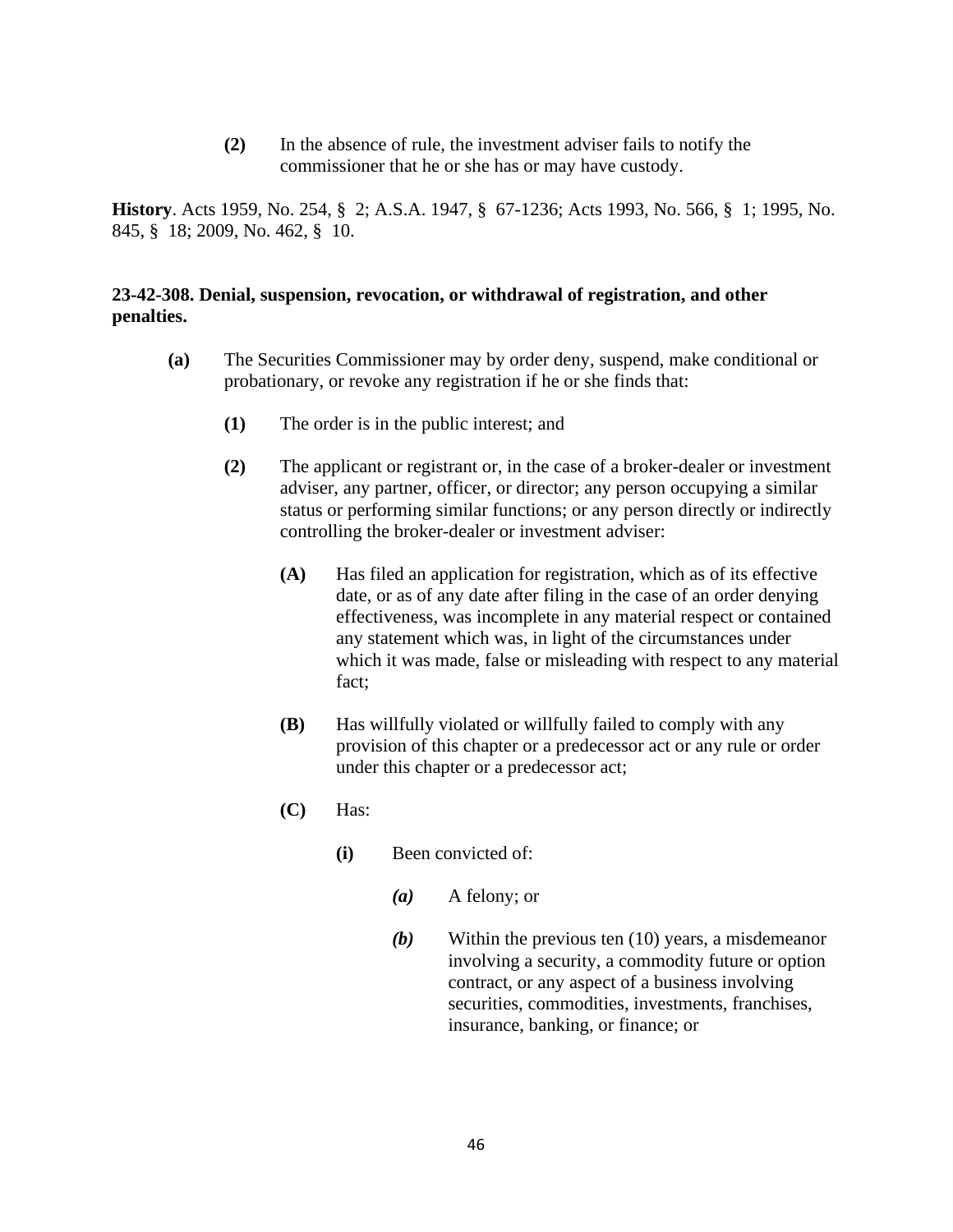- **(ii)** Pending against him or her a charge of unlawful conduct involving securities or any aspect of the securities business;
- **(D)** Is permanently or temporarily enjoined by any court of competent jurisdiction from engaging in or continuing any conduct or practice involving any aspect of the securities business;
- **(E)** Is the subject of an order of the commissioner, including without limitation an order denying, suspending, revoking, or making conditional or probationary a registration as a broker-dealer, agent, investment adviser, or representative;
- **(F) (i)** Is the subject of any of the following orders entered within the past five (5) years:
	- *(a)* An order entered by:
		- *(1)* The securities administrator of any other state;
		- *(2)* Any national securities, commodities, or banking agency or jurisdiction;
		- *(3)* Any national securities or commodities exchange;
		- *(4)* Any securities or commodities selfregulatory organization;
		- *(5)* Any registered securities association or clearing agency denying, revoking, suspending, or expelling him or her from registration as a broker-dealer, agent, investment adviser, or representative, or the substantial equivalent of those terms; or
		- *(6)* The insurance administrator of any state; or
	- *(b)* A United States postal fraud order.
	- **(ii)** However, the commissioner shall not:
		- *(a)* Institute a revocation or suspension proceeding under this subdivision  $(a)(2)(F)$  more than five (5) years from the date of the order relied on; or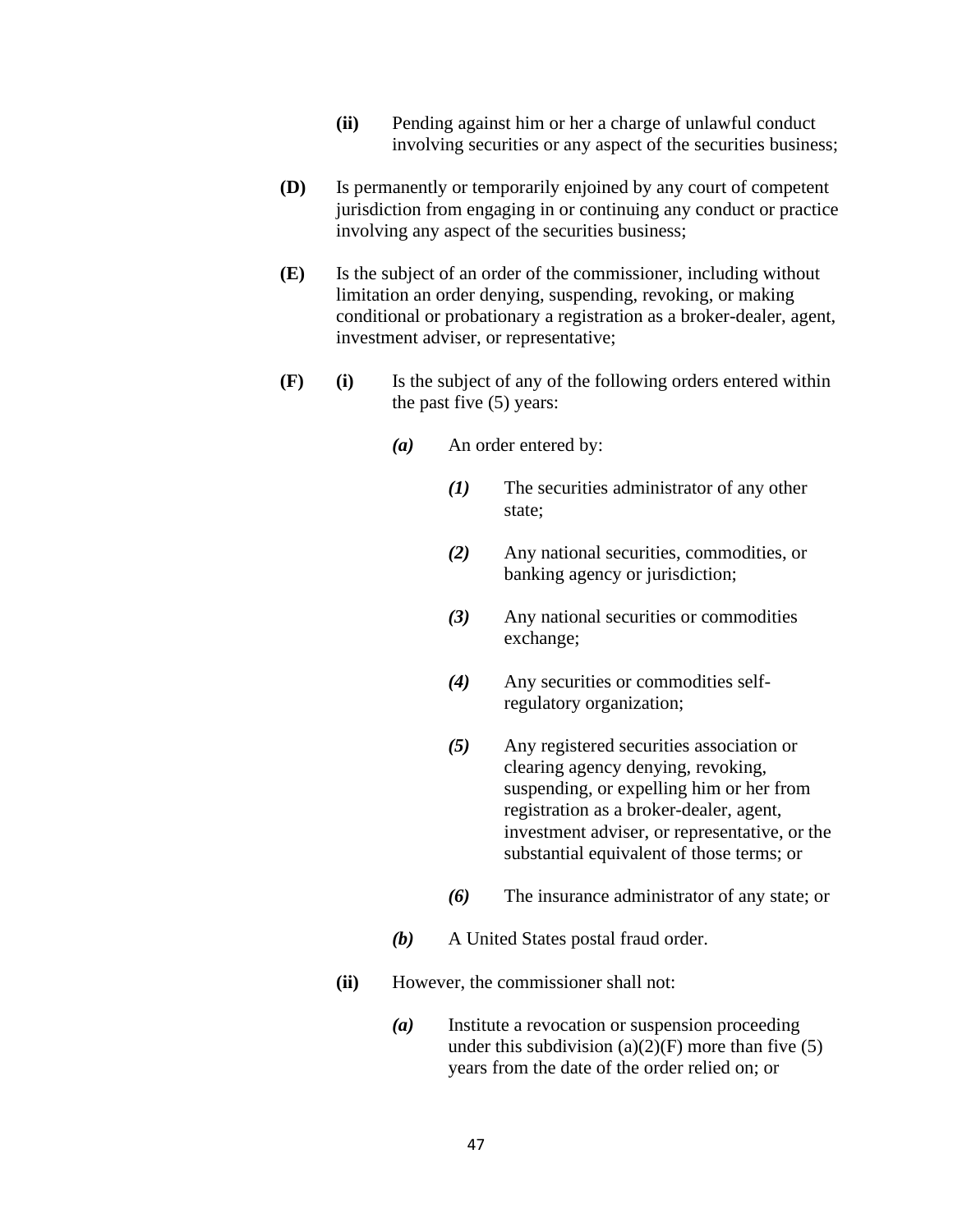- *(b)* Enter an order under this subdivision (a)(2)(F) on the basis of an order under another state act, unless that order was based on facts that would currently constitute a ground for an order under this section;
- **(G)** Has engaged in dishonest or unethical practices in the securities business;
- **(H)** Is insolvent, either in the sense that his or her liabilities exceed his or her assets or in the sense that he or she cannot meet his or her obligations as they mature, but the commissioner may not enter an order against a broker-dealer or investment adviser under this subdivision  $(a)(2)(H)$  without a finding of insolvency as to the broker-dealer or investment adviser;
- **(I)** Is not qualified on the basis of such factors as training, experience, and knowledge of the securities business, except that:
	- **(i)** The commissioner shall not enter an order against a brokerdealer on the basis of the lack of qualification of any person other than the broker-dealer himself or herself, if he or she is an individual, or an agent of the broker-dealer;
	- **(ii)** The commissioner shall not enter an order against an investment adviser on the basis of the lack of qualification of any person other than the investment adviser himself or herself, if he or she is an individual, or any other person who represents the investment adviser in doing any of the acts which make him or her an investment adviser;
	- **(iii)** The commissioner shall not enter an order solely on the basis of lack of experience if the applicant or registrant is qualified by training or knowledge, or both;
	- **(iv)** The commissioner shall consider that an agent who will work under the supervision of a registered broker-dealer need not have the same qualifications as a broker-dealer; and
	- **(v)** The commissioner shall consider that an investment adviser or representative is not necessarily qualified solely on the basis of experience as a broker-dealer or agent;
- **(J)** Has failed reasonably to supervise the agents or employees of the broker-dealer or the representatives or employees of the investment adviser; or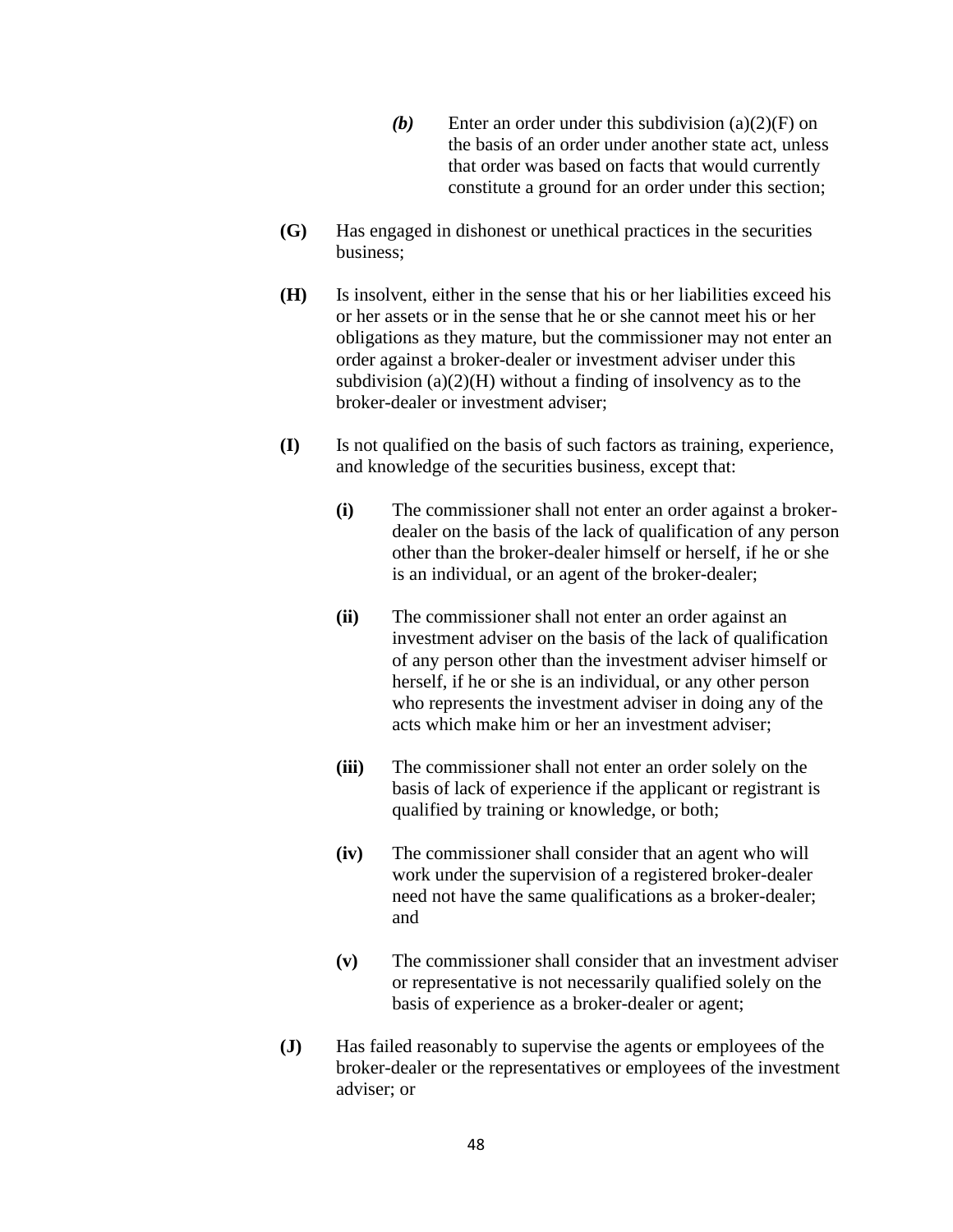- **(K)** Has failed to pay the proper filing fee, but the commissioner may enter only a denial order under this subdivision  $(a)(2)(K)$ , and he or she shall vacate the order when the deficiency has been corrected.
- **(b)** The commissioner may not institute a suspension or revocation proceeding solely on the basis of a final judicial or administrative order known to him or her when registration became effective, unless the proceeding is instituted within one hundred eighty (180) days after registration or unless the applicant or registrant waives the time limitation. For the purpose of this provision, a final judicial or administrative order shall not include an order that is stayed or subject to further review or appeal. This provision shall not apply to renewal registration.
- **(c) (1)** The commissioner may by order summarily postpone or suspend a registration pending final determination of any proceeding under this section.
	- **(2)** Upon the entry of the order, the commissioner shall promptly notify the applicant or registrant, as well as the employer or prospective employer, if the applicant or registrant is an agent or representative, that the order has been entered, and of the reasons therefor, and that within fifteen (15) days after the receipt of a written request the matter will be set down for hearing.
	- **(3)** If no hearing is requested and none is ordered by the commissioner, the order will remain in effect until it is modified or vacated by the commissioner. If a hearing is requested or ordered, the commissioner, after notice of and opportunity for hearing, may modify or vacate the order or extend it until final determination.
- **(d)** The commissioner may by summary order cancel a registration or application if he or she finds that any registrant or applicant:
	- **(1)** Is no longer in existence;
	- **(2)** Has ceased to do business as a broker-dealer, agent, investment adviser, or representative; or
	- **(3)** Is subject to an adjudication of mental incompetence or to the control of a committee, conservator, or guardian or cannot be located after a reasonable search.
- **(e) (1)** Withdrawal from registration as a broker-dealer, agent, investment adviser, or representative becomes effective thirty (30) days after receipt of an application to withdraw, or within such shorter period of time as the commissioner may determine, unless a revocation or suspension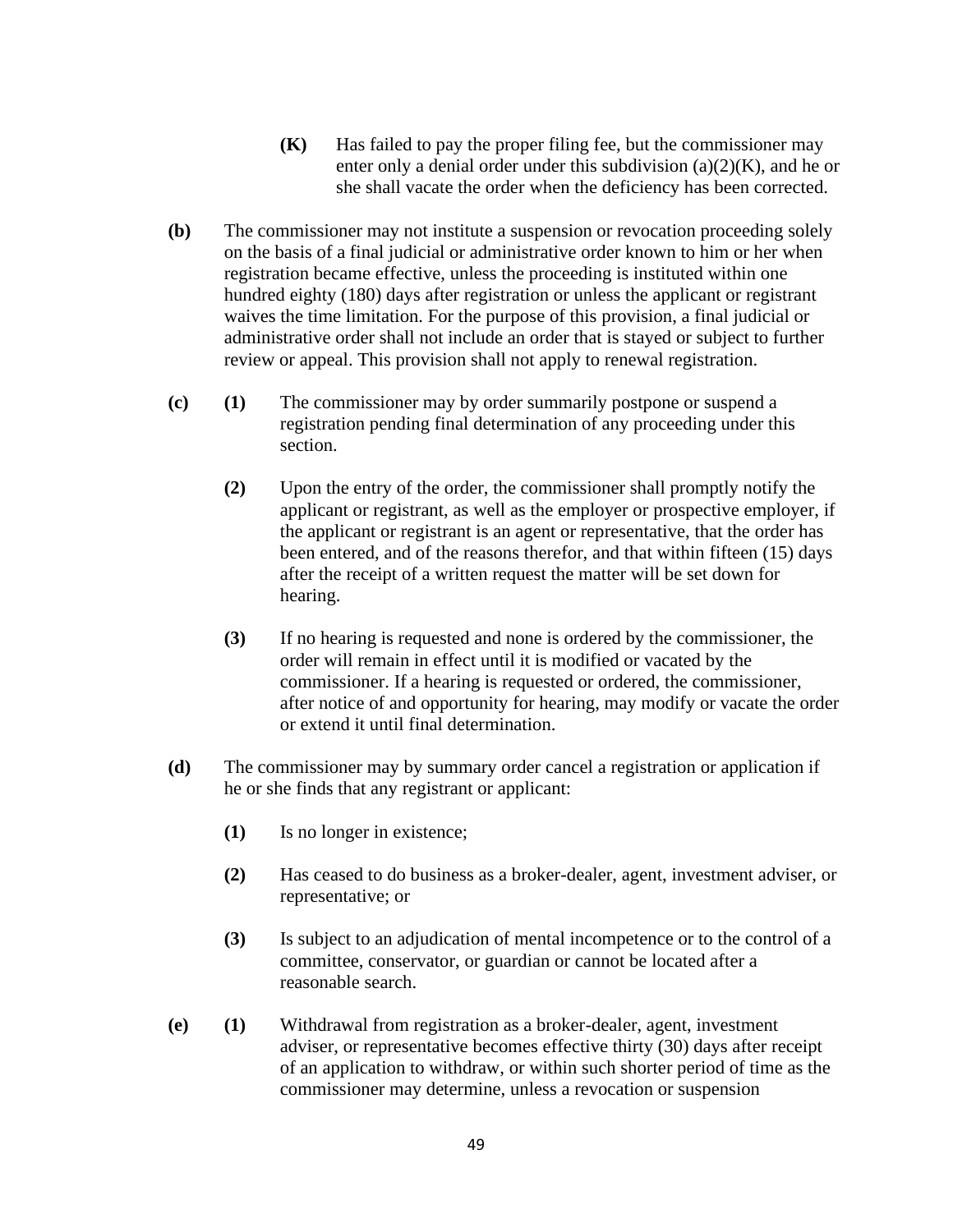proceeding is pending when the application to withdraw is filed or a proceeding to deny, revoke, or suspend or to impose conditions upon the withdrawal is instituted within thirty (30) days after the application to withdraw is filed.

- **(2)** If a proceeding is pending or instituted, then withdrawal becomes effective at such time and upon such conditions as the commissioner by order determines.
- **(3)** If no proceeding is pending or instituted and withdrawal automatically becomes effective, the commissioner may nevertheless institute a revocation or suspension proceeding under subdivision  $(a)(2)(B)$  of this section within one (1) year after withdrawal became effective and may enter a revocation or suspension order as of the last date on which registration was effective.
- **(f)** No order may be entered under any part of this section, except under subdivision  $(c)(1)$  of this section, without:
	- **(1)** Appropriate prior notice to the applicant or registrant and to the employer or prospective employer if the applicant or registrant is an agent or representative;
	- **(2)** Opportunity for hearing; and
	- **(3)** Written findings of fact and conclusions of law.
- **(g)** In addition to the authority granted in subsections (a)-(e) of this section, upon notice and opportunity for hearing as provided in subsection (f) of this section, the commissioner may for each violation of this chapter fine any broker-dealer, agent, investment adviser, or representative not to exceed:
	- **(1)** Ten thousand dollars (\$10,000) or an amount equal to the total amount of money received in connection with each separate violation; or
	- **(2)** If a victim of a violation is sixty-five (65) years of age or older:
		- **(A)** Twenty thousand dollars (\$20,000) for each violation; or
		- **(B)** Two (2) times the amount of money received in connection with each violation.
- **(h)** Nothing in this section shall prohibit or restrict the informal disposition of a proceeding or allegations which might give rise to a proceeding by stipulation, settlement, consent, or default, in lieu of a formal or informal hearing on the allegations or in lieu of the sanctions authorized by this section.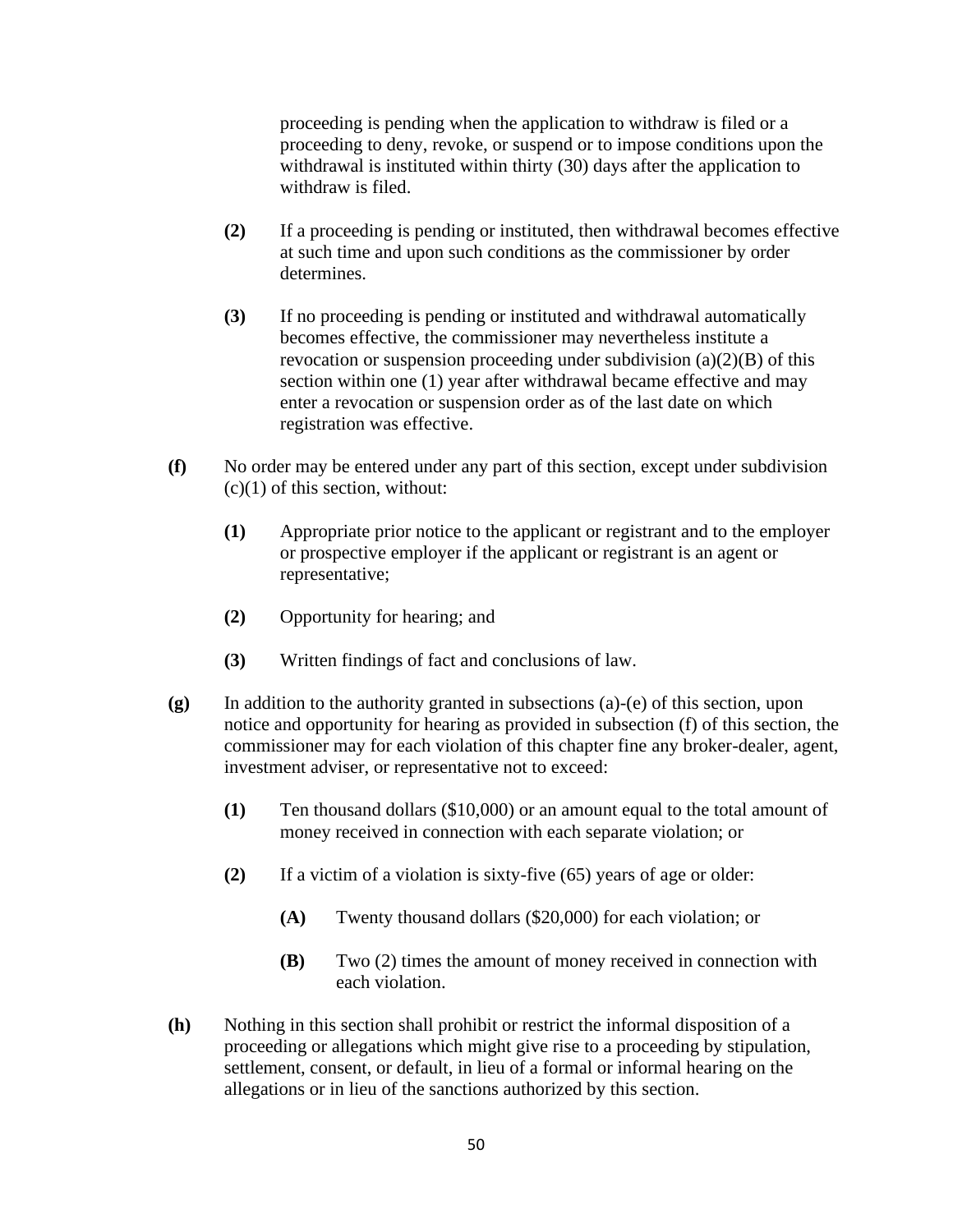**History**. Acts 1959, No. 254, § 6; 1961, No. 248, § 4; 1983, No. 836, §§ 10-12; A.S.A. 1947, § 67-1240; Acts 1995, No. 845, § 19; 2009, No. 534, §§ 9, 10; 2011, No. 339, §§ 6, 7; 2013, No. 460, §§ 11, 12; 2017, No. 668, §§ 19, 20; 2019, No. 391, § 4; 2021, No. 533, § 3.

#### **23-42-309. Protection of vulnerable adults from financial exploitation — Definitions.**

- **(a)** As used in this section:
	- **(1)** "Agencies" means:
		- **(A)** The Adult Protective Services Unit of the Department of Human Services; and
		- **(B)** The Securities Commissioner;
	- **(2)** "Financial exploitation" means:
		- **(A)** The wrongful or unauthorized taking, withholding, appropriation, or use of funds, assets, or property of a vulnerable adult; or
		- **(B)** Any act or omission made by a person, including through the use of a vulnerable adult's power of attorney, guardianship, or conservatorship, to:
			- **(i)** Obtain control, through deception, intimidation, or undue influence, over the vulnerable adult's funds, assets, or property that results in depriving the vulnerable adult of rightful ownership, use, benefit, access to, or possession of his or her money, assets, or property; or
			- **(ii)** Convert funds, assets, or property of a vulnerable adult to deprive the vulnerable adult of the rightful ownership, use, benefit, access to, or possession of his or her funds, assets, or property;
	- **(3)** "Person reasonably associated with the vulnerable adult" means:
		- **(A)** A person permitted to transact business on the account of a vulnerable adult;
		- **(B)** A person named as a beneficiary on an account of a vulnerable adult; or
		- **(C)** An immediate family member of a vulnerable adult;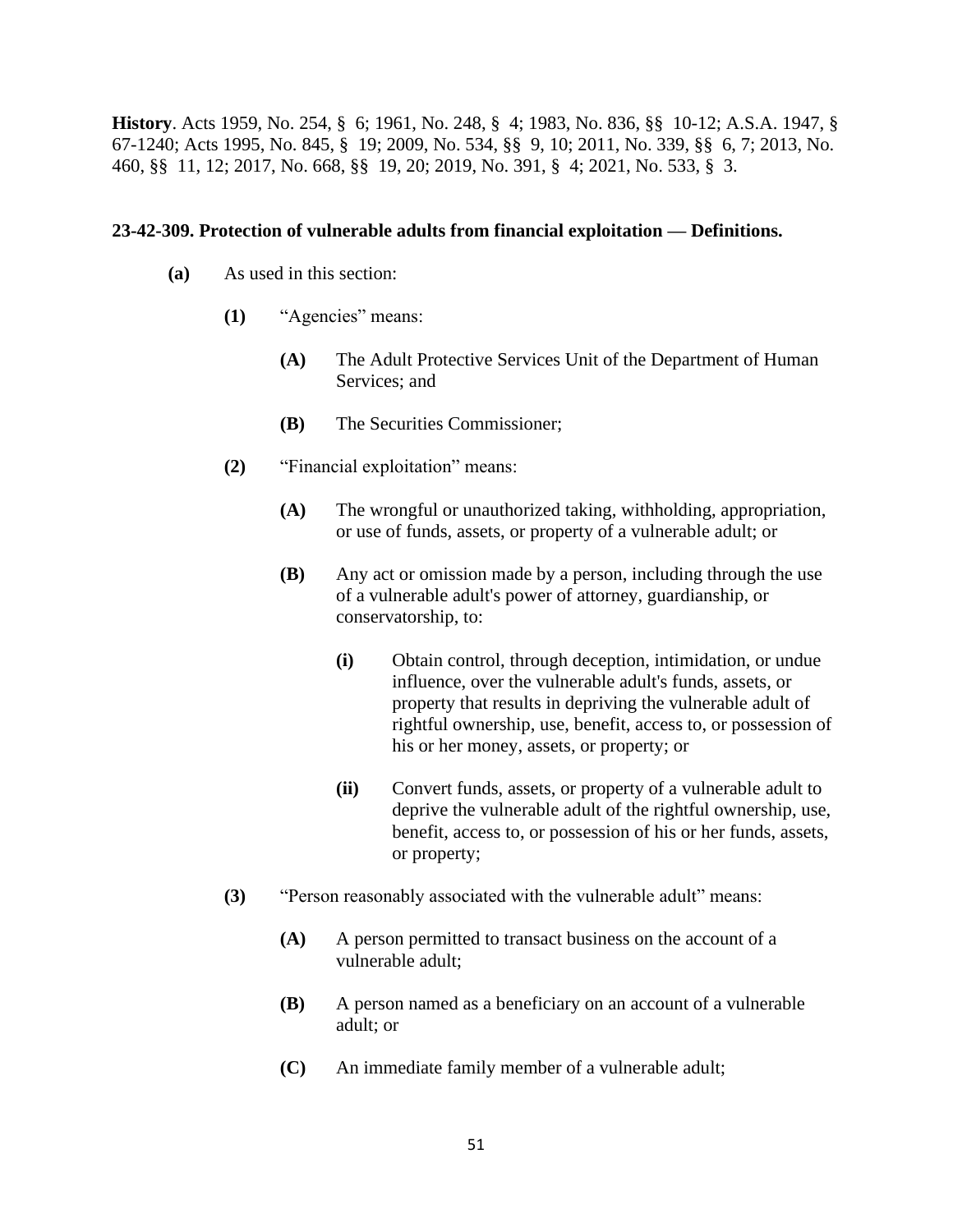- **(4)** "Qualified individual" means an agent, an investment adviser representative, or an individual associated with a broker-dealer or investment adviser who serves in a supervisory, compliance, or legal capacity as part of the job duties of the individual; and
- **(5)** "Vulnerable adult" means a person who is:
	- **(A)** Sixty-five (65) years of age or older;
	- **(B)** Subject to supervision by the Adult Protective Services Unit of the Department of Human Services; or
	- **(C)** Otherwise considered susceptible to financial exploitation.
- **(b)** If a qualified individual reasonably believes that financial exploitation of a vulnerable adult may have occurred, may have been attempted, or is being attempted, the qualified individual:
	- **(1)** Should promptly disclose this information to the agencies;
	- **(2)** Who in good faith and exercising reasonable care makes a disclosure under subdivision (b)(1) of this section and shares documentation, including books and records, related to the suspected activity shall be immune from administrative or civil liability that might otherwise arise from the disclosure or for any failure to notify the vulnerable adult of the disclosure; and
	- **(3) (A)** May notify a third party previously designated by the vulnerable adult or a person reasonably associated with the vulnerable adult.
		- **(B)** Disclosure shall not be made to any designated third party or a person reasonably associated with the vulnerable adult that is suspected of financial exploitation or other abuse of the vulnerable adult.
		- **(C)** If a qualified individual makes a disclosure under subdivision  $(b)(3)(A)$  of this section, the qualified individual is immune from any administrative or civil liability that might otherwise arise from the disclosure.
- **(c) (1)** A broker-dealer or investment adviser may delay a disbursement or transaction from an account of a vulnerable adult or an account on which a vulnerable adult is a current beneficiary if:
	- **(A)** Financial exploitation is suspected;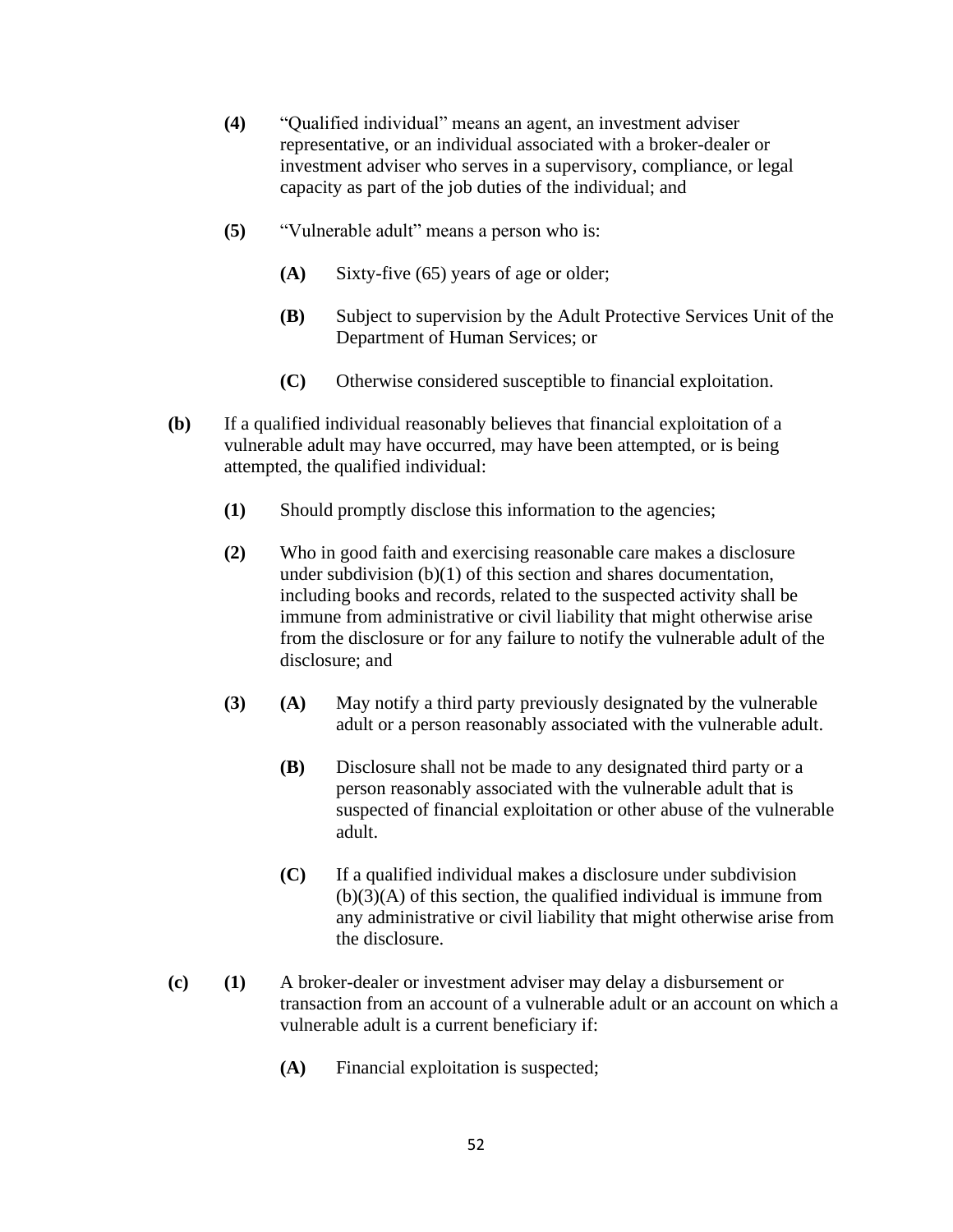- **(B)** After an internal review of a requested disbursement or transaction, the broker-dealer, investment adviser, or qualified individual reasonably believes that the requested disbursement may result in financial exploitation; and
- **(C)** The broker-dealer or investment adviser immediately or within two (2) business days after the requested disbursement or transaction:
	- **(i)** Provides to all parties authorized to transact business on the account written notification of the delay and the reason for the delay, unless any such party is reasonably believed to have engaged in suspected or attempted financial exploitation;
	- **(ii)** Notifies the agencies; and
	- **(iii)** Continues its internal review of the suspected or attempted financial exploitation, as necessary, and reports the investigation's results to the agencies within seven (7) business days after the requested disbursement or transaction.
- **(2) (A)** Except as provided under subdivision  $(c)(2)(B)$  of this section, a delay of a disbursement or transaction under this section shall expire upon the earliest of:
	- **(i)** A determination by the broker-dealer or investment adviser that the disbursement or transaction will not result in financial exploitation; or
	- **(ii)** Fifteen (15) business days after the date on which the broker-dealer or investment adviser first delayed disbursement of the funds or transaction.
	- **(B)** If either of the agencies requests that the broker-dealer or investment adviser extend the delay of disbursement or transaction, the delay shall expire:
		- **(i)** No more than twenty-five (25) business days after the date on which the broker-dealer or investment adviser first delayed disbursement or transaction of the funds;
		- **(ii)** Upon the termination by the agencies of the hold on the disbursement or transaction; or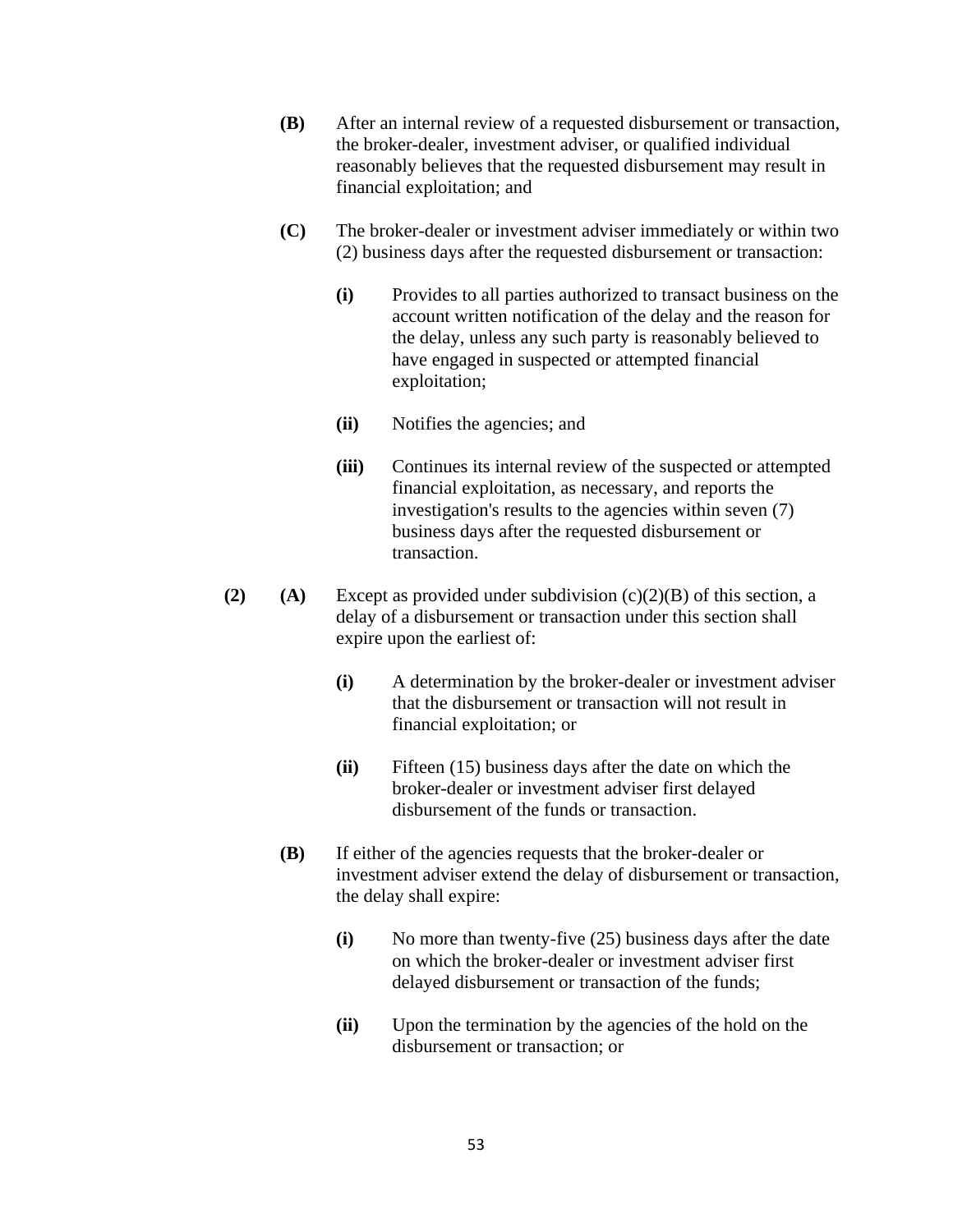- **(iii)** As directed by an order of a court of competent jurisdiction.
- **(3)** A court of competent jurisdiction may enter an order extending the delay of the disbursement or transaction of funds or may order other protective relief upon application by:
	- **(A)** The agencies;
	- **(B)** The broker-dealer or investment adviser that initiated the delay of disbursement or transaction under subdivision (c)(1) of this section; or
	- **(C)** Any other interested party.
- **(4)** If a broker-dealer or investment adviser delays a disbursement or transaction under subdivision  $(c)(1)$  of this section in good faith and exercising reasonable care and complies with this subsection, the brokerdealer or investment adviser is immune from any administrative or civil liability that might otherwise arise from the delay in a disbursement or transaction.
- **(d) (1)** A broker-dealer or investment adviser shall provide access to or copies of records that are relevant to the suspected or attempted financial exploitation, either as part of a referral or pursuant to an investigation, to:
	- **(A)** The agencies; and
	- **(B)** A law enforcement agency or entity.
	- **(2)** The records may include historical records as well as records relating to recent transactions that may comprise financial exploitation.
	- **(3)** The records, materials, data, and information made available by a brokerdealer or investment adviser under subdivision (d)(1) of this section are confidential and are not subject to examination or disclosure as public information under the Freedom of Information Act of 1967, § 25-19-101 et seq., but may be shared among the agencies and a law enforcement agency or entity in order to investigate or pursue appropriate action in the protection of vulnerable adults from financial exploitation.
- **(e)** This section does not limit or otherwise impede the authority of the commissioner to access or examine the books and records of broker-dealers and investment advisers as otherwise provided by this chapter.

**History**. Acts 2017, No. 668, § 21; 2021, No. 533, § 4.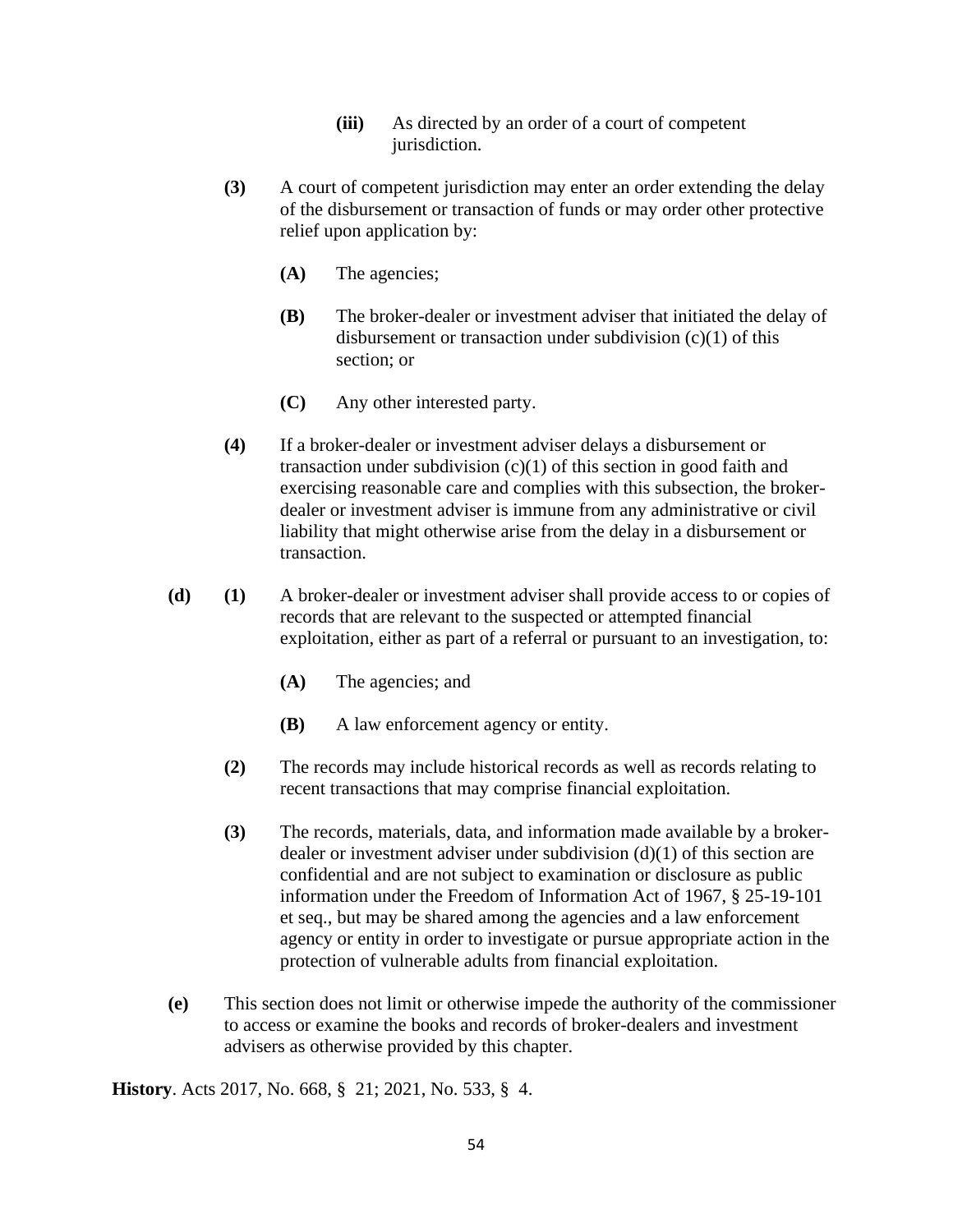# **Subchapter 4 Registration of Securities**

- 23-42-401. Registration by notification.
- 23-42-402. Registration by coordination.
- 23-42-403. Registration by qualification.
- 23-42-404. Registration statements generally.
- 23-42-405. Stop order denying, suspending, or revoking registration statement.

## **23-42-401. Registration by notification.**

- **(a)** The following securities may be registered by notification, whether or not they are also eligible for registration by coordination under § 23-42-402:
	- **(1)** Any security whose issuer and any predecessors have been in continuous operation for at least five (5) years if:
		- **(A)** There has been no default during the current fiscal year or within the three (3) preceding fiscal years in the payment of principal, interest, or dividends on any security of the issuer, or any predecessor, with a fixed maturity or a fixed interest or dividend provision; and
		- **(B)** The issuer and any predecessors during the past three (3) fiscal years have had average net earnings, determined in accordance with generally accepted accounting practices, which:
			- **(i)** Are applicable to all securities without a fixed maturity or a fixed interest or dividend provision outstanding at the date the registration statement is filed and are equal to at least three percent (3%) of the amount of the outstanding securities as measured by the maximum offering price or the market price on a day, selected by the registrant, within thirty (30) days before the date of filing the registration statement, whichever is higher, or book value on a day, selected by the registrant, within ninety (90) days of the date of filing the registration statement, to the extent that there is neither a readily determinable market price nor a cash offering price; or
			- **(ii)** If the issuer and any predecessors have not had any security of the type specified in subdivision  $(a)(1)(B)(i)$  of this section outstanding for three (3) full fiscal years equal to at least five percent (5%) of the amount as measured in subdivision  $(a)(1)(B)(i)$  of this section of all securities which will be outstanding if all the securities being offered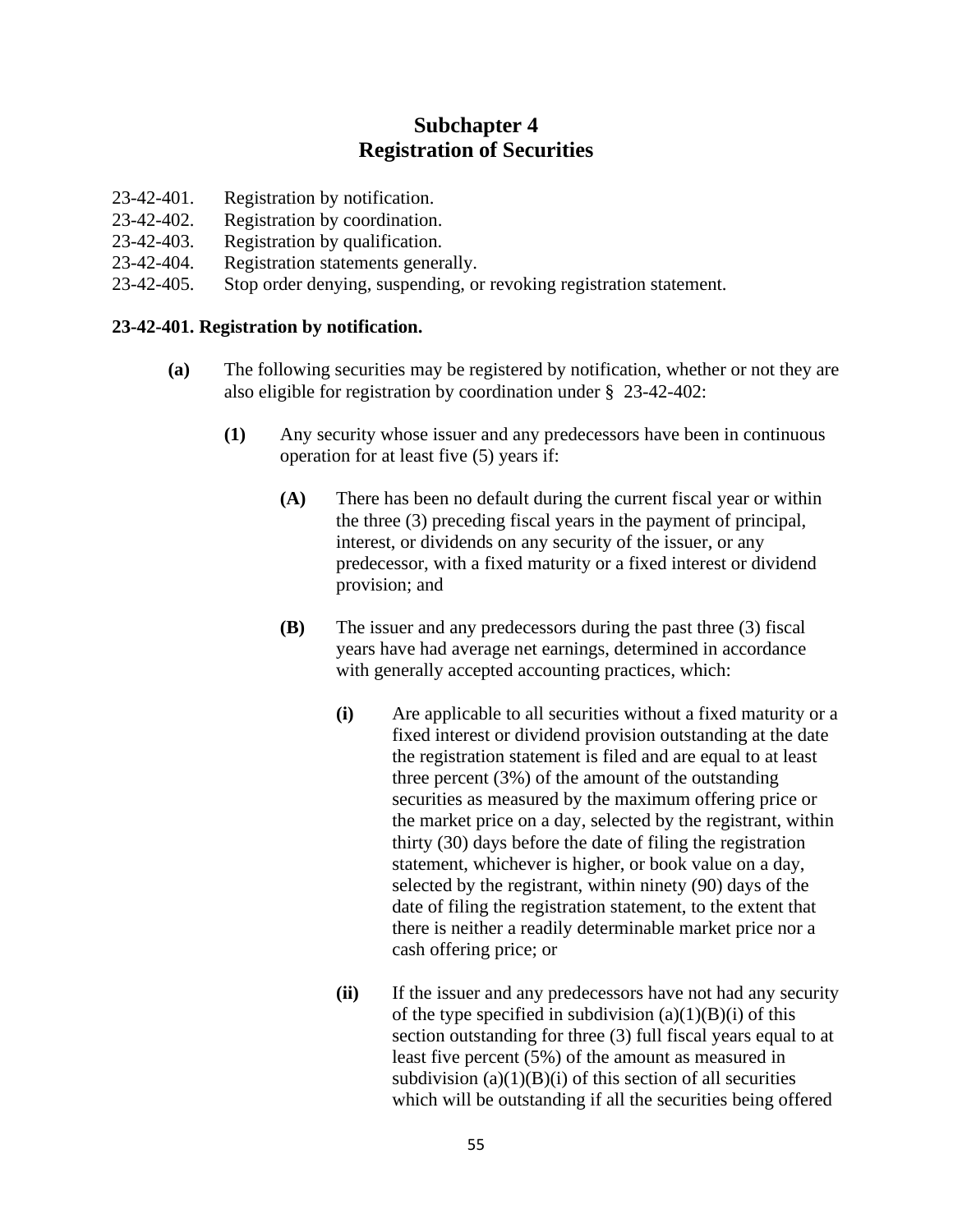or proposed to be offered, whether or not they are proposed to be registered or offered in this state, are issued; and

- **(2)** Any security, other than a certificate of interest or participation in an oil, gas, or mining title or lease or in payments out of production under such a title or lease, registered for nonissuer distribution if:
	- **(A)** Any security of the same class has ever been registered under this chapter or a predecessor act; or
	- **(B)** The security being registered was originally issued pursuant to an exemption under this chapter or a predecessor act.
- **(b)** A registration statement under this section shall contain the following information and be accompanied by the following documents in addition to the information specified in  $\S 23-42-404(c)$  and the consent to service of process required by  $\S 23-$ 42-107(a):
	- **(1)** A statement demonstrating eligibility for registration by notification;
	- **(2)** With respect to the issuer and any significant subsidiary:
		- **(A)** Its name, address, and form of organization;
		- **(B)** The state or foreign jurisdiction and the date of its organization; and
		- **(C)** The general character and location of its business;
	- **(3)** With respect to any person on whose behalf any part of the offering is to be made in a nonissuer distribution:
		- **(A)** His or her name and address;
		- **(B)** The amount of securities of the issuer held by him or her as of the date of the filing of the registration statement;
	- **(4)** A description of the security being registered;
	- **(5)** The information and documents specified in § 23-42-403(b)(8), (b)(10), and  $(b)(12)$ ; and
	- **(6)** In the case of any registration under subdivision (a)(2) of this section which does not also satisfy the conditions of subdivision  $(a)(1)$  of this section, a balance sheet of the issuer for the calendar year immediately prior to the filing of the registration statement and a summary of earnings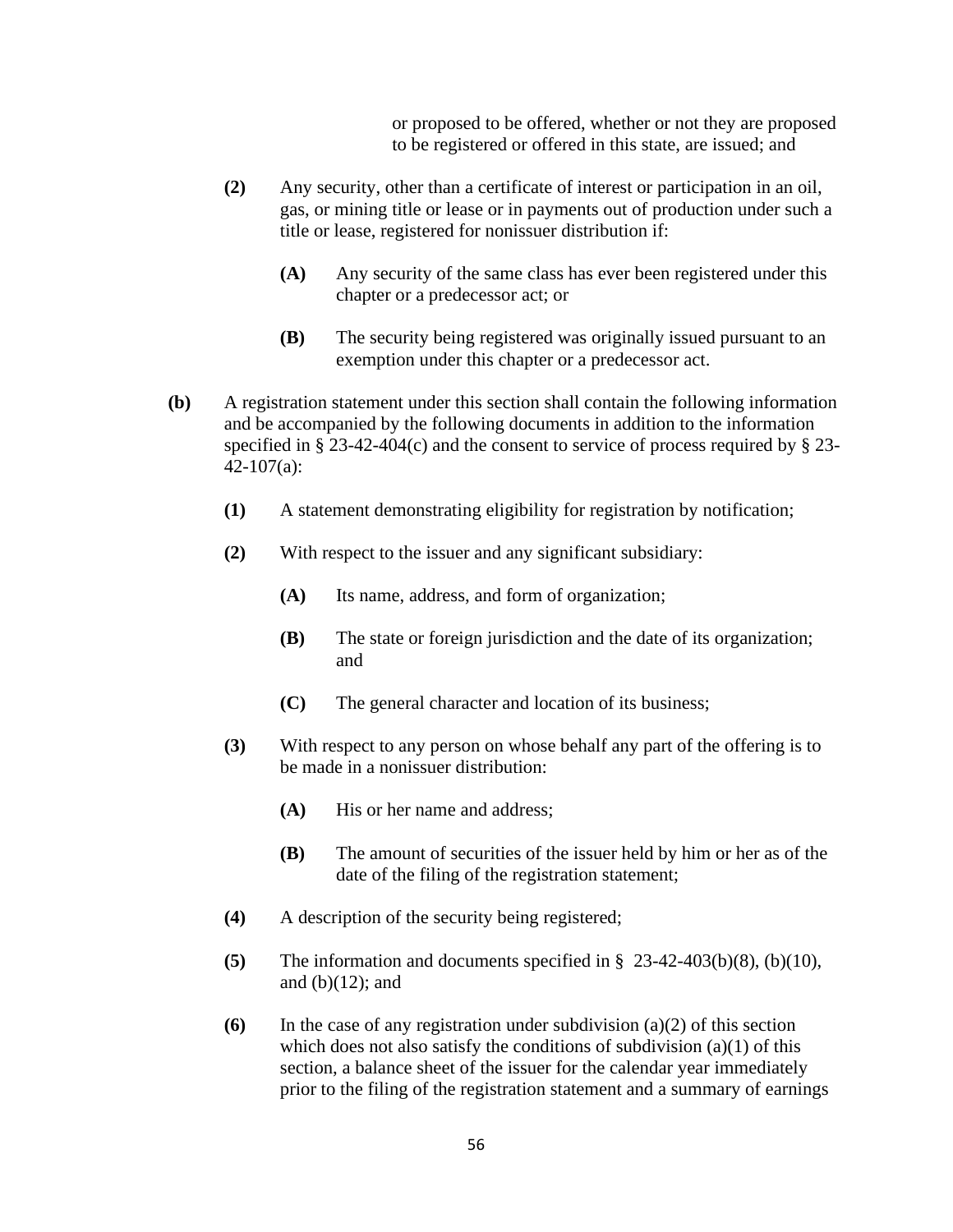for each of the two (2) fiscal years preceding the date of the balance sheet and for any period between the close of the last fiscal year and the date of the balance sheet, or for the period of the issuer's and any predecessors' existence if less than two (2) years.

**(c)** If no stop order is in effect and no proceeding is pending under § 23-42-405, a registration statement under this section automatically becomes effective at three o'clock (3:00) Central Standard Time in the afternoon of the second full business day after the filing of the registration statement or the last amendment, or at such earlier time as the Securities Commissioner determines.

**History**. Acts 1959, No. 254, § 8; A.S.A. 1947, § 67-1242; Acts 1995, No. 845, § 20; 2011, No. 339, § 8.

#### **23-42-402. Registration by coordination.**

- **(a)** Any security for which a registration statement has been filed under the Securities Act of 1933 in connection with the same offering may be registered by coordination.
- **(b)** A registration statement under this section shall contain the following information and be accompanied by the following documents in addition to the information specified in  $\S 23-42-404(c)$  and the consent to service of process required by  $\S 23-$ 42-107(a):
	- **(1)** One (1) copy of the prospectus together with all amendments filed under the Securities Act of 1933;
	- **(2)** If the Securities Commissioner, by rule or otherwise, requires, a copy of the articles of incorporation and bylaws or their substantial equivalents currently in effect, a copy of any agreements with or among underwriters, a copy of any indenture or other instrument governing the issuance of the security to be registered, and a specimen or copy of the security;
	- **(3)** If the commissioner requests, any other information, or copies of any other documents, filed under the Securities Act of 1933; and
	- **(4)** An undertaking to forward all amendments to the federal registration statement, other than an amendment which merely delays the effective date, promptly and in any event not later than the first business day after the day they are forwarded to or filed with the Securities and Exchange Commission, whichever first occurs.
- **(c) (1)** A registration statement under this section automatically becomes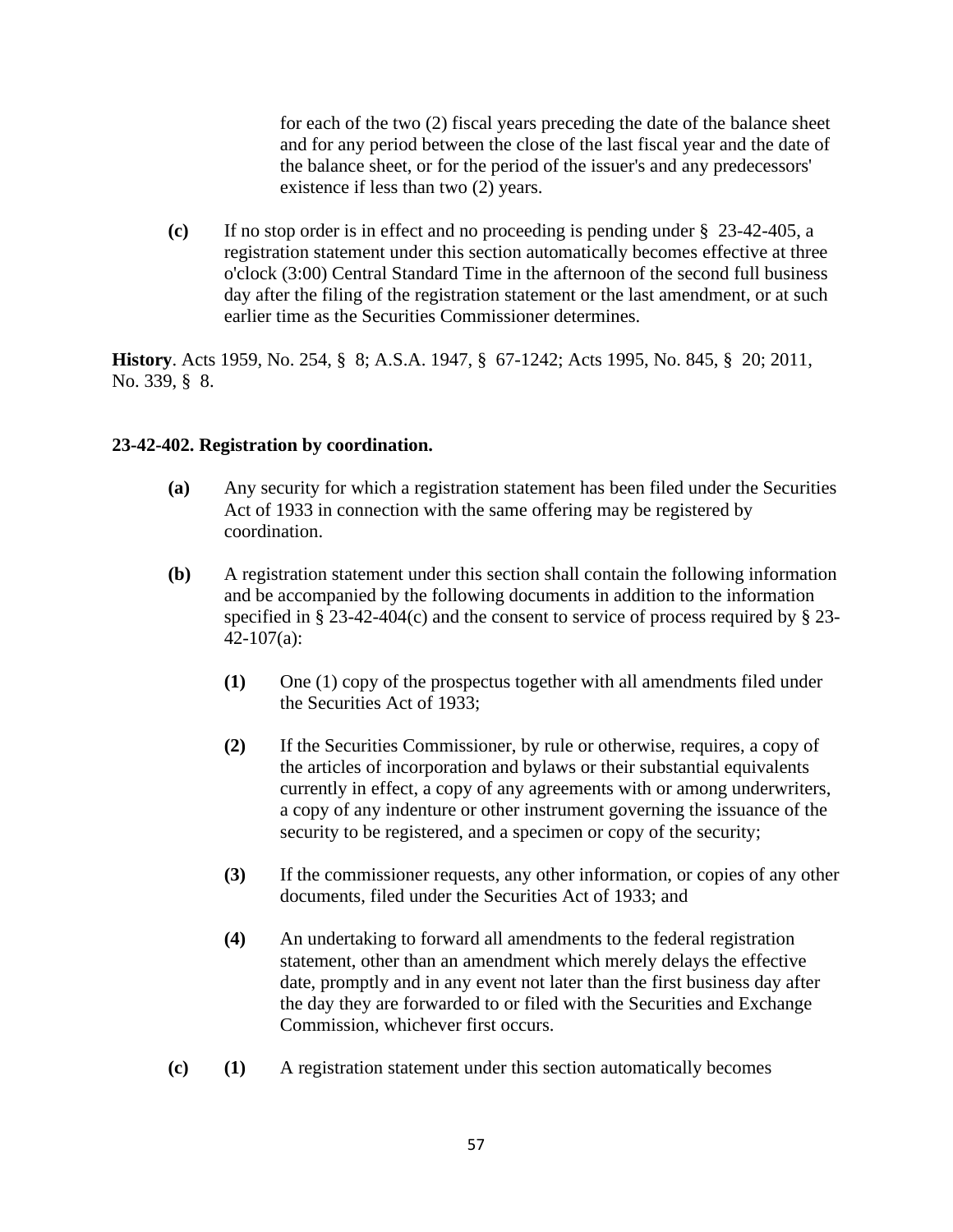effective at the moment the federal registration statement becomes effective if all the following conditions are satisfied:

- **(A)** No stop order is in effect and no proceeding is pending under § 23-42-405;
- **(B)** The registration statement has been on file with the commissioner for at least twenty (20) days; and
- **(C)** A statement of the maximum and minimum proposed offering prices and the maximum underwriting discounts and commissions has been on file for two (2) full business days or such shorter period as the commissioner permits by rule or otherwise, and the offering is made within those limitations.
- **(2) (A) (i)** The registrant shall promptly notify the commissioner by telephone or telegram of the date and time when the federal registration statement became effective and the content of the price amendment, if any, and shall promptly file a posteffective amendment containing the information and documents in the price amendment.
	- **(ii)** "Price amendment" means the final federal amendment which includes a statement of the offering price, underwriting and selling discounts or commissions, amount of proceeds, conversion rates, call prices, and other matters dependent upon the offering price.
	- **(B)** Upon failure to receive the required notification and post-effective amendment with respect to the price amendment, the commissioner may enter a stop order, without notice or hearing, retroactively denying effectiveness to the registration statement or suspending its effectiveness until there is compliance with this subsection, if the commissioner promptly notifies the registrant by telephone or telegram and promptly confirms by letter or telegram when the commissioner notifies by telephone of the issuance of the order. If the registrant proves compliance with the requirements of this subsection as to notice and post-effective amendment, the stop order is void as of the time of its entry.
- **(3)** The commissioner may by rule or otherwise waive either or both of the conditions specified in subdivisions  $(c)(1)(B)$  and  $(C)$  of this section.
- **(4)** If the federal registration statement becomes effective before all the conditions in this subsection are satisfied and they are not waived, the registration statement automatically becomes effective as soon as all the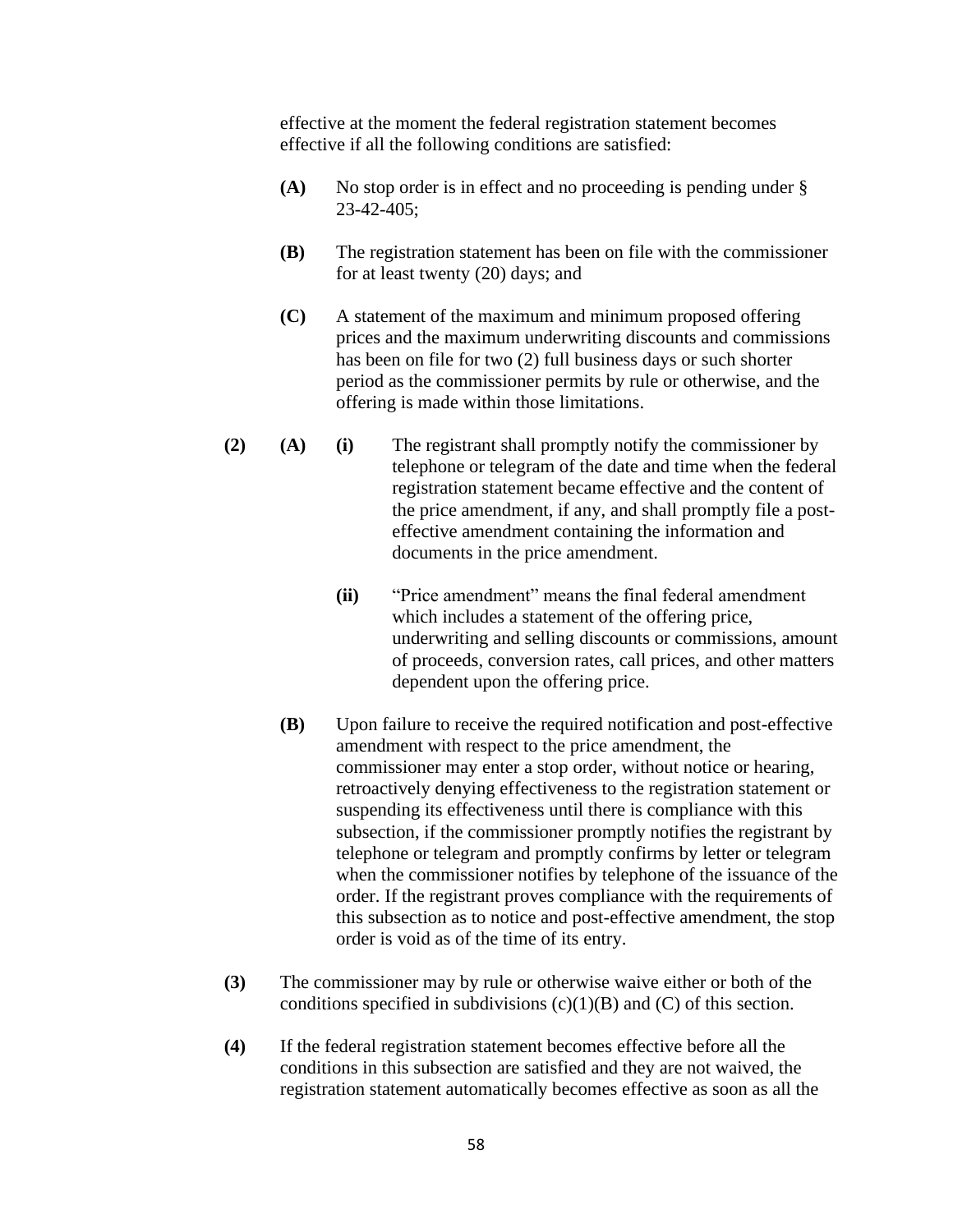conditions are satisfied. If the registrant advises the commissioner of the date when the federal registration statement is expected to become effective, the commissioner shall promptly advise the registrant by telephone, telegram, or by electronic means at the registrant's expense whether all the conditions are satisfied and whether the commissioner then contemplates the institution of a proceeding under § 23-42-405, but this advice by the commissioner does not preclude the institution of such a proceeding at any time.

**History**. Acts 1959, No. 254, § 9; A.S.A. 1947, § 67-1243; Acts 1995, No. 845, § 21; 2005, No. 420, § 1; 2009, No. 462, § 11; 2011, No. 339, § 9.

#### **23-42-403. Registration by qualification.**

- **(a)** Any security may be registered by qualification.
- **(b)** A registration statement under this section shall contain the following information and be accompanied by the following documents in addition to the information specified in § 23-42-404(c), and the consent to service of process required by § 23-42-107:
	- **(1)** With respect to the issuer and any significant subsidiary:
		- **(A)** Its name, address, and form of organization;
		- **(B)** The state or foreign jurisdiction and date of its organization;
		- **(C)** The general character and location of its business;
		- **(D)** A description of its physical properties and equipment; and
		- **(E)** A statement of the general competitive conditions in the industry or business in which it is or will be engaged;
	- **(2)** With respect to every director and officer of the issuer, or person occupying a similar status or performing similar functions:
		- **(A)** His or her name, address, and principal occupation for the past five (5) years;
		- **(B)** The amount of securities of the issuer held by him or her as of a specified date within thirty (30) days of the filing of the registration statement;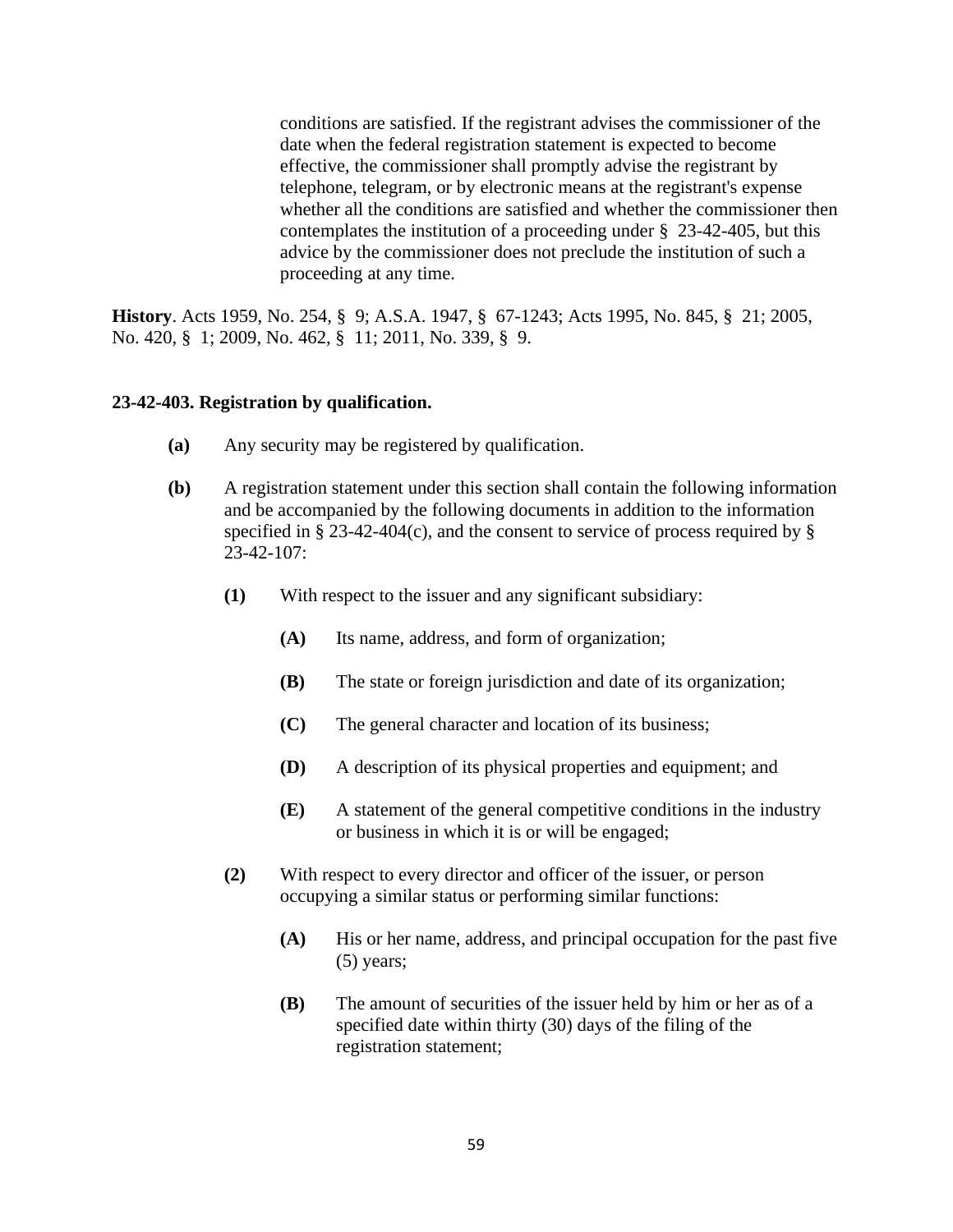- **(C)** The amount of the securities covered by the registration statement to which he or she has indicated his or her intention to subscribe; and
- **(D)** A description of any material interest in any material transaction with the issuer or any significant subsidiary effected within the past three (3) years or proposed to be effected;
- **(3)** With respect to persons covered by subdivision (b)(2) of this section, the remuneration paid during the past twelve (12) months and estimated to be paid during the next twelve (12) months, directly or indirectly, by the issuer, together with all predecessors, parents, subsidiaries, and affiliates, to all those persons in the aggregate;
- **(4)** With respect to any person owning of record, or beneficially, if known, ten percent (10%) or more of the outstanding shares of any class of equity security of the issuer, the information specified in subdivision (b)(2) of this section, other than his or her occupation;
- **(5)** With respect to every promoter if the issuer was organized within the past three (3) years:
	- **(A)** The information specified in subdivision (b)(2) of this section;
	- **(B)** Any amount paid to him or her within that period or intended to be paid to him or her; and
	- **(C)** The consideration for the payment;
- **(6)** With respect to any person on whose behalf any part of the offering is to be made in a nonissuer distribution:
	- **(A)** His or her name and address;
	- **(B)** The amount of securities of the issuer held by him or her as of the date of the filing of the registration statement;
	- **(C)** A description of any material interest in any material transaction with the issuer or any significant subsidiary effected within the past three (3) years or proposed to be effected;
- **(7)** The capitalization and long-term debt, on both a current and a pro forma basis, of the issuer and any significant subsidiary, including a description of each security outstanding or being registered or otherwise offered, and a statement of the amount and kind of consideration, whether in the form of cash, physical assets, services, patents, goodwill, or anything else, for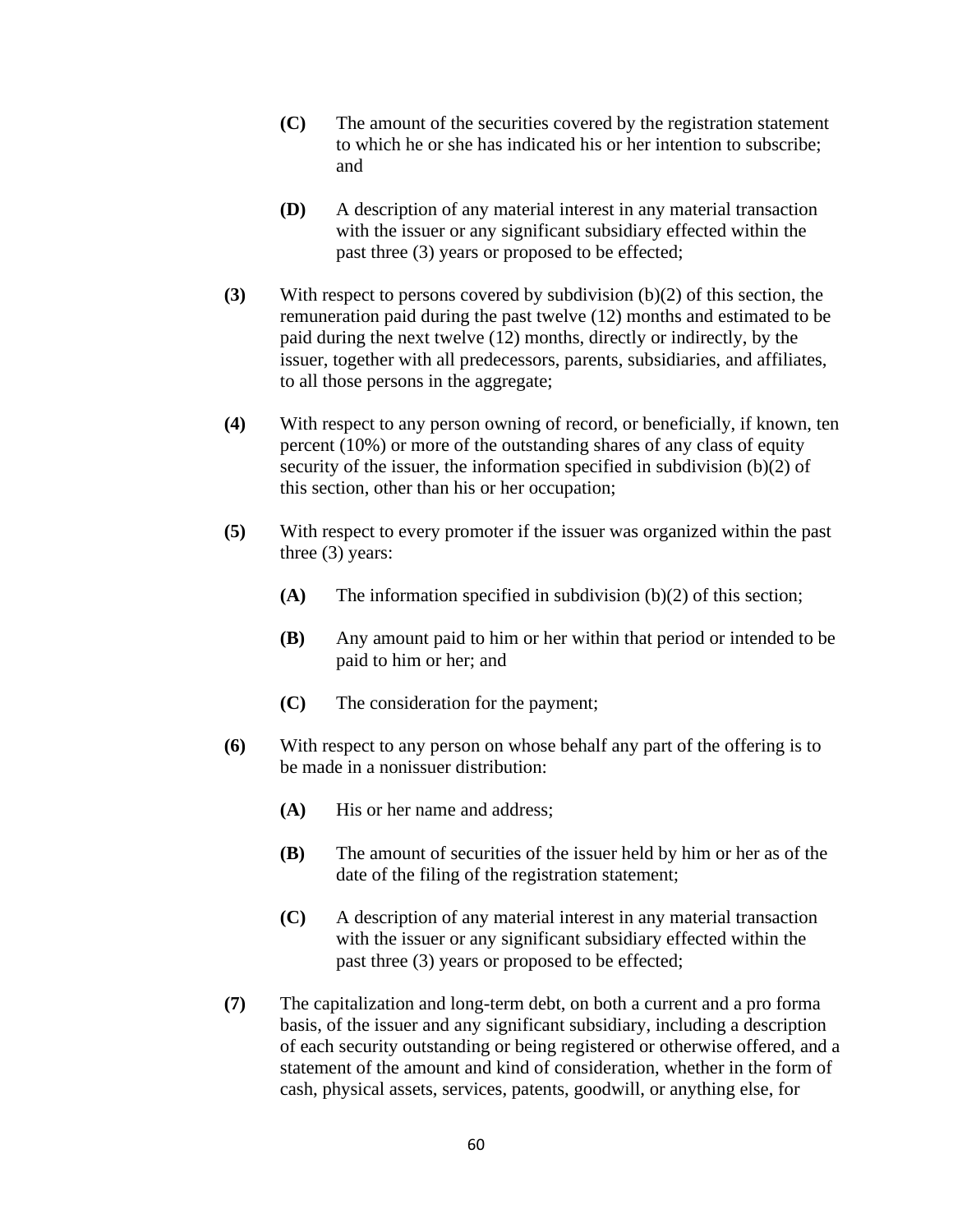which the issuer or any subsidiary has issued any of its securities within the past two (2) years or is obligated to issue any of its securities;

- **(8) (A)** The kind and amount of securities to be offered;
	- **(B)** The proposed offering price or the method by which it is to be computed;
	- **(C)** Any variation therefrom at which any portion of the offering is to be made to any person or class of persons other than the underwriters, with a specification of the person or class;
	- **(D)** The basis upon which the offering is to be made if otherwise than for cash;
	- **(E)** The estimated aggregate underwriting and selling discounts or commissions and finders' fees, including, separately, cash, securities, contracts, or anything else of value to accrue to the underwriters or finders in connection with the offering, or, if the selling discounts or commissions are variable, the basis of determining them and their maximum and minimum amounts;
	- **(F)** The estimated amounts of other selling expenses, including legal, engineering, and accounting charges;
	- **(G)** The name and address of every underwriter and every recipient of a finder's fee;
	- **(H)** A copy of any underwriting or selling-group agreement pursuant to which the distribution is to be made, or the proposed form of any such agreement whose terms have not yet been determined; and
	- **(I)** A description of the plan of distribution of any securities which are to be offered otherwise than through an underwriter;
- **(9) (A)** The estimated cash proceeds to be received by the issuer from the offering;
	- **(B)** The purposes for which the proceeds are to be used by the issuer;
	- **(C)** The amount to be used for each purpose;
	- **(D)** The order or priority in which the proceeds will be used for the purposes stated;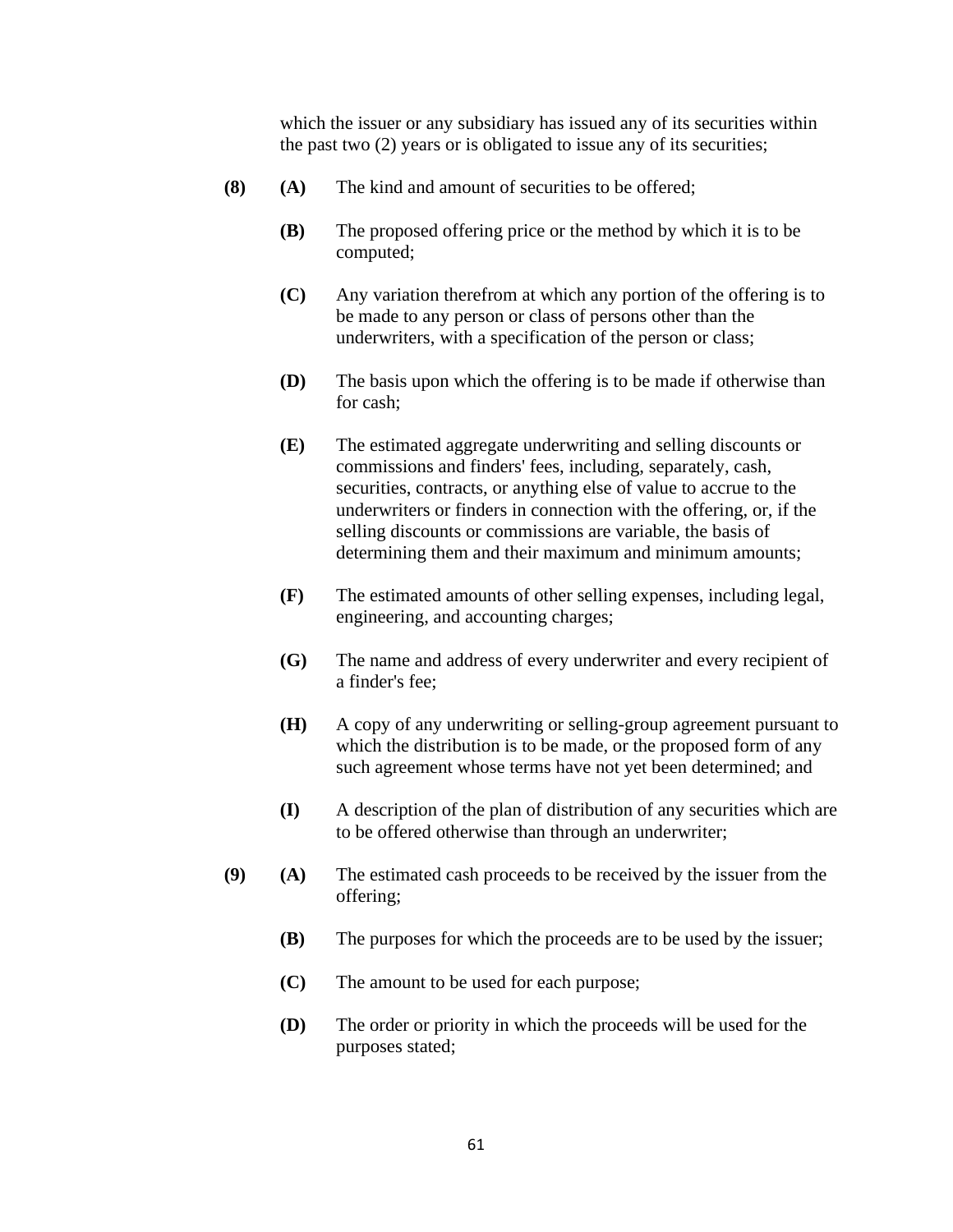- **(E)** The amounts of any funds to be raised from other sources to achieve the purposes stated;
- **(F)** The sources of any such funds; and
- **(G)** If any part of the proceeds is to be used to acquire any property, including goodwill, otherwise than in the ordinary course of business, the names and addresses of the vendors, the purchase price, the names of any persons who have received commissions in connection with the acquisition, the amounts of those commissions, and any other expense in connection with the acquisition, including the cost of borrowing money to finance the acquisition;
- **(10)** A description of any stock options or other security options outstanding or to be created in connection with the offering, together with the amount of those options held or to be held by every person required to be named in subdivision (b)(2), subdivision (b)(4), subdivision (b)(5), subdivision (b)(6), or subdivision (b)(8) of this section and by any person who holds or will hold ten percent (10%) or more in the aggregate of those options;
- **(11)** The dates of, parties to, and general effect, concisely stated, of every management or other material contract made or to be made otherwise than in the ordinary course of business, if it is to be performed in whole or in part at or after the filing of the registration statement or was made within the past two (2) years, together with a copy of every such contract and with a description of any pending litigation or proceeding to which the issuer is a party and which materially affects its business or assets, including any such litigation or proceeding known to be contemplated by governmental authorities;
- **(12)** A copy of any prospectus, pamphlet, circular, form letter, advertisement, television, radio, or other sales literature intended as of the effective date to be used in connection with the offering;
- **(13) (A)** A specimen or copy of the security being registered;
	- **(B)** A copy of the issuer's articles of incorporation and bylaws, or their substantial equivalents, as currently in effect; and
	- **(C)** A copy of any indenture or other instrument covering the security to be registered;
- **(14)** A signed or conformed copy of an opinion of counsel as to the legality of the security being registered, with an English translation if it is in a foreign language, which shall state whether the security, when sold, will be legally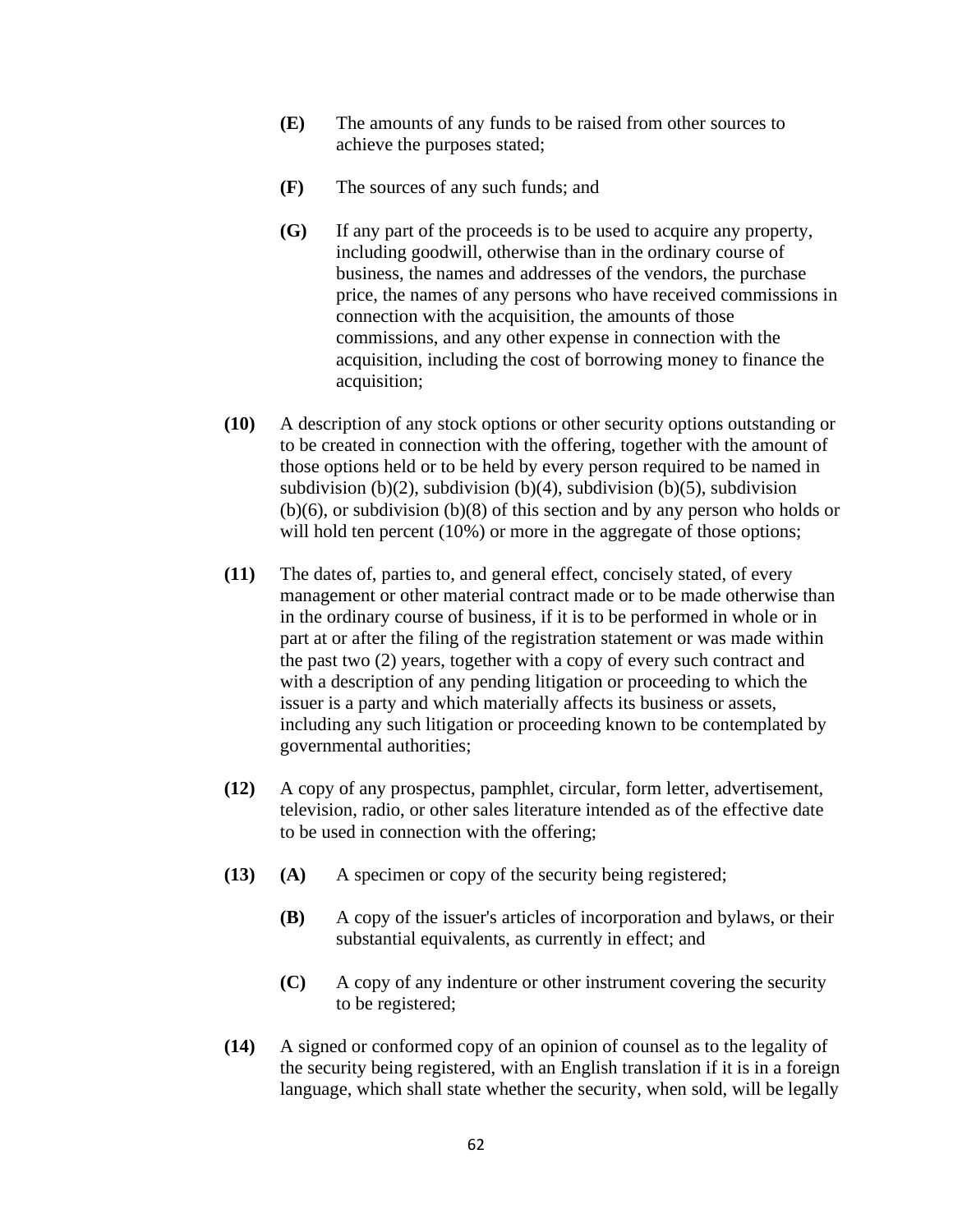issued, fully paid, and nonassessable, and, if a debt security, a binding obligation of the issuer;

- **(15)** The written consent of any accountant, engineer, appraiser, or other person whose profession gives authority to a statement made by him or her, if any such person is named as having prepared or certified a report or valuation, other than a public and official document or statement, which is used in connection with the registration statement;
- **(16) (A)** A balance sheet of the issuer as of a date within four (4) months prior to the filing of the registration statement;
	- **(B)** A profit and loss statement and analysis of surplus for each of the three (3) fiscal years preceding the date of the balance sheet and for any period between the close of the last fiscal year and the date of the balance sheet, or for the period of the issuer's and any predecessors' existence if less than three (3) years; and
	- **(C)** If any part of the proceeds of the offering is to be applied to the purchase of any business, the same financial statements which would be required if that business were the registrant; and
- **(17)** Such additional information as the Securities Commissioner requires by rule or order.
- **(c)** A registration statement under this section becomes effective when the commissioner so orders.
- **(d)** The commissioner may by rule or order require, as a condition of registration under this section, that a prospectus containing any designated part of the information specified in subsection (b) of this section be sent or given to each person to whom an offer is made concurrently with:
	- **(1)** The first written offer made to him or her, otherwise than by means of a public advertisement, by or for the account of the issuer or any other person on whose behalf the offering is being made, or by any underwriter or broker-dealer who is offering part of an unsold allotment or subscription taken by him or her as a participant in the distribution;
	- **(2)** The confirmation of any sale made by or for the account of any such person;
	- **(3)** Payment pursuant to any such sale; or
	- **(4)** Delivery of the security pursuant to any such sale, whichever first occurs.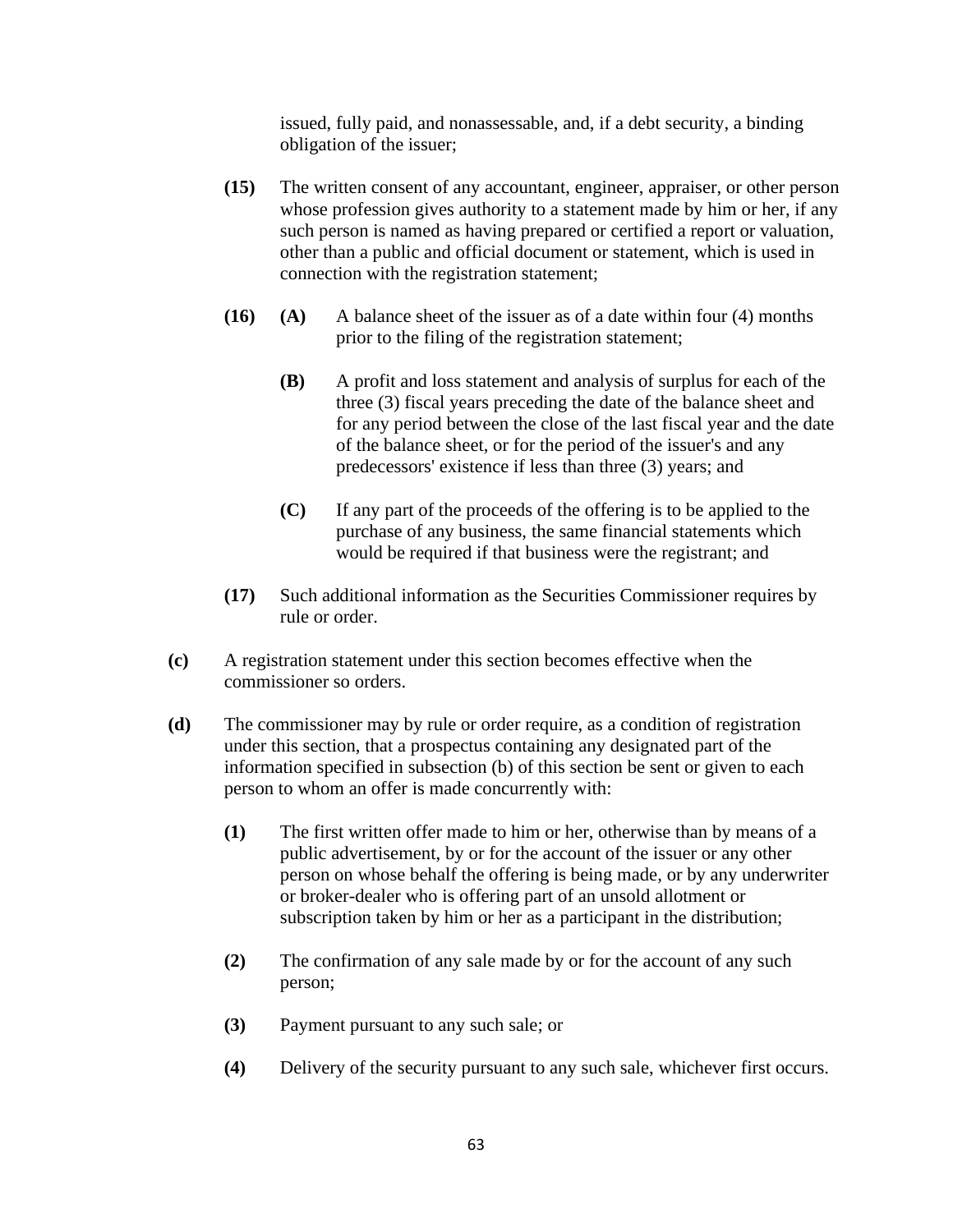**History**. Acts 1959, No. 254, § 10; A.S.A. 1947, § 67-1244; Acts 1995, No. 845, § 22; 2011, No. 339, § 10.

#### **23-42-404. Registration statements generally.**

- **(a)** A registration statement may be filed by the issuer, any other person on whose behalf the offering is to be made, or a registered broker-dealer.
- **(b) (1)** Every person filing a registration statement shall pay a filing fee of onetenth percent (0.1%) of the maximum aggregate offering price at which the registered securities are to be offered in this state, but the fee shall in no case be less than one hundred fifty dollars (\$150) nor more than two thousand dollars (\$2,000). Any portion of the fee in excess of one thousand dollars (\$1,000) shall be designated as special revenues and shall be deposited into the Securities Department Fund. When a registration statement is withdrawn before the effective date or a preeffective stop order is entered under § 23-42-405, the Securities Commissioner shall retain one hundred fifty dollars (\$150) of the filing fee.
	- **(2)** Sales of securities in excess of the amount of securities to have been offered in this state shall require the person filing the registration statement to pay a filing fee, calculated in the manner specified in subdivision  $(b)(1)$  of this section, for all securities sold. In addition, if the sales are in excess of one hundred five percent (105%) of the amount to have been offered, the person filing the registration statement shall pay a penalty fee of two hundred dollars (\$200).
- **(c)** Every registration statement shall specify:
	- **(1)** The amount of securities to be offered in this state;
	- **(2)** The states in which a registration statement or similar document in connection with the offering has been or is to be filed; and
	- **(3)** Any adverse order, judgment, or decree entered in connection with the offering by the regulatory authorities in each state or by any court or the Securities and Exchange Commission.
- **(d)** Any document filed under this chapter or a predecessor act, within five (5) years preceding the filing of a registration statement, may be incorporated by reference in the registration statement to the extent that the document is currently accurate.
- **(e)** The commissioner may by rule or otherwise permit the omission of any item of information or document from any registration statement.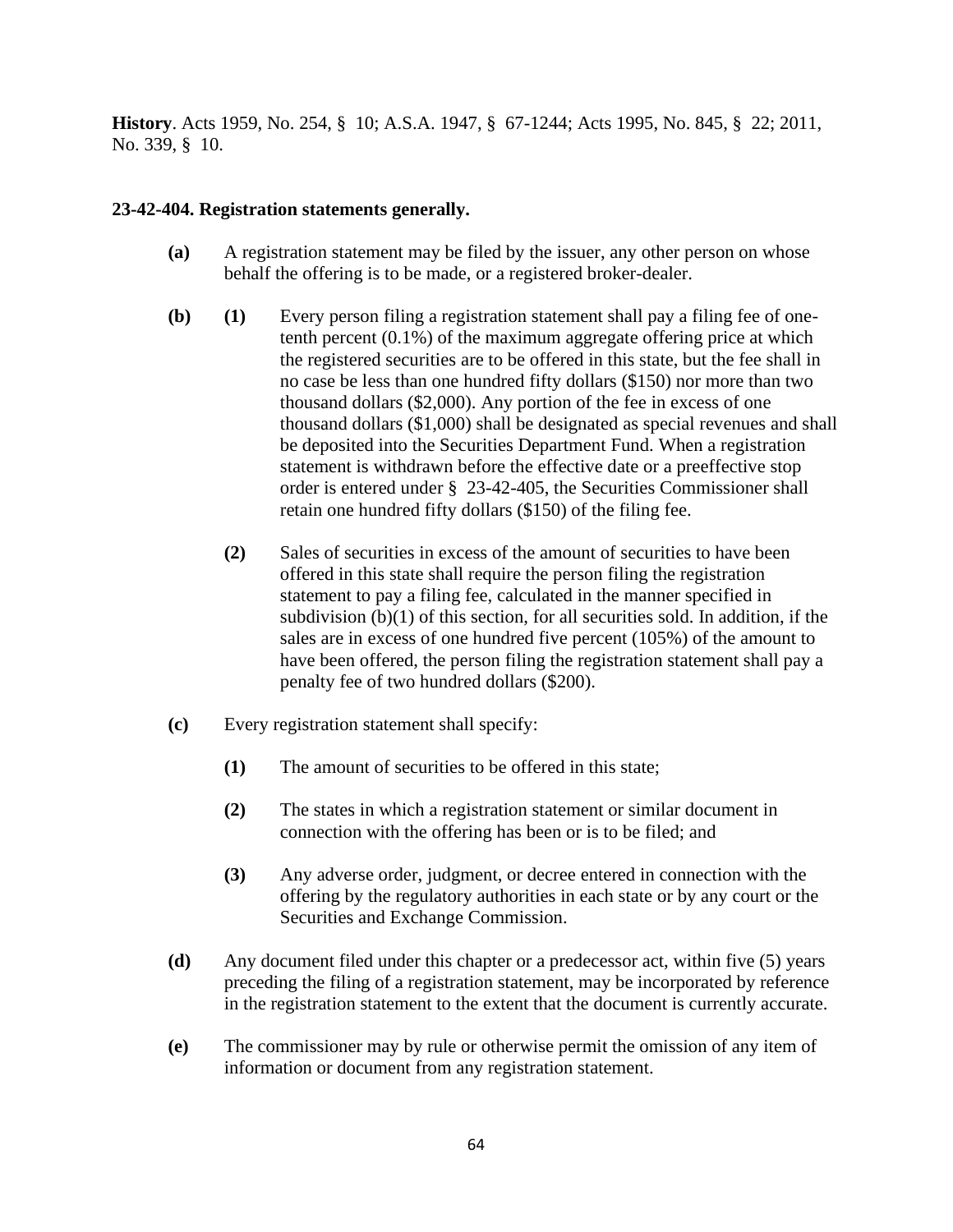- **(f)** In the case of a nonissuer distribution, information may not be required under § 23-42-403 or subsection (m) of this section unless it is known to the person filing the registration statement or to the persons on whose behalf the distribution is to be made, or can be furnished by them without unreasonable effort or expense.
- **(g) (1)** The commissioner may, by rule or order, require as a condition of registration by qualification or coordination that:
	- **(A)** Any security issued within the past three (3) years or to be issued to a promoter for a consideration substantially different from the public offering price, or to any person for a consideration other than cash, be deposited in escrow;
	- **(B)** The proceeds from the sale of the registered security be impounded until the issuer receives a specified amount.
	- **(2)** The commissioner may by rule or order determine the conditions of any escrow or impounding required hereunder, but he or she may not reject a depository solely because of location in another state.
- **(h)** The commissioner may require the issuer, as a condition of registration by qualification, to escrow up to ten percent (10%) of the maximum aggregate price of the offering, from the offering proceeds under such terms and conditions as he or she deems appropriate for up to three (3) years from the date of termination of the offering, or to post a corporate surety bond for up to ten percent (10%) of the maximum aggregate price of the offering for up to (3) years from the date of termination of the offering. Any security holder having a right under this chapter against the issuer shall have a right of action against the escrow or corporate surety bond.
- **(i)** The commissioner may by rule or order require as a condition of registration that any security registered by qualification or coordination be sold only on an approved form of subscription or sale contract and that a signed or conformed copy of each subscription or sale contract be filed with the commissioner or preserved for any period up to three (3) years specified in the rule or order.
- **(j)** Every registration statement is effective for one (1) year from its effective date and, upon renewal, for any longer period during which the security is being offered or distributed in a nonexempted transaction, except during the time a stop order is in effect.
- **(k)** Renewal registration for the succeeding twelve-month period may be issued upon written application and upon payment of fees as provided by this section for original registration, even though the maximum fee was paid the preceding period, without filing of further statements or furnishing any further information except as requested by the commissioner. All applications for renewal received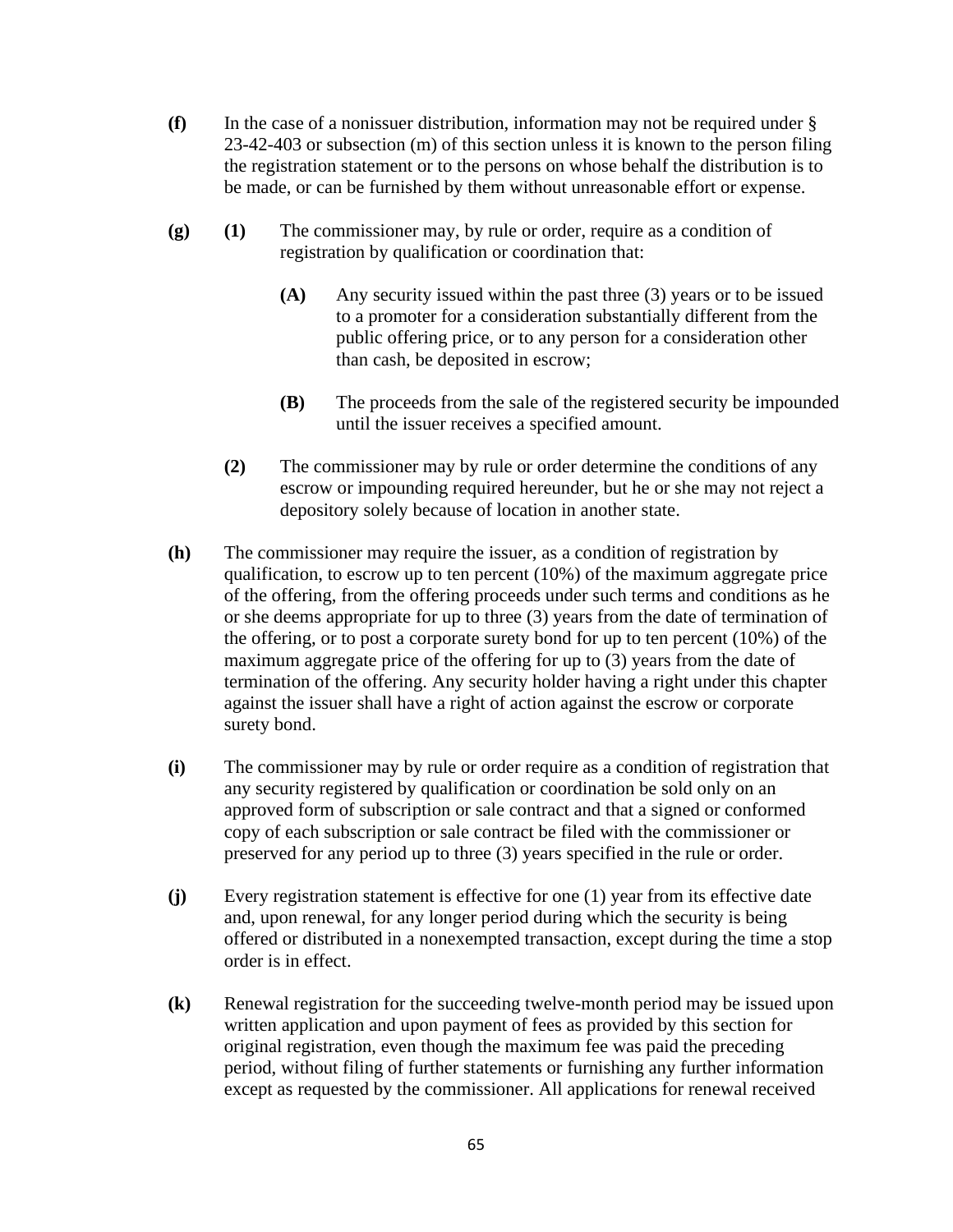after the expiration of the previous registration shall be treated as original applications.

- **(l) (1)** All outstanding securities of the same class as a registered security are considered to be registered for the purpose of any nonissuer transactions:
	- **(A)** So long as the registration statement is effective, whether by original or renewal registration; and
	- **(B)** Between the thirtieth day after the entry of any stop order suspending or revoking the effectiveness of the registration statement under § 23-42-405, if the registration statement did not relate in whole or in part to a nonissuer distribution, and one (1) year from the effective date of the registration statement.
	- **(2)** A registration statement may not be withdrawn for one (1) year from its effective date if any securities of the same class are outstanding. A registration statement may be withdrawn otherwise only in the discretion of the commissioner.
- **(m)** So long as a registration statement is effective, the commissioner may by rule or order require the person who filed the registration to keep reasonably current the information contained in the registration statement and to disclose the progress of the offering.
- **(n)** A registration statement relating to a security may be amended after its effective date so as to increase the securities specified as proposed to be offered. The amendment becomes effective when the commissioner so orders. Every person filing such an amendment shall pay a filing fee, calculated in the manner specified in subsection (b) of this section, with respect to the additional securities proposed to be offered.
- **(o)** The State Securities Department is hereby authorized to promulgate such rules necessary to administer the fees, rates, tolls, or charges for services established by this section and §  23-42-304 and is directed to prescribe and collect the fees, rates, tolls, or charges for the services by the department in the manner that may be necessary to support the programs of the department as directed by the Governor and the General Assembly.
- **(p)** The commissioner may consider a registration statement abandoned and withdrawn by the applicant if the:
	- **(1)** Registration statement has not been completed within one hundred eighty (180) days after filing with the commissioner; and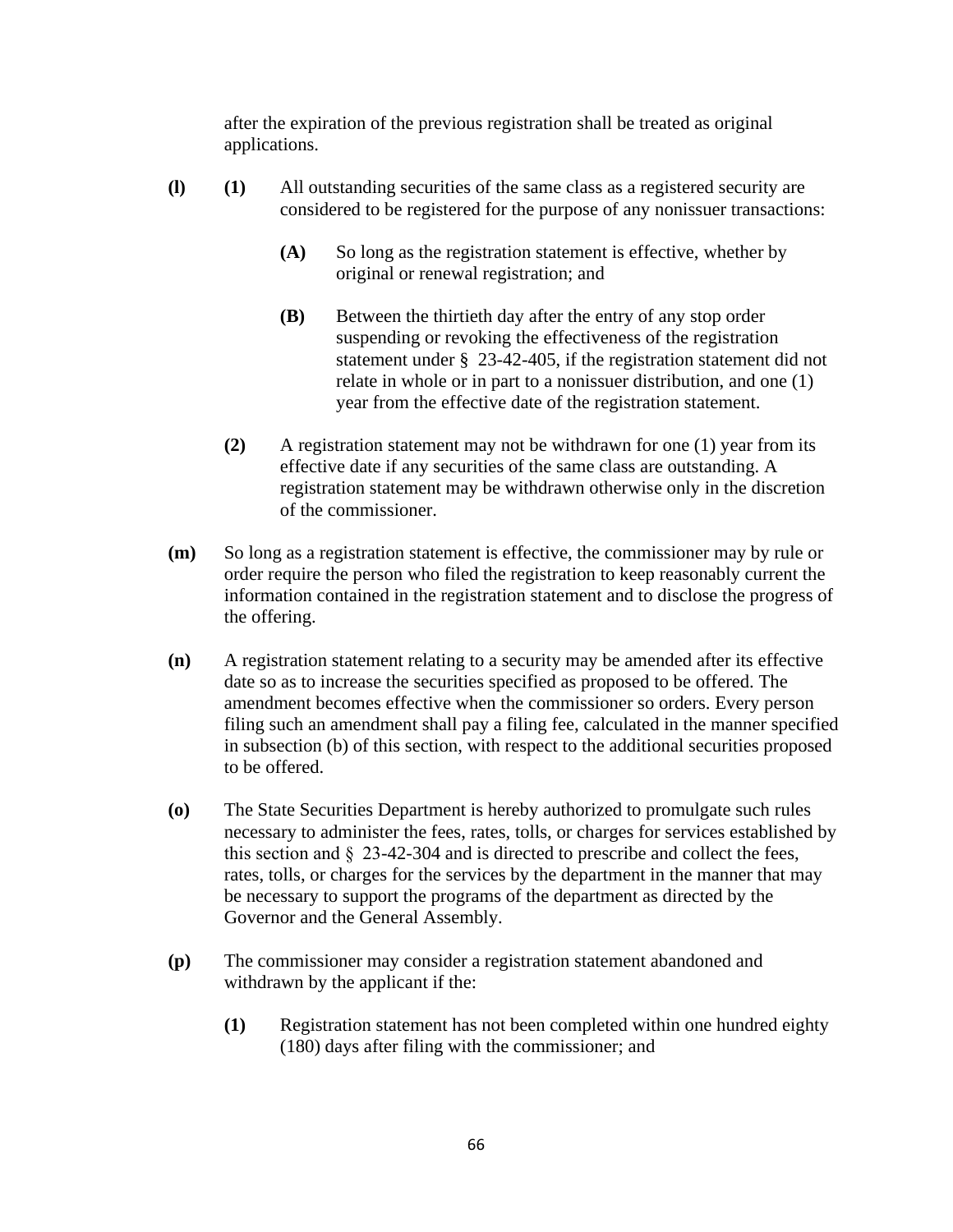**(2)** Applicant has been notified of the deficiencies in the application and provided a reasonable opportunity to correct the deficiencies.

**History**. Acts 1959, No. 254, § 11; 1961, No. 248, § 5; 1971, No. 131, § 1; 1973, No. 47, § 9; 1977, No. 493, § 3; 1979, No. 754, § 1; 1983, No. 836, §§ 22-24; A.S.A. 1947, § 67-1245; Acts 1987, No. 449, § 2; 1993, No. 659, §§ 3, 5; 1993, No. 850, § 3, 5; 1995, No. 845, § 23; 1997, No. 173, § 17; 2011, No. 339, § 11; 2019, No. 315, § 2515.

#### **23-42-405. Stop order denying, suspending, or revoking registration statement.**

- **(a)** The Securities Commissioner may issue a stop order denying effectiveness to, or suspending or revoking the effectiveness of, any registration statement if he or she finds that:
	- **(1)** The order is in the public interest; and
	- **(2) (A)** The registration statement is incomplete in any material respect or contains any statement that was, in the light of the circumstances under which it was made, false or misleading with respect to any material fact as of the effective date of:
		- **(i)** The registration statement or an earlier date from an order denying the effective date of the registration statement;
		- **(ii)** An amendment under § 23-42-404(n); or
		- **(iii)** A report under § 23-42-404(m);
		- **(B)** Any provision of this chapter or any rule, order, or condition lawfully imposed under this chapter has been willfully violated, in connection with the offering, by:
			- **(i)** The person filing the registration statement;
			- **(ii)** The issuer, any partner, officer, or director of the issuer, any person occupying a similar status or performing similar functions, or any person directly or indirectly controlling or controlled by the issuer, but only if the person filing the registration statement is directly or indirectly controlled by or acting for the issuer; or
			- **(iii)** Any underwriter;
		- **(C)** The security registered or sought to be registered is the subject of an administrative stop order or similar order or a permanent or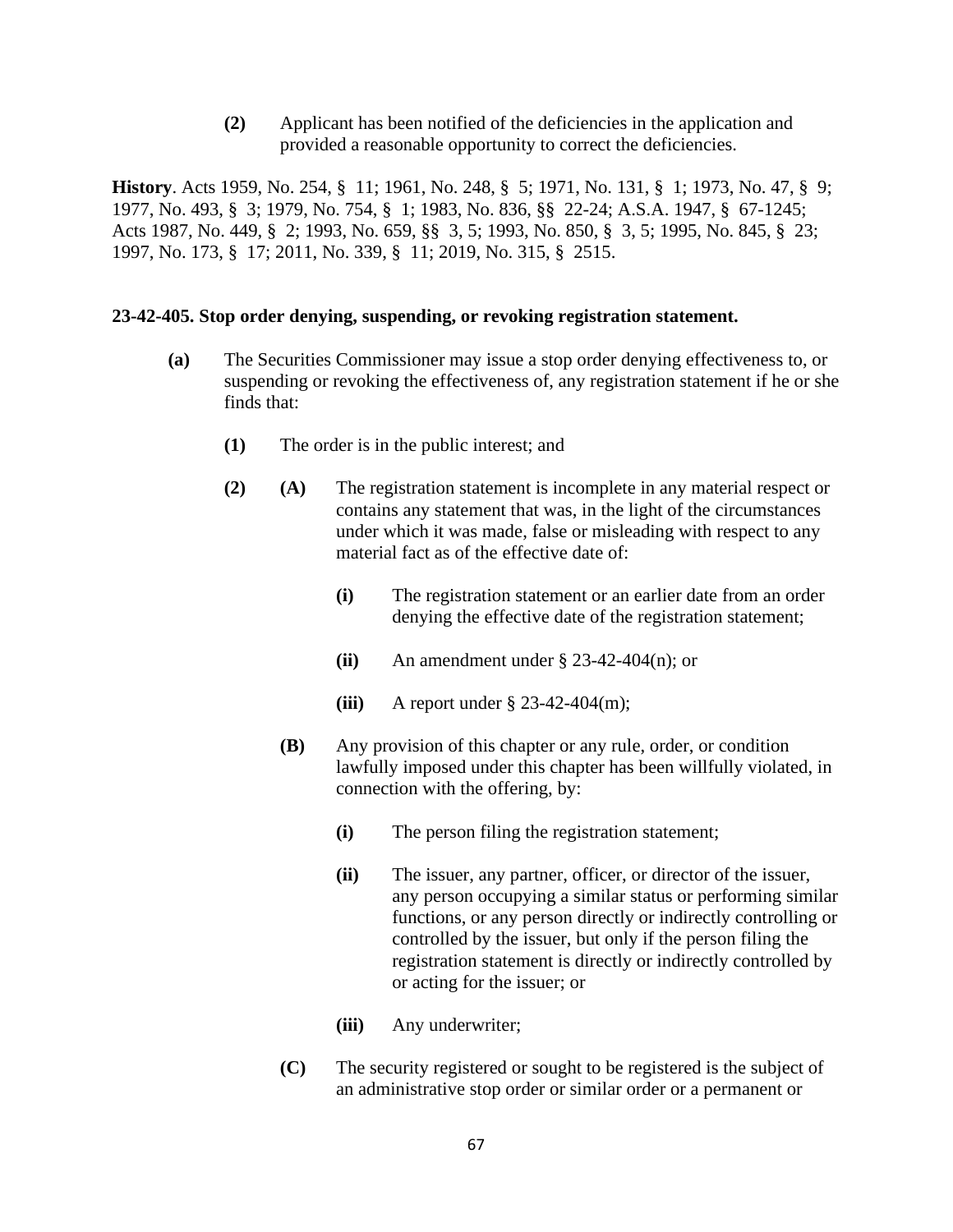temporary injunction of a court of competent jurisdiction entered under any other federal or state act applicable to the offering, but:

- **(i)** The commissioner shall not institute a proceeding against an effective registration statement under this subdivision  $(a)(2)(C)$  more than one (1) year from the date of the order or injunction relied on; and
- **(ii)** The commissioner shall not enter an order under this subdivision  $(a)(2)(C)$  on the basis of an order or injunction entered under another state act unless that order or injunction was based on facts that would currently constitute grounds for a stop order under this section;
- **(D)** The issuer's enterprise or method of business includes or would include activities which are illegal where performed;
- **(E)** The offering has worked or tended to work a fraud upon purchasers or would so operate, or any aspect of the offering is substantially unfair, unjust, inequitable, or oppressive;
- **(F)** The offering has been or would be made with unreasonable amounts of underwriters' and sellers' discounts, commissions, or other compensation, unreasonable amounts of promoters' profits or participation, or unreasonable amounts or kinds of options;
- **(G)** When a security is sought to be registered by notification, it is not eligible for such a registration;
- **(H)** When a security is sought to be registered by coordination, there has been a failure to comply with the undertaking required by §  $23-42-402(b)(4)$ ; or
- **(I)** The applicant or registrant has failed to pay the proper filing fee. The commissioner may enter only a denial order under this subdivision  $(a)(2)(I)$ , and he or she shall vacate any such order when the deficiency has been corrected.
- **(b)** The commissioner may not institute a stop order proceeding against an effective registration statement on the basis of a fact or transaction known to him or her when the registration statement became effective unless the proceeding is instituted within the next thirty (30) days.
- **(c) (1)** The commissioner may, by order, summarily postpone or suspend the effectiveness of the registration statement pending final determination of any proceeding under this section.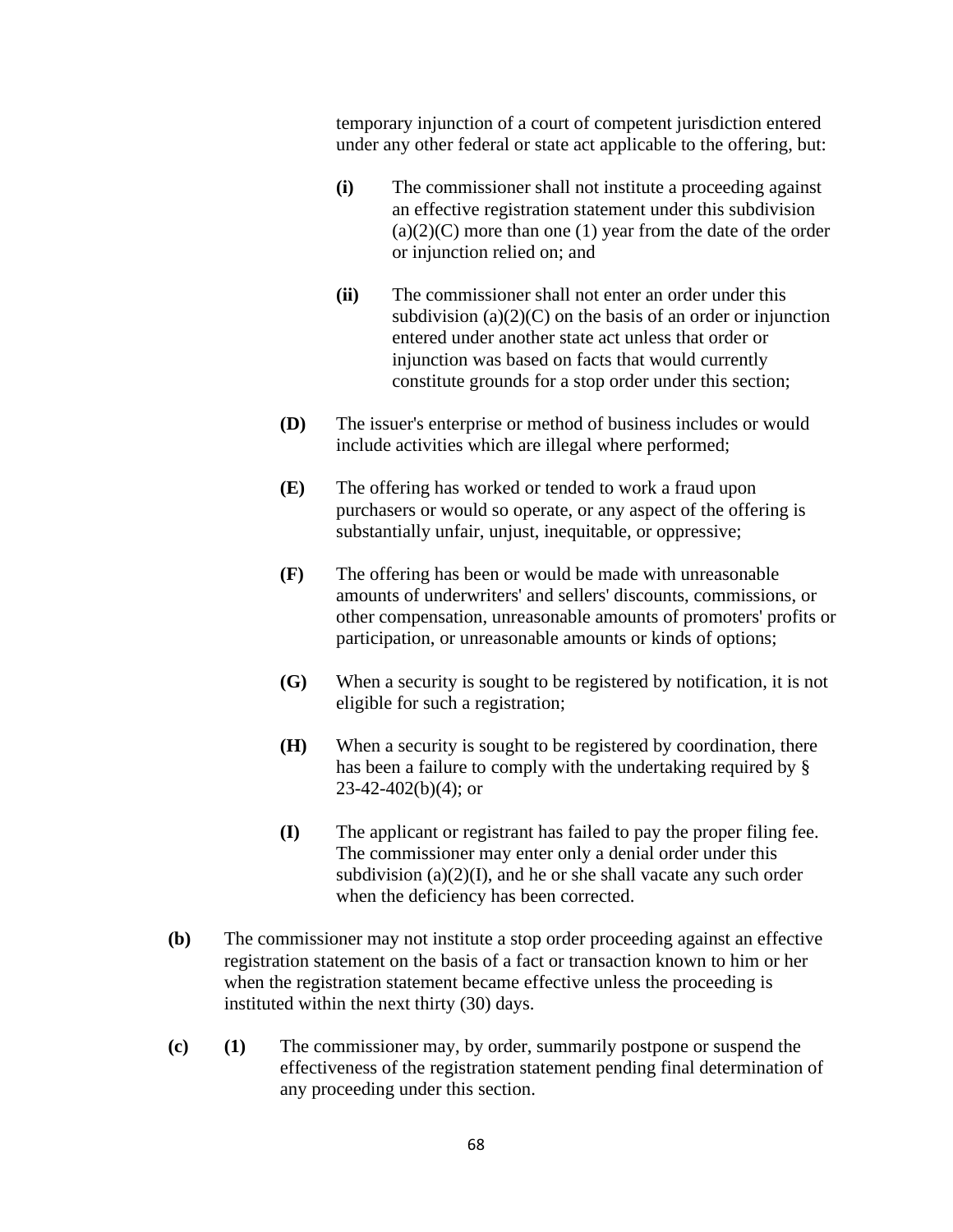- **(2)** Upon the entry of the order, the commissioner shall promptly notify each person specified in subsection (d) of this section that it has been entered and the reasons therefor and that within fifteen (15) days after the receipt of a written request the matter will be set down for hearing.
- **(3)** If no hearing is requested and none is ordered by the commissioner, the order will remain in effect until it is modified or vacated by the commissioner. If a hearing is requested or ordered, the commissioner, after notice of an opportunity for hearing to each person specified in subsection (d) of this section, may modify or vacate the order or extend it until final determination.
- **(4)** In the case of a registration by coordination pursuant to § 23-42-402, the commissioner may accept a waiver of concurrent effectiveness submitted by the issuer, without the necessity of the entry of an order to summarily postpone effectiveness.
- **(d)** No stop order may be entered under any part of this section except subdivision  $(c)(1)$  of this section without:
	- **(1)** Appropriate prior notice to the applicant or registrant, the issuer, and the person on whose behalf the securities are to be or have been offered;
	- **(2)** Opportunity for hearing; and
	- **(3)** Written findings of fact and conclusions of law.
- **(e)** The commissioner may vacate or modify a stop order if he or she finds that the conditions which prompted its entry have changed or that it is otherwise in the public interest to do so.

**History**. Acts 1959, No. 254, § 12; 1971, No. 131, §§ 2, 3; 1985, No. 939, § 4; A.S.A. 1947, § 67-1246; Acts 1995, No. 845, § 24; 2011, No. 339, §§ 12, 13.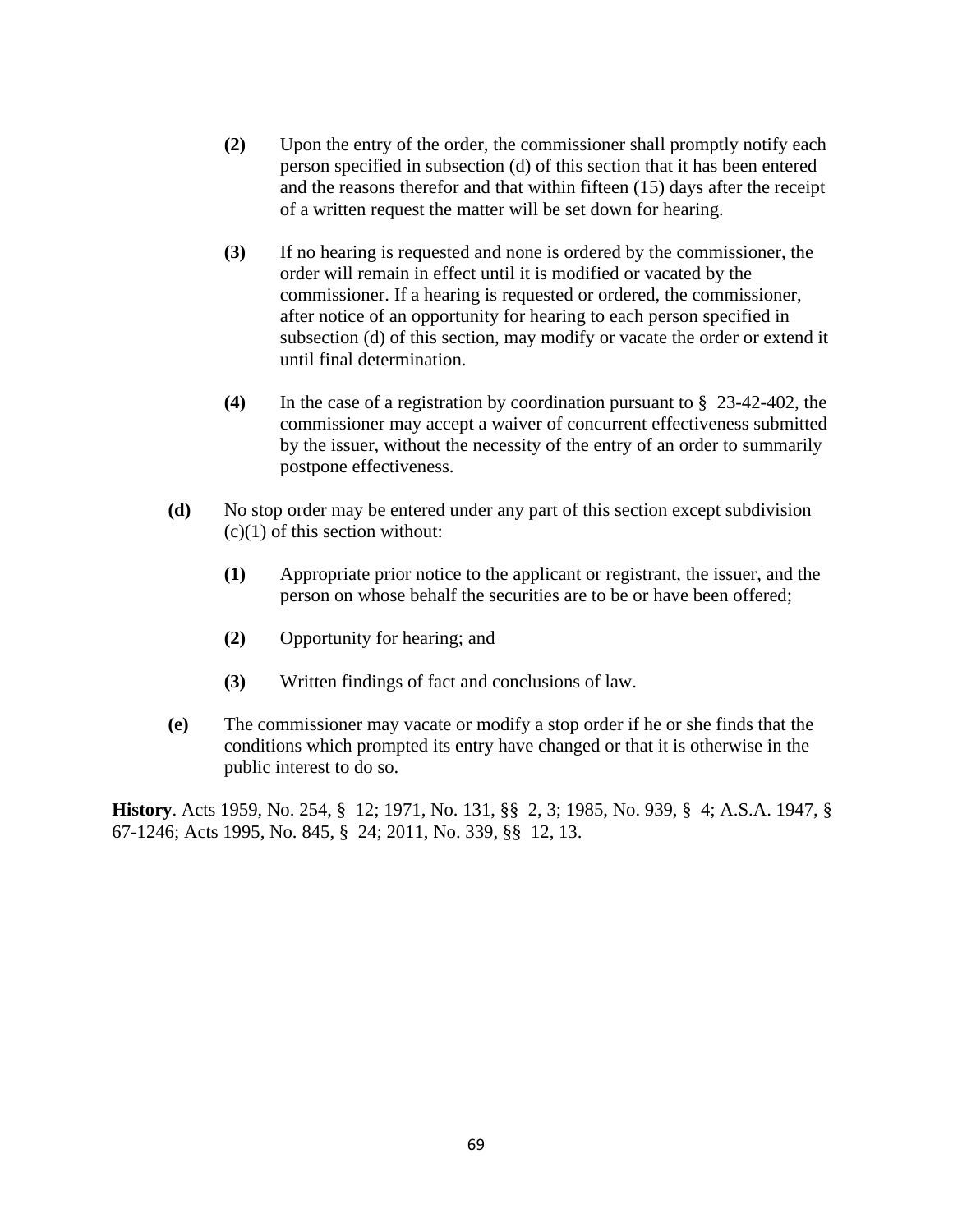# **Subchapter 5 Regulation of Transactions**

- 23-42-501. Sale of unregistered nonexempt securities.
- 23-42-502. Filing of prospectus, sales literature, etc.
- 23-42-503. Exempted securities.
- 23-42-504. Exempted transactions.
- 23-42-505. Denial or revocation of exemption.
- 23-42-506. Burden of proof of exemption.
- 23-42-507. Fraud or deceit in connection with offer, sale, or purchase of securities.
- 23-42-508. Market manipulation.
- 23-42-509. Covered securities

### **23-42-501. Sale of unregistered nonexempt securities.**

It is unlawful for any person to offer or sell any security in this state unless:

- **(1)** It is registered under this chapter;
- **(2)** The security or transaction is exempted under § 23-42-503 or § 23-42-504; or
- **(3)** It is a covered security.

**History**. Acts 1959, No. 254, § 7; A.S.A. 1947, § 67-1241; Acts 1997, No. 173, § 18.

# **23-42-502. Filing of prospectus, sales literature, etc.**

The Securities Commissioner, by rule or order, may require the filing of any prospectus, pamphlet, circular, form letter, advertisement, television, radio, or other sales literature or advertising communication addressed or intended for distribution to prospective investors, including clients or prospective clients of an investment adviser, as part of a registered offering or as part of an exempt offering required to be filed under  $\S$  23-42-503(d) or  $\S$  23-42-504(b).

**History**. Acts 1959, No. 254, § 15; 1979, No. 754, § 3; A.S.A. 1947, § 67-1249; Acts 1997, No. 173, § 19.

# **23-42-503. Exempted securities.**

- **(a)** The following securities are exempted from §§ 23-42-501 and 23-42-502:
	- **(1) (A)** Any security, including a revenue obligation, issued or guaranteed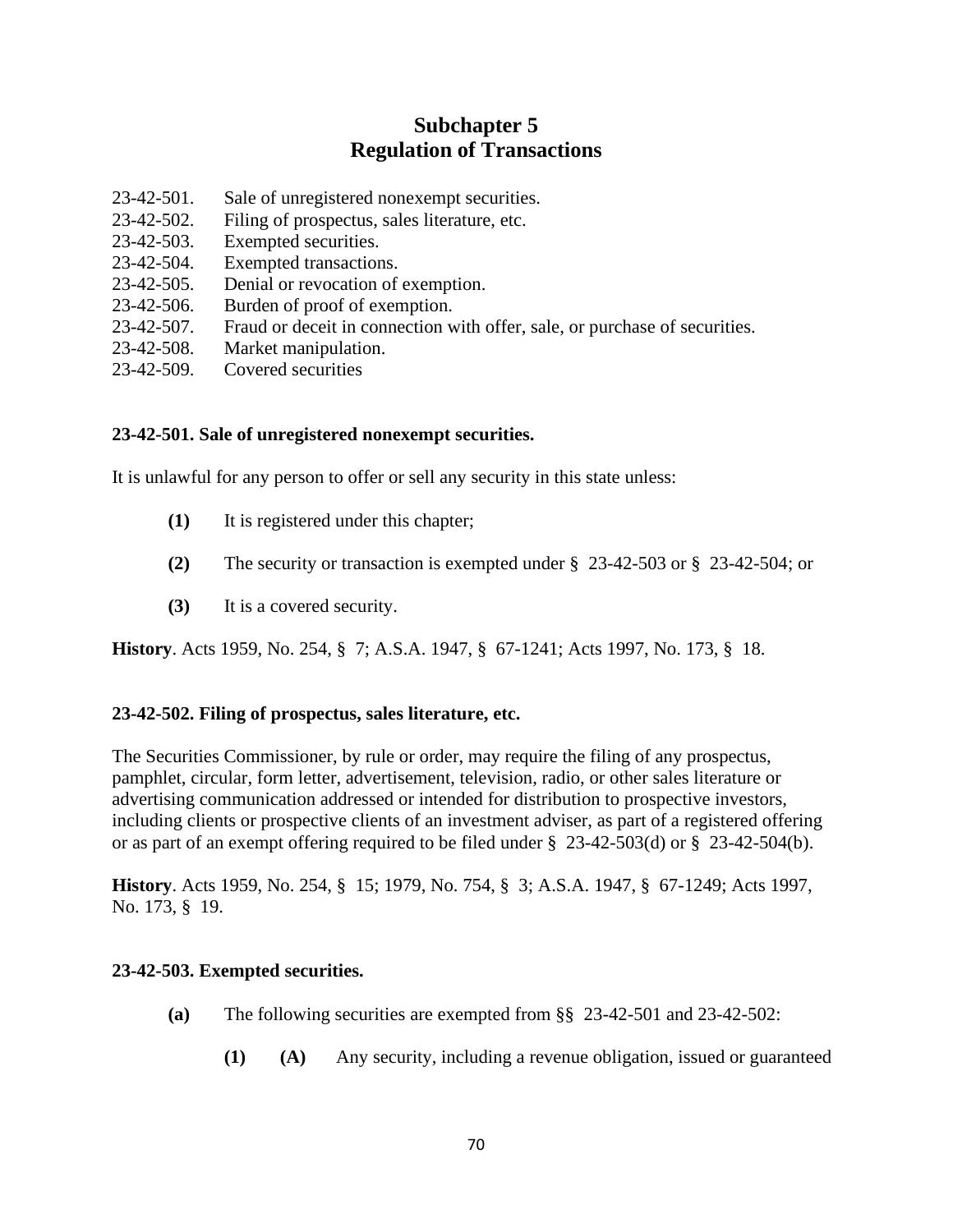by this state, any political subdivision of this state, or any agency or corporate or other instrumentality of one (1) or more of the foregoing, or any certificate of deposit for any of the foregoing.

- **(B)** Any securities that are offered and sold pursuant to section 4(5) of the Securities Act of 1933 or that are "mortgage related securities" as that term is defined in section  $3(a)(41)$  of the Securities Exchange Act of 1934 are not covered securities in the same manner as obligations issued or guaranteed as to principal and interest by the United States or any agency or instrumentality thereof. These instruments, commonly referred to as private mortgage-backed securities, may be exempt from the registration requirements of this chapter, provided that the transaction or the securities are otherwise exempt under this section. This provision specifically overrides the preemption of state law contained in section 106(c) of the Secondary Mortgage Market Enhancement Act of 1984, Pub. L. No. 98-440, of the United States;
- **(2)** Any security issued or guaranteed by Canada, any Canadian province, any political subdivision of any Canadian province, any agency or corporate or other instrumentality of one (1) or more of the foregoing, or by any other foreign government with which the United States currently maintains diplomatic relations, if the security is recognized as a valid obligation by the issuer or guarantor;
- **(3)** Any security issued by and representing an interest in or a debt of any bank organized under the laws of the United States, or any federally insured savings bank, or any bank, savings institution, or trust company organized and supervised under the laws of any state, or any bank holding company regulated under the Bank Holding Company Act of 1956;
- **(4)** Any security issued by and representing an interest in or a debt of any state or federal savings and loan association, or any federally insured savings bank, or any building and loan or similar association organized under the laws of any state and authorized to do business in this state, or any savings and loan holding company regulated by the Office of Thrift Supervision [abolished] or its successor;
- **(5)** Any security issued or guaranteed by any public utility or holding company which is:
	- **(A)** A registered holding company under the Public Utility Holding Company Act of 1935 or a subsidiary of such a company within the meaning of that act;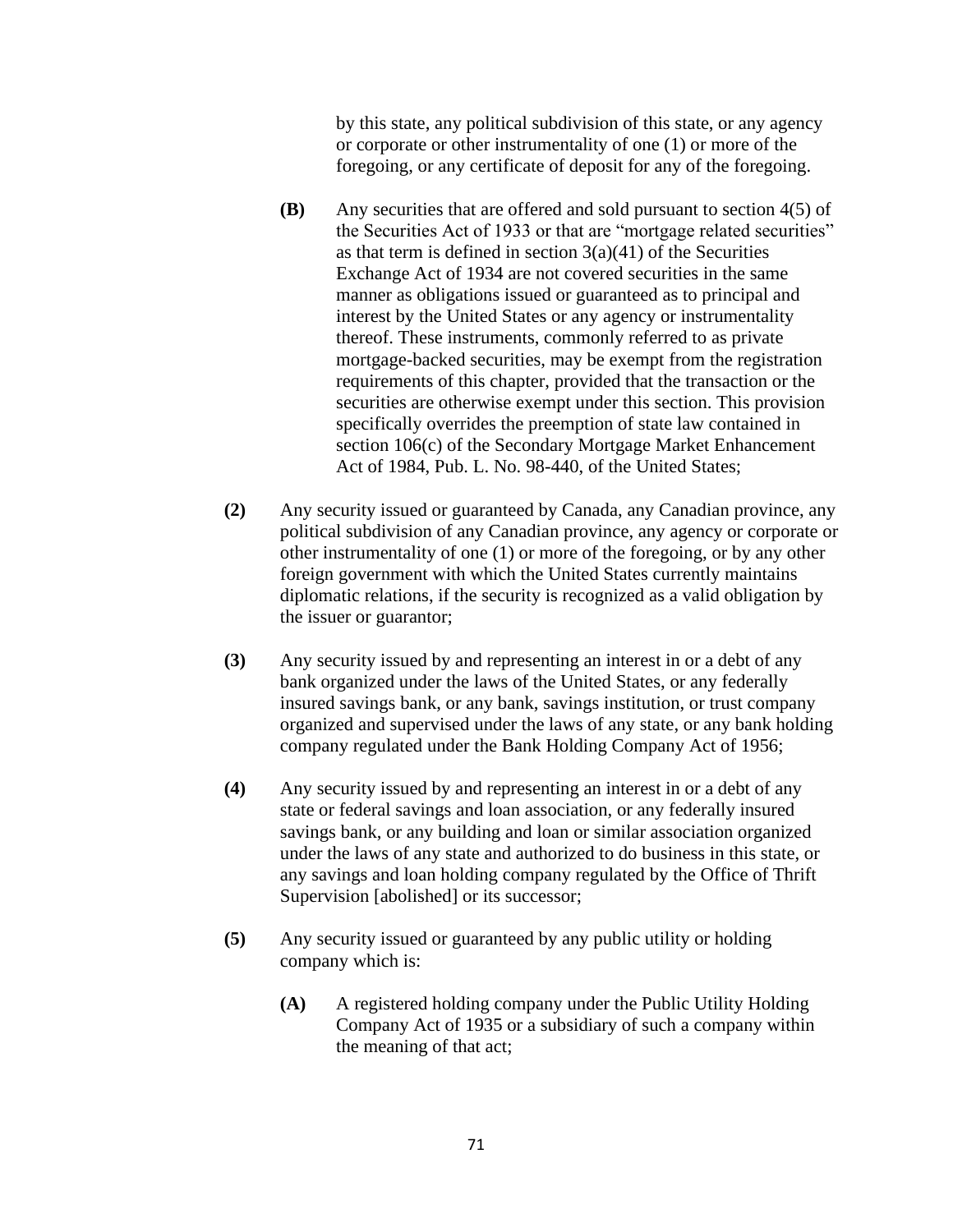- **(B)** Regulated in respect of its rates and charges by a governmental authority of the United States or any state; or
- **(C)** Regulated in respect of the issuance or guarantee of the security by a governmental authority of the United States, any state, Canada, or any Canadian province;
- **(6)** Any security of a world-class foreign issuer that meets the qualifications as set forth by rule of the Securities Commissioner;
- **(7)** Any security issued by any person organized and operated not for private profit but exclusively for religious, educational, benevolent, charitable, fraternal, social, athletic, or reformatory purposes, or as a chamber of commerce or trade or professional association. Section 6(c) of the Philanthropy Protection Act of 1995, Pub. L. No. 104-62, of the United States shall not preempt any provision of this chapter;
- **(8)** Any investment contract or other security issued in connection with an employees' stock purchase, savings, pension, profit sharing, stock bonus, stock option, or similar benefit plan. Plans which do not meet the requirements for qualification under the Internal Revenue Code must file with the commissioner prior to any offer or sale a notice specifying the terms of the plan. The commissioner may by order disallow the exemption within ten  $(10)$  days; and
- **(9)** Any security as to which the commissioner by rule or order finds that registration is not necessary or appropriate in the public interest or for the protection of investors.
- **(b)** The commissioner may, from time to time, by his or her rules, and subject to any terms, conditions, and fees which may be prescribed therein, add any class of securities to the securities exempted as provided in this section if the commissioner finds that the enforcement of this chapter with respect to the securities is not necessary in the public interest and for the protection of investors by reason of the small amount involved or the limited character of the public offering, but no issue of securities shall be exempted under this section when the aggregate amount at which the issue is offered to the public exceeds one million dollars (\$1,000,000).
- **(c)** The following apply to a cooperative organized under the laws of this state as a business corporation but operated as a cooperative, or organized and operated in this state under laws addressing cooperatives,  $\S 2$ -2-101 et seq.,  $\S \ 2$ -2-401 — 2-2-411, 2-2-413 — 2-2-430, 4-30-101 — 4-30-118, 4-30-201, 4-30-202, and 4-30- 204 — 4-30-207, and to any nonprofit cooperative that is qualified to do business in this state: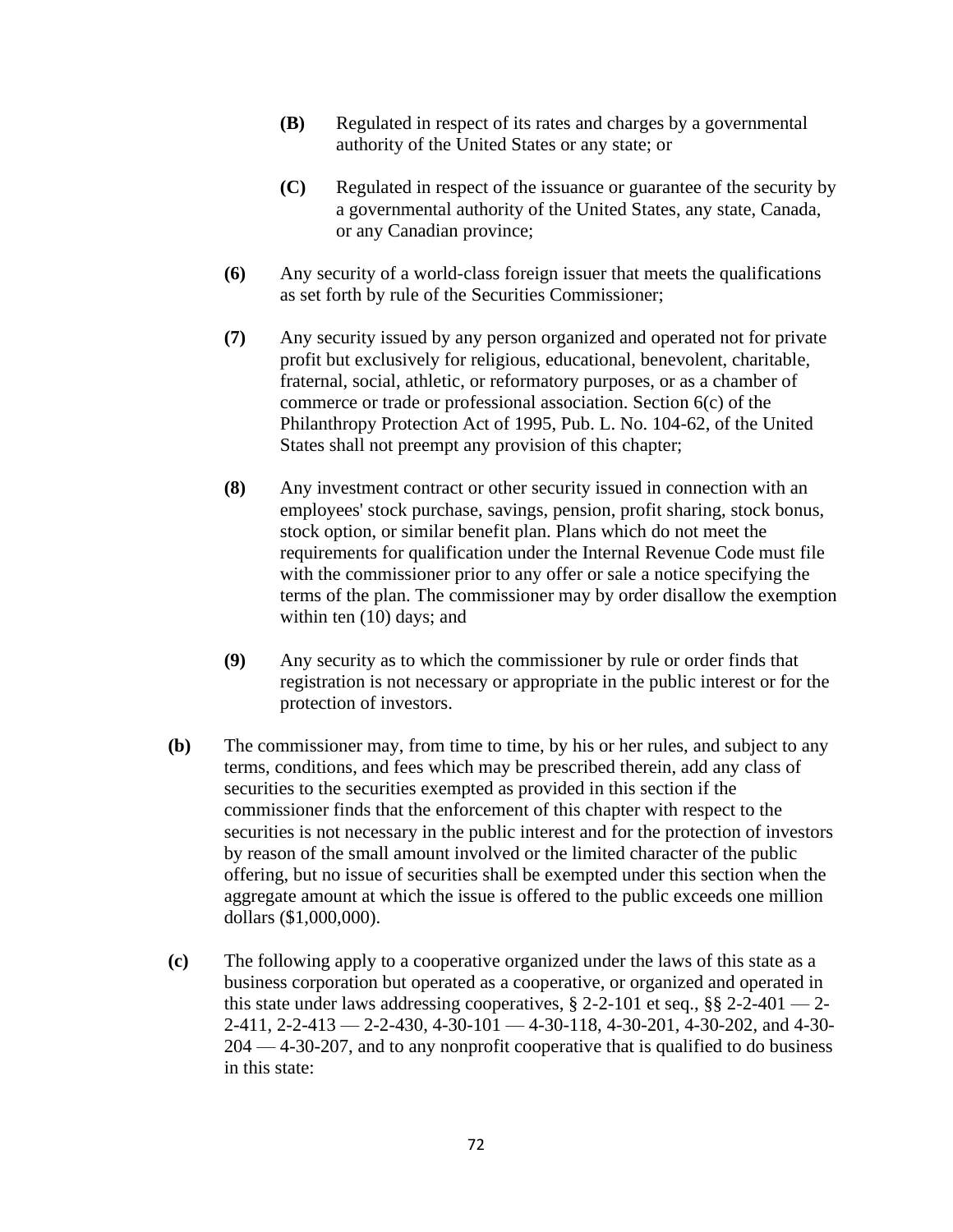- **(1)** Any common stock, preferred stock, promissory note, debenture, or other security may be issued to any cooperative member, if no commission or other remuneration is paid in connection with the sale or issuance of the securities or a registered agent is used, after either:
	- **(A)** Compliance with subsection (d) of this section; or
	- **(B)** Delivery to the cooperative member and filing, with the commissioner, of financial statements of the cooperative for each of the two (2) fiscal years as of a date not earlier than four hundred fifty-five (455) days before the issuance of the security, all of which statements shall have been audited, examined, and certified by independent public accountants to have been prepared in accordance with generally accepted accounting principles consistently maintained by the cooperative during the fiscal years represented by the statements;
- **(2)** Any interest or agreement that qualifies its holder to be a member or other patron of a cooperative or that represents the terms or conditions by which members or other patrons conduct permitted business of a cooperative as set forth in § 2-2-101 et seq.; the Cooperative Marketing Act, § 2-2-401 et seq.; § 4-30-101 et seq.; and §§ 4-30-201 — 4-30-207, or which represents a capital retain, or patronage distribution issued by a cooperative solely to its members or other patrons shall not be considered to be a security under this chapter and shall not be subject to the provisions of this chapter, provided:
	- **(A)** The instruments or interests are properly identified and not labeled with the traditional names of investment securities as defined by § 23-42-102(17);
	- **(B)** The instruments or interests are not part of a class of instruments or interests regularly bought or sold for investment purposes or for which an active trading market exists. However, this limitation shall not in any way restrict the bona fide pledge of the instruments or interests; and
	- **(C)** No commission or other remuneration is paid in connection with the sale or issuance to members or other patrons of the interests and instruments. This exemption shall not apply to those interests or instruments which possess the characteristics of an investment contract or other security as interpreted under the laws of the State of Arkansas; and
- **(3)** The commissioner may render foreign nonprofit cooperatives the privilege afforded Arkansas nonprofit cooperatives set forth in subdivision (c)(2) of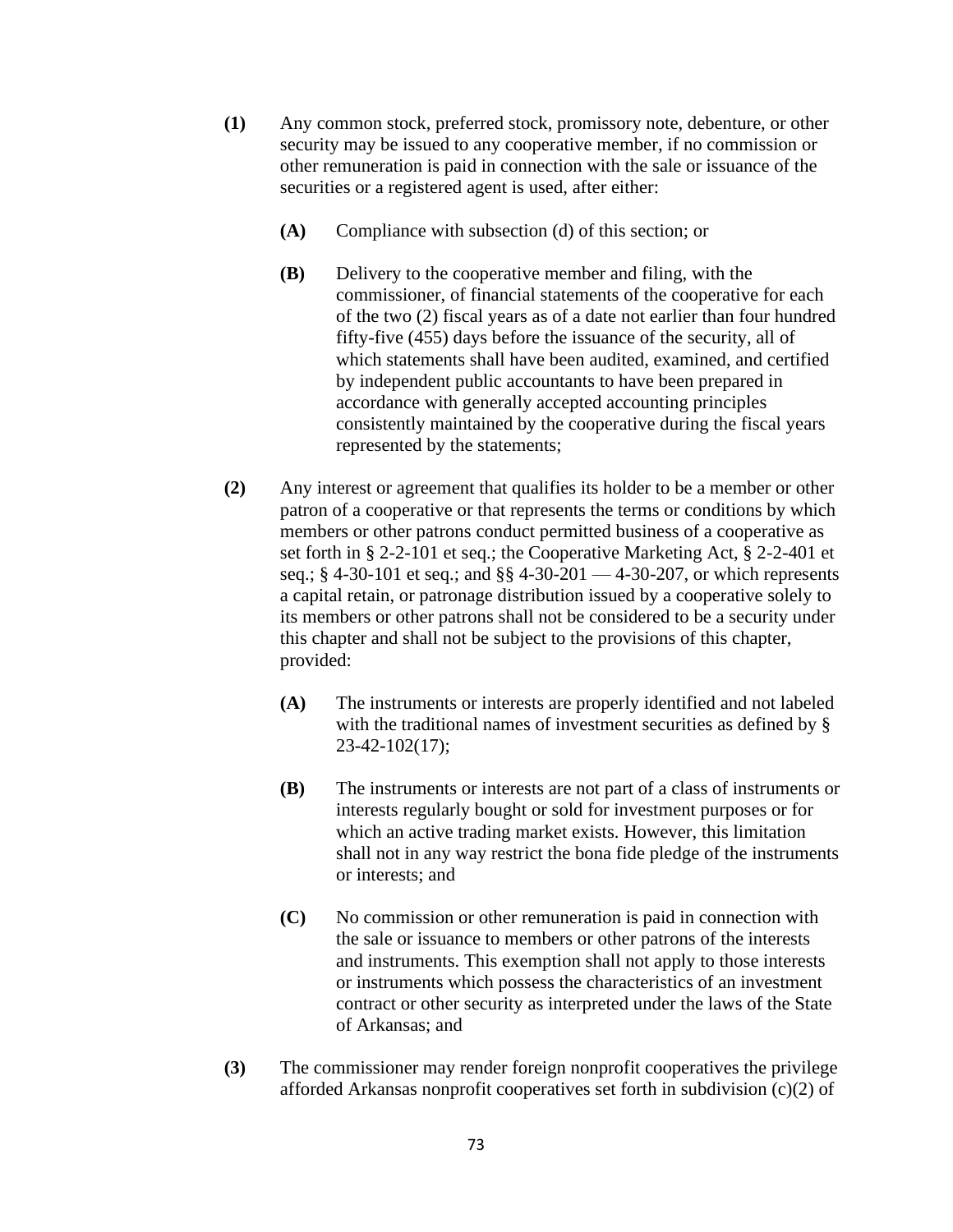this section, provided the foreign cooperative first files supporting documents verifying that it is qualified to do business in Arkansas, that members have substantially the same rights as members of cooperatives organized under the nonprofit cooperative corporate laws of this state, that the offering is within the scope of subdivision  $(c)(2)$  of this section, and any other information which the commissioner deems appropriate.

- **(d) (1)** Before any security may be issued as an exempted security under subdivision (a)(7) of this section or subdivision (c)(1)(A) of this section, a proof of exemption must first be filed with the commissioner, and the commissioner by order shall not have disallowed the exemption within the next ten (10) full business days.
	- **(2)** The proof of exemption shall contain a statement of the grounds upon which the exemption is claimed and a designation of the subsection of this section under which the exemption is claimed.
	- **(3)** Proofs of exemption which have not been completed within a period of one hundred eighty (180) days after filing with the commissioner may be deemed abandoned and considered withdrawn by the applicant, provided the applicant has been notified of the deficiencies to the proof and afforded a reasonable opportunity to correct the deficiencies.
	- **(4)** Each offering shall be effective only for twelve (12) consecutive months.
	- **(5)** For every proof of exemption filed with the commissioner under:
		- **(A)** Subdivision (a)(7) of this section, there shall be paid to the commissioner a filing fee of five hundred dollars (\$500); and
		- **(B)** Subdivision (c)(1)(A) of this section, there shall be paid to the commissioner a filing fee of one hundred dollars (\$100).

**History**. Acts 1959, No. 254, § 14; 1961, No. 248, § 7; 1973, No. 47, §§ 12, 14; 1975, No. 697, § 1; 1975, No. 844, §§ 7, 8, 11; 1977, No. 493, §§ 6, 7, 10; 1979, No. 754, §§ 2, 8; 1983, No. 836, §§ 14, 15; 1985, No. 939, §§ 5-8; A.S.A. 1947, §§ 67-1247, 67-1248; Acts 1987, No. 776, § 2; 1989, No. 348, § 1; 1993, No. 1147, § 1807; 1995, No. 845, §§ 25, 26; 1997, No. 173, § 20; 2005, No. 420, § 2; 2017, No. 668, § 22.

#### **23-42-504. Exempted transactions.**

- **(a)** The following transactions are exempted from §§ 23-42-501 and 23-42-502:
	- **(1)** Any isolated nonissuer transactions, whether effected through a brokerdealer or not, provided that repeated or successive transactions shall be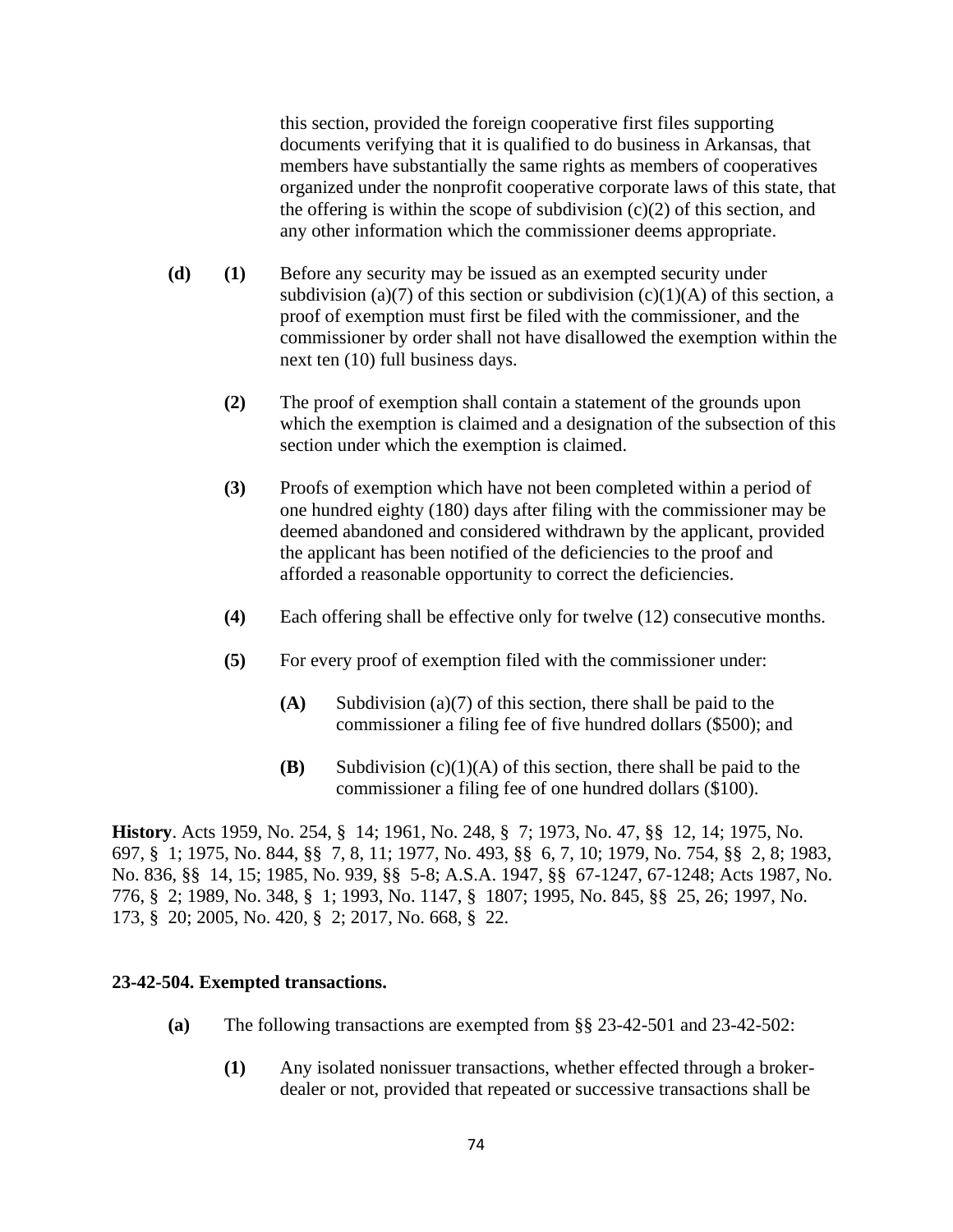prima facie evidence that the transactions are not isolated nonissuer transactions;

- **(2)** Any nonissuer transaction by a registered agent of a registered brokerdealer, and any resale transaction by a sponsor of a unit investment trust registered under the Investment Company Act of 1940, in a security of a class that has been outstanding in the hands of the public for at least ninety (90) days, provided at the time of the transaction:
	- **(A)** The issuer of the security is actually engaged in business and not in the organization stage or in bankruptcy or receivership and is not a blank check, blind pool, or shell company whose primary plan of business is to engage in a merger or combination of the business with, or an acquisition of, an unidentified person or persons;
	- **(B)** The security is sold at a price reasonably related to the current market price of the security;
	- **(C)** The security does not constitute the whole or part of an unsold allotment to, or a subscription or participation by, the broker-dealer as an underwriter of the security;
	- **(D)** A nationally recognized securities manual designated by rule or order of the Securities Commissioner or a document filed with the United States Securities and Exchange Commission is publicly available through the United States Securities and Exchange Commission's Electronic Data Gathering, Analysis, and Retrieval system and contains:
		- **(i)** A description of the business and operations of the issuer;
		- **(ii)** The names of the issuer's officers and directors, if any, or, in the case of an issuer not domiciled in the United States, the corporate equivalents of such persons in the issuer's country of domicile;
		- **(iii)** An audited balance sheet of the issuer as of a date within eighteen (18) months or, in the case of a reorganization or merger when the parties to the reorganization or merger had such audited balance sheets, a pro forma balance sheet; and
		- **(iv)** An audited income statement for each of the issuer's immediately preceding two (2) fiscal years, or for the period of existence of the issuer, if in existence for less than two (2) years, or, in the case of a reorganization or merger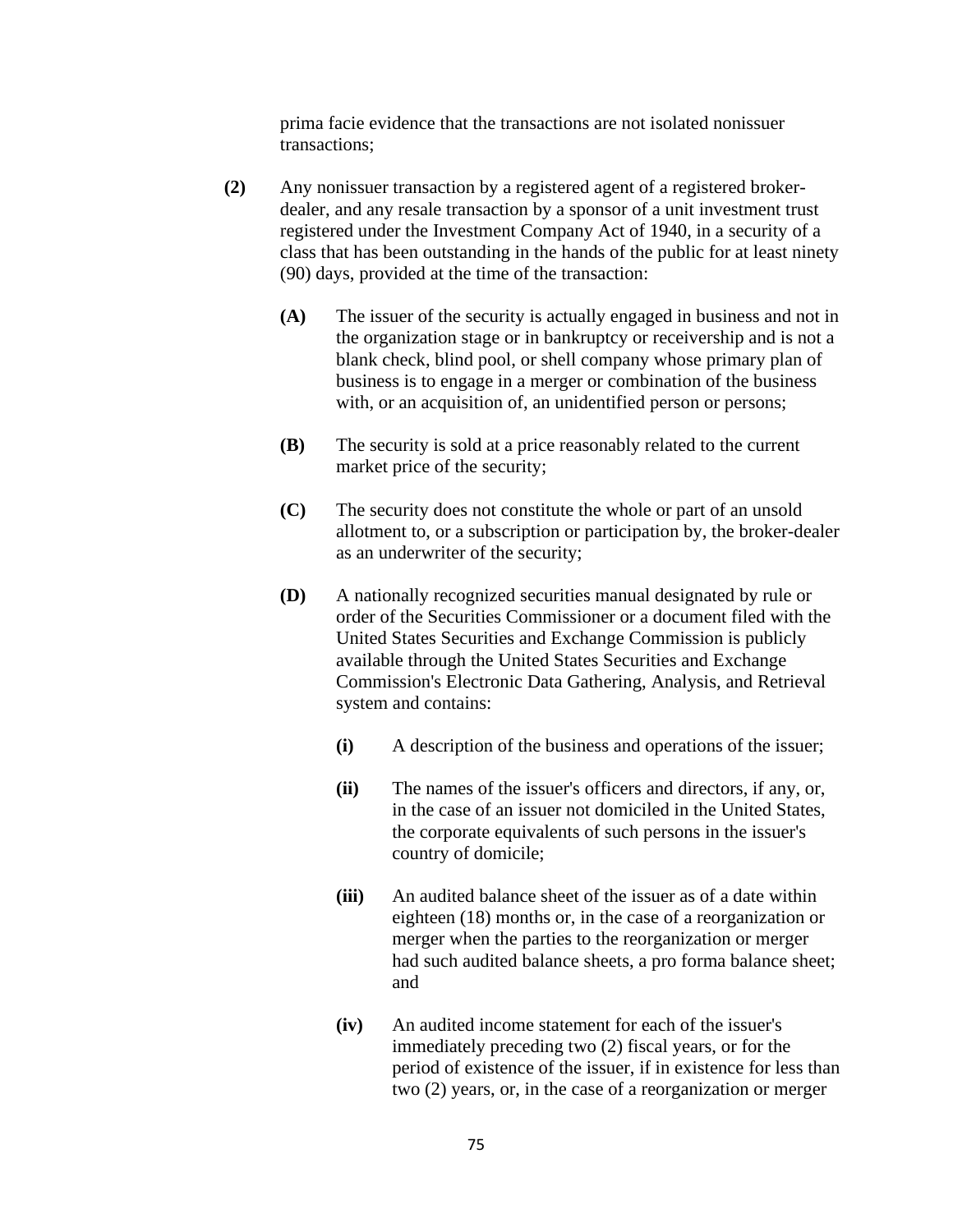when the parties to the reorganization or merger had such audited income statements, a pro forma income statement; and

- **(E)** The issuer of the security has a class of equity securities listed on a national securities exchange registered under the Securities Exchange Act of 1934, 15 U.S.C. § 78a et seq., as it existed on January 1, 2011, unless:
	- **(i)** The issuer of the security is a unit investment trust registered under the Investment Company Act of 1940, 15 U.S.C. § 80a-1 et seq., as it existed on January 1, 2011;
	- **(ii)** The issuer and predecessors of the issuer of the security have been engaged in continuous business for at least three (3) years; or
	- **(iii)** The issuer of the security has total assets of at least two million dollars (\$2,000,000) based on:
		- **(a)** An audited balance sheet dated within the past eighteen (18) months; or
		- **(b)** In the case of a reorganization or merger of parties with audited balance sheets dated within the past eighteen (18) months showing total assets of at least two million dollars (\$2,000,000), a pro forma balance sheet;
- **(3)** Any transaction between the issuer or other person on whose behalf the offering is made and an underwriter, or among underwriters;
- **(4)** Any transaction in a bond or other evidence of indebtedness secured by a real or chattel mortgage or deed of trust, or by an agreement for the sale of real estate or chattels if the entire mortgage, deed of trust, or agreement, together with all the bonds or other evidences of indebtedness secured thereby, is offered and sold as a unit;
- **(5)** Any transactions by an executor, administrator, sheriff, marshal, receiver, trustee in bankruptcy, guardian, or conservator;
- **(6)** Any transaction executed by a bona fide pledgee without any purpose of evading this chapter;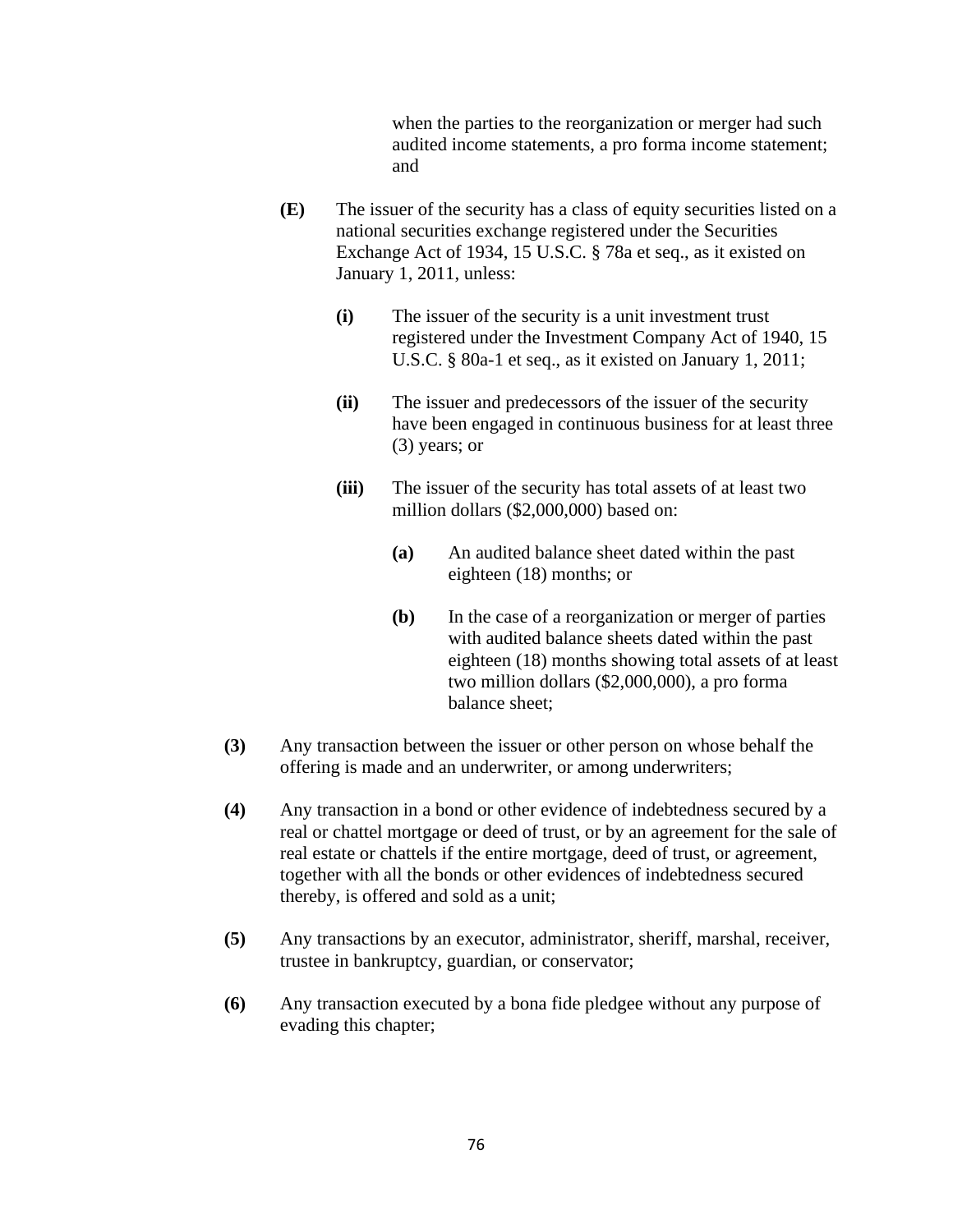- **(7)** A transaction by a person exempted from registration under § 23-42-  $102(3)(B)(v)$  if the transaction would be lawful in the place of residence of the offeree or purchaser had it occurred there instead of in this state;
- **(8) (A)** Any offer or sale to a bank, savings institution, trust company, insurance company, investment company as defined in the Investment Company Act of 1940, pension or profit-sharing trust, or other financial institution or institutional buyer, or to a brokerdealer, whether the purchaser is acting for itself or in some fiduciary capacity.
	- **(B)** The commissioner may by order, upon petition by any person, determine if the petitioner may be deemed, upon the basis of knowledge, experience, volume, and number of transactions, and other securities background, an "institutional buyer" for purposes of subdivision  $(a)(8)(A)$  of this section;
- **(9) (A)** Any transaction pursuant to an offer and sale to not more than thirty-five (35) purchasers other than those designated in subdivision (a) $(8)$  of this section during any period of twelve  $(12)$ consecutive months, if:
	- **(i)** The seller reasonably believes that all the buyers are purchasing for investment; and
	- **(ii)** A commission or other remuneration shall not be paid or given directly or indirectly for soliciting any prospective buyer in this state unless the person receiving any such commission or remuneration is registered under § 23-42- 301.
	- **(B)** However, the commissioner may by rule or order, as to any security or transaction or any type of security or transaction, withdraw or further condition this exemption, or increase or decrease the number of purchasers permitted, or waive the conditions in subdivisions  $(a)(9)(A)(i)$  and  $(ii)$  of this section with or without the substitution of a limitation on remuneration;
- **(10)** Any transaction pursuant to an offer to existing security holders of the issuer, including persons who at the time of the transaction are holders of convertible securities or warrants, if no commission or other remuneration, other than a standby commission, is paid or given directly or indirectly for soliciting any security holder in this state, unless the commissioner shall, upon written application, permit the payment of a commission or other remuneration with or without the substitution of a limitation on remuneration;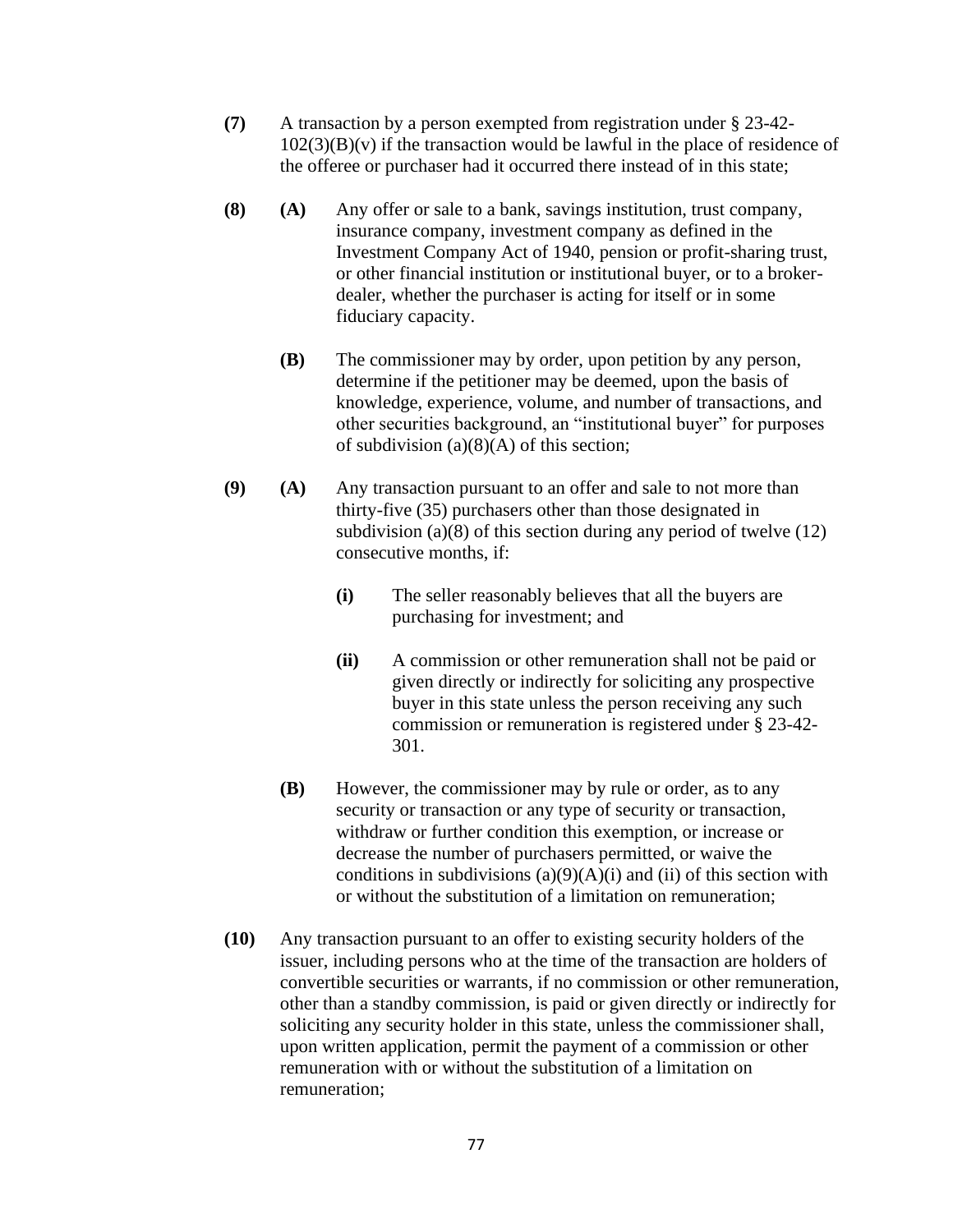- **(11)** Any offer, but not a sale, of a security for which registration statements have been filed under both this chapter and the Securities Act of 1933 if no order or refusal order is in effect and no public proceeding or examination looking toward such an order is pending under either act;
- **(12)** An offer or sale of a security by an issuer if:
	- **(A)** Either of the following applies:
		- **(i)** The issuer of the security is a corporation or other business entity organized and operating under the laws of this state and has its principal place of business in Arkansas and the transaction meets the requirements of the federal exemption for intrastate offerings in section  $3(a)(11)$  of the Securities Act of 1933, 15 U.S.C. § 77c(a)(11), as it existed on January 1, 2017, and Rule 147 of the United States Securities and Exchange Commission, 17 C.F.R. § 230.147, as it existed on January 1, 2017, and as such, the securities shall be offered to and sold only to persons who are residents of this state at the time of purchase; or
		- **(ii)** The issuer of the security is a corporation or other business entity with its principal place of business in Arkansas and the transaction meets the requirements of the federal exemption for intrastate offerings in section 28 of the Securities Exchange Act of 1933, 15 U.S.C. § 77z-3, as it existed on January 1, 2017, and Rule 147A of the United States Securities and Exchange Commission, 17 C.F.R. § 230.147A, as it existed on January 1, 2017, and as such, the securities shall be sold only to persons who are residents of this state at the time of purchase;
	- **(B)** The sum of all cash and other consideration to be received for all sales of the security in reliance upon the exemption described in this subdivision (a)(12) shall not exceed one million dollars (\$1,000,000), less the aggregate amount received for all sales of securities by the issuer within six (6) months after the completion of the offering;
	- **(C)** The issuer shall not accept more than five thousand dollars (\$5,000) from any single purchaser unless the purchaser is an accredited investor as defined by Rule 501 of United States Securities and Exchange Commission Regulation D, 17 C.F.R. §  230.501, as it existed on January 1, 2017;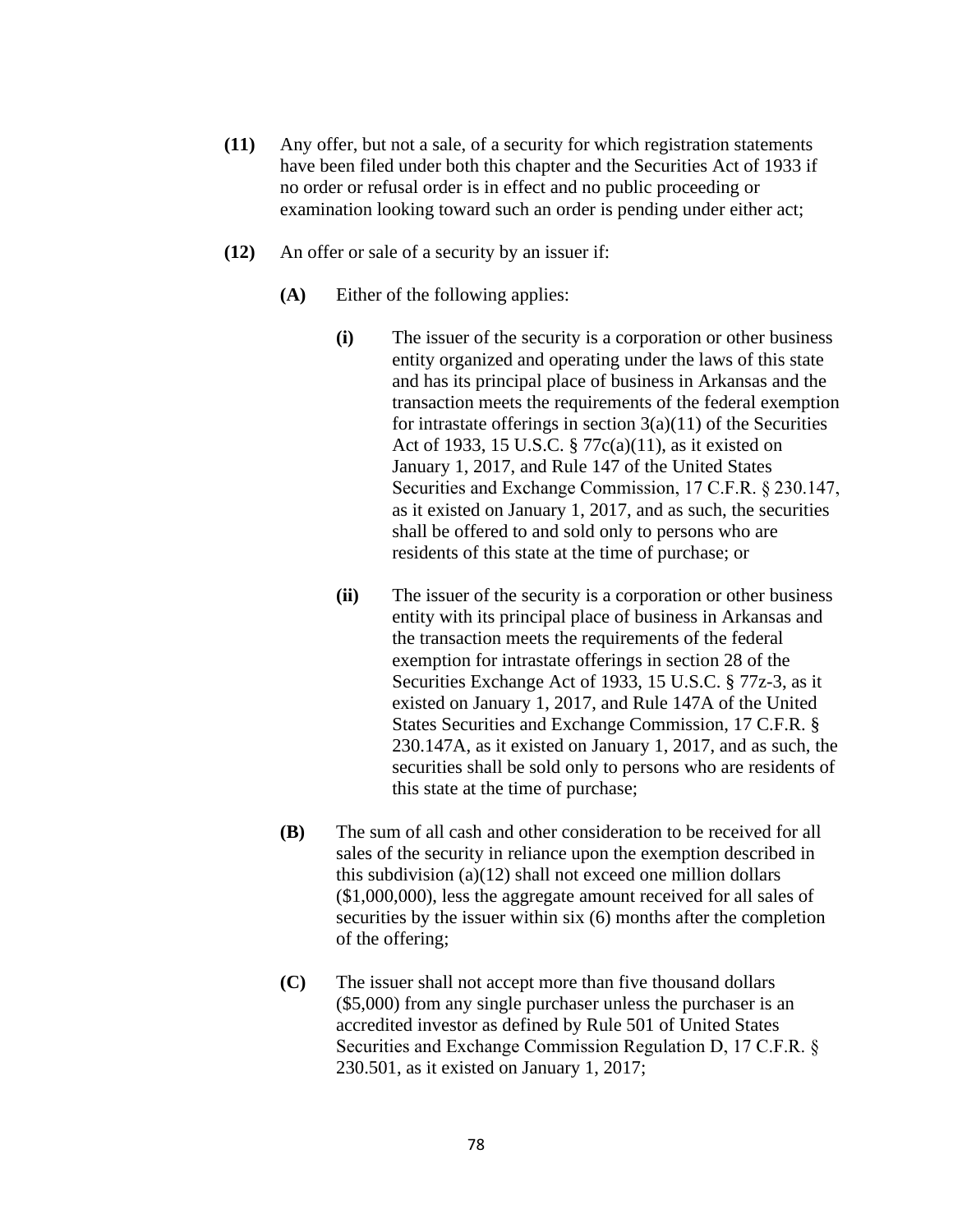- **(D)** The issuer should reasonably believe that all purchasers of securities are purchasing for investment and not for sale in connection with a distribution of the security;
- **(E)** A commission or remuneration shall not be paid or given, directly or indirectly, for a person's participation in the offer or sale of securities for the issuer unless the person is registered as a brokerdealer or agent under this chapter;
- **(F)** The commissioner may by rule or order, as to any security or transaction or any type of security or transaction, withdraw or further condition the exemption under this subdivision (a)(12); and
- **(G)** A filing fee of one hundred dollars (\$100) shall be paid to the commissioner for every proof of exemption filed with the commissioner under this subdivision (a)(12);
- **(13)** Any other transaction that the commissioner by rule or order exempts as not being necessary or appropriate in the public interest for the protection of investors; and
- **(14)** An offer or sale of a security to a person who is not a resident of this state and is not present in this state, if the offer or sale is not:
	- **(A)** A violation of the laws of the state or foreign jurisdiction in which the offeree or purchaser is present; and
	- **(B)** Part of an unlawful plan or scheme to evade this chapter.
- **(b) (1)** Before any transaction shall be executed as an exempted transaction under subdivision (a)(9) or subdivision (a)(10) of this section, except, in the case of dividend reinvestment and stock purchase programs pursuant to subdivision (a)(10) of this section, a proof of exemption must first be filed with the commissioner and the commissioner by order shall not have disallowed the exemption within the next ten (10) full business days. Before any dividend reinvestment and stock purchase program shall be executed as an exempt transaction under subdivision (a)(10) of this section, an initial proof of exemption shall be filed. Thereafter, in every fifth year a proof of exemption must be filed with the commissioner, and the commissioner by order must not have disallowed the exemption within the next ten (10) full business days.
	- **(2)** The proof of exemption shall contain a statement of the grounds upon which the exemption is claimed and a designation of the subsection of this section under which the exemption is claimed.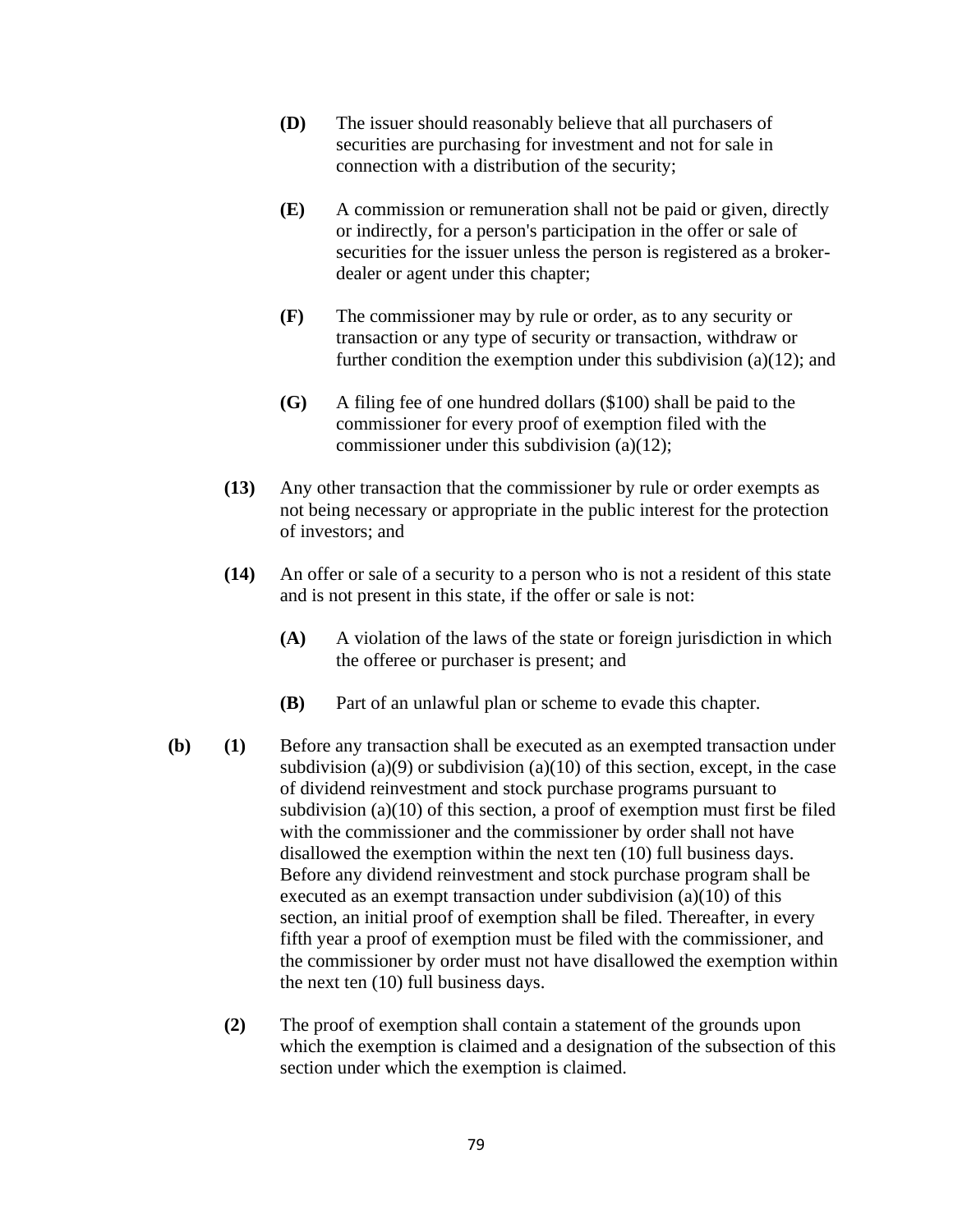- **(3)** Proofs of exemption which have not been completed within a period of one hundred eighty (180) days after filing with the commissioner may be deemed abandoned and considered withdrawn by the applicant, provided the applicant has been notified of the deficiencies to the proof and afforded a reasonable opportunity to correct such deficiencies.
- **(4) (A)** For every proof of exemption filed with the commissioner under subdivision (a)(9) of this section, there shall be paid to the commissioner a filing fee of one-tenth percent (0.1%) of the maximum aggregate offering price at which the securities are to be offered in this state, but the fee shall in no case be less than twenty-five dollars (\$25.00) or more than five hundred dollars (\$500).
	- **(B)** For every proof of exemption filed with the commissioner under subdivision  $(a)(10)$  of this section, there shall be paid to the commissioner a filing fee of fifty dollars (\$50.00).
	- (C) The commissioner shall have authority under this subsection to amend or rescind the filing fees by rule or order if the commissioner determines that the fee is excessive under the circumstances.

**History**. Acts 1959, No. 254, § 14; 1961, No. 248, § 7; 1963, No. 512, § 1; 1971, No. 131, § 4; 1973, No. 47, §§ 13, 15; 1975, No. 844, §§ 9, 10, 12; 1977, No. 493, § 8; 1983, No. 836, §§ 20, 25; 1985, No. 610, § 1; 1985, No. 939, § 8; A.S.A. 1947, § 67-1248; Acts 1995, No. 845, § 27; 1997, No. 173, § 21; 1999, No. 363, § 3; 2005, No. 420, § 3; 2009, No. 462, § 12; 2011, No. 339, § 14; 2013, No. 460, § 13; 2017, No. 668, § 23; 2019, No. 110, §§ 3, 4.

#### **23-42-505. Denial or revocation of exemption.**

- **(a)** The Securities Commissioner may, by order, deny or revoke any exemption specified in § 23-42-503(a)(7) or (8), (b), or (c) or § 23-42-504(a) with respect to a specific security or transaction.
- **(b) (1)** No such order may be entered without appropriate prior notice to all interested parties, opportunity for hearing, and written findings of fact and conclusions of law, except that the commissioner may by order summarily deny or revoke any of the specified exemptions pending final determination of any proceeding under this section.
	- **(2)** Upon the entry of a summary order, the commissioner shall promptly notify all interested parties that it has been entered and of the reasons therefor and that within fifteen (15) days of the receipt of a written request the matter will be set down for hearing.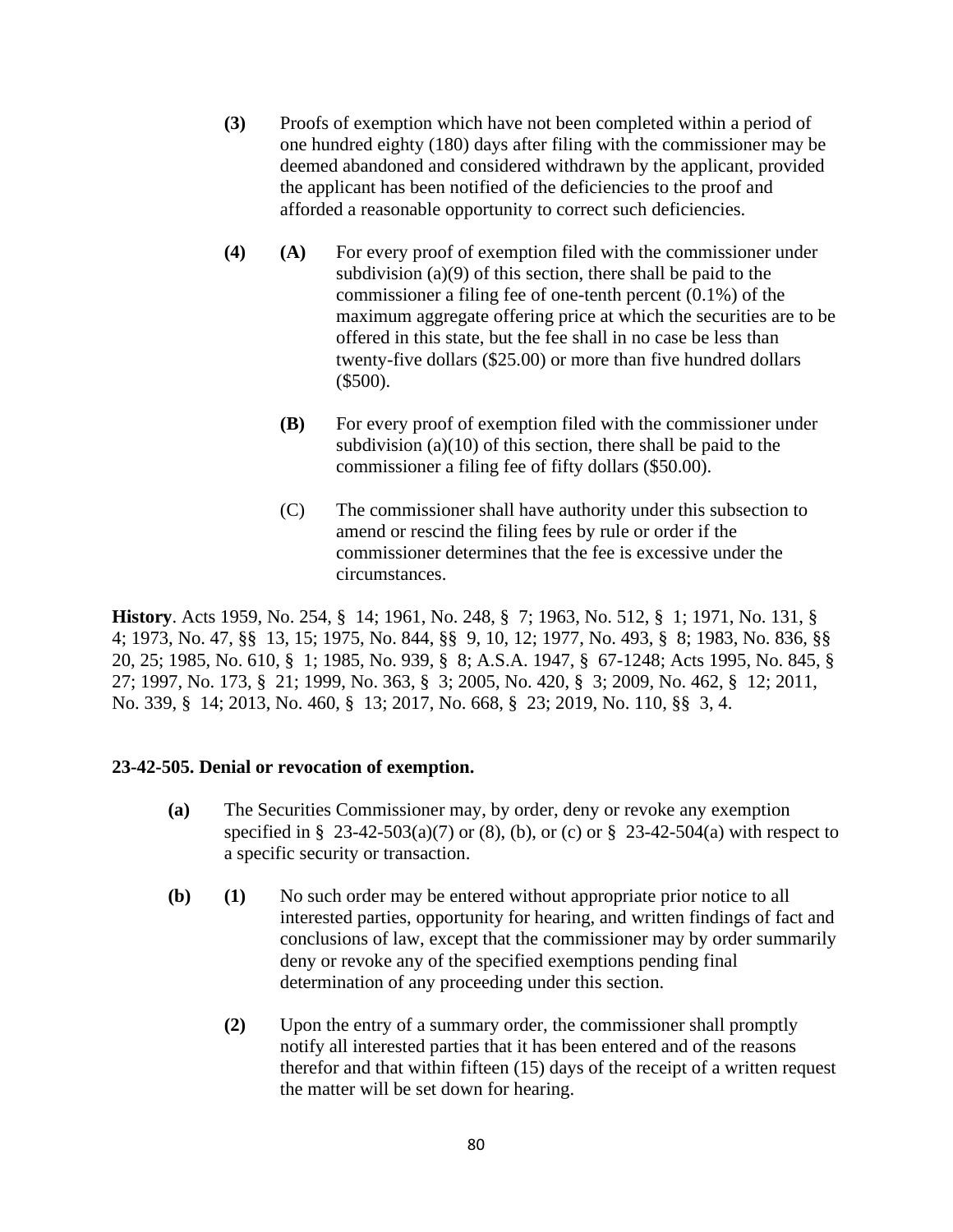- **(c) (1)** If no hearing is requested and none is ordered by the commissioner, the order will remain in effect until it is modified or vacated by the commissioner.
	- **(2)** If a hearing is requested or ordered, the commissioner, after notice of and opportunity for hearing to all interested persons, may modify or vacate the order or extend it until final determination.
- **(d)** No order under this section may operate retroactively.
- **(e)** No person may be considered to have violated § 23-42-501 or § 23-42-502 by reason of any offer or sale effected after the entry of an order under this section if he or she sustains the burden of proof that he or she did not know and, in the exercise of reasonable care, could not have known of the order.

**History**. Acts 1959, No. 254, § 14; 1961, No. 248, § 7; 1977, No. 493, § 9; A.S.A. 1947, § 67- 1248; Acts 1997, No. 173, § 22.

# **23-42-506. Burden of proof of exemption.**

In any proceeding under this chapter, the burden of proving an exemption or an exception from a definition is upon the person claiming it.

**History**. Acts 1959, No. 254, § 14; 1961, No. 248, § 7; A.S.A. 1947, § 67-1248.

#### **23-42-507. Fraud or deceit in connection with offer, sale, or purchase of securities.**

It is unlawful for any person, in connection with the offer, sale, or purchase of any security, directly or indirectly:

- **(1)** To employ any device, scheme, or artifice to defraud;
- **(2)** To make any untrue statement of a material fact or to omit to state a material fact necessary in order to make the statements made, in the light of the circumstances under which they are made, not misleading; or
- **(3)** To engage in any act, practice, or course of business which operates or would operate as a fraud or deceit upon any person.

**History**. Acts 1959, No. 254, § 1; A.S.A. 1947, § 67-1235.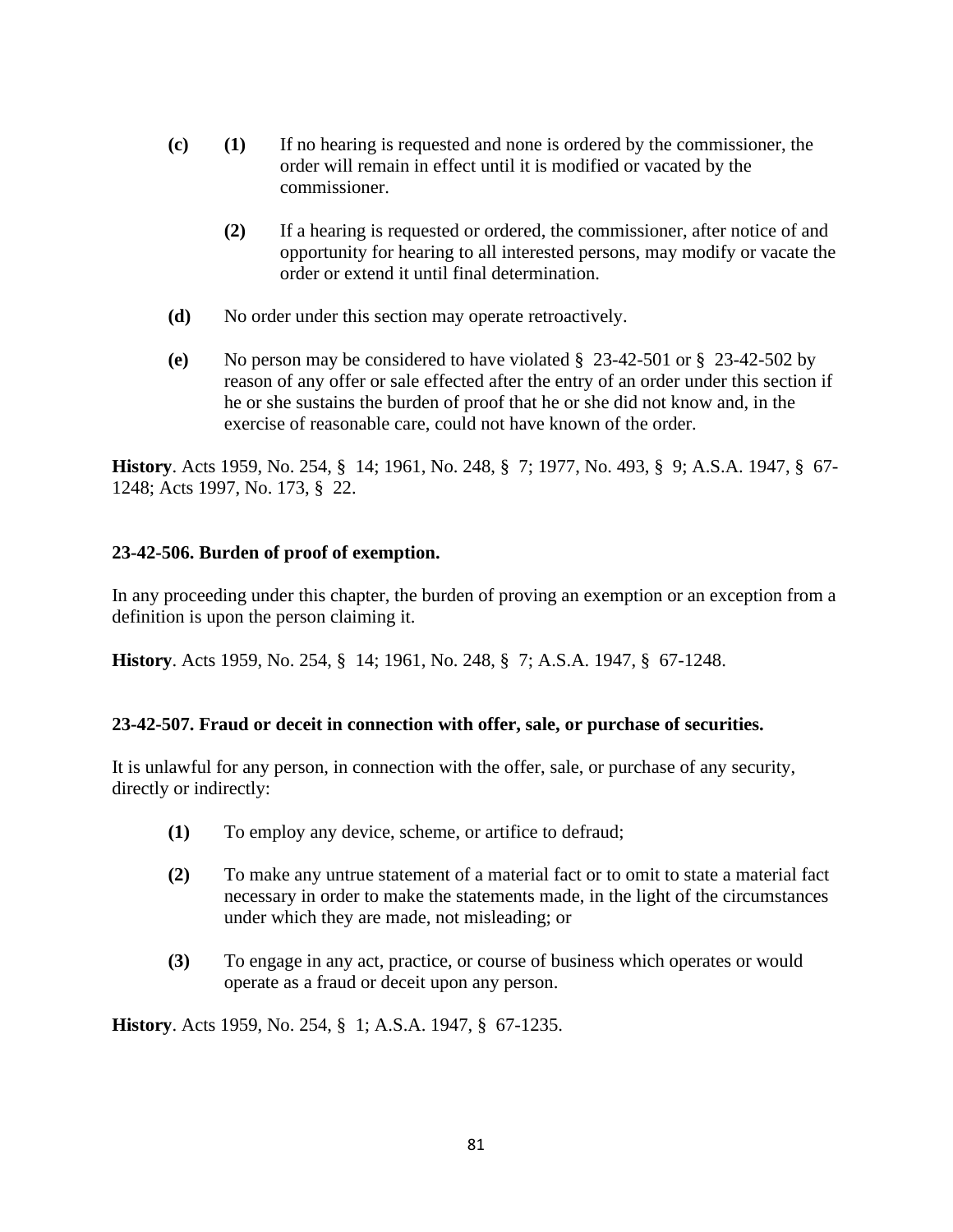#### **23-42-508. Market manipulation.**

It is unlawful for any person, directly or indirectly, in this state:

- **(1)** To effect any transaction in a security which involves no change in the beneficial ownership thereof, or to enter any orders for the purchase or sale of any security with the knowledge that orders of substantially the same size, at substantially the same time, and at substantially the same price, for the sale or purchase of the security, have been or will be entered by or for the same or affiliated persons, for the purpose of creating a false or misleading appearance of active trading in the security or a false or misleading appearance with respect to the market for the security;
- **(2)** To effect, alone or with one (1) or more other persons, a series of transactions in any security creating actual or apparent active trading in the security or raising or depressing the price of the security, for the purpose of inducing the purchase or sale of the security by others; or
- **(3)** To induce the purchase or sale of any security by the circulation or dissemination of information to the effect that the price of the security will, or is likely to, rise or fall because of market operations of any one (1) or more persons conducted for the purpose of raising or depressing the price of the security, if he or she is selling or offering to sell or purchasing or offering to purchase the security or is receiving a consideration, directly or indirectly, from that person.

**History**. Acts 1971, No. 131, § 7; A.S.A. 1947, § 67-1263.

# **23-42-509. Covered securities.**

- **(a)** The Securities Commissioner, by rule or order, may require a notice filing consisting of any or all of the following documents with respect to a covered security under section 18(b)(2) of the Securities Act of 1933, 15 U.S.C.  $§ 77r(b)(2):$ 
	- **(1) (A)** Prior to the initial offering of such a covered security in this state, all documents that are part of a current federal registration statement filed with the United States Securities and Exchange Commission under the Securities Act of 1933, together with a consent to service of process signed by the issuer and with a fee in the amount of one-tenth percent (0.1%) of the maximum aggregate offering price at which the covered securities are to be offered in this state, but the fee shall in no case be less than one hundred fifty dollars (\$150) nor more than two thousand dollars (\$2,000). Any portion of the fee in excess of one thousand dollars (\$1,000) shall be designated as special revenues and shall be deposited into the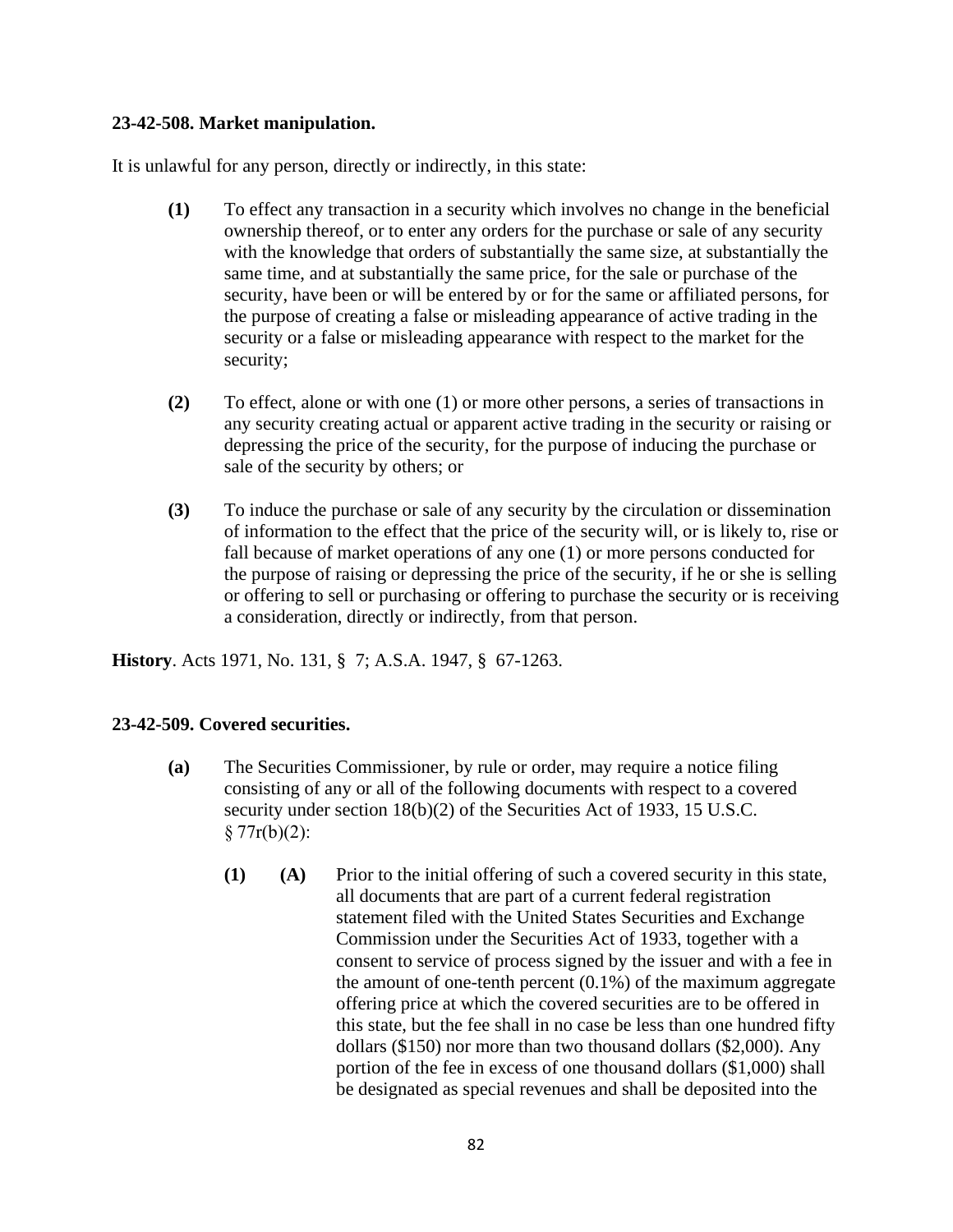Securities Department Fund. When a notice filing is withdrawn before the effective date, the commissioner shall retain one hundred fifty dollars (\$150) of the filing fee.

- **(B)** Sales of the covered securities in excess of the amount of covered securities to have been offered in this state shall require the person making the notice filing to pay a fee, calculated in the manner specified in subdivision  $(a)(1)(A)$  of this section, for all securities sold. In addition, if the sales are in excess of one hundred five percent (105%) of the amount to have been offered, the person making the notice filing shall pay a penalty fee of two hundred dollars (\$200).
- **(C)** The initial notice filing of an investment company, as defined in the Investment Company Act of 1940, shall be effective for a period commencing upon the commissioner's receipt of the notice filing, or, if not yet effective with the United States Securities and Exchange Commission, concurrently with the United States Securities and Exchange Commission effectiveness, and ending two (2) months after the investment company's fiscal year end. Thereafter, the investment company must renew the notice filing by submitting the appropriate forms and documents as filed with the United States Securities and Exchange Commission, along with the appropriate fee, calculated in the manner specified in subdivision  $(a)(1)$  of this section, with respect to the additional securities proposed to be offered, within two (2) months after the expiration of the registrant's fiscal year end.
- **(D)** The notice filing of a unit investment trust, as defined in the Investment Company Act of 1940, shall be effective for one (1) year from the date of effectiveness granted by the United States Securities and Exchange Commission;
- **(2)** After the initial offer of such covered securities in this state, all documents that are part of an amendment to a current federal registration statement filed with the United States Securities and Exchange Commission under the Securities Act of 1933;
- **(3)** An annual or periodic report of the value of the covered securities offered or sold in this state as necessary to compute fees.
- **(b)** A notice filing relating to a covered security may be amended after its effective date so as to increase the securities specified as proposed to be offered. The amendment becomes effective upon receipt by the commissioner. Every person filing such an amendment shall pay a filing fee, calculated in the manner specified in subdivision  $(a)(1)$  of this section, with respect to the additional securities proposed to be offered.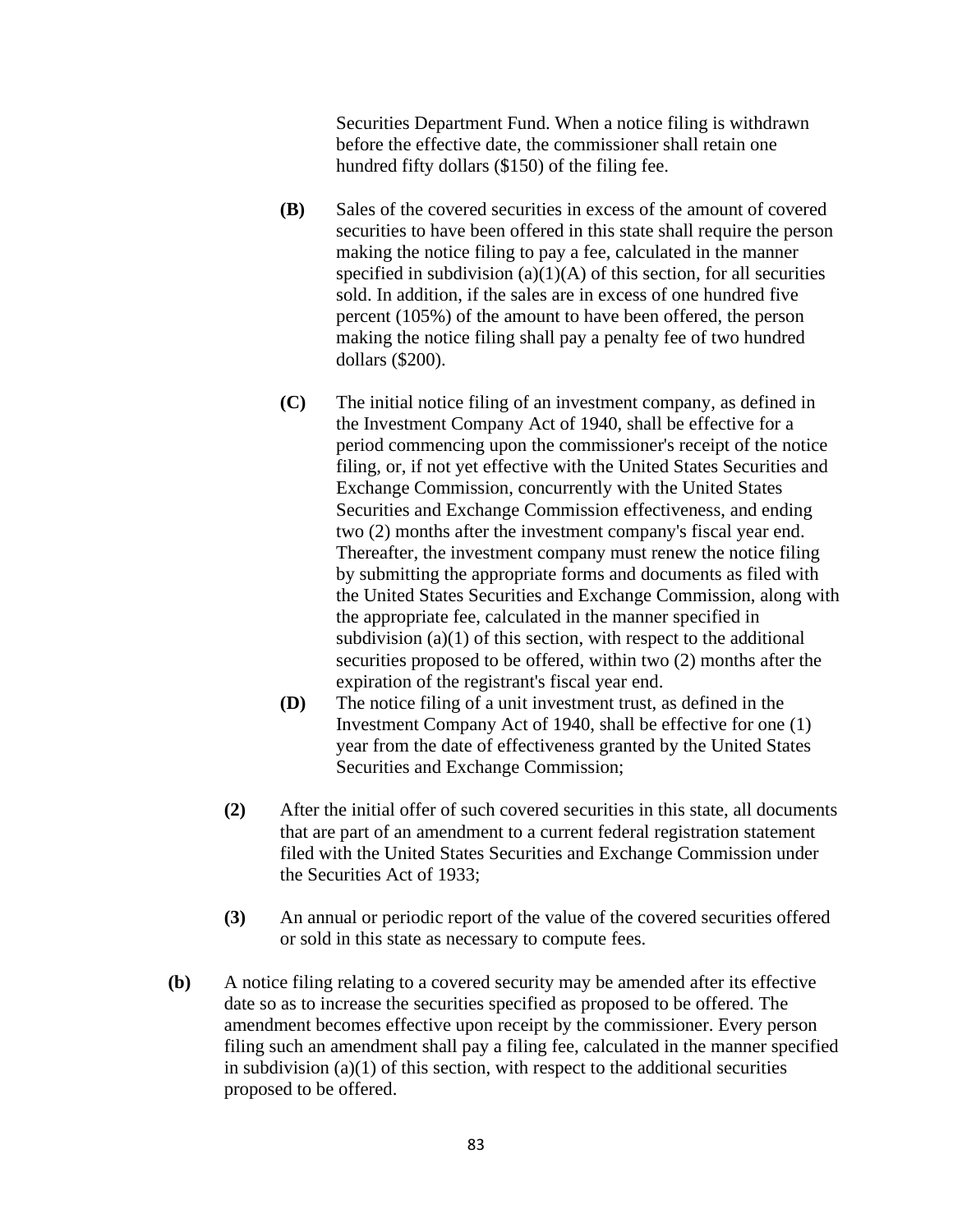- **(c)** (1) With respect to a covered security under section  $18(b)(4)(F)$  of the Securities Act of 1933, 15 U.S.C. § 77r(b)(4)(F), as it existed on January 1, 2017, the commissioner may by rule or order require that no later than fifteen (15) days after the first sale of a covered security, the issuer:
	- **(A)** File a notice on United States Securities and Exchange Commission Form D;
	- **(B)** Submit a consent to service of process signed by the issuer; and
	- **(C) (i)** Pay a fee in the amount of one-tenth percent (0.1%) of the maximum aggregate offering price at which the securities are to be offered in this state.
		- **(ii)** The fee shall be at least one hundred dollars (\$100) and no more than five hundred dollars (\$500).
	- **(2)** After the initial offer of the covered security in this state, any amendment to United States Securities and Exchange Commission Form D filed with the United States Securities and Exchange Commission under the Securities Act of 1933 shall be filed concurrently with the commissioner.
	- **(3) (A)** A notice filing for a covered securities offering under subdivision  $(c)(1)$  of this section is effective for twelve  $(12)$  months from the date of the initial filing with the commissioner.
		- **(B)** A notice filing for a covered securities offering under subdivision  $(c)(1)$  of this section shall be renewed on or before the anniversary date of the initial notice filing, or the notice filing shall terminate.
		- **(C)** To renew a notice filing, an issuer of a covered securities offering shall:
			- **(i)** Submit the appropriate forms and documents as filed with the United States Securities and Exchange Commission under the Securities Act of 1933, 15 U.S.C. § 77a et seq.; and
			- **(ii)** Pay a fee of one hundred dollars (\$100).
	- **(4)**  $(A)$  If a notice filing required to be filed under subdivision  $(c)(1)$  of this section is completed by an issuer at least fifteen (15) days after, but within one (1) year of, the first sale of the covered securities in this state, then the issuer shall pay a late notice filing penalty of five hundred dollars (\$500).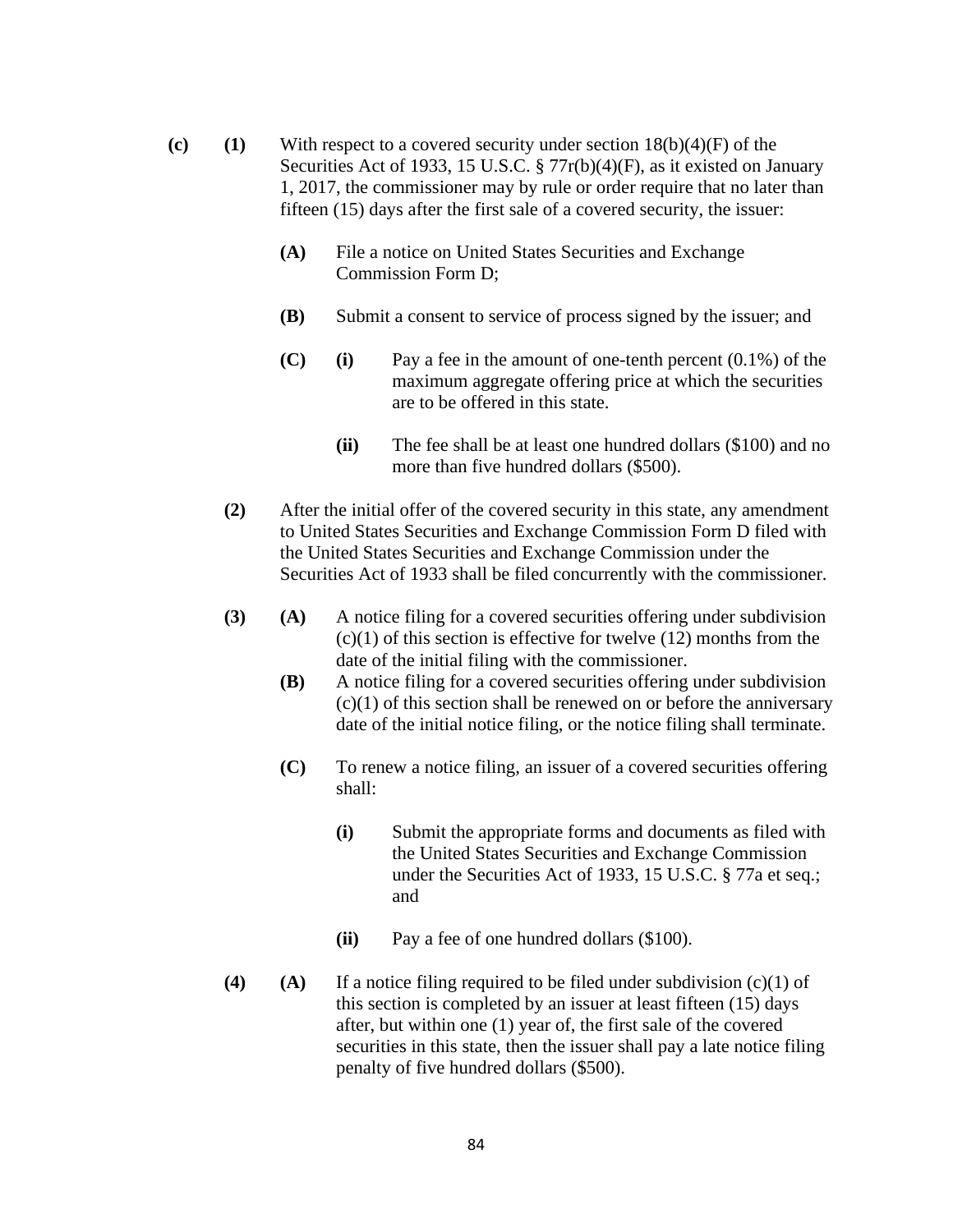- **(B)** If a notice filing is filed more than one (1) year after the first sale of the covered securities in this state, then the issuer shall pay a late notice filing penalty of one thousand dollars (\$1,000).
- **(d)** (1) With respect to a covered security under section  $18(b)(4)(C)$  of the Securities Act of 1933, 15 U.S.C. § 77r(b)(4)(C), if the issuer's principal place of business is located in this state or purchasers of fifty percent (50%) or greater of the aggregate amount of the offering are residents of this state, the commissioner may by rule or order require the issuer to:
	- **(A)** File concurrently with the commissioner the information required to be filed with the United States Securities and Exchange Commission under section 4A(b) of the Securities Act of 1933, 15 U.S.C. § 77d-1(b); and
	- **(B)** Pay a fee of one hundred dollars (\$100).
	- **(2) (A)** A notice filing for a covered securities offering under subdivision  $(d)(1)$  of this section is effective for twelve  $(12)$  months from the date of the initial filing with the commissioner.
		- **(B)** A notice filing for a covered securities offering under subdivision  $(d)(1)$  of this section shall be renewed on or before the anniversary date of the initial notice filing or the notice filing shall terminate.
		- **(C)** To renew a notice filing, an issuer of a covered securities offering shall:
			- **(i)** Submit the appropriate forms and documents as filed with the United States Securities and Exchange Commission under the Securities Act of 1933, 15 U.S.C. § 77a et seq.; and
			- **(ii)** Pay a fee of one hundred dollars (\$100).
- **(e) (1)** Except as provided under subsection (c) or subsection (d) of this section, with respect to a covered security under section  $18(b)(3)$  of the Securities Act of 1933, 15 U.S.C. § 77r(b)(3), as it existed on January 1, 2019, or section 18(b)(4) of the Securities Act of 1933, 15 U.S.C. § 77r(b)(4), as it existed on January 1, 2019, the commissioner may by rule or order require the issuer to:
	- **(A)** Concurrently file with the commissioner any document or information required to be filed with the United States Securities and Exchange Commission; and